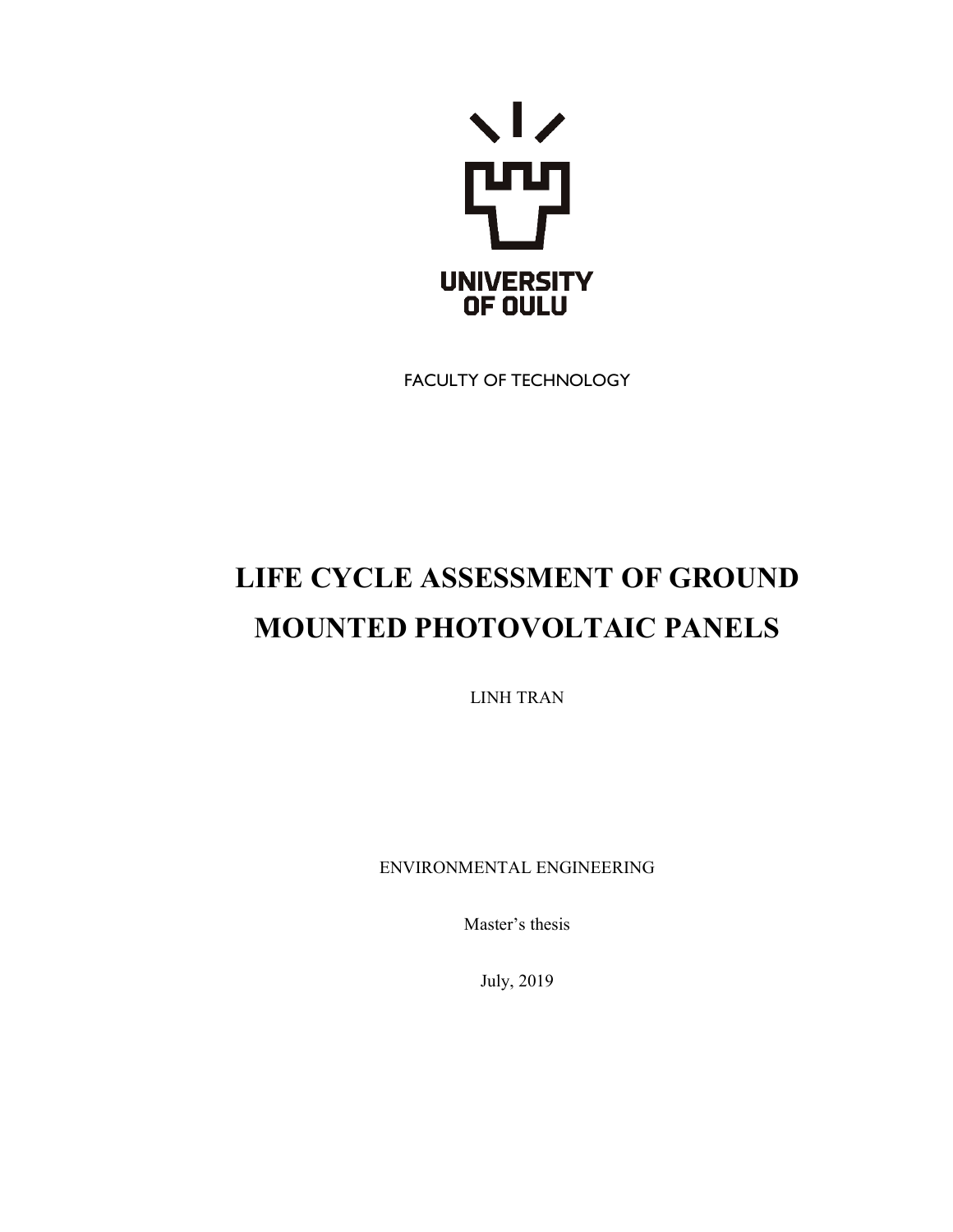

FACULTY OF TECHNOLOGY

## **LIFE CYCLE ASSESSMENT OF GROUND MOUNTED PHOTOVOLTAIC PANELS**

LINH TRAN

Supervisor(s): Prof. Eva Pongracz Prof. Tobias Viere Dipl.-Ing. Heidi Hottenroth Dr. Jean Nicolas Louis

#### ENVIRONMENTAL ENGINEERING

Master's thesis

July 2019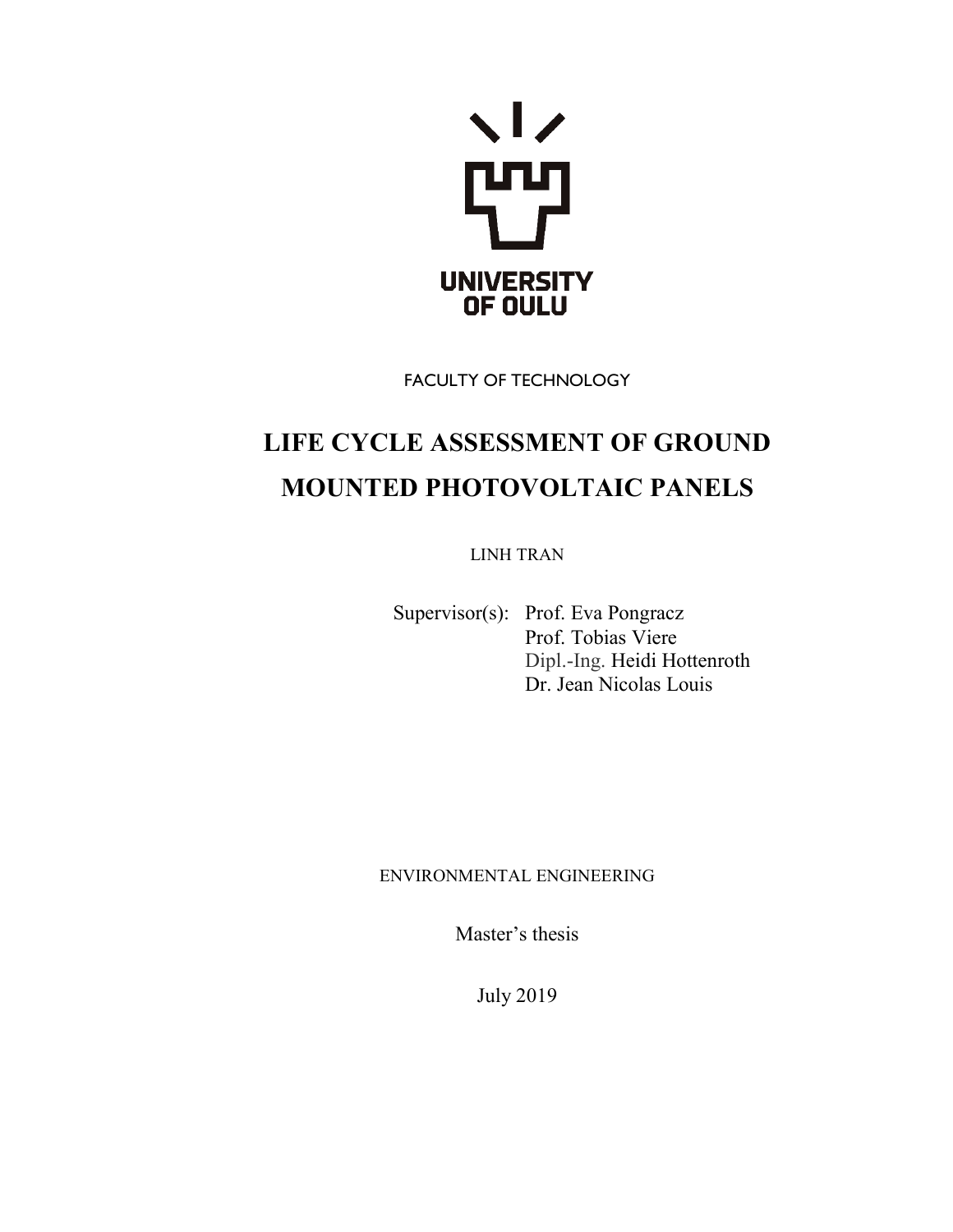# **ABSTRACT**

**FOR THESIS** University of Oulu Faculty of Technology

| Degree Programme : Master's Thesis |                |                                                                                                                            | Major Subject: Environmental Engineering - Energy System |  |
|------------------------------------|----------------|----------------------------------------------------------------------------------------------------------------------------|----------------------------------------------------------|--|
|                                    |                |                                                                                                                            |                                                          |  |
| Author: TRAN, LINH                 |                |                                                                                                                            | Thesis Supervisor:                                       |  |
|                                    |                |                                                                                                                            | Prof. Eva Pongrácz, Prof. Tobias Viere, Dipl.-Ing Heidi  |  |
|                                    |                |                                                                                                                            | Hottenroth, Dr. Jean Nicolas Louis                       |  |
|                                    |                | Title of Thesis: LIFE CYCLE ASSESSMENT OF GROUND MOUNTED PHOTOVOLTAICS PANELS                                              |                                                          |  |
|                                    |                |                                                                                                                            |                                                          |  |
| Major Subject:                     | Type of Thesis | <b>Submission Date</b>                                                                                                     | Number of Pages                                          |  |
| Environmental Engineering          |                | 23.07.2019                                                                                                                 | 89                                                       |  |
| Abstract                           |                |                                                                                                                            |                                                          |  |
|                                    |                | Nowadays, the problem of carbon emission attracts a lot of attention from people in the world. To solve this problem, many |                                                          |  |
|                                    |                | equipped are proposed to get the textet of Crosphouse Cas emission reduction. Among of all the increase of the share of    |                                                          |  |

solutions are proposed to get the target of Greenhouse Gas emission reduction. Among of all, the increase of the share renewable energy is known as a feasible and promising approach for achieving this goal. Solar power and wind power is considered as two dominant renewable sources having a significant contribution to the power generation as well as reducing  $CO<sub>2</sub>$  emissions. In this study, ground mounted photovoltaic plant is taken as a approach for achieving this target.

The objective of the study was to answer three research questions: (1) What are the life-cycle environmental impacts of groundmounted photovoltaic (GMPV) systems; (2) What are the missing data to perform life cycle assessment (LCA) of GMPV? and (3)What are the future development projections for GMPV and how would they impact on their LCA? Furthermore, the state of the art of GMPV technology is also reviewed.

The thesis is based on the data of Ecoinvent v3.3, available in open LCA, associating with six cases studies on GMPV, will give an evaluation about the state of the art of technology, the data gap of GMPV in Ecoinvent v3.3. The LCA method is known as a quantitative approach which is utilized to make an evaluation of whole process of a product. The four steps of LCA are goal and scope definition, inventory analysis, impact assessment and interpretation

Based on the six case studies from literature, the data gaps were recognized regarding the power output, number of modules, performance module and degradation rate, and the materials in the mounting system. These data gaps are very important because they have the significant impacts on the implementation of LCA approach. If these data gaps were filled, operators would be likely to have a more precise evaluation of GMPV systems.

It was concluded that multicrystalline silicon module is the commercially available material with highest efficiency but, because of their high cost, the development is shifted towards CdTe thin film materials. CdTe thin film is gradually proving its position in the photovoltaic (PV) commercial market because of growing efficiency and reasonable cost, which are very important when applying in the large scale of GMPV systems. Finally, it was suggested that the third generation technology, which is the combination between Generation 1 technology and Generation II technology with the feature of high efficiency and reasonable cost, has the highest potential for applying in utility scale PV systems.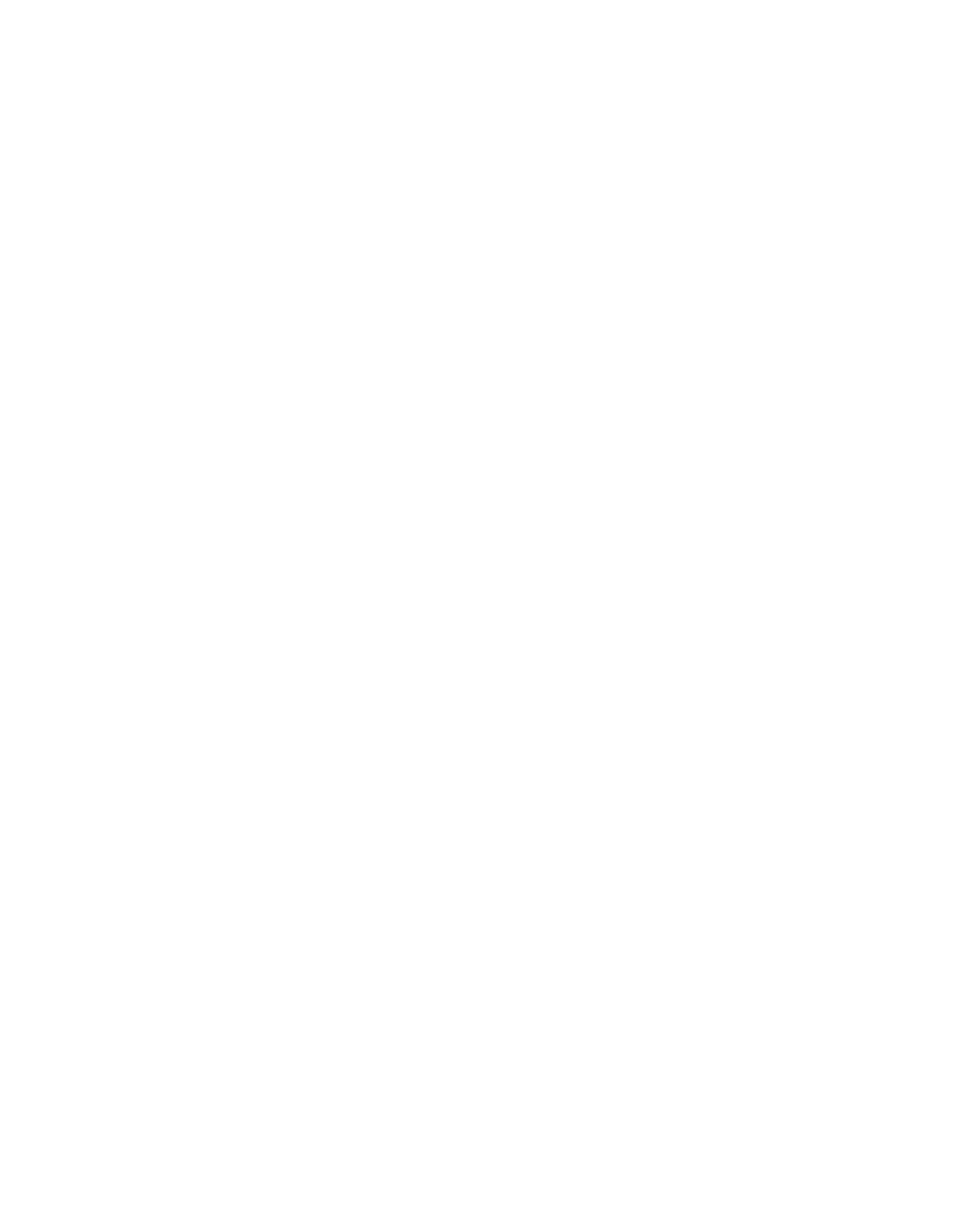### **ACKNOWLEDGEMENT**

In this thesis, I would like to express my deepest appreciation to the support and dedicated guidance for Professor Eva Pongracz, Professor Tobias Viere along with Doctor Jean Nicolas Louis from the time I receive the topic thesis until completetion. All of reviewers were very patient and helpful for me to guide me and directed me on the right track. I am very appreciate for the online skype meeting from supervisors and pointed out for me the problems of the thesis also patiently answered my questions about my misunderstanding during the implementation.

I also would like to be thankful and appreciate for the very patient and dedicated help from Research Assistant Heidi Hottenroth. From the starting time of the thesis, she is also very enthusiastic and despite the long distance between Germany and Finland, she always supported and very quickly response about the question of mine for thesis.

Also, from bottom of my heart, I extremely would like to pay my gratitude for the collaboration between University of Oulu and Pforzheim University to give me the opportunity to join in the project InNoGys and partly make a contribution to the project.

Last but not least, I would like to say thankful my parents and especially my brother, who is beside me when I was in trouble in the time of doing Master thesis, always encouraged me, motivated me to keep moving forward and no giving up to achieve the thesis completion.

I am really happy when finally I can complete this topic thesis despite the difficulties and sometimes I used to have a thought of giving up. However, finally I am also proud for what I did.

July 23<sup>rd</sup> 2019, Oulu My Linh Tran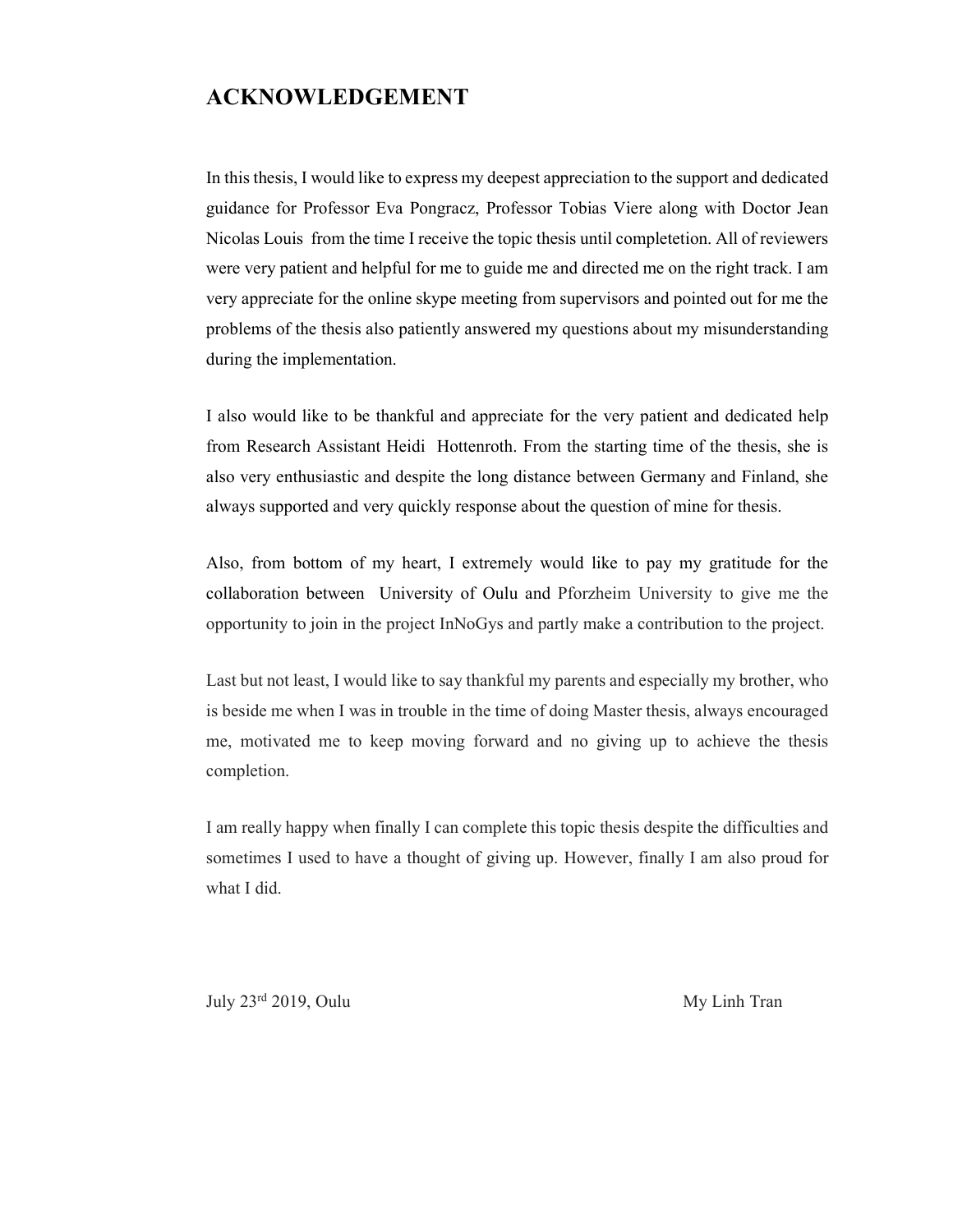## **Table of Contents**

| 1.             |      |  |
|----------------|------|--|
|                | 1.1. |  |
|                | 1.2. |  |
|                | 1.3. |  |
| 2.             |      |  |
| 3.             |      |  |
|                | 3.1. |  |
|                | 3.2. |  |
|                | 3.3. |  |
|                | 3.4. |  |
|                | 3.5. |  |
| $\mathbf{4}$ . |      |  |
|                | 4.1. |  |
|                | 4.2. |  |
|                | 4.3. |  |
|                |      |  |
| 5.             |      |  |
| 6.             |      |  |
| 7.             |      |  |
|                |      |  |
|                |      |  |
| 8.             |      |  |
|                |      |  |
|                | 8.2. |  |
| 9.             |      |  |
|                |      |  |
|                |      |  |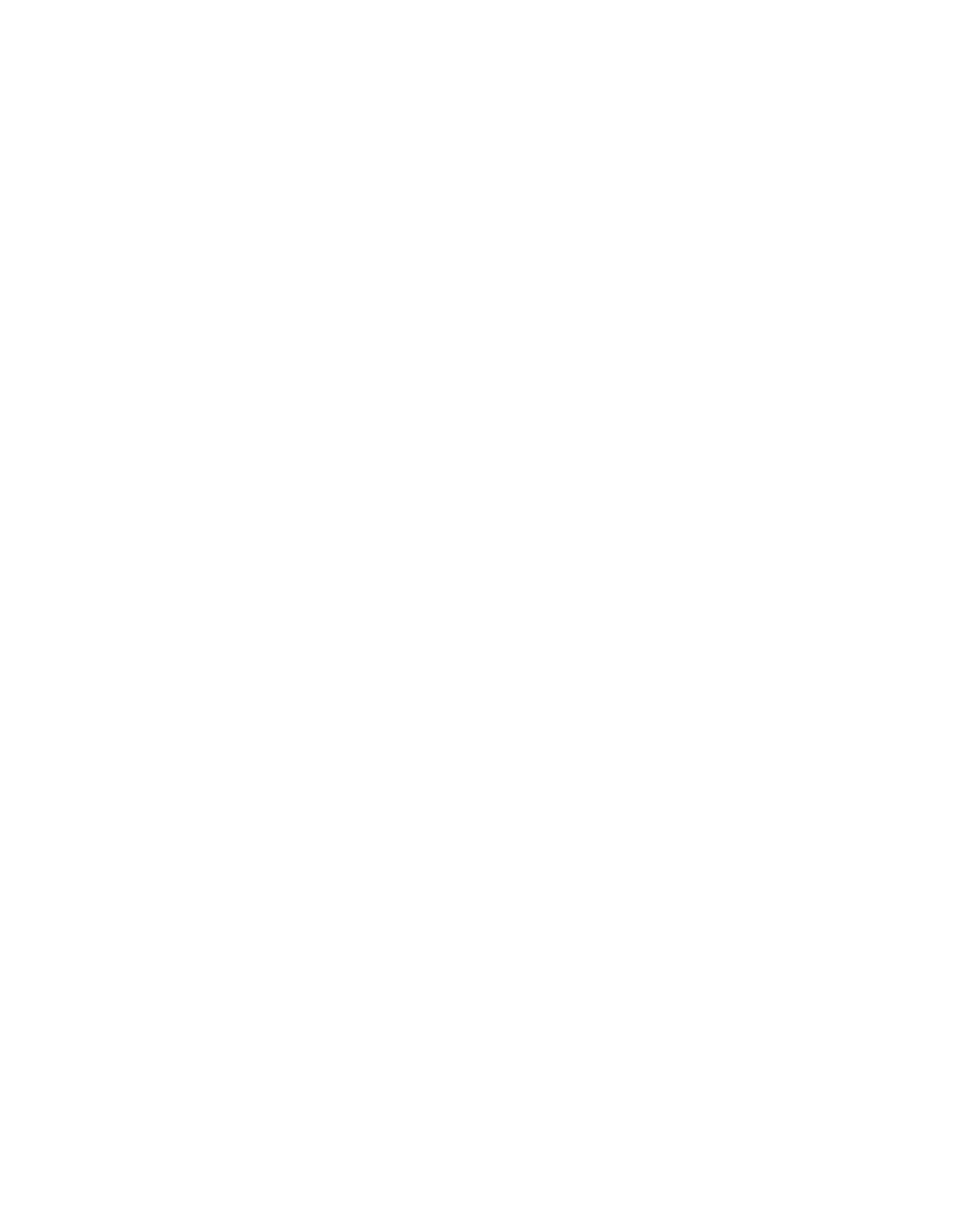## **ABBREVIATIONS AND DEFINITIONS**

- BOS Balance of System
- CdTe Cadmium Telluride
- CIGS Copper Indium Gallium Selenide
- EPBT Energy Payback Time
- EU European Union
- FU Functional Unit
- GHG Green House Gas
- GW Gigawatt
- GWP Global Warming Potential
- GMPV Ground mounted photovoltaic
- IEA International Energy Agency
- NREL National Renewable Energy Laboratory
- LSRE Large Scale Renewable Energy
- LCA Life cycle assessment
- PV Photovoltaic
- kWp kilowatt peak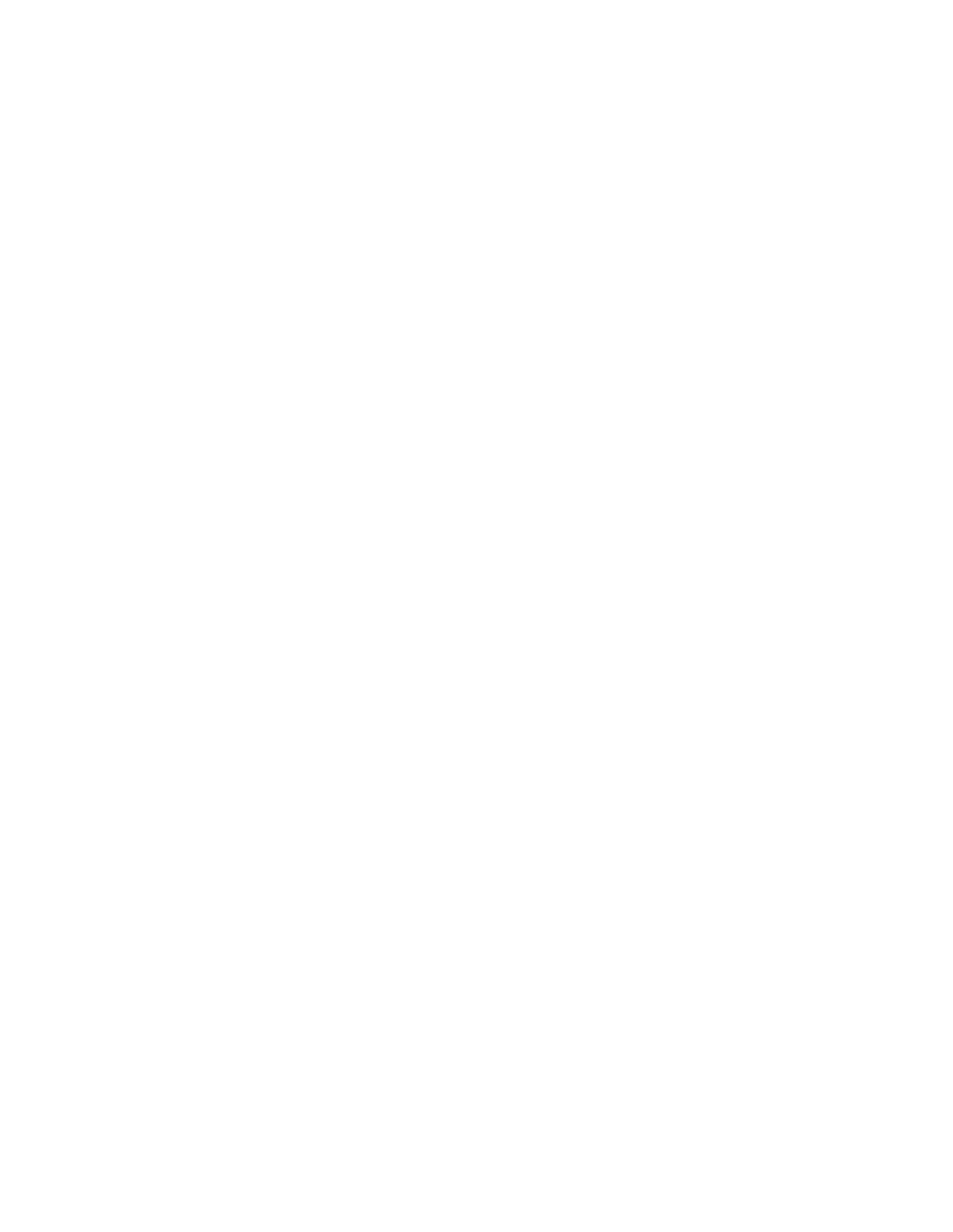## **LIST OF TABLES**

| Table 2 Summary table about general information of first three case studies 46          |
|-----------------------------------------------------------------------------------------|
| Table 3 Summary table about general information of second three case studies 48         |
| Table 4 Summary data about photovoltaic module installation in first three case studies |
|                                                                                         |
| Table 5 Summary data about photovoltaic module installation in second three case        |
|                                                                                         |
| Table 6 Summary data about BOS installation and energy flow in first three case studies |
|                                                                                         |
| Table 7 Summary data about BOS installation and energy flow in next three case studies  |
|                                                                                         |
|                                                                                         |
|                                                                                         |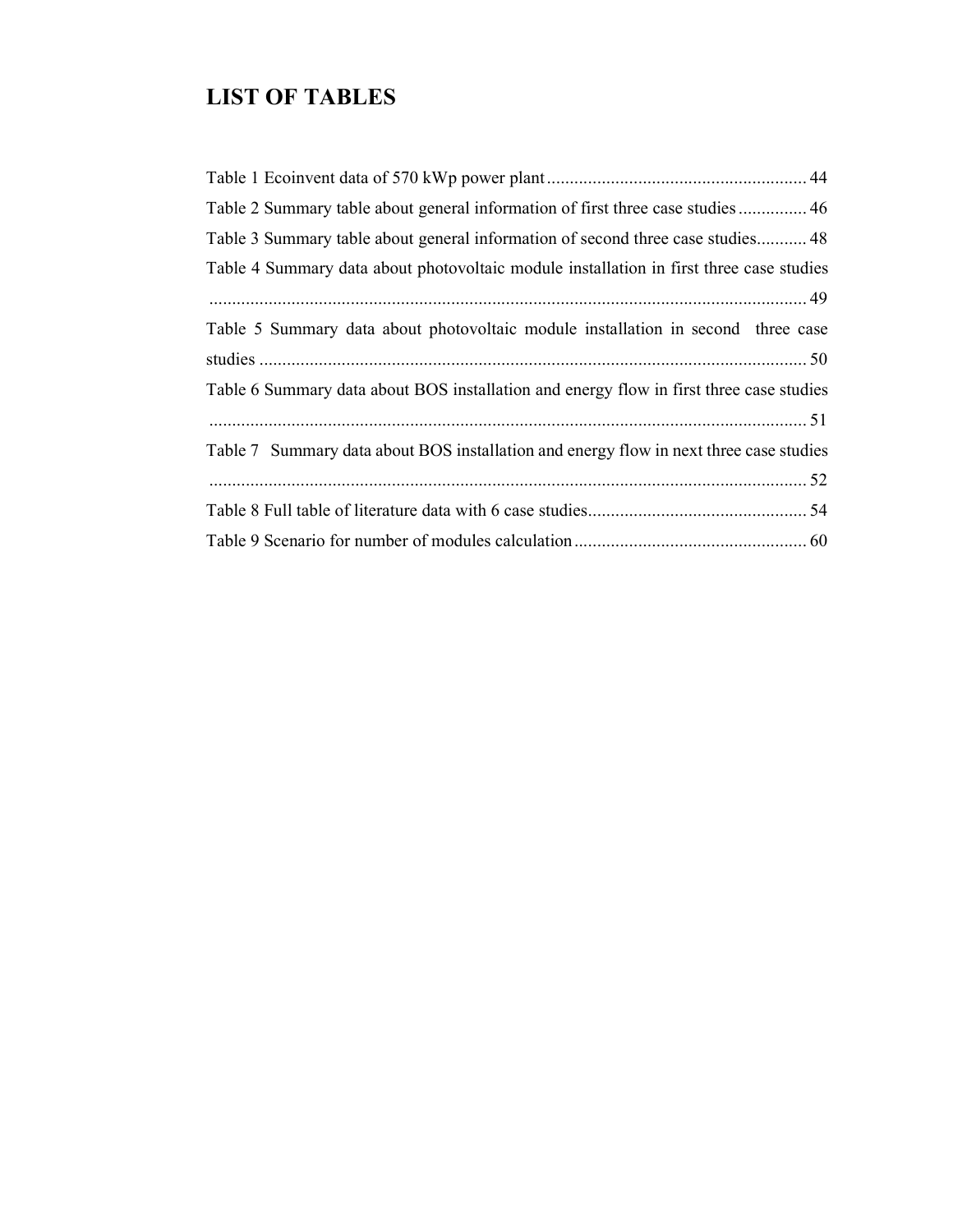## **LIST OF FIGURES**

| Figure 1 Photovoltaic effect (based on (Solar energy at home 2019)) 8        |
|------------------------------------------------------------------------------|
|                                                                              |
| Figure 3 Process of crystalline silicon production (bases on (Mertens 2018)) |
|                                                                              |
|                                                                              |
|                                                                              |
| Figure 6 Types of ground mounting foundation (based on (Bushong and          |
|                                                                              |
|                                                                              |
| Figure 8 ReCiPe method in LCA (based on (Goedkoop et al. 2009))  32          |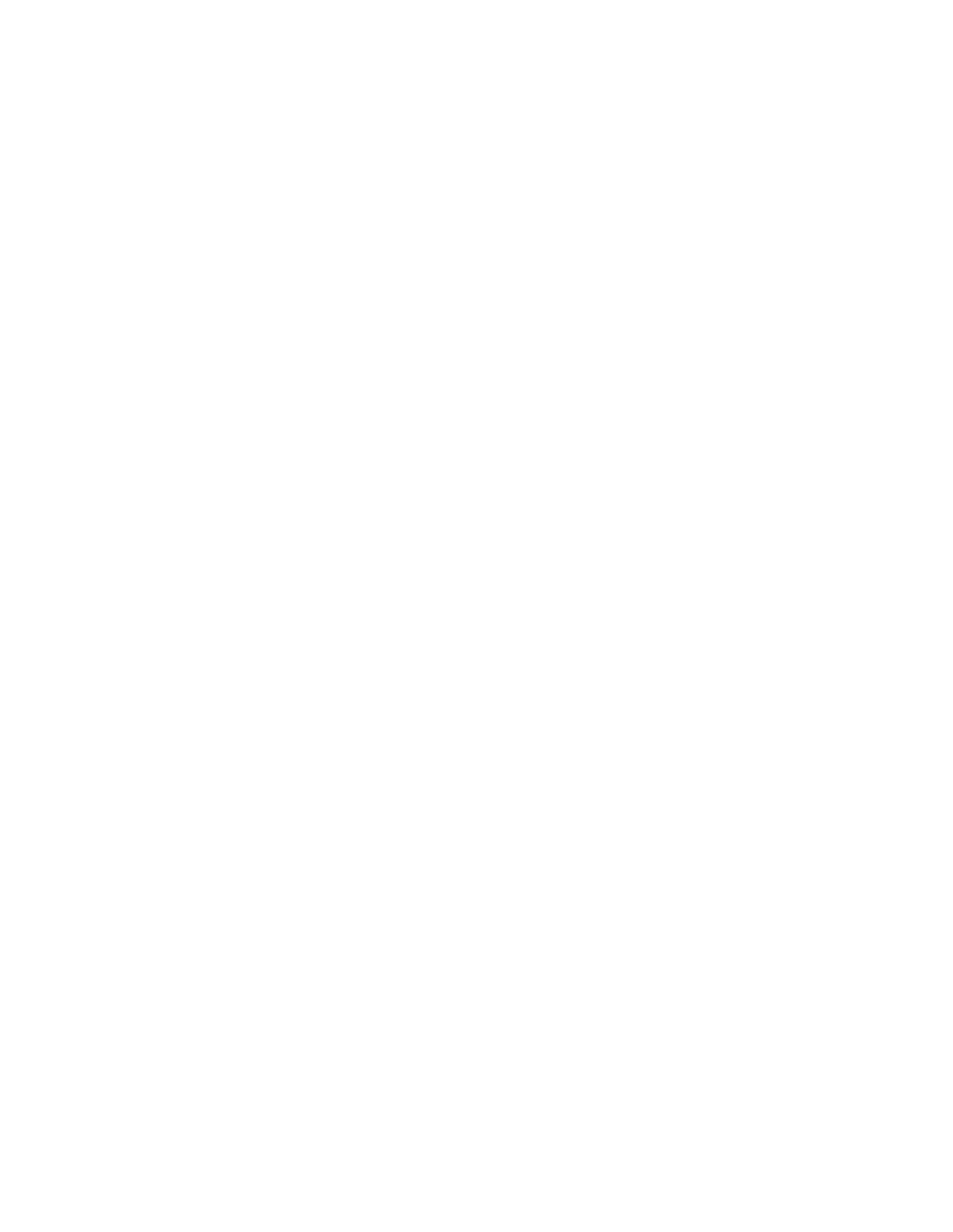#### **1. Introduction**

#### **1.1. Background**

Nowadays, the problem of  $CO<sub>2</sub>$  emission along with the demand of electricity is attracting a lot of attention and discussion from many countries. All members in European Unions are on the pathway of action for getting the target of 2050 about cutting 80-95% greenhouse gas emission comparing with the level in 1990 (European Commission 2012). To achieve the goal of successful energy transition, the report of IRENA (2018a) determined six core areas that decision makers should focus on. The first is cooperating between renewable energy and the energy efficiency. Secondly, expanding the share of renewable energy in electricity generation. Then, improving electrification for vehicles in transportation, heating system in building and industry, but still underway finding more feasible renewable approaches such as geothermal, bioenergy, solar thermal align with the practice of policy framework. The following goal is relating to invest in the technology innovation and research which significantly contributes to reach the higher efficiency of energy yet still be cost-effective. Besides of technology, the establishment a solid structure of socio-economy and fostering the investment in energy transition is also highly required. Last but not least, it is essential to even between the gaining and cost for energy transition.

Taking insight into the state of  $CO<sub>2</sub>$  emission in recent years, in 2016, the emission of  $CO<sub>2</sub>$  reached 32.31 Gt, of which Asia reached the highest emission level of 17.43 Gt  $CO<sub>2</sub>$ emission, three times higher compared to the level of the emission in 1990 (IEA 2019). In contrast, the trend of  $CO<sub>2</sub>$  emission from 2016 in European Unions (EU) tended to decrease to 5 Gt  $CO<sub>2</sub>$ . The reason for the curtailment of  $CO<sub>2</sub>$  emission is the expansion from the share of renewable energy in various different sectors, especially in electricity generation. Furthermore, currently, all members in EU are on the way to shift to the natural gas combustion instead coal burning for power generation (IRENA 2018). According to IEA (2019) in Europe, the sector of electricity and heat accounted for the largest part of  $CO_2$  emission with the amount of 2.09 Gt. To curb the  $CO_2$  emission from the main emission source, in Roadmap 2050, it is indicated that the main pillar for getting the optimal solution of 90% GHG emission will come from renewable energy and energy efficiency (European Commission 2012). Renewable energy will not only participate in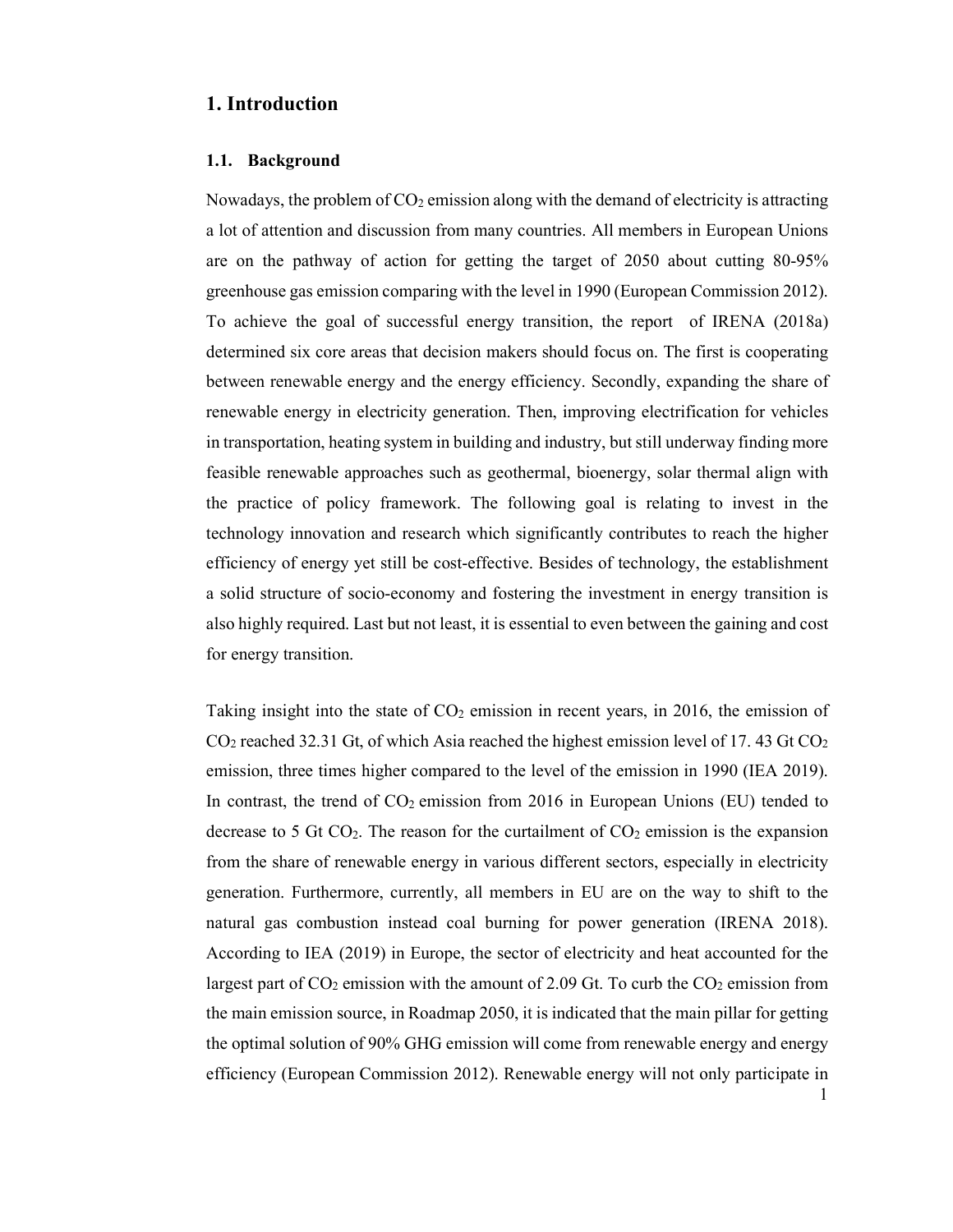power generation, but it also engages in different sectors including the energy used in buildings, industry and transportation.

Apparently can be seen that, standing at the edge of natural resources depletion caused by over-extraction for industry, land corruption for building, tourism and even for transportation, it is highly required to find a good approach to prevent the discharge of GHG from these activities and figure out the other alternative resources instead of fuel combustion.

The success of energy transition in power sector is achieved essentially depending on the share of renewable energy with the expected growth three times higher from 2017 to 2050 (25% to 85%), especially with the contribution from solar and wind energy generation (IRENA 2018).

Traditionally, most of the electricity model in many countries stays at the form of fuel combustion for electricity generation. However, due to the high emission level of carbon dioxide, many countries in EU decided to change the electricity model to decarbonization with the focus on lowering fossil fuel and increase the share of renewable energy. The role of renewable energy is also involved to reduce the dependence of import electricity also the fuel especially oil and gas in EU. The high import of energy from foreign countries urged EU countries to take action in the integration of renewable energy into the directive policies through year by year since 2001. The increasing of use renewable energy in EU countries witnessed a significant progress with the remarkable development in 10 years since 2007 in renewable energy generation about 64%. Taking the leading position belongs to wood and solid-biofuel with the share of 42% of primary production. Meanwhile, the solar energy occupied for 6.7% of primary production (European Commission 2019). In conclusion, the diminishing of energy import and self-develop electricity production by integrating the role of renewable energy will be considered as feasible approaches for security of energy supply.

Concerning about the renewable energy in electricity generation, two types of renewable energy sources should be taken to account for including photovoltaic and wind power generation with the target of raising electricity from 25% in 2017 to 85% by 2050 (IRENA, 2018). In 2016, renewable energy electricity accounted for more than a half of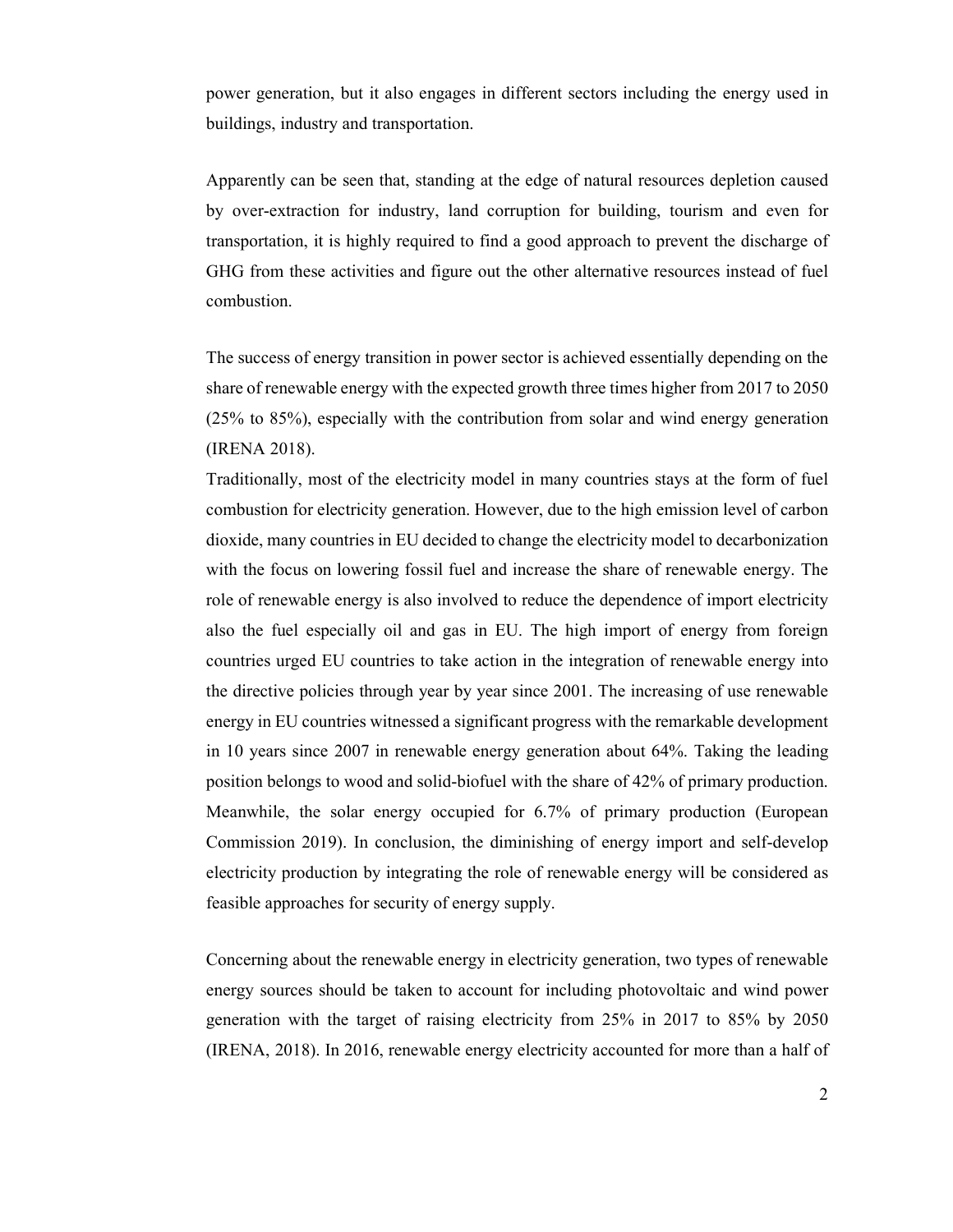final energy consumption with the largest share of hydropower (36%) meanwhile solar power only occupied 11% (EEA, 2018). However, the year of 2017 witnessed the dramatic growth of cumulative installed capacity from global PV solar panels with the addition 100 GW of new installed capacity, resulting in the price drop from \$4 per Watt in 2007 to only 0.35 \$ per Watt in 2017, even if comparing with the period of 2008-2013 then this price is reduced up to two-third in the power market such as Germany and Italy. It can be assured that PV currently dominate the renewable energy market about the installed capacity also the competitive price. For wind power, there is a significant increase of 47 GW whereas offshore wind power takes account for 4 GW (IRENA, 2018a).

#### **1.2. Aim of the thesis**

In this thesis, as the target is researching about the life cycle assessment studies of ground mounted photovoltaics plants so, it is essential to have a detail at utility scale of photovoltaics installation. First of all, take a look at the large scale of renewable energy definition. Large scale of renewable energy (LSRE) are known as utility scale renewable energy. Normally, the installed capacity of LSRE is from megawatts to million megawatts. The role of large scale of renewable energy often contributes to make higher amount of electricity loading into grid. Furthermore, it is highly cost-effective because of the size of utility scale, the wholesale price for installation or the marginal cost for production such as buying the materials or machines will be significantly lower, resulting in the electricity price provided for consumer will be much cheaper competitive with the price for small scale system (World Resource Institute 2019)**.** The LSRE projects often refers to the energy sources which have ability to provide a huge amount of electricity for an utility and receive the subsidy and support from government, some typical LSRE systems inclusive to solar farm, wind farm or hydropower.

Regarding large scale of PV panel, it is defined as a huge collection of ground mounted solar arrays with the role of supply electricity for a large community in an area. The minimum requirement capacity for the large scale photovoltaic is at least of 1 MW. Although concerning about the share of PV power production, the type of small-scale system  $(< 3 \text{ kWh})$  dominates the large scale system, but the expansion of installations utility scale PV panels in market still take the leading position (Beylot, Payet, Puech,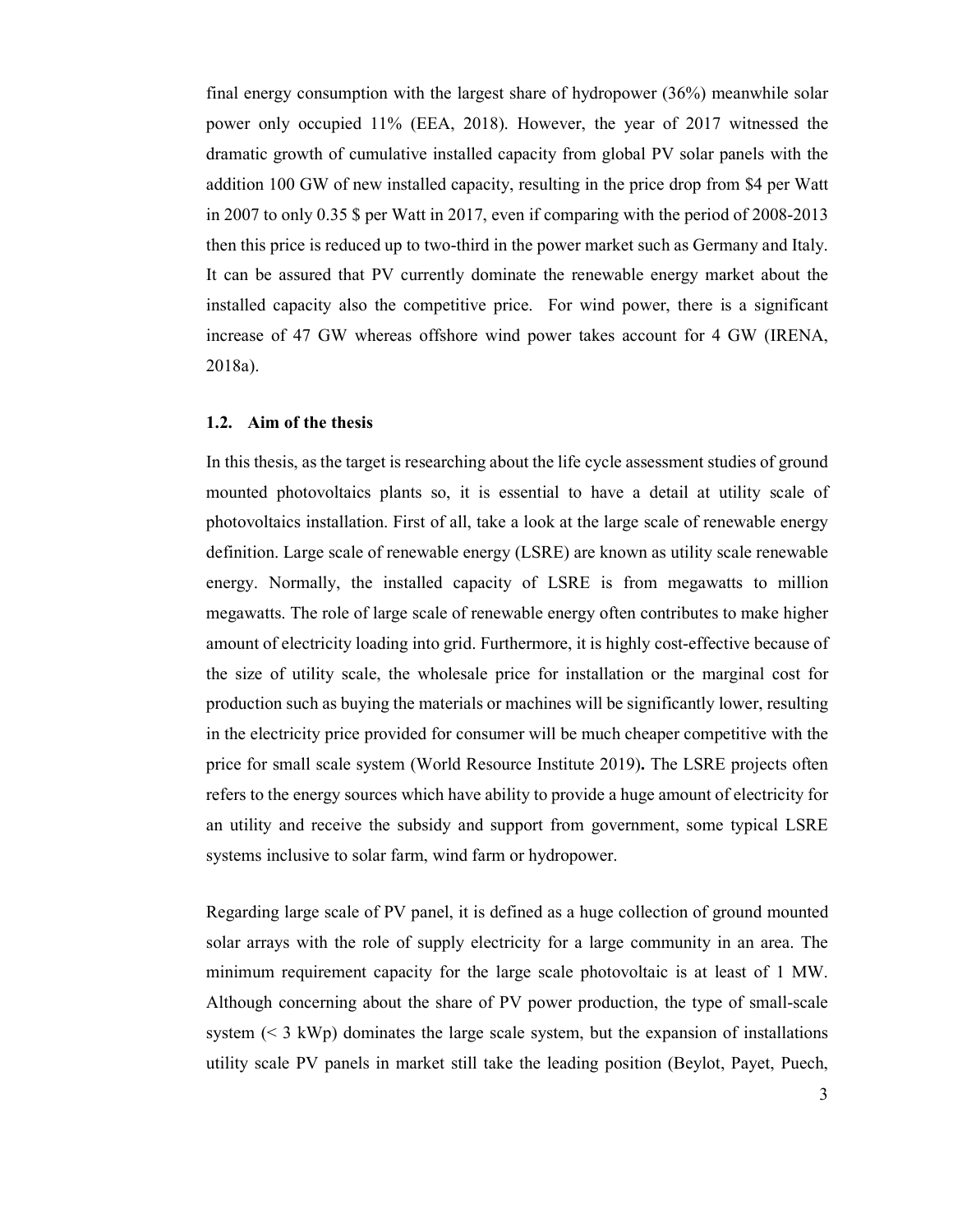Adra, Jacquin, Blanc, and Beloin-Saint-Pierre 2014). The installation of PV panels in large scale is considered as an environmental-friendly, economic beneficial and high energy efficiency. However, to achieve the goal of tracking the depletion of  $CO<sub>2</sub>$ emission, it is necessary to have a method to assess the whole-life cycle of photovoltaic ground mounted process. In this project, the goal is focusing on the data collection of Life Cycle Assessment (LCA) about ground mounted PV detail in installation phase and take account for the efficiency from each types of PV materials.

LCA is generally known as a common method for environmental assessment of the whole process of a specific product starting from basic stages of material mining, assembly of components until the last stage of end-life product. In the LCA implementation, it is required to carry out four steps: identifying the goal and scope of the product assessment, the second step is named as life cycle inventory relating to have a determination of system boundary of product, input and output flows for the process of production. The following step is life cycle environmental assessment, which is inclusive about environmental indicators. This indicators will be evaluated basing on the normalization and weighting. The last step is data interpretation. In general, the process of ground mounted photovoltaic life cycle assessment starts from material extraction, material processing such as purification, production phase, application and operation phase, deactivate components, landfill or recycling phase (Brandon Kiger 2016). There are two main benefits from using LCA approach for ground mounted photovoltaic. The first benefit is through the support of LCA method, there will be the solution for system optimization concerning several specific aspects of economy, environment,  $CO<sub>2</sub>$  emission and other relevant factors. For the other benefit of LCA in photovoltaic is making evaluation of the state of the art of technologies about performance of different materials, types of installation or electricity generation technologies (Ito 2011). In this study, the LCA method will primarily concentrate on making comparision of GMPV technologies especially relevant to installation phase.

The study also concentrates on the specific research questions:

 What are the life-cycle environmental impacts of ground-mounted photovoltaic (GMPV) systems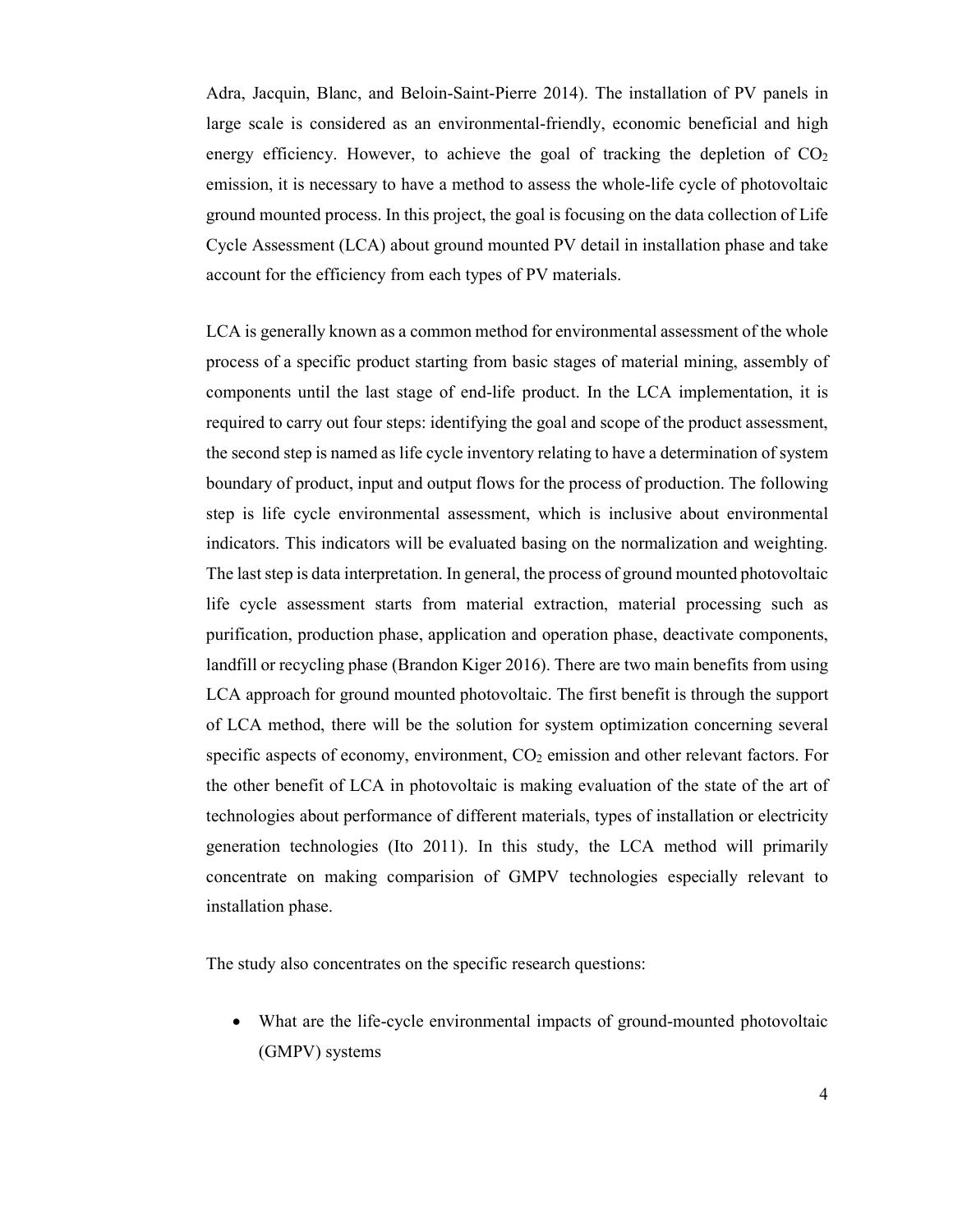- What are the missing data to perform life cycle assessment (LCA) of GMPV?
- What are the future development projections for GMPV and how would they impact on their LCA? (focus on potential technology development)

#### **1.3. Structure of the thesis**

The thesis is organized into the consistent outline with five main parts: introduction, theoretical part, experimental part, conclusion and the last reference. The introduction includes two subsection with the first subsection for the purpose of thesis and the second section is for the outline of thesis. In the first section, there is an overview of current state of CO2 emission in European countries, since then, through the roadmap of 2050 goals , the increase of renewable energy share to get the target of GHG emission reduction is one of the most promising and feasible solution. Photovoltaic instllation is mentioned with the primary role of contribution to the elevation of renewable energy share. The approach life cycle assessment of photovoltaic is also reviewed in general and the advantage that LCA method in this study is indicated to make comparision between literature studies about state of the art of technology and also the data gaps of this.

In the theoretical part, there are two large parts for reviewing about the photovoltaic with first about photovoltaic effect and second about photovoltaic system. In the photovoltaic system, it is divided in to two categories including photovoltaic part and balance of system part which is mostly associated with the support structure and electric devices.

Also in the theoretical part, the method applied in this study is also reviewed with the general framework of the method and stages to make a whole implementation of LCA.

The thirst part is experimental section. This section includes the description of project InNOSys, target of the experimental part, state of the art of GMPV technology, LCA of ground mounted system and the last is result and discussion. Concerning about the part of LCA for GMPV, two main section should be taken into account including source of data from ecoinvent and from literature articles. The second is about the state of the art of GMPV, which can be assured from the review of six case studies in the data table.

The part of result and discussion will point out the data gaps from the available data in the Ecoinvent v3.3 with the external case studies from artiles. Since then, giving the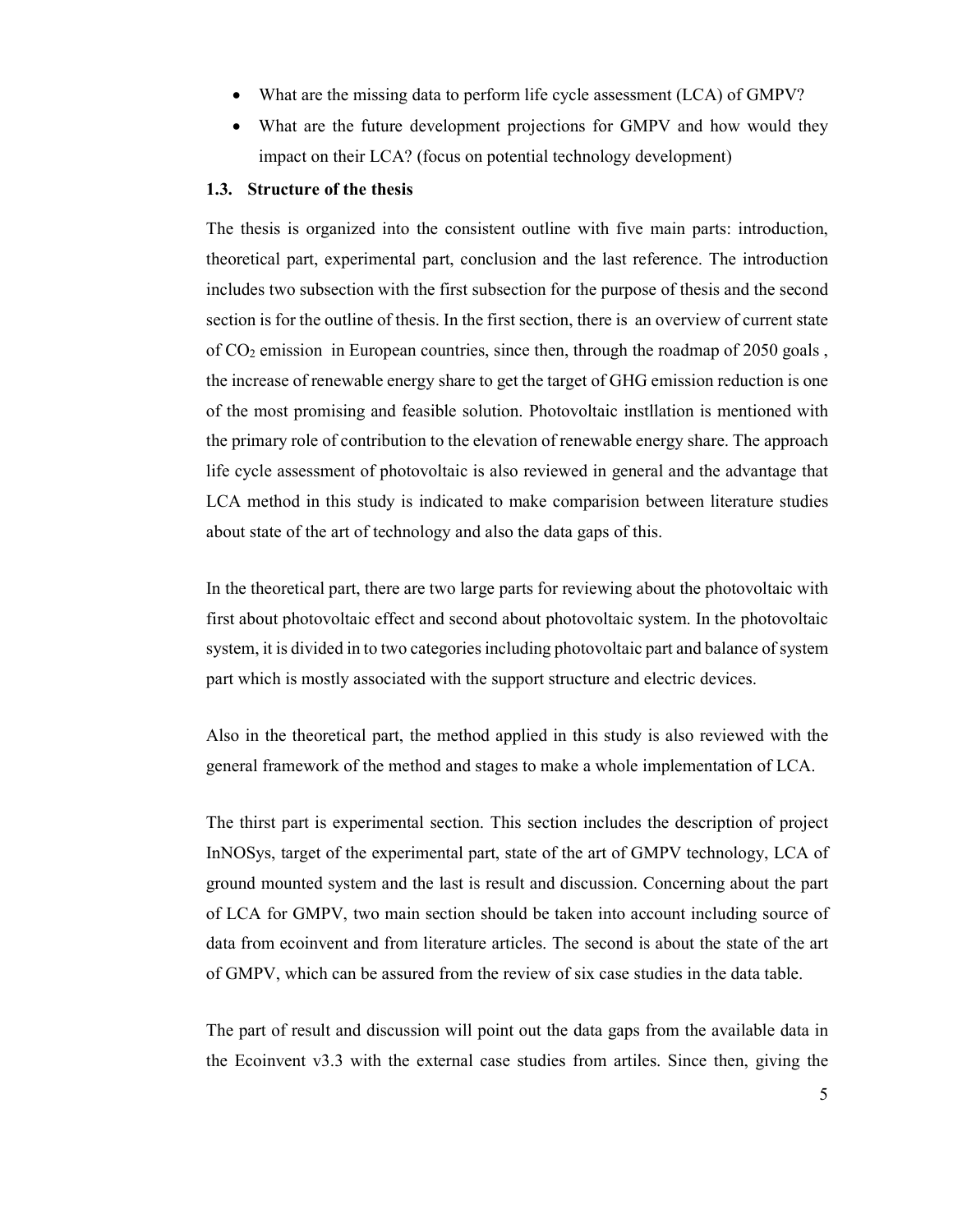evaluation of the GMPV development in technology and the role of this development to the LCA of GMPV.

The ninth part is giving the conclusion for whole of thesis. The tenth part is the references.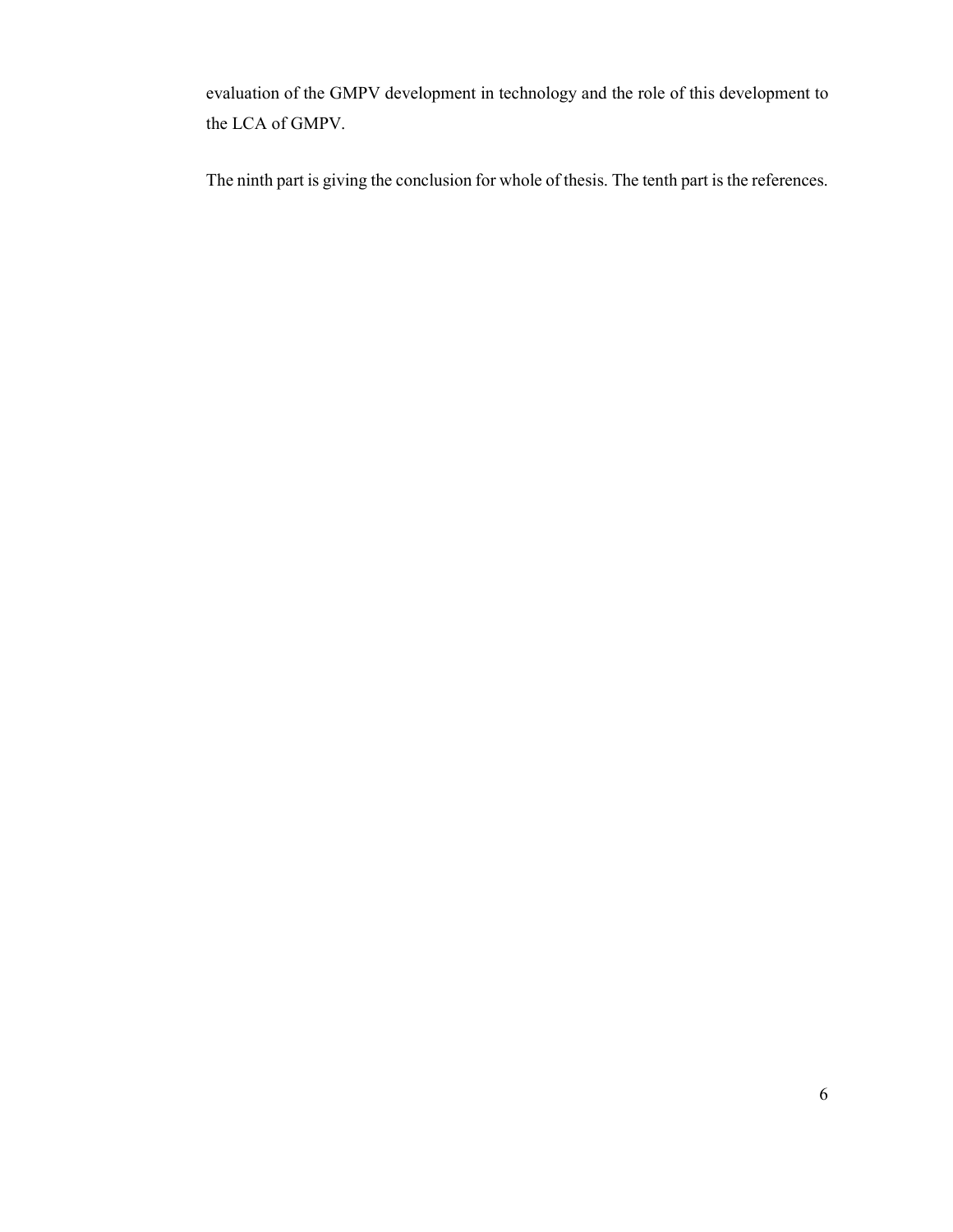## **THEORETICAL PART**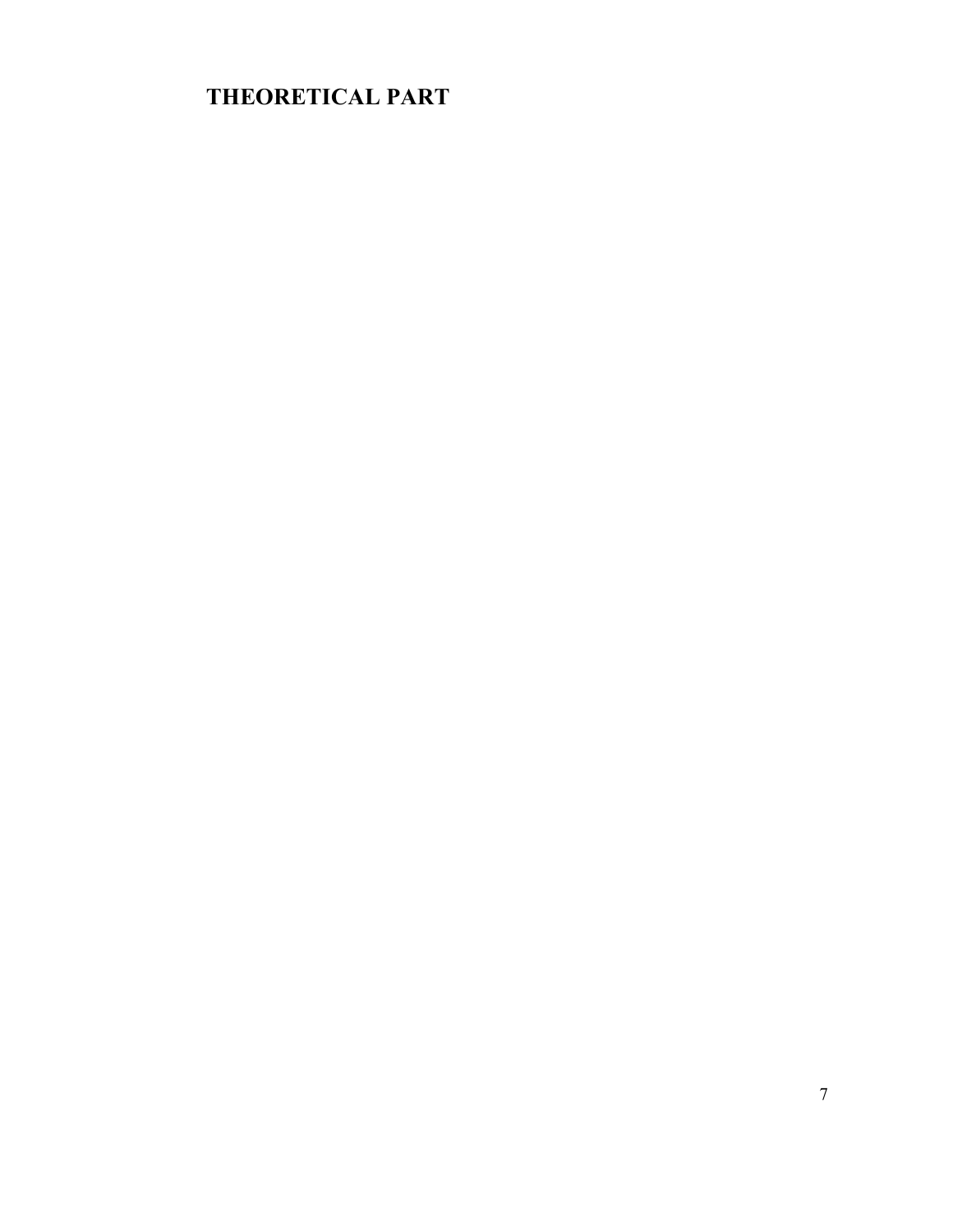#### **2. Photovoltaic effect**

Photovoltaic is known as the technique used to directly convert light from the sun to the electricity: DC current in watt or kilowatt in the semiconductor material (Luque and Hegedus 2011). The PV cells or solar cells have the common of denominator is p-n junction where the photovoltaic effect happens. Most of PV cells are made from silicon, thin film technology (Kreith and Goswami 2007). These materials are capable to take the energy that comes from the sun under the form of photons and convert them to different kind of energy, which is known as electricity. The electricity is produced in the solar cells by the movement of free electrons in the valance band to the conduction band. When receiving high temperature or energy from sunlight, these covalent bonds between electrons will be broken. These electrons will move away from each other under the impact of electric field. The electrons receiving the higher energy than the amount of energy inside them, will leave the valence band and create holes in which has the positive charge. The liberated electrons will move out of the atom and there is a moving-in from another neighboring electron to fill the positive hole. Thus, the movement of electrons will create electricity current.



**Figure 1 Photovoltaic effect (based on (Solar energy at home 2019))** 

The apparent advantage of solar cell is no requirement of high temperature for operation because photon absorption from direct sunlight will keep the solar cell warmer than the normal atmosphere temperature (Luque and Hegedus 2011).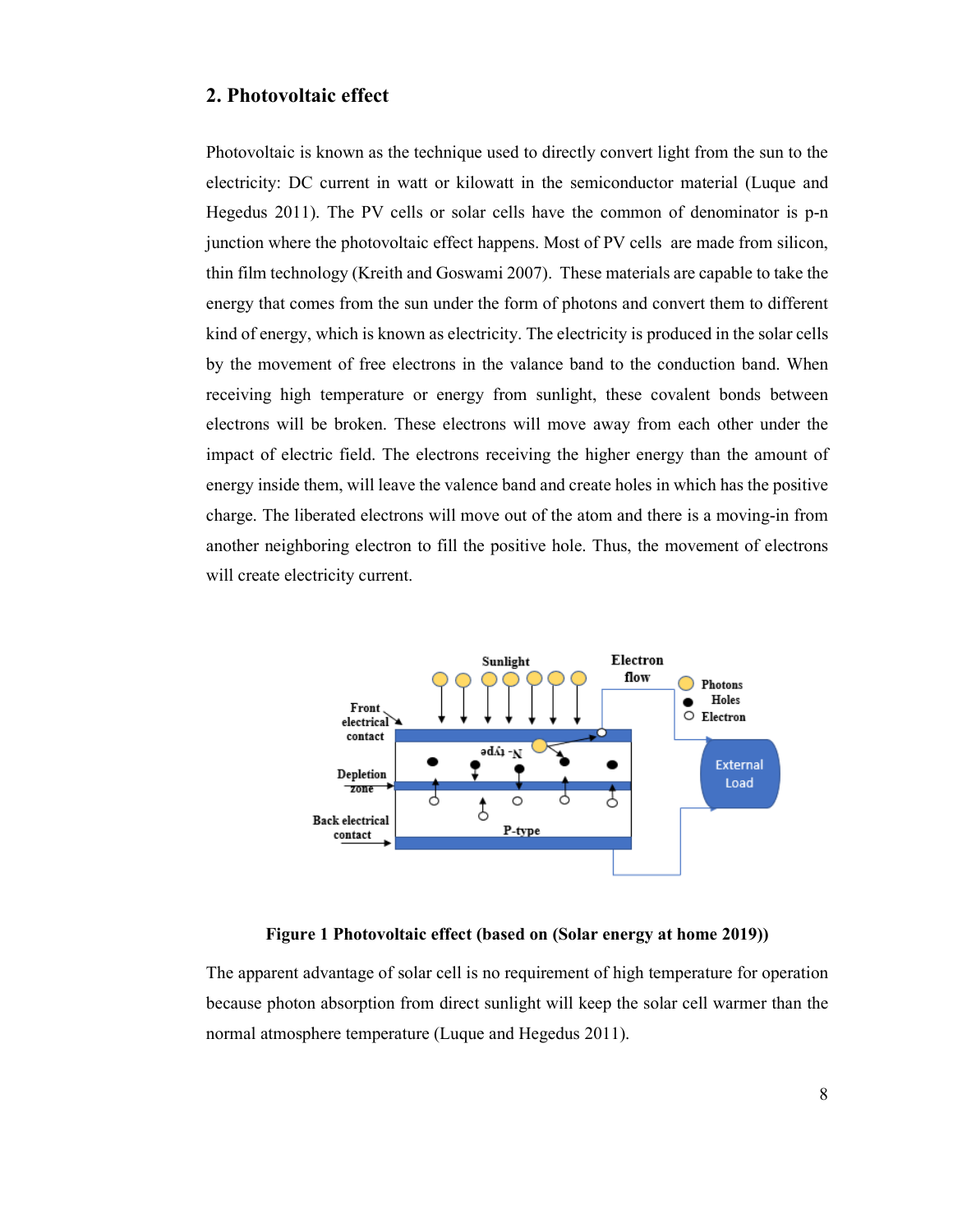#### **3. Photovoltaic system**

The system of photovoltaic components generally consists of two main parts: photovoltaic arrays and balance of system (BOS). Photovoltaic array is characterized by the basic units starting from solar cells in which the photovoltaic effect occurs, until the photovoltaic panel, and the last is photovoltaic arrays. In general, the main process of light conversion to electricity happens in solar cells, however, due to the high demand of electricity from residential also from community, thus, it is highly required to aggregate more power by connecting solar cells in series to make PV panels. These PV panels become main contributors for PV arrays in generating sufficient power for whole area.



#### **Figure 2 Scheme of photovoltaic system components**

Another part which is known as high cost consumption in the solar system is balance of system (BOS). This subsystem consists of some electrical components such as cables, inverters, system controller, battery, electric meters and supporting materials consisting racking, frames, other different components.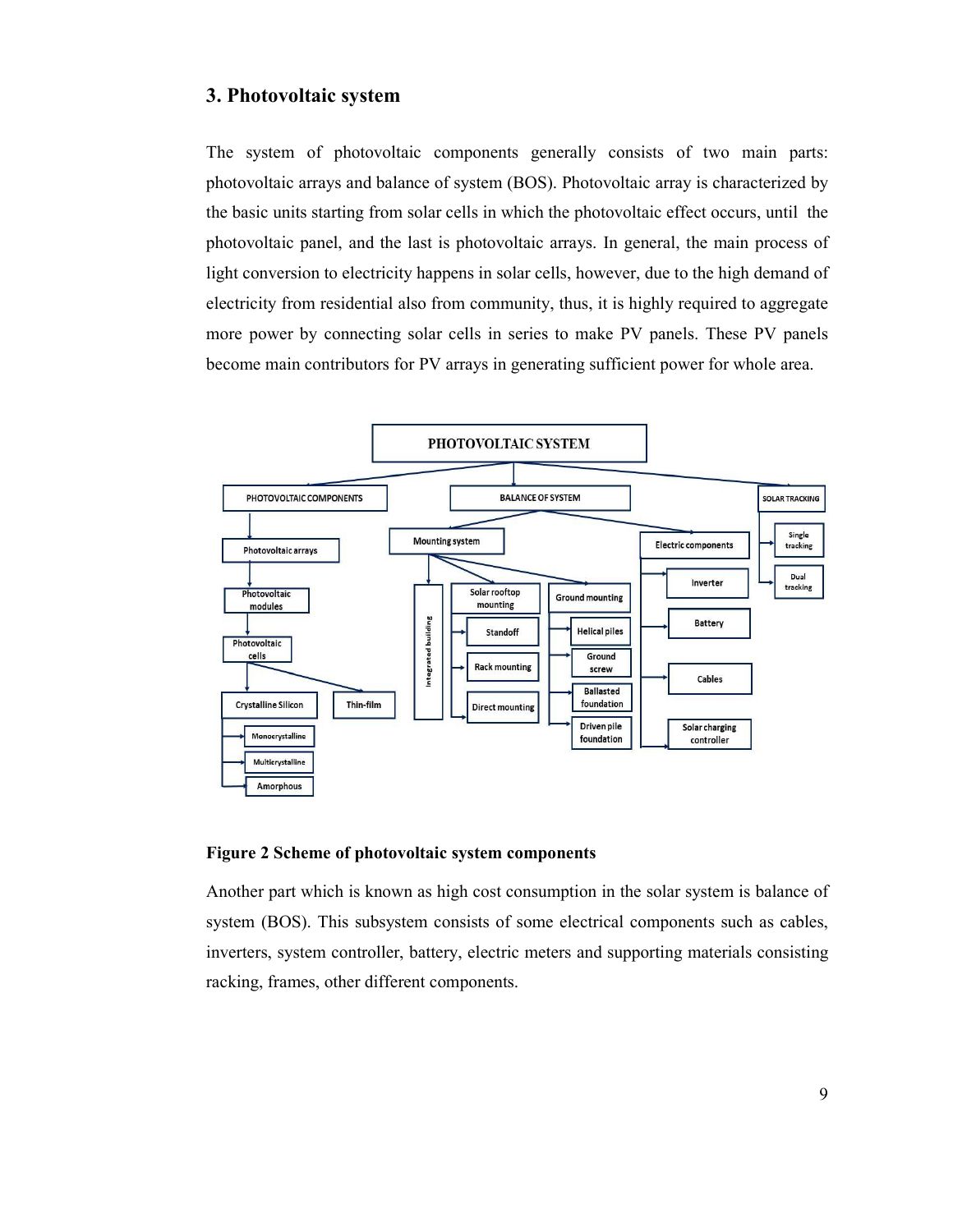#### **3.1. Photovoltaic arrays**

For the sake of providing a large amount of electricity for big communities or whole country, one solar cell or even one solar module is not sufficient. Thus, to achieve this goal, it is required to connect a significant number of solar cells to each other to create bigger photovoltaic modules or photovoltaic panels (Tiwari and Dubey 2010). These modules are assembled together to make photovoltaic arrays, which have ability to provide sufficient energy for the demands of a specific area. The power that solar panel produce is measured in watts of peak power (Wp). Thus, the power unit for a solar array is calculated in the total of watts peak from all of modules which constitutes to those arrays (Luque and Hegedus 2011). It also leads to that if taking consideration for a whole photovoltaic system, the power that can be totally delivered from the sunlight will be measured in kilowatts peak (kWp). Depending on the size of the system that there will be increase from some kWp in the scale of residential to several gigawatts peak in utility scale (Parida et al. 2011). Regarding about the materials of photovoltaic, most of photovoltaic cells are currently made from the crystalline silicon because of their economic and energy efficiency. There is an estimation that the dominance of standard silicon materials accounts for 80% in PV market, meanwhile this number for thin-film silicon is 5% and 6% for CdTe material (Tyagi et al. 2013)

#### **3.2. Photovoltaic modules**

Photovoltaic module is the connection of solar cells together to achieve the higher voltage for the system. The connection of solar cells can be ensembled in parallel or series depending on the required current value or voltage of system. The types of photovoltaic module are categorized basing on the types of solar cells including: crystalline silicon PV module (single crystalline silicon PV module and polycrystalline silicon PV module), amorphous PV module, thin-film solar modules. In general, the features of photovoltaic modules will be defined by the types of solar cells constituted that module. The common number of solar cell for each module ranges from 30 -36 solar cells with the voltage of each cell can be up 0.5V. Depending on number of cells that the voltage will be 15V use for charging 12-V battery without controller and the type of 18V will need a controller to avoid overcharging (Tiwari and Dubey 2010).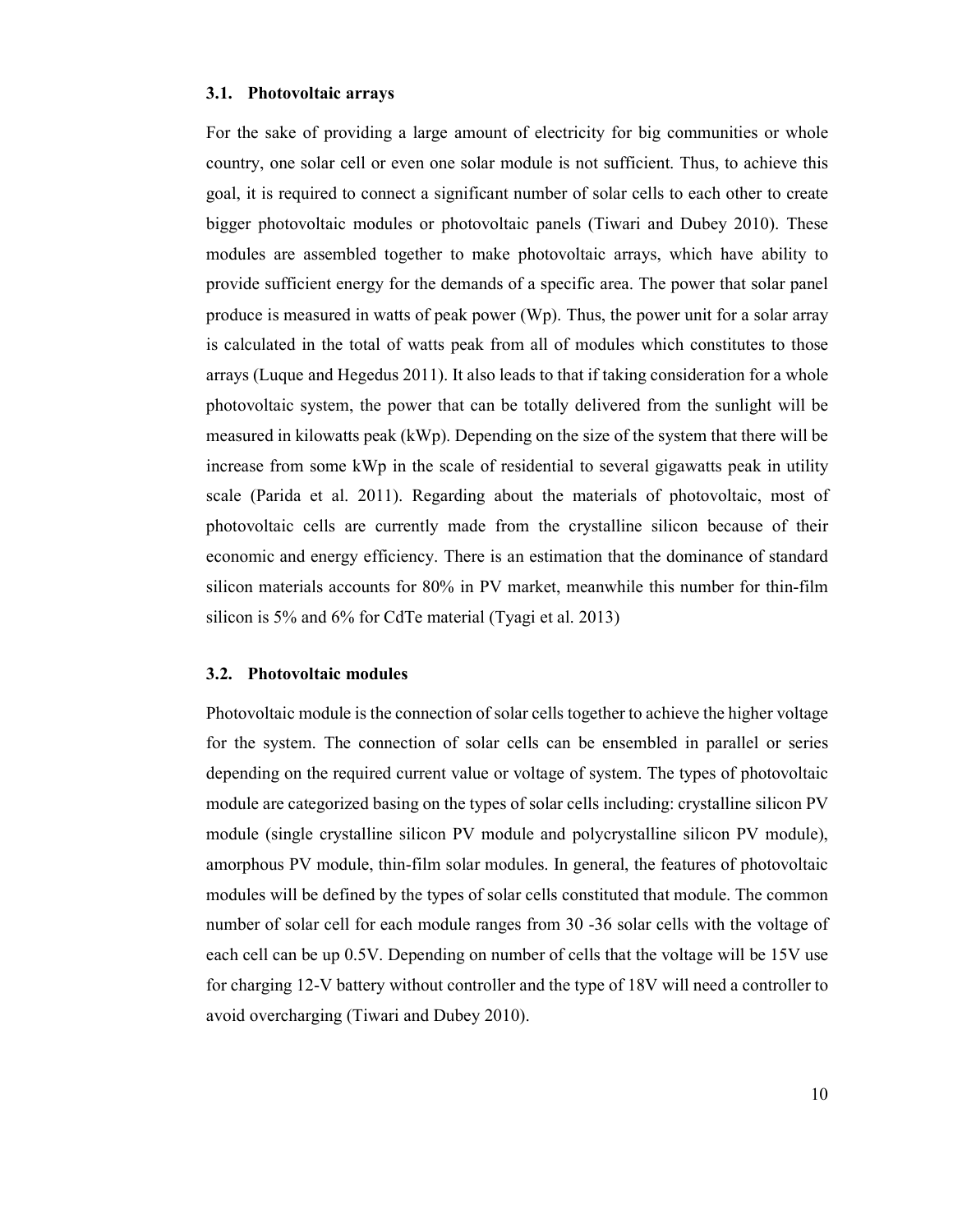#### **3.3. Photovoltaic cells**

#### **3.3.1. Production**

Photovoltaic cells are the basic units of photovoltaic system, in which there is an occurrence of photovoltaic effect, converting sunlight to electricity. The material used for solar cells production are various however basing on the energy efficiency as well as the prevailing material, silicon is used as the dominant material for solar cell production (Bruton 2002, Blakers et al. 2013). The process of producing cell starts from obtaining metallurgical silicon (Metallurgical Grade), then the next steps are relating to purification of MG-Si. The degree of purity of polysilicon, which is used for solar cells, should reach 99.999% and determined as Solar Grade Silicon (SG-Si). The MG-Si will be underway the Siemen process in which MG-Si will react with HCL at high temperature with the participation of catalyst to form trichlorosilane (HSiCl<sub>3</sub>). Trichlorosilane will be distilled to remove impurities and also decomposed at high temperature to have purely silicon. In this process, a significant amount of energy is consumed (Mertens 2018).



**Figure 3 Process of crystalline silicon production ( bases on (Mertens 2018))** 

To produce monocrystalline silicon, the conventional method is Czochralski process (Tyagi et al. 2013, Mertens 2018). This method includes the step of melting the polysilicon in a crucible at the elevated temperature and then, a seed crystal introduced into the melt silicon. There is a gradual growth of this seed in the melted silicon. When the crystal grows to a specific shape, the rod will be pulled upward in rotation (Halbleiter.org 2019). To doping the silicon, a little amount of boron or phosphorous atoms will be added into melt silicon (Tyagi et al. 2013). For the multi-crystalline silicon, the production method is simpler but the efficiency of multi-crystalline silicon material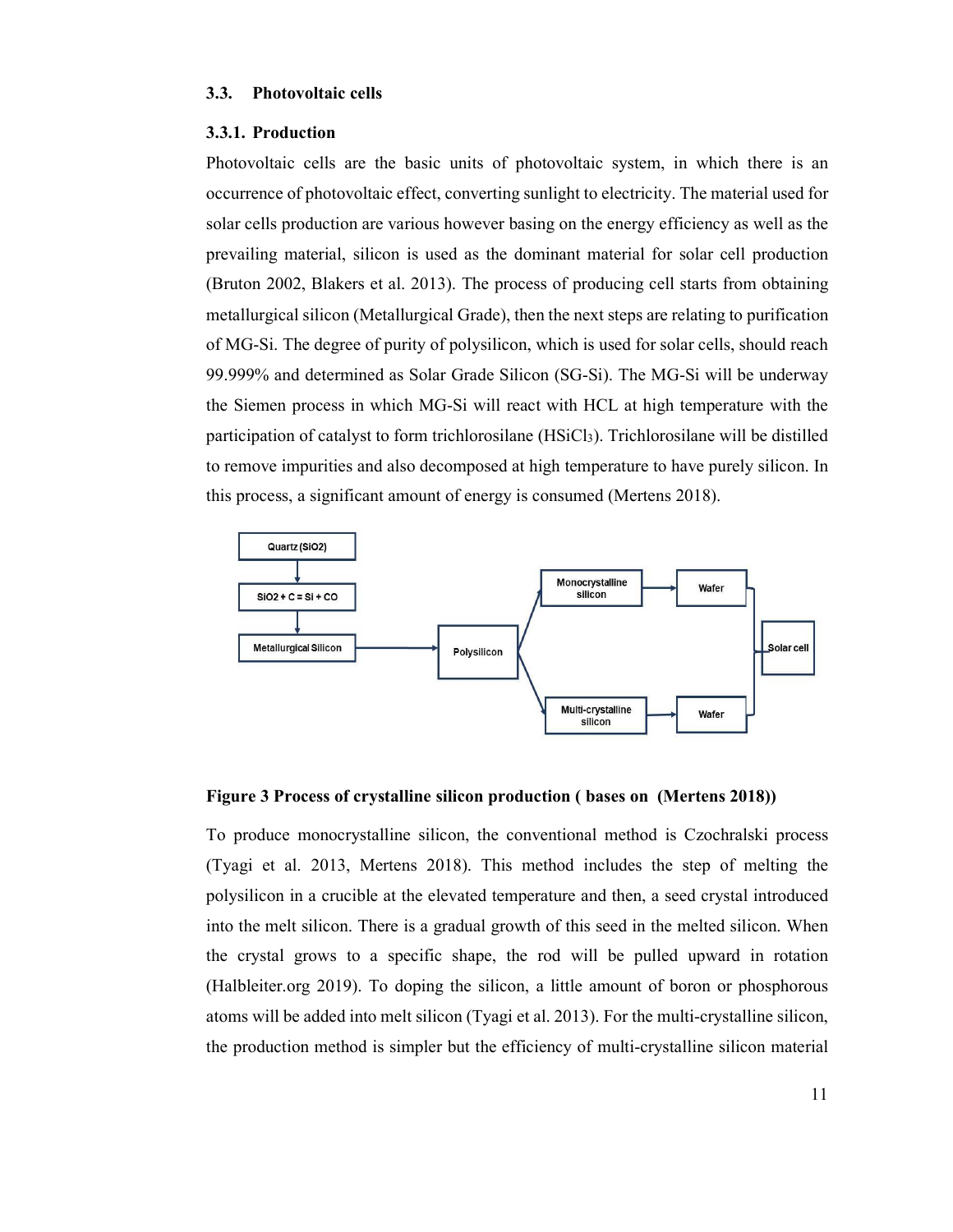is not as good as the single silicon. The polycrystalline silicon is manufactured from the cast square ingots. This process is basing on the growing a crystalline seed in a crucible. The process starts from melting the raw polysilicon at high elevated temperature, nucleation crystalline silicon seed from the melted silicon, the development of crystalline seed in crucible and the final step is solidification (Zhang et al. 2015). The directional solidification cast technology is evaluated as the popular and low cost method for mcsilicon production (Chen and Dai 2012).

#### **3.3.2.Types of photovoltaic cells**

Regarding about the types of photovoltaic cell, it is divided into two main types including crystalline silicon cell and thin-film cell. Most of crystalline silicon material is used for PV module production, accounting for 80 - 90% the global PV market comparing with any other materials in last decade (Glunz et al. 2012). It is divided into two board categories including monocrystalline silicon cell and multi-crystalline silicon cell.

**Monocrystalline silicon cell** has some highlight characteristics such as free of grain boundaries, high purity, thus the ability of light conversion to electricity is more efficient than any other material (Energysage.com 2019). However, the disadvantage of this material is about the indirect bandgap of silicon, which results in the burden for contacting of electron hole pair comparing with the direct bandgap in thin-film CdTe (Irvine 2017). Due to this drawback, solar cell production from monocrystalline will require a thick wafer of silicon and not much economic though the conversion efficiency of a monocrystalline silicon is ranging from 14% to 25% until 2015 and this number is expected to reach about 26% in 2020 (NREL 2019a).

**Multi-crystalline silicon cell** is more cost beneficial than single crystalline cell because the method of production is much simpler, no requiring as much material as monocrystalline silicon but the light conversion efficiency is lower affected by the grain boundaries. Grain boundary is the interface between two grains in the polycrystalline silicon and this boundary forms the defect of the material, create the obstacles in the electricity conductivity. According to NREL 2019, the conversion efficiency of mc-Si is about 22.3% so far.

With the high efficient performance of crystalline silicon cell, it is widely applied for the utility scale photovoltaic plants (IRENA 2012). Normally, c-Si cell is much more efficient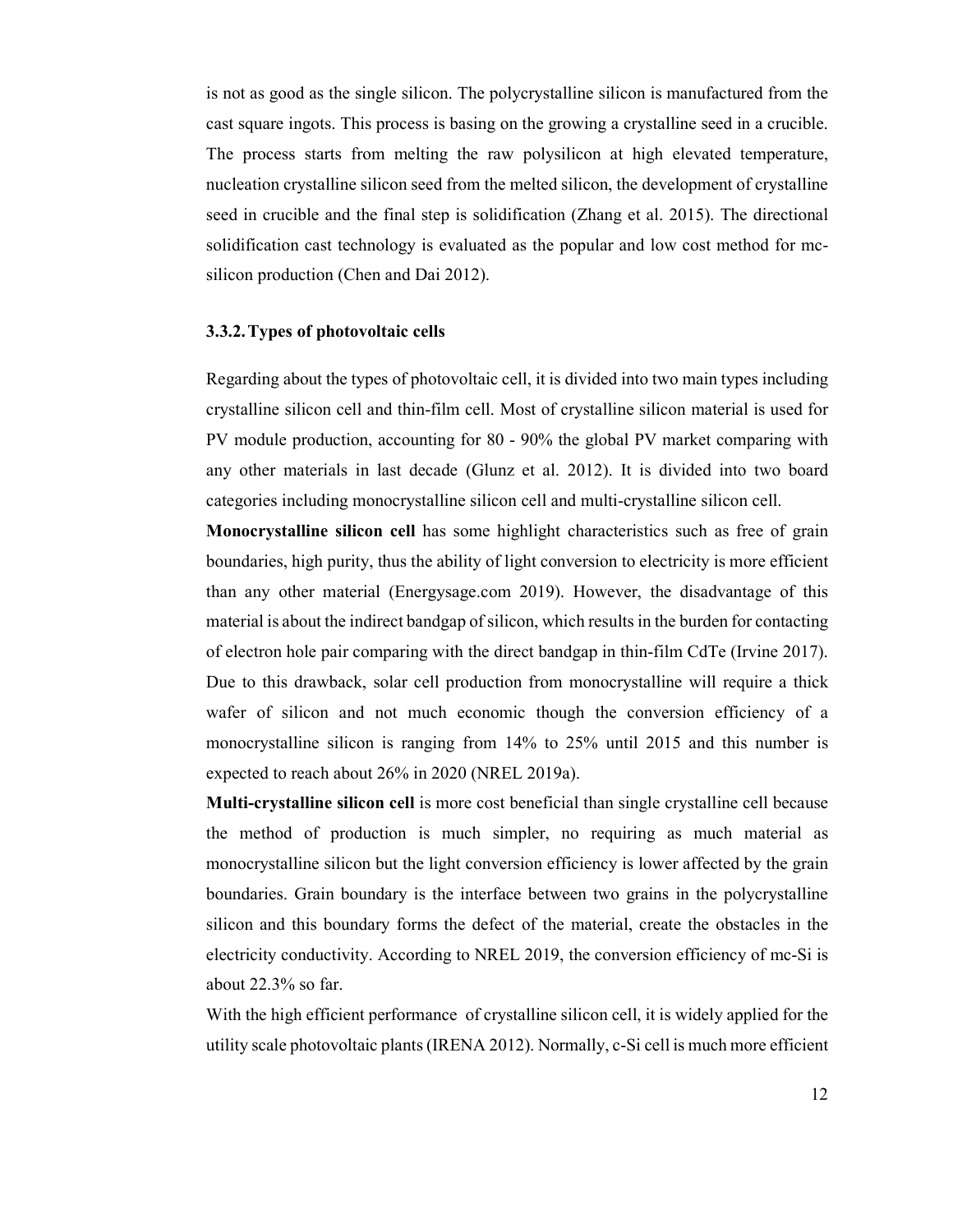though the price is higher (IFC 2015). The degradation rate of crystalline silicon module also influent on their lifetime and the process of maintenance. The mono-crystalline silicon system has the longer energy payback time (EPBT) and higher GHG emission rate than multi-crystalline silicon system. Depending on the conditions such as solar irradiation, types of installation, modules size, the life time of mono-Si PV system ranges from  $20 - 30$  years such as mono-Si PV system under the irradiation of  $1117$  kWh/m<sup>2</sup>/year in Switzerland, the EPBT is 3.3 years (Jungbluth et al. 2011). The common EPBT of mono-Si PV system ranges from 1.7 -2.7 years and GHG emission rate from 29 to 45g  $CO<sub>2</sub>$  g eq./kW h (Peng et al. 2013). Meanwhile, the value of EPBT of multi-Si PV system in South European under the irradiation of 1700 kWh/m<sup>2</sup>/year is 3.2 years with the GHG emission rate of  $60g\text{ CO}_2$ -eq./kWh (Alsema 2000). Another case study in China with the solar irradiation of 1702 kWh/m<sup>2</sup>/year, the EPBT for multi-Si PV system and GHG emission rate are 2 years and 43 g  $CO<sub>2</sub>$ -eq./kWh respectively. These values are shorter than in mono-Si PV system with the EPBT of 2.5 years and GHG emission rate of 50g  $CO<sub>2</sub>$ -eq./kWh (Ito et al. 2010). It is preferable to use multi-crystalline silicon panels for the cost benefit and environmental issue reduction.

**Thin film solar cells are** the second-generation solar cell which are produced from the deposition of a micron-thick semiconductor material with two main raw materials including SiH4 and  $H_2$  on the low-cost substrate such as glass, metal or plastic ( Messenger and Mcconnell 2007). The characteristic of thin-film is flexible and light weight. Thin-film solar cells are currently having three types including amorphous silicon thin film, Cadmium Telluride (CdTe) thin film and Copper Indium Gallium Selenide (CIGS) solar cells currently commercially applied in the most of PV panels installation (Bagher et al. 2015).

**Amorphous silicon thin film** is known as the oldest thin film, which is known as noncrystalline material. This material is made from vapor depositing a thin layer of silicon about 1 micro-meter on the surface of inexpensive materials such as glass, stainless steel, or plastic (Bagher et al. 2015). The advantages of this material are no requiring much silicon as crystalline silicon material, substrate material is cheap, very flexible and lightweight. Because there is dangling bonding in the structure of amorphous solar cell, thus, this material not allows the doping other material on that. To get higher solar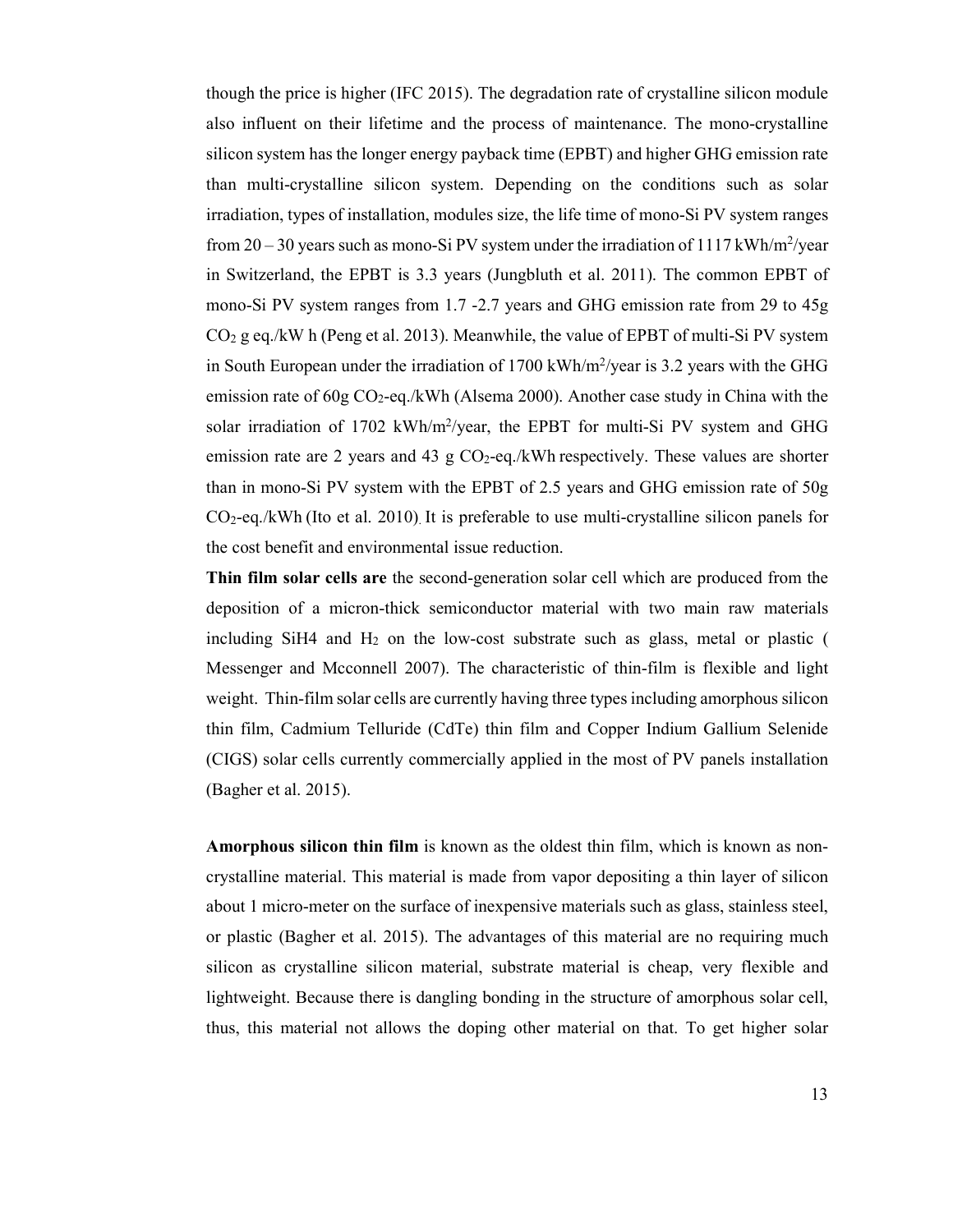collection performance, the Si in this solar cell can be alloyed with Ge, C and N in glow discharge evaporator (Irvine 2017).

**CdTe thin film solar cell** is produced from the light absorbing semiconductor material called cadmium telluride. It has direct bandgap semiconductor with the energy level of bandgap about 1.5eV (Energy.gov 2019). The bandgap energy is the minimum energy to excite electron break their bound to be liberated and moving to the conduction band. The bandgap also points out the energy required for electron excitation and energy for electric generation (PVEDUCATION 2019a). Thanks to the bandgap energy level, CdTe leads the highest position of thin-film technology of energy efficiency because it is likely to capture almost visible light ranging from  $10^4 \div 10^5$  cm<sup>-1</sup> with only requiring 1 µm thickness layer (Bosio et al. 2018). According to the research of CdTe solar cells of NREL, a typical schematic of superstrate CdTe solar cells is illustrated that the top layer is glass which allows the sunlight to go through. The next layer is transparent conductive oxide (TCO) such as  $Cd_2SnO_4$  keeping the role as electricity transmission. CdS is the intermediate layer to transmitting the electric current from TCO layer to CdTe. The electric field is created between CdTe layer and TCO layers. The last substrate is in charge of being as electric contacts connecting to the external electric equipment such as metal or carbon paste with copper. Concerning about the environmental assessment of CdTe thin-film, it is indicated that there will be toxicity when this material is underway of combustion. Other emission can be discharged from the purification process of CdTe, recycling of CdTe modules and landfilling of some unrecycled CdTe modules. In the study of Fthenakis (et al. 2008), the amount of atmospheric Cd emission from the CdTe overall life cycle stays about 0.02-0.3 g Cd/GWh, much less than 2-3 g Cd/ GWh from coal burning power plants. Furthermore, comparing with the conventional solar cell of crystalline silicon, the emission from CdTe is lower because the manufacturing process of CdTe requires less energy, resulting in the less emission of some toxic gas such as  $SO<sub>x</sub>$ ,  $NO<sub>x</sub>$ , or heavy metals. About energy payback time for ground mounted installation, CdTe modules installed at high irradiation has the EPBT about 0.5 year shorter than EPBT of sc- Si about 2.8 years (Leccisi et al. 2016).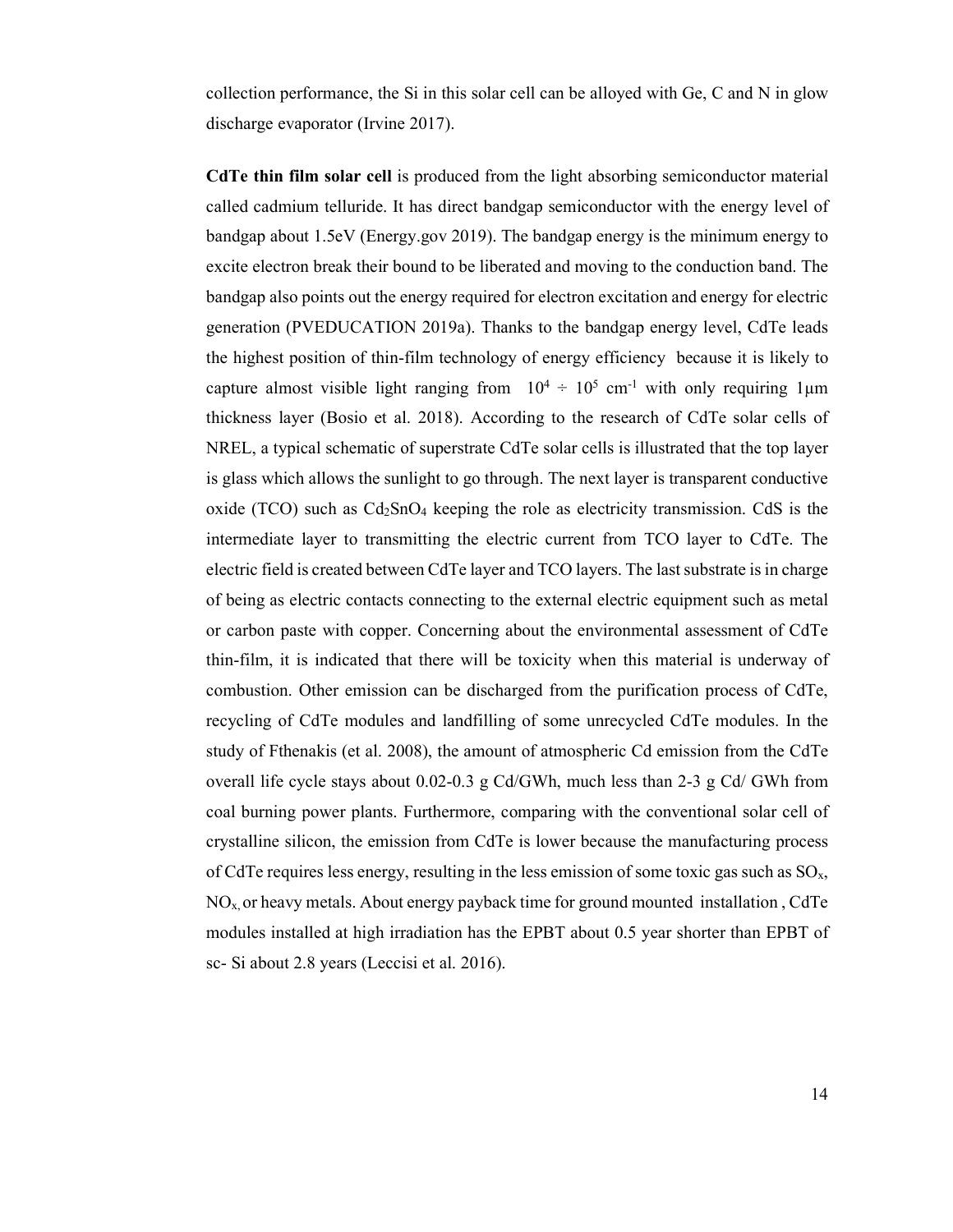

#### **Figure 4 CdTe solar thin film structure**

CdTe is potential thin-film technology though it still has the issue of the availability of Tellerium and Cadmium. The supply of Tellerium is in the limitation because this element is not much available in production and extraction. The main source for Tellerium provision comes from the by-product of smelting prime metals such as Cu, Pb and Au (Zweibel 2010, Fthenakis 2016). Currently, a large number of researchers also found the Tellrurium sourcing from bismuth ore in Mexico, Sweden and China with approximate concentration of 20% (Zweibel 2010). To solve the problem of Tellurium availability and retain the effective performance of CdTe solar cell, the solution is proposed to reduce the thickness of active layer and increase the efficiency of execution. Respecting to the environmental term, CdTe module is evaluated as the most eco-friendly solar module because of their lower values of EPBT and GHG emission rate comparing with different solar modules (CTFSOLAR 2018) . In the study of Fthenakis and Alsema (2006) about the EPBT and GHG emission rate of crystalline silicon module and CdTe thin-film which are applied on the rooftop under the average irradiation of 1700 kWh/m<sup>2</sup>/year indicated that CdTe thin-film had EPBT and GHG emission rate lower than multi-crystalline silicon.

**CIGS solar cell** is a thin-film material converting sunlight to electric power, belonging to the group of the second generation technology solar cell.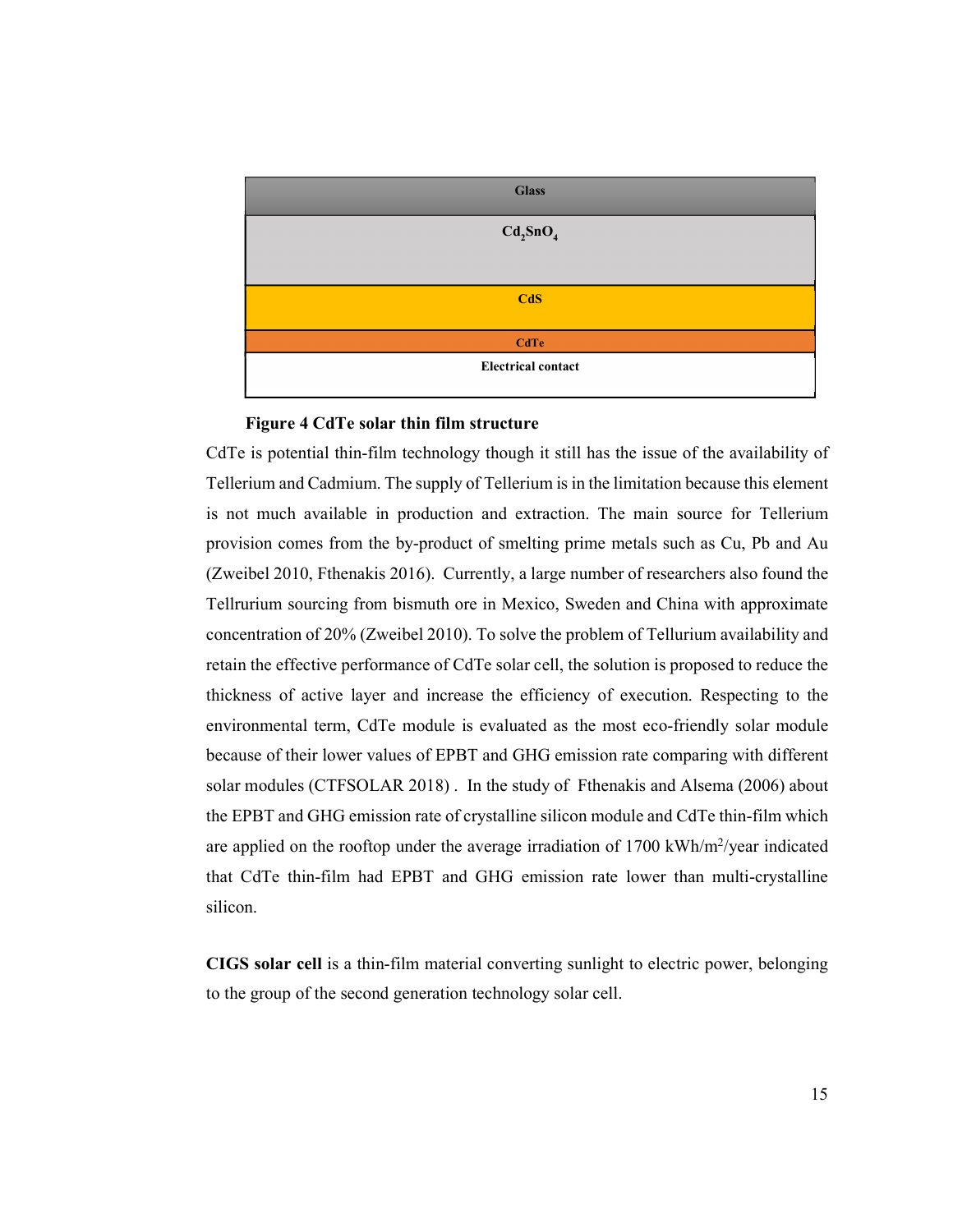| Zn, ITO $-2500 \text{ Å}$   |
|-----------------------------|
| $CdS - 700 \text{ Å}$       |
| $CIGS - 1 - 2.5 \mu m$      |
| $Mo - 0.5 - 1 \mu m$        |
| Glass, Metal, Foil, Plastic |

#### **Figure 5 CIGS thin-film structure (based on** (NREL 2019b)**)**

The feature of CIGS solar cell is the semiconductor produced from depositing the materials of group I, III, VI including copper, indium, gallium, and selenium on the surface of glass at the elevated temperature. About the structure of CIGS, it is constituted of the direct bandgap as CdTe thin film and amorphous-Si thin film. CIGS is considered as the most effective alternative solar cell used in utility-scale photovoltaic system (NREL 2019a). CIGS cell is take accounted of being as a high efficient thin-film solar cell with the efficiency reaching about 20% .

#### **3.4. Balance of System (BOS)**

#### **3.4.1. Roof-top mounting system**

The mounting system of photovoltaic panels in roof-top depends on the type of roof such as flat or sloping roof, or the types of mounting can base on the way they are supported. In the process of rooftop PV panels installation, there are some aspects need particular attention paid to:

**The physical and electrical characteristics of PV modules** concentrate on the size, weight, frame or composition of laminate. These characteristics will define the proper roof or mechanical structure applicable.

16 **Thermal and electrical performance** relates to the impact of operation temperature. Depending on the types of module materials that the useful lifetime of PV panel will be reduced when the operation temperature is elevated. Regarding about electrical performance, changing temperature in operation will influence on the performance of PV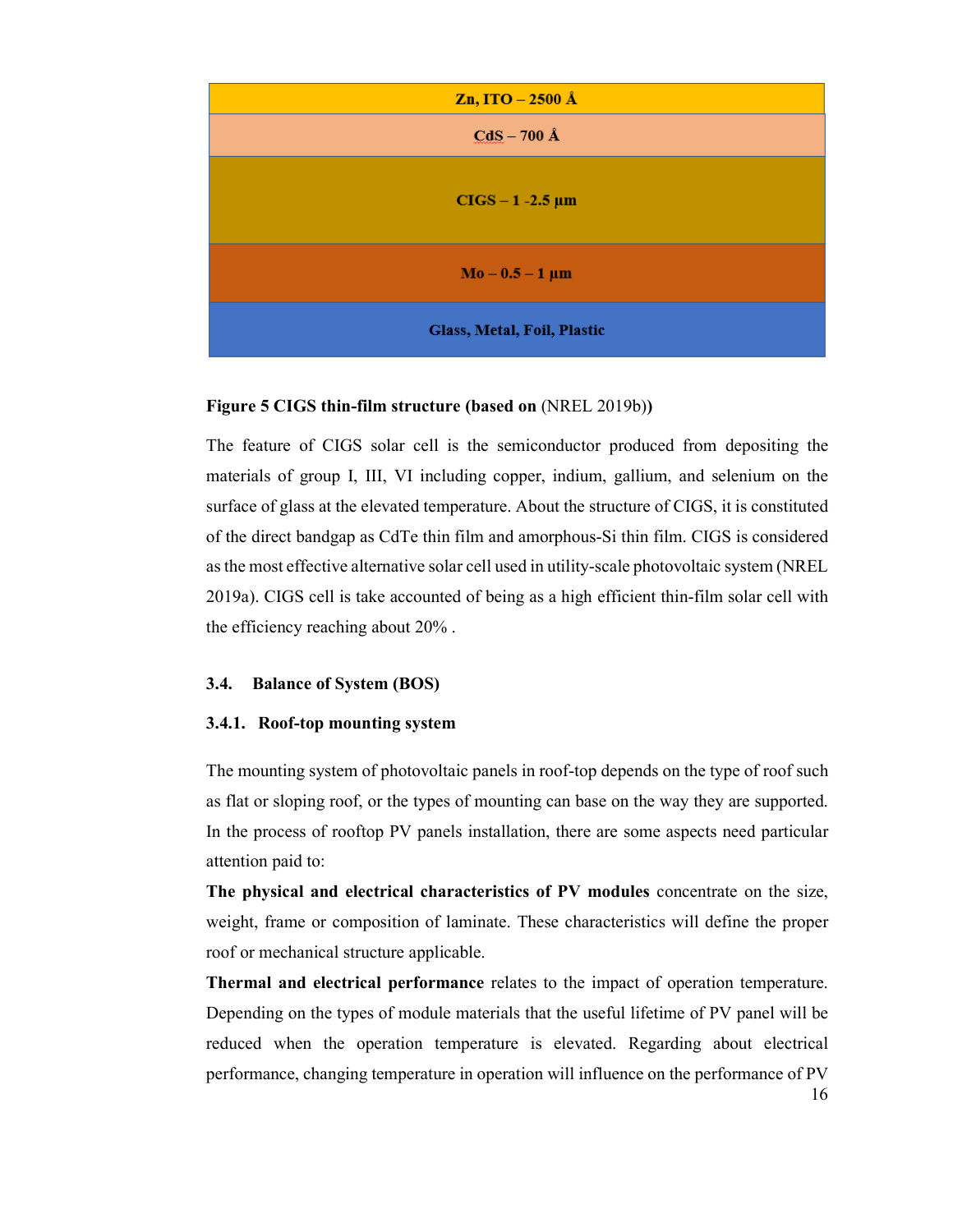arrays. In detail, according to Barkaszi and Dunlop  $2001$  then increasing  $10^{\circ}$ C will reduce 5% of power output for crystalline silicon PV arrays. Even, the rise in temperature coefficient also lower half the height of standoff mounting array from the surface of roof to the top of module (Barkaszi and Dunlop 2001).

**Site conditions** impacts on the efficiency of PV arrays performance especially relevant to shading. The cause for shading is likely to come from trees, buildings or daily time of solar irradiation. There will be a significant reduction of output power when a part of system affected by shading.

**Installation and maintainance** goes along together with the condition that the design and installation of PV panels on the roof only require little or even no maintainance. The PV system should be flexible to adapt with any field conditions .

**Environmental and material issues** are also mentioned in the criteria for PV rooftop installation. Depending on the different location of mounting, leading to the difference in environmental conditions, that requires the use of different types of fasteners or metal supporting components. For example, using the stainless steel fasteners and aluminum insullated from contacting with steel will reduce the problems of material corrosion.

In addition to the conditions of installation, it is important to pay attention to the types of rooftop installation. There are four different of support structure: stand-off mounting, direct mounting, integrated mounting and rack mounting.

**Standoff mounting PV panels** or building attached PV are commonly applied for the sloping roof with the support of brackets made from metal (Barkaszi and Dunlop 2001). The standard distance from the array to the roof surface is calculated from 3 inch to 6 inch (Kreith and Goswami 2007).

**Rack mounting** are majorly applied on flat roof by mechanical attachment or using ballast to shield wind (Kreith and Goswami 2007) .The operation temperature in rack mounting system is generally lower comparing with other mounts because of the convection from front to back of panels.

**Integrated mounting** or called as building integrated photovoltaics (BIPV) are in charge of two functions including becoming the covering for the building and the second is generating electricity. The configuration of BIPV includes: PV modules, a charge controller to avoid the overcharge in battery, power storage system, inverter converting DC to AC, backup power system in case of blackout, support components such as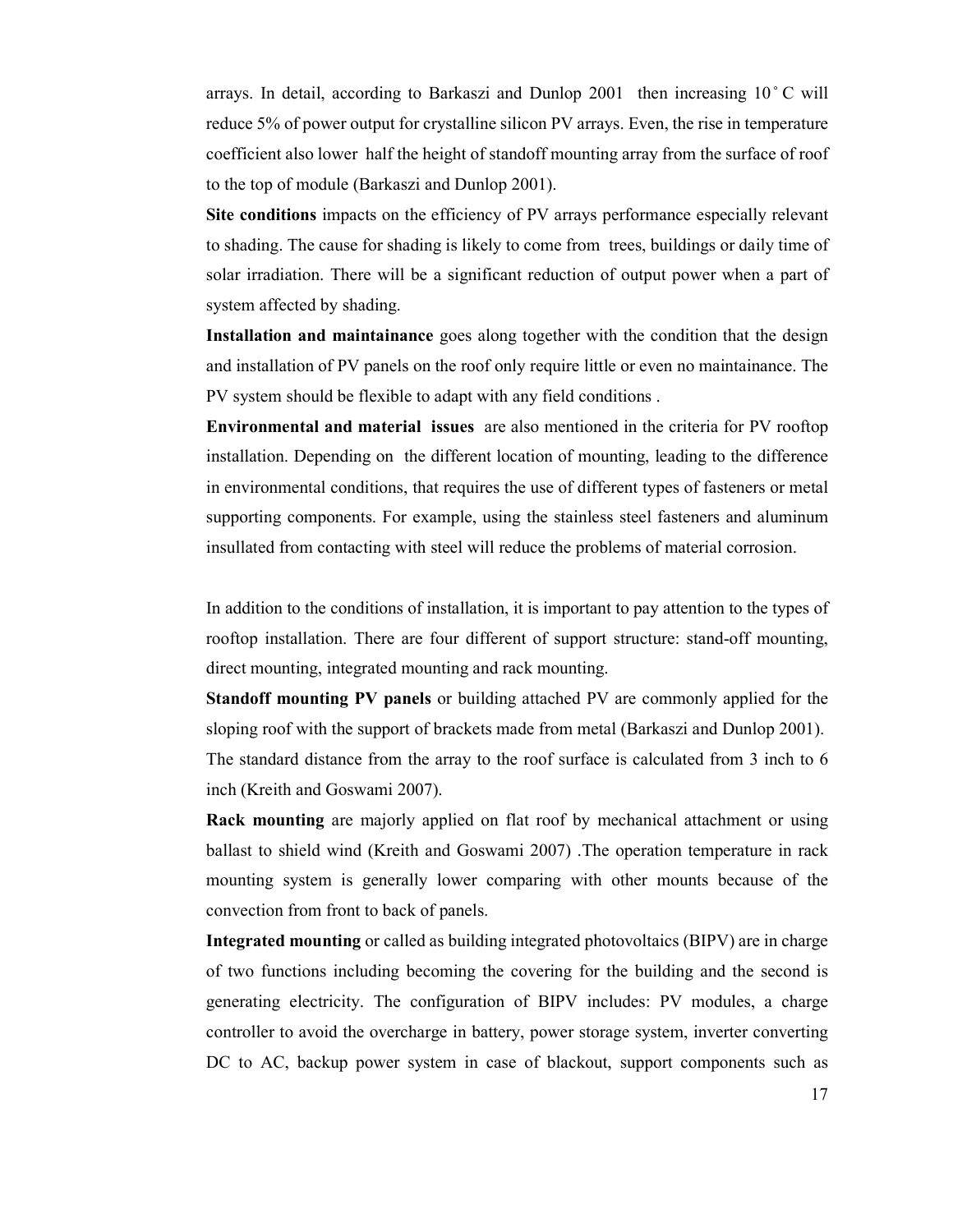mounting equipment, cables. The energy production from BIPV depends on some factors relating to the intensity of solar radiation, types of photovoltaic panels, position of panels and the tilt angle of panels (Takeda et al. 2005). Furthermore, about the design and application of PV modules for building, there are some application such as solar cell integrated into façade of building, integrated into awning which can directly expose to the sunlight, applied in skyline system create the economical values (Steven Strong 2016)*.* **Direct mounting** is applied for the most standard solar panel with the target of reducing the cost of aluminum racking. The direct attachment is using clips integrated with roof mounts shared by adjunction modules but the ability for withstanding the force of this attachment is still need to more research.

#### **3.4.2. Ground mounted system**

Foundation is the part for supporting the panel and also embedded into the ground for installation. In the section of ground mounted PV installation, it is required to have implementation of the geographical technical examination and the second is structure engineering. Regarding the geographical technical examination, it is necessary to inspect the suitability of land characteristic to find out the suitable types of mounting racking system. Ground mount is the firm attachment of panel to the ground through a rack and metal posts. Normally, the ground mount PV panels are often installed in large scale area (Paradise solar energy 2019). Before deciding which foundation suitable or not, it is highly required to have an investigation of soil characteristics and geotechnical analysis. The investigation is divided into two phases including soil drilling and testing laboratory. Test boring requires using the standard penetration test (SPT). This common method is applied on-site for determining geotechnical engineering of subsurface soil and carried out in borehole (Houk and Berglin 2017). The advantage of SPT in testing is useful for checking the bearing capacity of soil for attachment of piles. The method will use a 63.5 kg hammer falling down with the distance of 0.76 meters from the ground surface. The estimation for the drilling hole ranges from 60 to 200mm (El-Reedy and El-Reedy 2017). The drilling is used to dig the hole with the specific depth and then, when drilling equipment is removed, the sampler is driven by the hammer blows. Regarding the laboratory testing, the soil samples are collected and sent to the laboratory to test the characteristics of soil to figure out whether soil is suitable for the PV installation or not.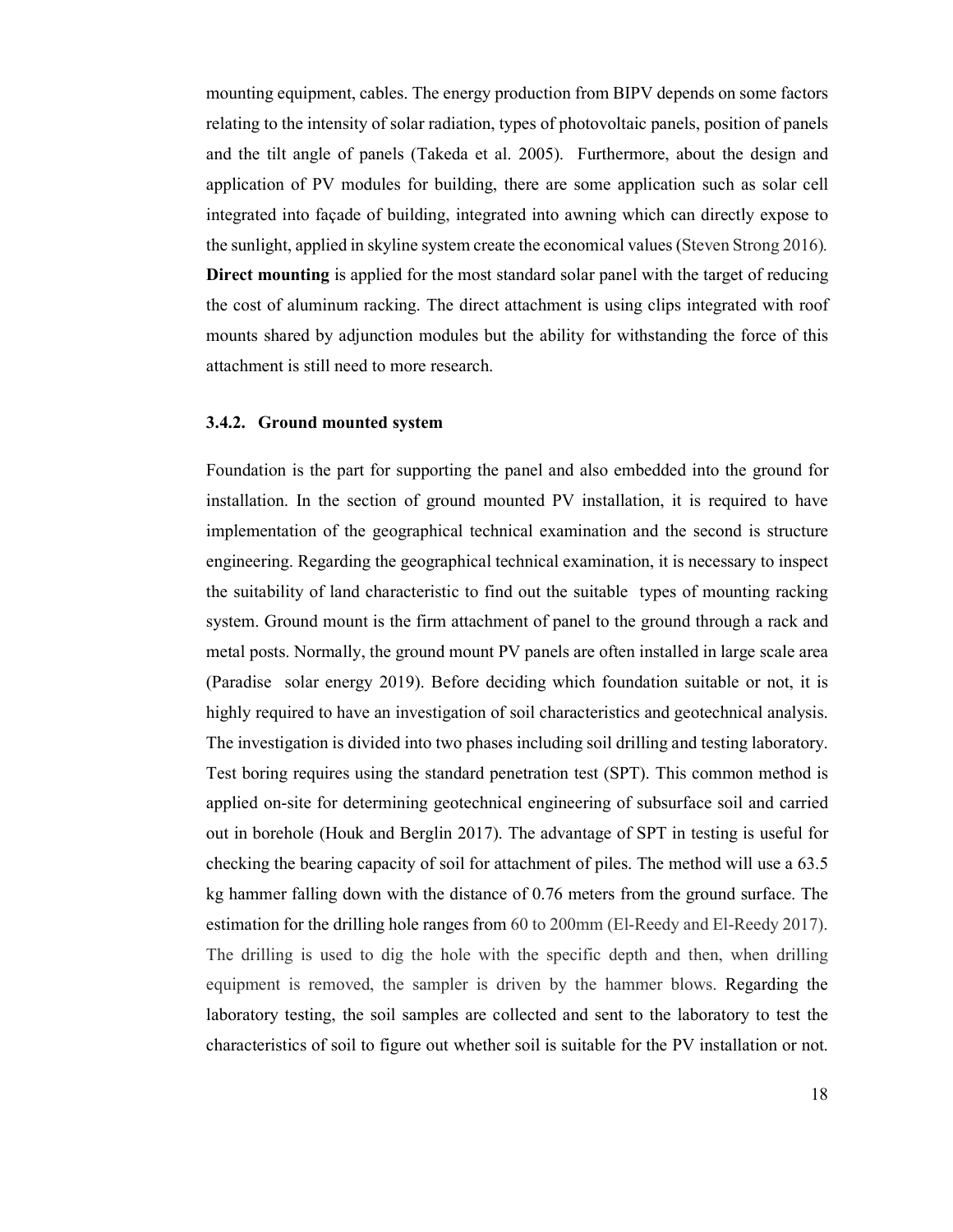For example, to check the allowance of ampacity for burying the cables underground, lab technician will need to test thermal resistivity of soil. If it is required to test the impact of soil on the metal post, steel, it is necessary to have chemical analysis to test the corrosion. After determining the characteristic of soil, there will be types of foundation mounts including helical piles, ground screw, driven piles and ballasted foundation



**Figure 6 Types of ground mounting foundation (based on (Bushong and Worden)** 2014)**)** 

#### **Foundation mounts or helical piles**

Foundation mounts or helical piles are the most common mounting type of PV panels. The feature of this mounting is attaching pipes or tubing to the ground and being fixed by concrete foundation. The installation is very suitable with the poor soil cohesion. After installing, the piles will be in charge of locking the structure into the soil (VERMEER 2018). There are a lot of benefits coming from helical piles including time-saving for the concrete cure after installation, easily adapt with under weather conditions, not require grading of soil, noise reduction comparing with driven piles, installing with most equipment with the head of hydraulic drive.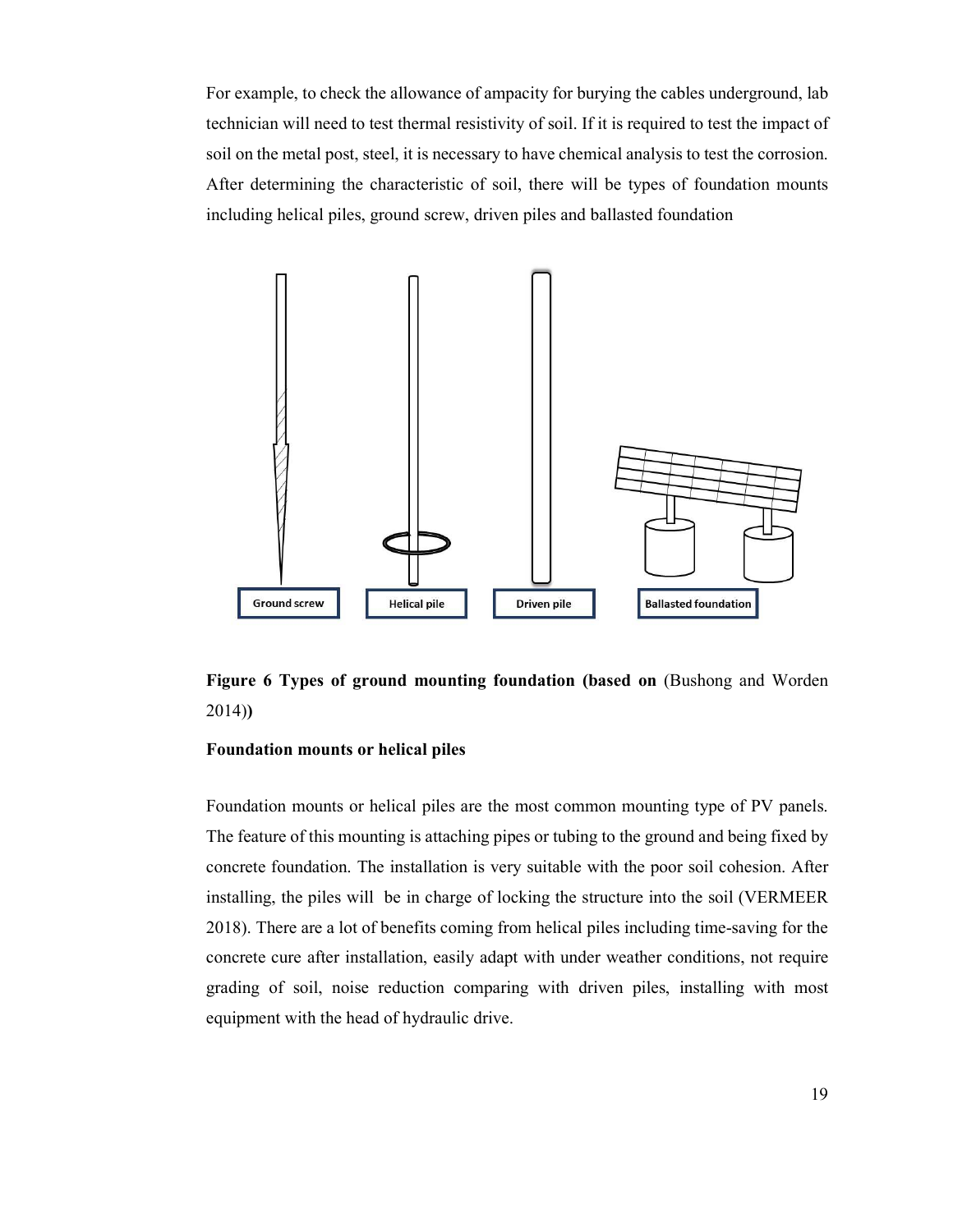**Ground screw** is that using a screw drilling into the soil. It is mostly applied in the loose soil, sandy soil and bedrock because it has a high contact surface between screw and soil (Bushong and Worden 2014). The outside of screw footing is galvanized by zinc to prevent from corrosion and rust. The common material for ground screw is mostly applied for photovoltaic mounting framework is low-carbon steel and aluminium (Messenger and Ventre 2004). To increase the anti-corrosion ability for steel, the common method is hotdip galvanizing. This method is considered as more superficial comparing with many different coating approaches for steel because of the low cost for coating material such as aluminium or zinc, light weight, high durability (Shibli et al. 2015). The advantages of ground screw for solar panels installation are the fixing to the ground more firmly, longer lifetime because of anti-corrosion, cost reduction because it has no requirement for concrete or excavation activity. This foundation is also eco-friendly as there is no significant impacts on the ecosystem surrounding, the product is likely to be reused (Bushong and Worden 2014) . Furthermore, the application of ground screw is wider for different types of soil and larger scale. If using ground screw for the rocky soil, it is highly required to use pilot holes. The drilling for pilot holes will encounter the extra cost requirement comparing with other typical foundations. In case of the soil belonging to softer soil group, it is no requirement for drilling pilot holes but need to dig deeper for screw.

#### **Ballasted foundation**

Ballasted foundation has the supporting posts surrounded by concrete frame so as to make the post footing harden (Margulies 2015). Ballasted foundations are suitable for the soil having high refusal rates and low soil cohesiveness or high water. These types of foundation are good alternatives in case for earth-screws or helical piles not applicable. The characteristic of ballasted foundation is having a concrete to keep the footing of pile to the ground and preventing the overturn of module in case of storm weather. Previously, ballasted foundation is not cost effective resulting in the fact that they are not popularly favorable in the mounting system comparing with helical piles or earth-screw. However, in recent years, the price of this ballasted foundation is decreasing thus they are becoming good options in the case that helical piles and earth-screw are not effective.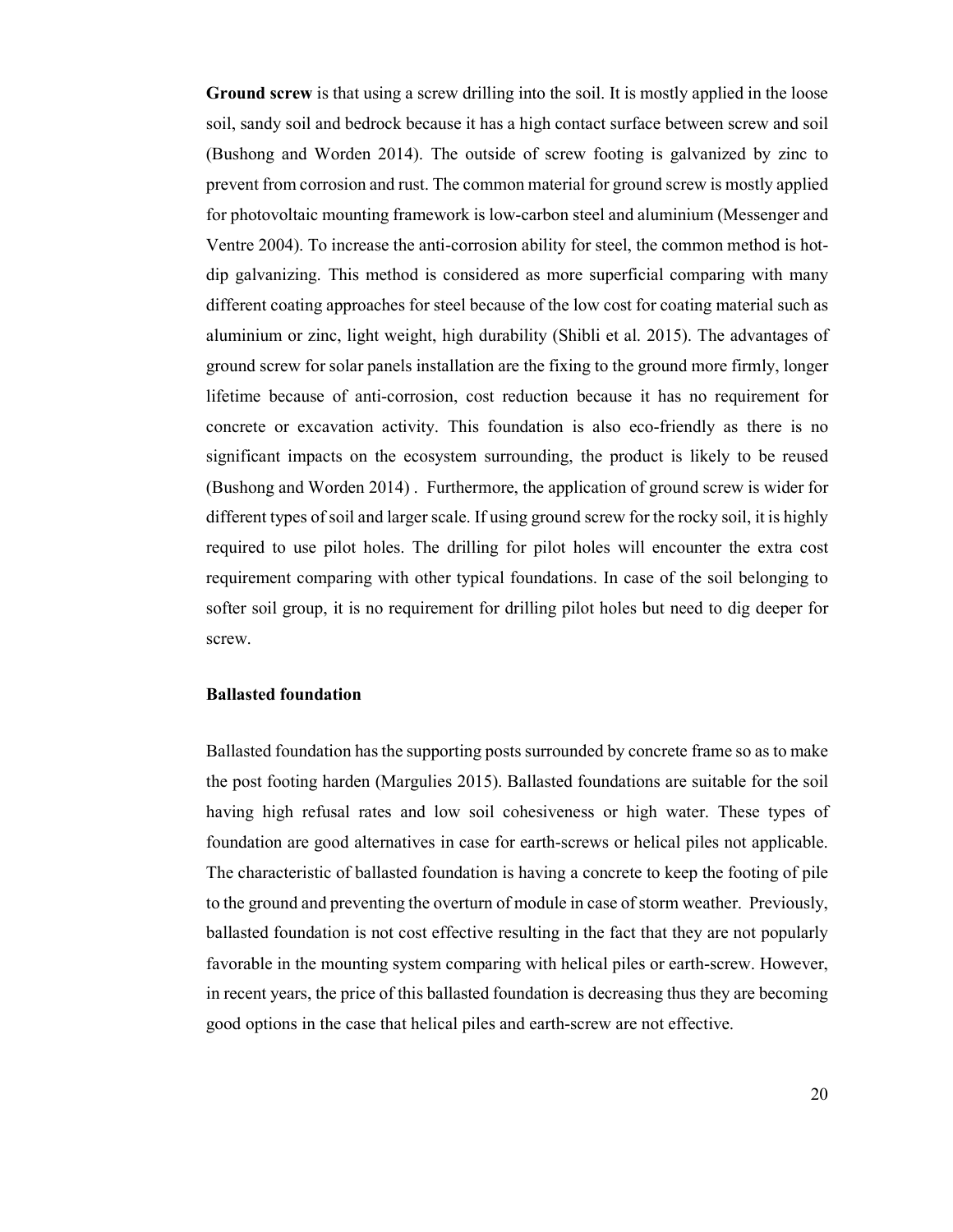#### **Driven piles foundation**

The characteristic of this foundation is the steel – feet foundation galvanized by zinc by dipping the steel feet into bath of hot zinc (Bushong and Worden 2014)**.** Zinc coating prevents the rust and corrosion of steel under the water or wet conditions. This foundation is very suitable to the clay, low water table, cohesive soil. The advantage of this foundation is quick installation, adapted with large scale projects, high accuracy and low cost (Bushong and Worden 2014). The feature of driven piles foundation is suitable for frame or frameless modules. It is cost beneficial because it is operated by pile-driven machine.

#### **3.4.3.Inverters**

Inverters are generally applied indirect current system. When supplier needs to load the electricity from PV system to local or national grid, inverter works as converting DC currents to AC currents. According to Solar Power World Online 2016, there are four main types of solar inverters including:

**String inverters** are constituted from the connection a specific number of photovoltaic strings together. String inverters work in three phases variation. The problem of string inverter relates to shading issue. The shading from trees or chimney casting on one panel can virtually reduce the entire performance or output of system (Energy sage 2019a). It is estimated that in Germany, about 41% of rooftop PV installation is significantly impacted from the shading issues, resulting in losing 10% energy performance. The solution is using a power optimizer installing beside the inverter or using Maximum Power Point Tracking, which is known as the device to optimize the most useful power from PV system. String inverter are often widely applied in the residential and commercial area, even, with the small utility scale less than 1 MW, it is more competitive and effective than central inverters.

**Central inverters** are defined as a large version of string inverter with the connection of many large PV panels to an inverter (Çelik et al. 2018) . The typical size of central inverter ranges from 125kW to 2.5 MW, majorly specializing in utility scale PV system application (Trina Solar 2018). The drawbacks of these inverters are the same as the faults in string inverters about shading condition. These inverters are unable to deal with the situation of partly shading when there is a shortage of connection and control between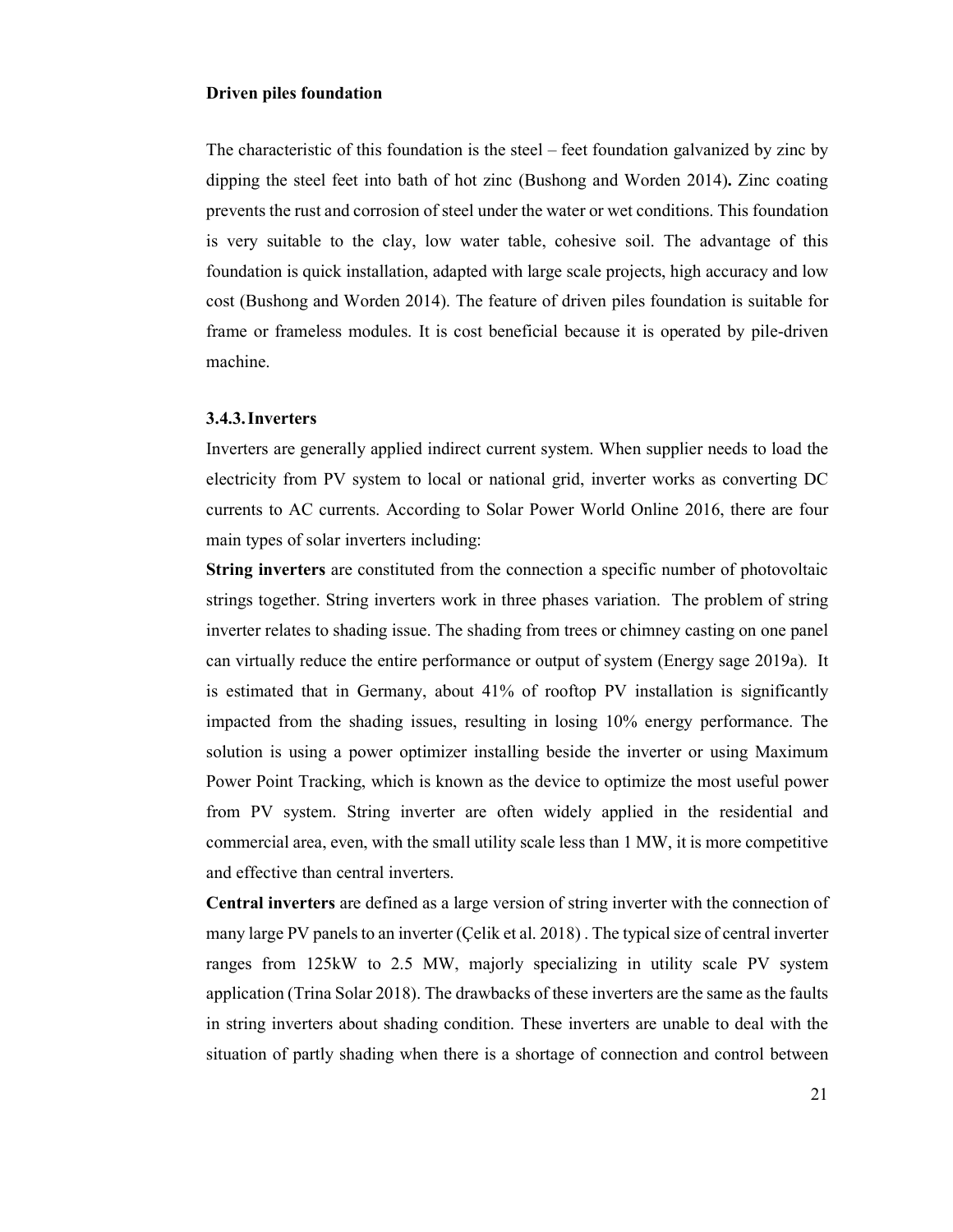MTTP with each strings (Çelik et al. 2018). Even, according to Energy informative 2019 if the shading occupies 9% of solar system then there will be 54 % reduction of power output for central inverter. The central inverters has a larger footprint than string inverter because of the maintenance and installation from a large number of components in the system (Trina Solar 2018). In addition to disadvantages, the advantages of central inverters are the convenient applications for the photovoltaic utility scale, high efficiency and saving cost (Çelik et al. 2018). Otherwise, the capital price per watt from central inverter is low resulting the popular adoption of this inverter in large scale PV system. However, it is required to have a high cost investment for installation. The large size of central inverter is likely to make the system better efficiency but also exerting noise matters.

**Micro inverters** are becoming popular and favourable in the photovoltaic market by their effectiveness, reliability and higher production. The principal working of micro inverter is converting DC to AC right at each solar panel. The micro inverter can be integrated into the solar panels or installing besides in case of mounting system. The power rating of micro inverter ranges from 50 to 400W (Hasan et al. 2017, Çelik et al. 2018). Micro inverters work independently and optimize total energy from single panel with conversion efficiency approximate of 90% (Çelik et al. 2018). Furthermore, their reliability is present at the feature that if there is any problem of shading or operation happening in one panel then the entire system is not affected.

#### **3.4.4.Battery bank**

Battery plays as the important role in energy storage of PV system and produce energy when there is a requirement from the grid. Generally, in PV system, the excess energy will be charged to the battery and withdrawn from battery if needed. There are many situations that PV system is unlikely supply sufficient electricity to the grid due to the weather conditions or high demand of power from consumer. When it comes to batteries, some important characteristics should be concerned: Battery life times, depth of discharge, capacity and power, round-trip efficiency (Energysage 2019b).

**Battery capacity** is determined by the maximum amount of electric energy available in battery. The unit of battery capacity is usually Ampere hours (Ah), kilowatt hours (kWh) or Watt hours (Wh) (Markvart and Castañer 2003).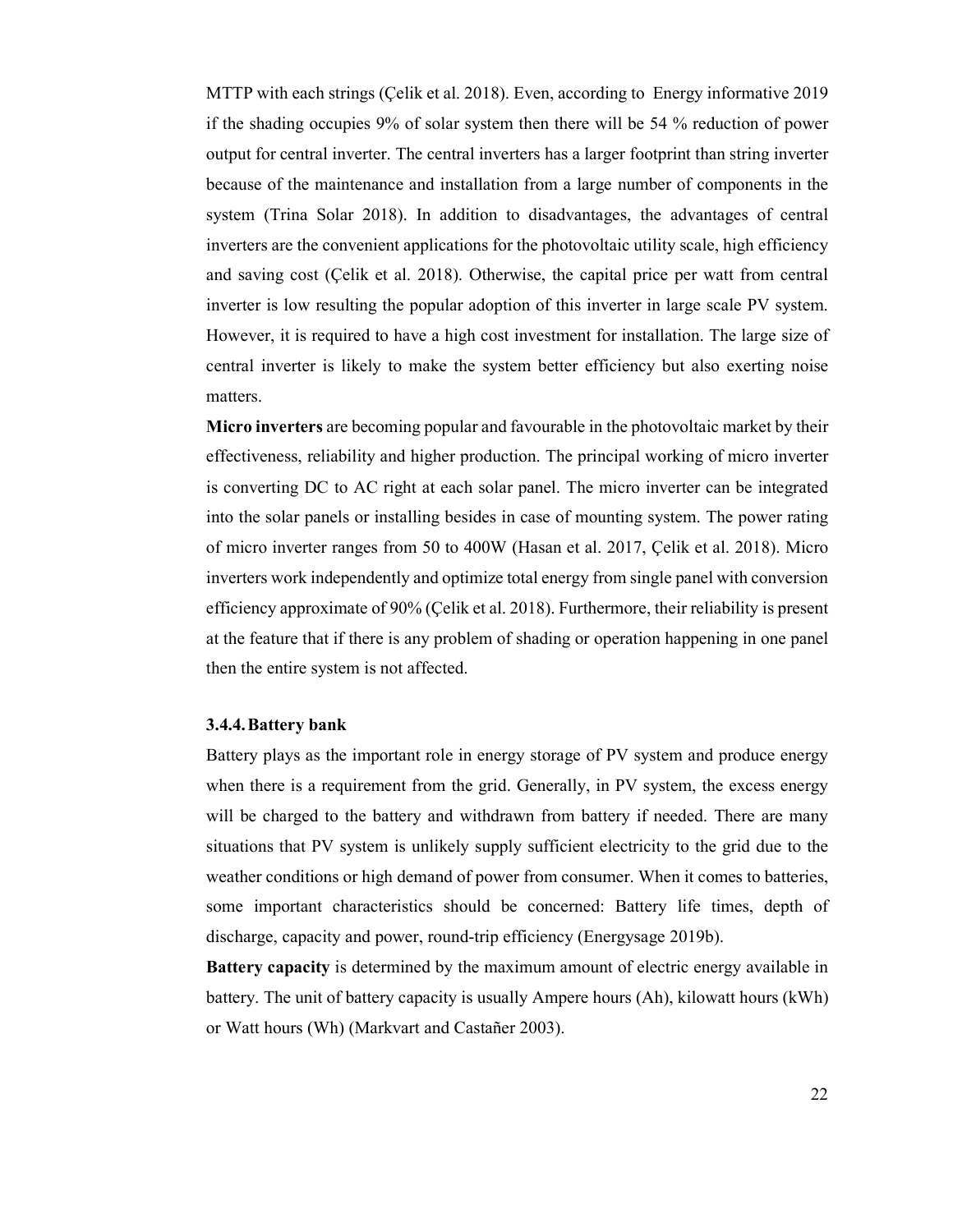**Depth of discharge (DoD)** is relating to battery capacity when discharge and recharge. In detail, it measures the amount of electricity loss when battery is discharged. In the case of battery full of discharge, the DoD is 100% (Spiers 2012).

**Cycle life** is identified that one cycle is one time of fully discharging of battery. It is estimated for the charging and discharging times of battery in the whole life of that battery (McEvoy et al. 2012). Cycle life of battery is relevant to DoD. The battery with the higher DoD value has

**Battery lifetime** is about how long a battery can be effectively charged or drain in a specific period time of warranty which is proposed by manufacturer. As a rule, the capacity of battery will degrade significantly due to sulfonation and shedding of active material (PVEDUCATION 2019b). Both of these issues are determined by the cause from overcharging or undercharging of battery. Another key feature impacting on the solar battery lifespan is the number of cycle charging. It is estimated about 300 to 700 cycles if it is a flooded battery. Even, in lithium batteries, this number can reach up to 2000 cycles (Solar light manufacturer 2019). Temperature is also assessed that having a significant impact on the battery lifespan such as when temperature is higher, the battery cyclic life will decrease. However, if operated in the elevated temperature, the performance of battery increases but the lifespan will be reduced. It is estimated that about five to fifteen years for the lifespan of solar batteries (Sunrun 2018).

There are two primary types of batteries in photovoltaic system including lead acid battery and lithium battery

**Lead acid battery** is composed of two electrodes: the cathode is electrode connected to a spongy load plate and the other electrode connecting to lead-dioxide. Both of these electrodes are deepen in sulfuric acid solution electrolyte (Hyperphysics 2019). The voltage is created by chemical reaction between lead and lead oxide with the sulfuric acid electrolyte. The typical charge time of lead acid battery ranges from 8 to 16 hours (Battery university 2019).

For the photovoltaic system, lead acid battery is widely applied under the role electricity storage off-grid photovoltaic system. Depending on the rated nominal voltage and rated capacity that the connection of lead-acid batteries is in series or parallel.

**Lithium ion battery** is a rechargeable battery with the same configuration as lead acid battery with one cathode with lithium oxide, one anode with and an electrolyte playing as the role of conductor(Batteryuniversity 2019). The performance of Li-ion battery in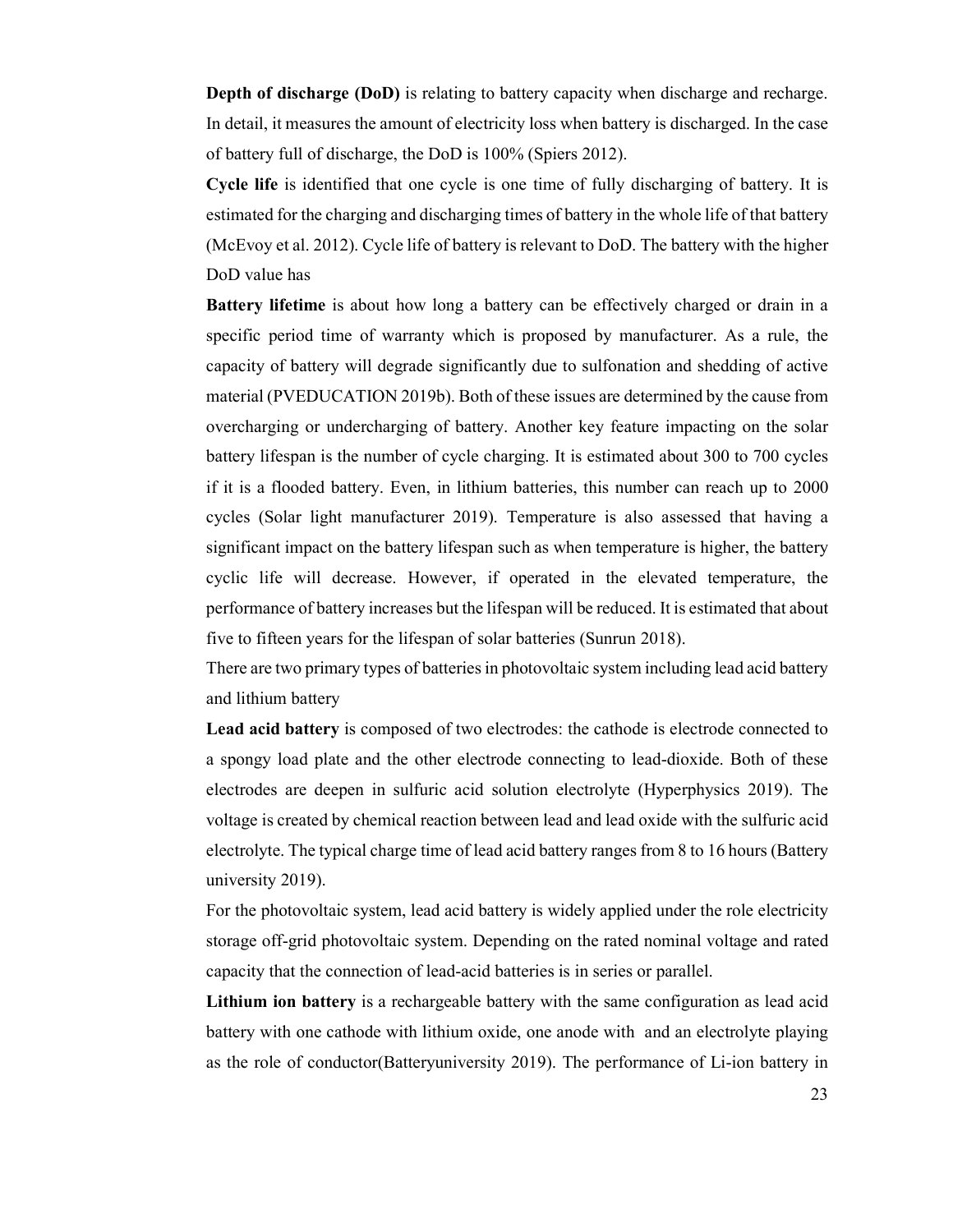discharge is the movement of lithium ion from cathode (positive) to anode (negative). The charging will be reversed comparing with discharging (Battery university 2019).

#### **3.4.5. Solar charging controller**

Due to ensure the longer lifetime of battery, it is essential to equip a solar charging controller in the photovoltaic system. The role of solar charging controller is manage the power charging or discharging from the battery bank, ensuring that there is no overcharging for battery bank (Altestore 2019). There are two different kinds of solar charging controllers including Pulse Width Modulation (PWM) and Maximum Power Point Tracking (MPPT). Concerning about the PWM solar charging controller, this device is connected directly to the solar arrays and the voltage going out from the arrays will be reduced when charging to the battery bank (Altestore 2019). For MPPT solar charging controller, it measures the Vmp voltage output of the arrays and also converting down it to equal to the battery voltage (Altestore 2019).

#### **3.5. Solar tracking system**

The solar tracking system is the system that enhances the efficiency of the solar system electricity through utilizing the movement of solar panels following the position of sun under the adjustment of tilt angle. Solar tracker helps to maximize the solar energy extraction, optimizing the PV panels performance by minimizing the angle of light incidence. The narrower the angle of incidence which are created by the sun light striking on the surface of the solar panel, the more energy a photovoltaic panel can produce, majorly, the common efficiency have not surmounted 13% in common solar tracker (Tudorache and Kreindler 2010, Hafez et al. 2018) The position of solar panels on solar trackers being perpendicular to the solar irradiation will give the best energy efficiency results (Hafez et al. 2018).

 Utility-scale and large projects usually use horizontal single-axis solar trackers, while dual-axis trackers are mostly used in smaller residential applications and locations with high government Feed-In-Tariffs. Vertical-axis trackers are suitable for high latitudes because of their fixed or adjustable angles.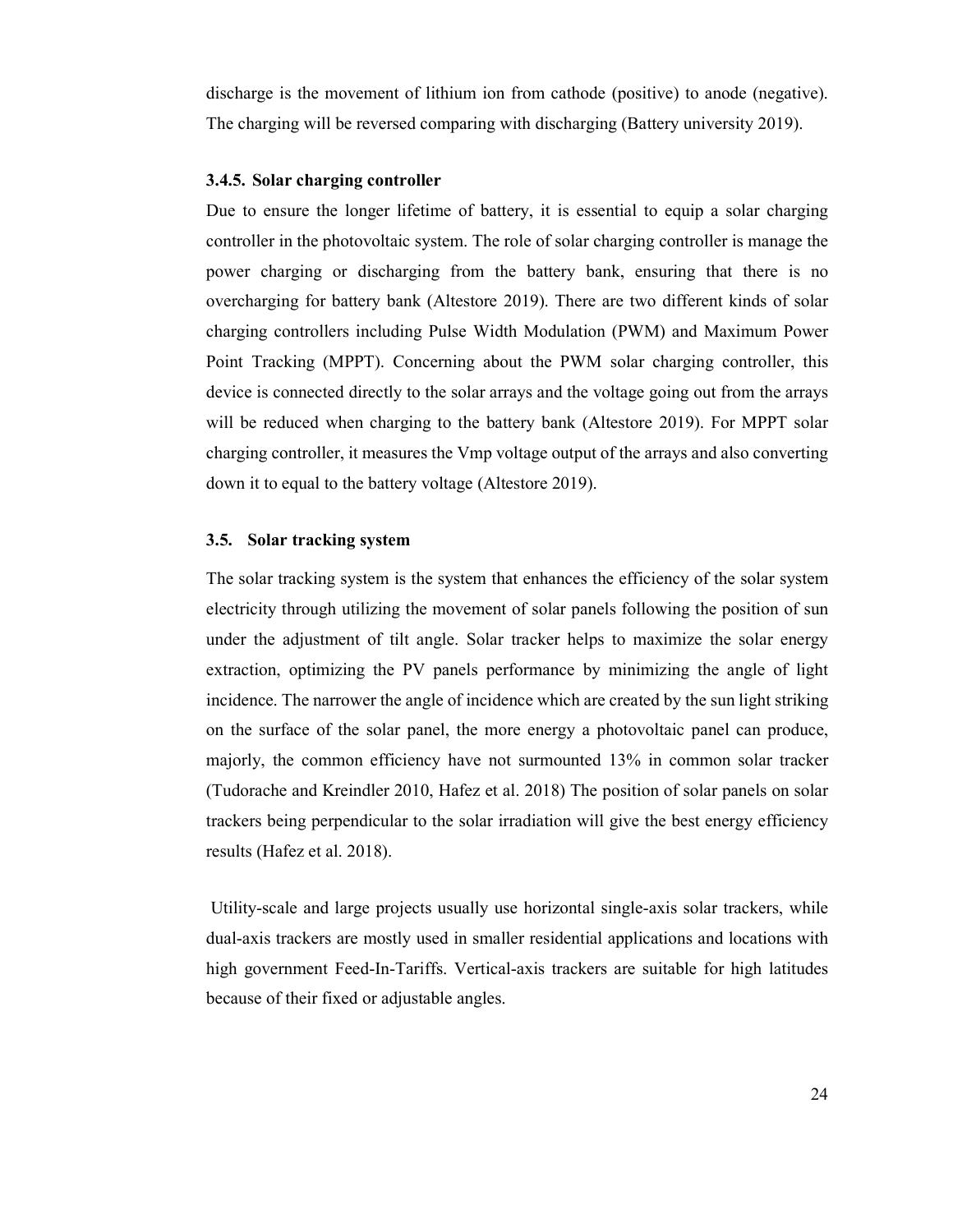The solar tracking system not only exists in the power and efficiency gains and increase compared to the fixed systems, but also in the economic analyses of the large-scale solar energy applications. The systems are oriented with optimal tilt angles towards the equator from the horizon to maximize the solar radiation reaching to the PV panels.

When it comes to the basic structure and components of solar tracker, there is a presence of light dependent resistors (LDR) for measure intensity of the sunlight. LDR continuously monitors the solar irradiation and there will be a transmission of collected data to the motor through a micro controller, in there, the signal is translated to language program and lead to that the motor will move the panels to the optimum position (Chhoton and Chakraborty 2017).

The categorization of solar tracking system includes basing on the number of axis with single -axis and dual-axis or another criterion for classification is about the activity types with active or passive solar trackers. The tracking collectors improve the energy efficiency from 10% to 20% comparing with the fixed solar panel system. In one report of USA, it is proved that the potential working of solar tracker in summer reaches the high efficiency with two specific figures in summer of over 50% and in autumn time over 20% (Tudorache and Kreindler 2010).

#### **3.5.1. Single – axis photovoltaic tracker**

Regarding about the rotation axis, single-axis tracker is used for moving the panels in two direction from north to the south or from east to west. Meanwhile, the dual axis is used for tracing the solar irradiation in both horizontal and vertical direction. Single - axis tracker is applied mostly for the PV small power plants. The working principle of single – axis solar tracker uses an electric motor to rotate the PV flat panels in the trajectory following the sun pathway. In detail of a solar tracking control circuit, there is a presence of light sensor called LDR which is highly sensitive to sunlight intensity. The resistance of LDR stays normally at  $2M\Omega$  which changes reversely with the sunlight intensity with increasing value of resistance when there is a reduction of light intensity falling on the LDRs mirrors (Tudorache and Kreindler 2010). Single-axis solar tracker is very suitable for being installed at the location whose position nearby the Earth equator because there is no significant difference of sunlight angle (Ali 2016). Another hardware component of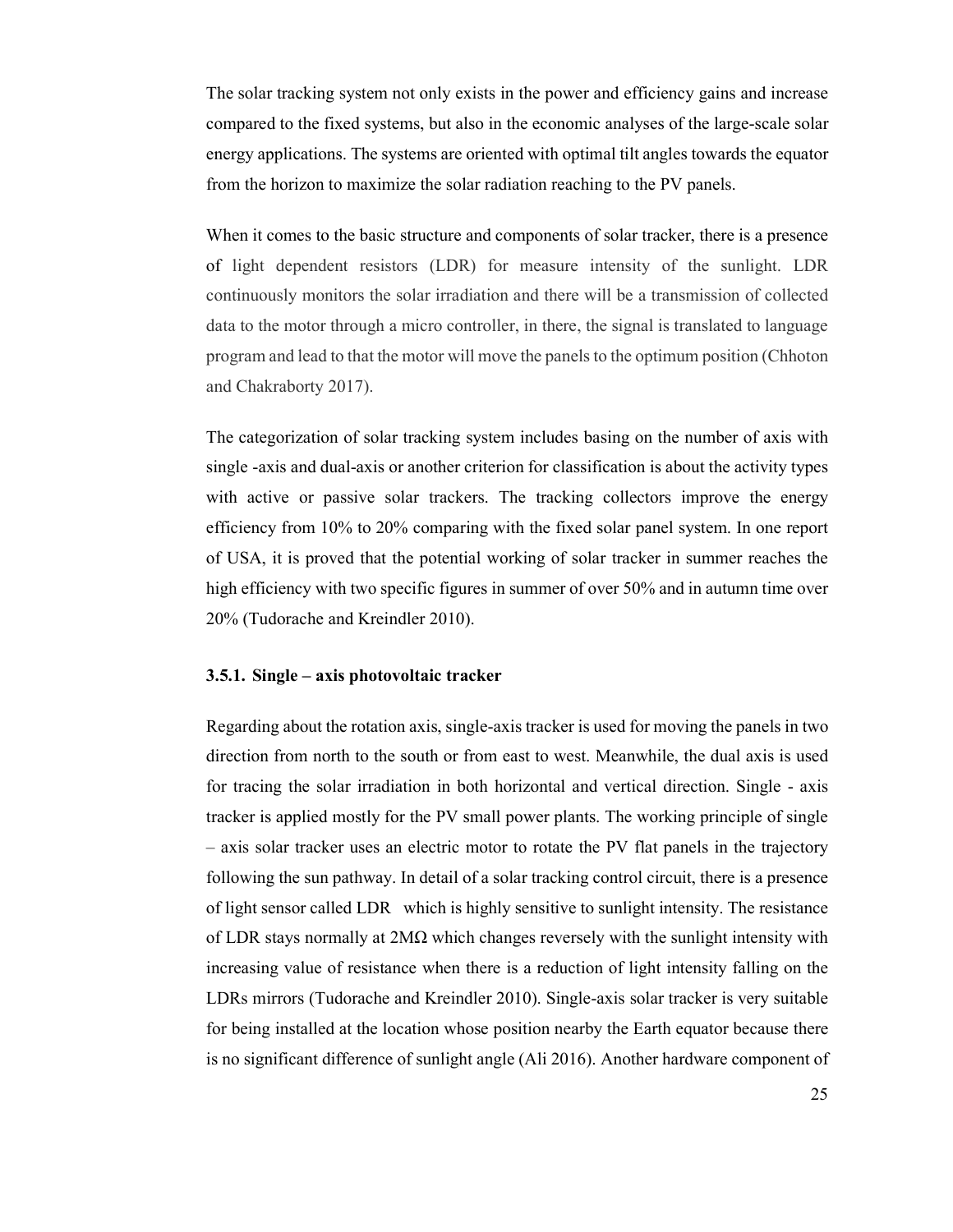this tracker is a geared bidirectional DC motor with the role of moving the panel to the required position. The third component is potentionmeter, which is used for identifying the position of panel by giving the resistance data of the position of panel , then informing the signal to the controller system and calculating the suitable angle for rotating the panel accordingly the angle of panel is measurable (Kabalc 2015).

## **3.5.2.Dual axis solar tracking system**

As the movement of sun includes daily movement and annual movement that single-axis solar tracker only possibly takes a charge of tracking the sun from east to west. Accordingly, dual-axis solar tracker is designed to take an accurate tracking of solar pathway, result in increasing the efficiency of solar panels, especially in the cloudy days. The components of two-axis solar tracker consist of a Global Positioning System (GPS), an electric microcontroller which manages all of operations in the system, DC motor, photosensor, control circuit unit, motor driver with relay (Wang and Lu 2013, Seme et al. 2017).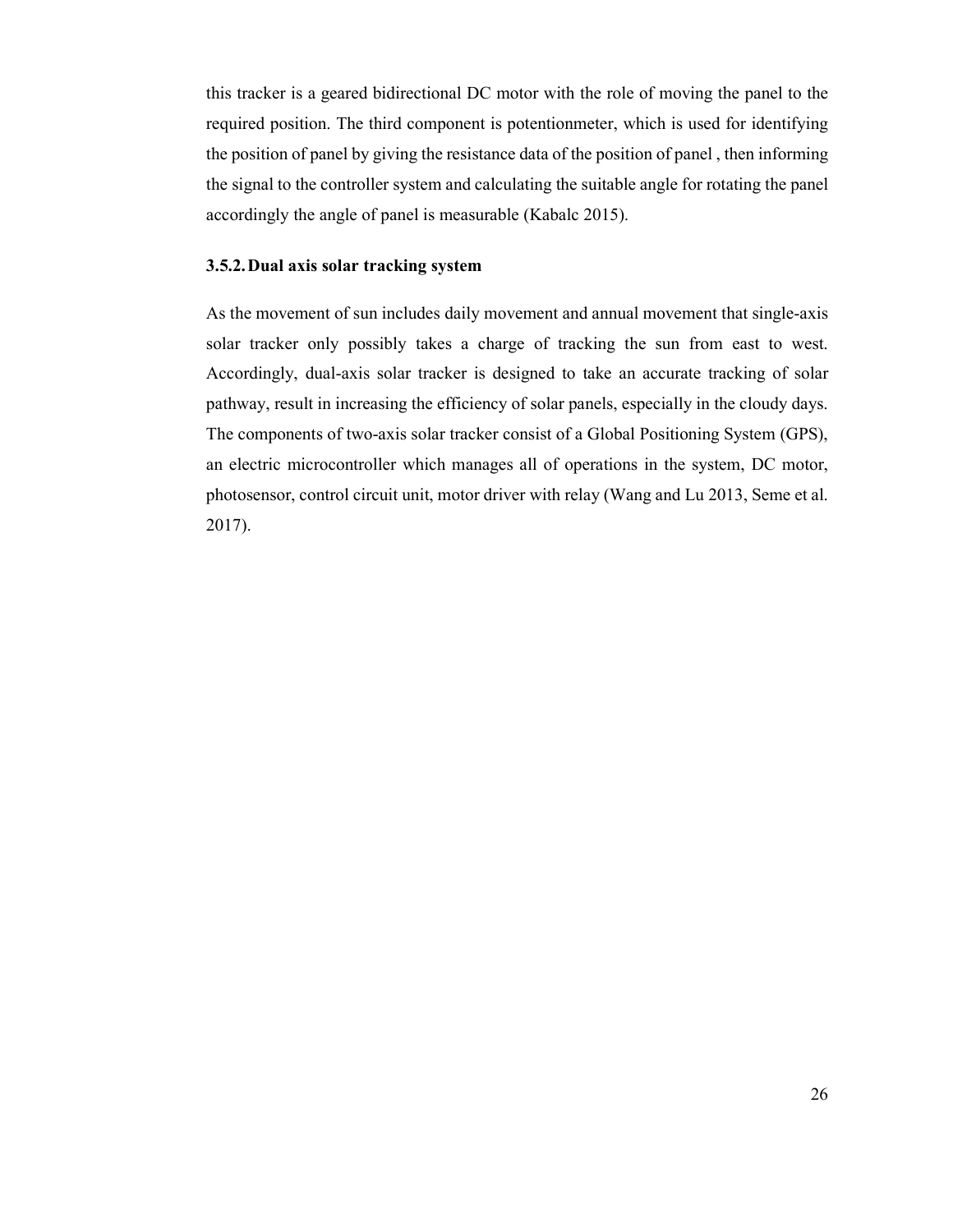## **4. LIFE CYCLE ASSESSMENT**

Life cycle assessment method is known as a quantitative analytical method used for evaluating the overall life cycle of a product basing on the aspect of environment: Starting from material extraction, processing of product until to the end-life of product (Lee and Inaba 2004). Furthermore, LCA method will include waste management, assessing even about the human contribution to the process. Basing on the LCA, producer can figure out what material is suitable, cost efficient but still assuring for the low emission to environment. It can be assured that one of the most important application of LCA method is enhance the quality of the product and corresponding services (Rebitzer et al. 2004). The LCA method includes four main steps with the framework (Rebitzer et al. 2004, Curran 2013)



**Figure 7 LCA framework (based on** (Guinée 2002)**)**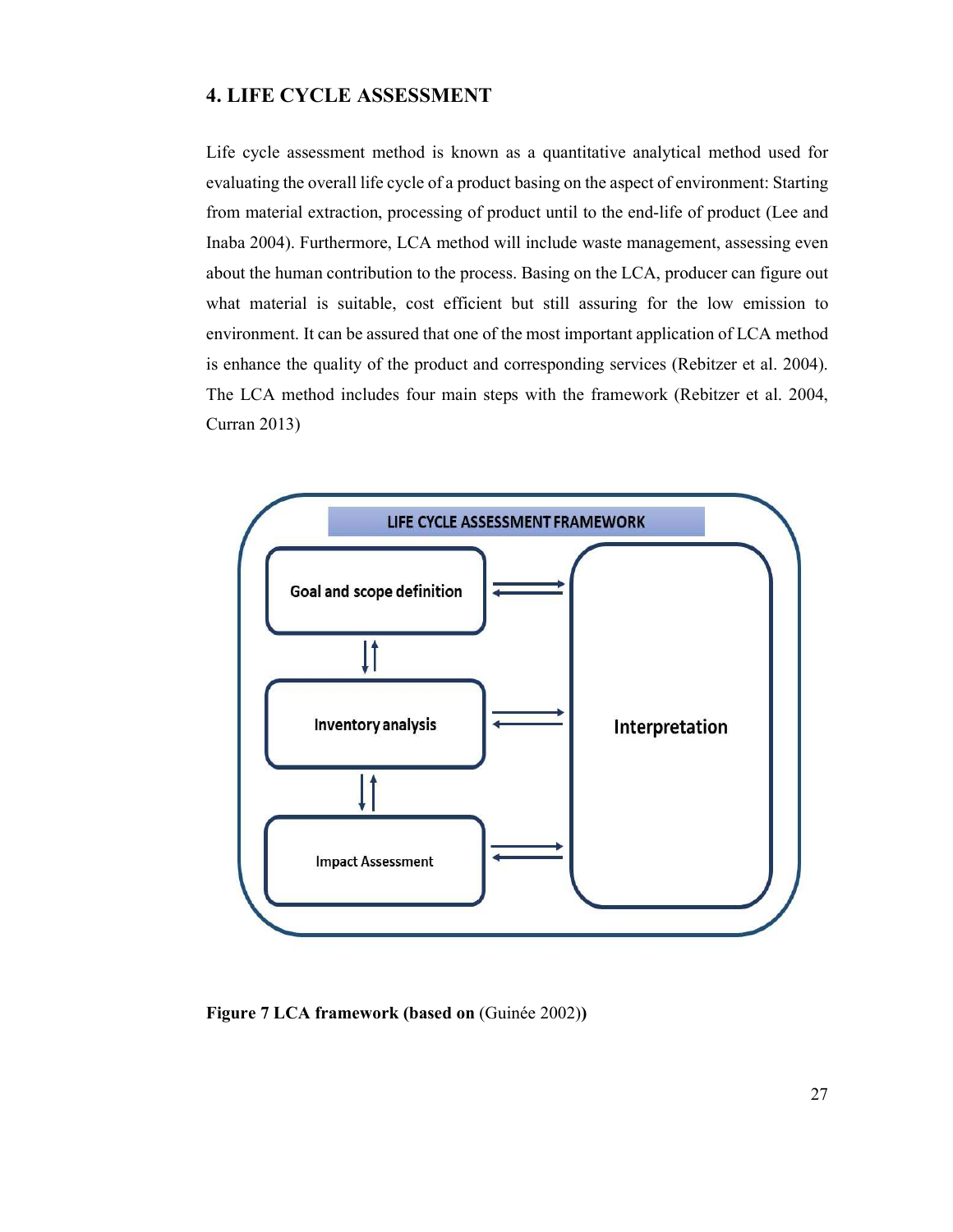Step 1: Determining the goal and scope and implying the functional units and system boundaries.

Step 2: Inventory analysis including determining the input including raw material, electricity, water and the output relating to pollutants and discharged waste.

Step 3: Environmental Impact Assessment about the evaluation potential human and ecosystem impacts

Step 4: Data interpretation comparing the results gained from step 2 and step 3 since then propose the solution which technologies, materials or processes are economically beneficial, eco-friendly, highly efficient.

In addition, LCA also needs to involve in sustainability evaluation through the cost analysis, technical specification and any relevant social issues.

#### **4.1. Goal and scope definition**

It is the first step in LCA process, which determine the objective of overall procedure, propose any questions about the application of the evaluation, the intended audience that the LCA report to such as: consumer, stakeholder and other targets (Rebitzer et al. 2004). In this part, there is a requirement to list the participants involvement to the LCA projects including: LCA commissioner, researchers, target audience, reviewers, supervising board (Guinée 2002). The apparent goal of LCA will decide the system model appropriately. After determining the goal, the scope of definition is about the determination of time, location and also technology employed during the product manufacture. According to requirements in ISO 14044, there is need to implementation of finding functions of product, identifying functional unit and also the system boundaries (Guinée 2002).

#### **4.1.1.Functional unit**

Functional unit is description about the function of unit product relating to amount, weight, application. When making a comparison between with the alternative product, the functional unit of each product should be equivalent. Depending on the objective of end-use of product obeying cradle to gate or cradle to grave, the functional unit of product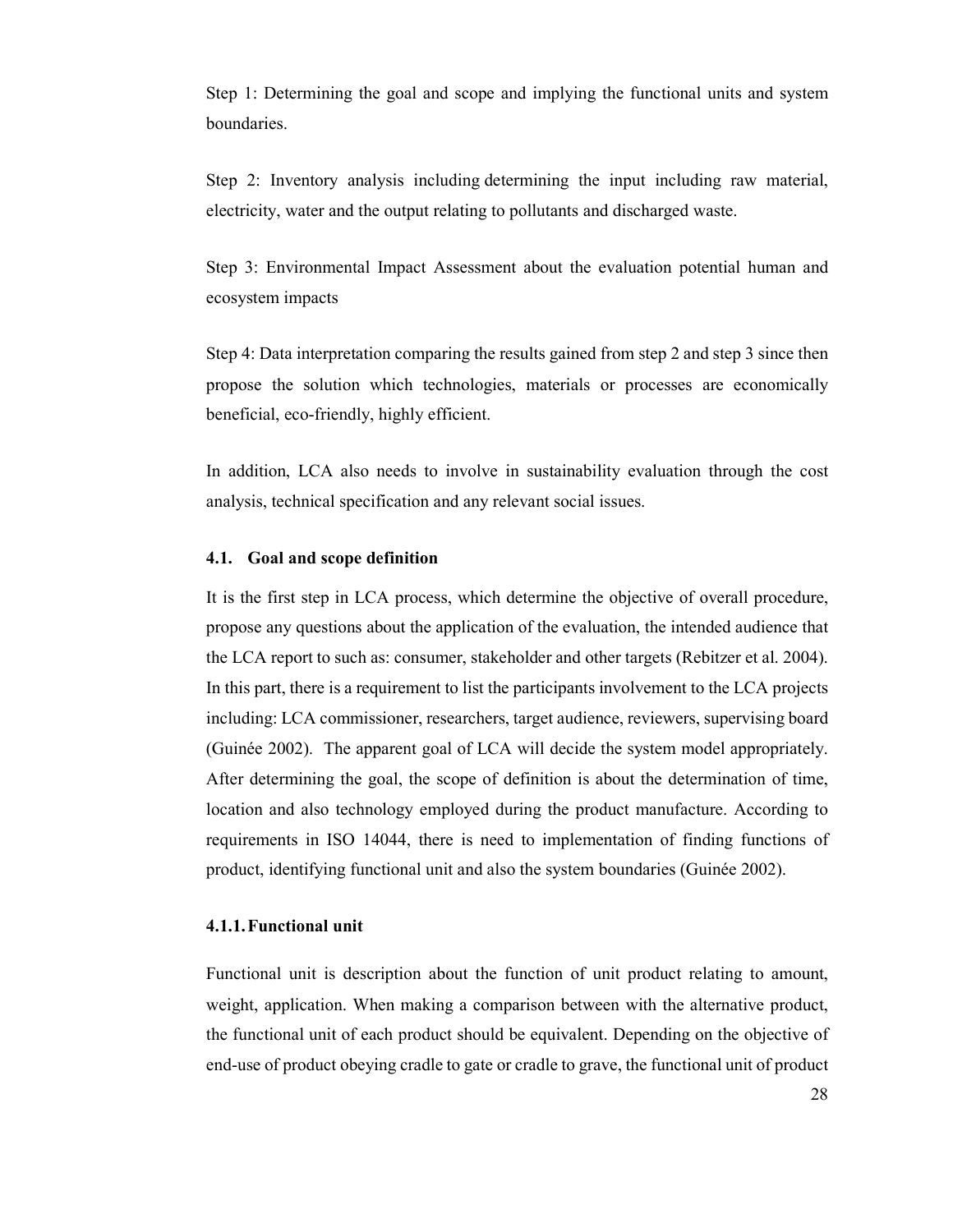should be as closely as the end-use process. The size of functional unit is not obligator. The way to identify a function unit of product will follow the Handbook on life cycle assessment of (Guinée 2002).

Step 1: Give a short description about the product.

Step 2: Determine the functions of product. Making priority for the primary function. Pointing out the additional functions which are ignored.

Step 3: Make a selection for functional unit based on the SI-unit in a specific time.

Step 4: Sizing the function of product by choosing the arbitrary amount of product but the actual figure is a good preference.

Step 5: In term of substitute products, it should meet the requirements from the function of product and having any superior benefits comparing with any other ones which are not in the list of alternative selection. Furthermore, including the reference flows in relevant to the respective alternatives.

#### **4.1.2.System boundary**

System boundary is including the processes happening relating to the system. Depending on the goal and scope of LCA, each system can connect with other system, exerting a great deal of unit processes such as when it comes to the LCA a product, it can include the unit processes from the raw material extraction till the processes occurred within the production (Guinée 2002, Rebitzer et al. 2004). The system boundary is built to help the targeted audience or researchers acknowledge about the limitation of the life cycle of the product for assessment. The system can be categorized into five types consisting of: Gate to gate, cradle to gate, cradle to grave, gate to grave, cradle to cradle (Vertech Group Sarl 2015).

**Gate to gate** is a system boundary approach commonly applied for the unit process because there is only a focus on the process starting from receiving material, material in use, manufacturing products, product ready for users without stepping further for distribution and other activities (Vertech Group Sarl 2015).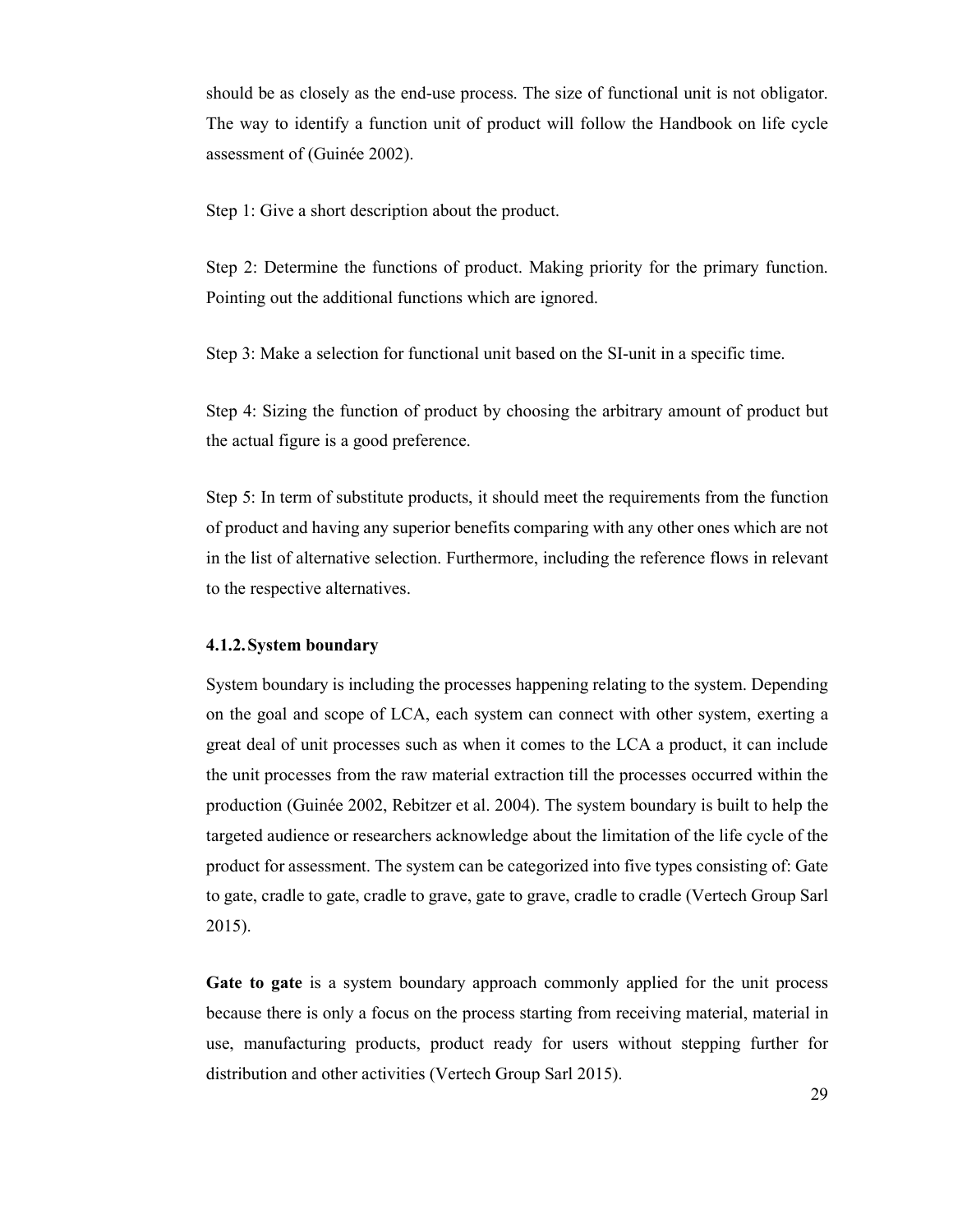**Cradle to gate approach** goes further inside to the production process. Furthermore, it also considerations about the step of extraction materials, first distribution, transformation and transportation steps (Vertech Group Sarl 2015).

**Cradle to grave approach** is a full life cycle study with the starting assessment from the material exploitation until the disposal stage of product.

**Gate to grave approach** is a minor part of the system boundary with the common application on market study because in this approach, the researcher can attain the information about the product distribution to consumers, application of product and endlife product management (Vertech Group Sarl 2015). In this approach, instead of being disposal, the product will be underway of recycling process so as to reduce the environmental impacts (Balaman and Balaman 2019).

**Cradle to cradle** is a circular process including all of life product cycle from exploitation of material resources to product processing, to the end life product and the remaining for recycling coming back to the first stage, being utilized as the materials for the next production. This method goes beyond the conventional approach, include the appearance of recycling stage. It is a promising approach with the goal of making economic development of product relying on the eco-friendly design, manufacture in clean industrial ecosystem and underway the loop cycle from starting to come back the initial stage of being a raw material (McDonough and Braungart 2002). The product will not be for sale but for use. The company will be not dependent on the price of raw material or shortage of raw material availability because the material of products after use will be recycled to the first stage (EPEA-Hamburg 2019) .

## **4.2. Life cycle inventory**

In the part of inventory analysis, there is a more detail of system boundaries. There are three types of system boundaries including: The first is between product and environment, the second is between the internal system with other external other system which are not relating to the product (cut-off) and the third is the boundary between the product system and other product system.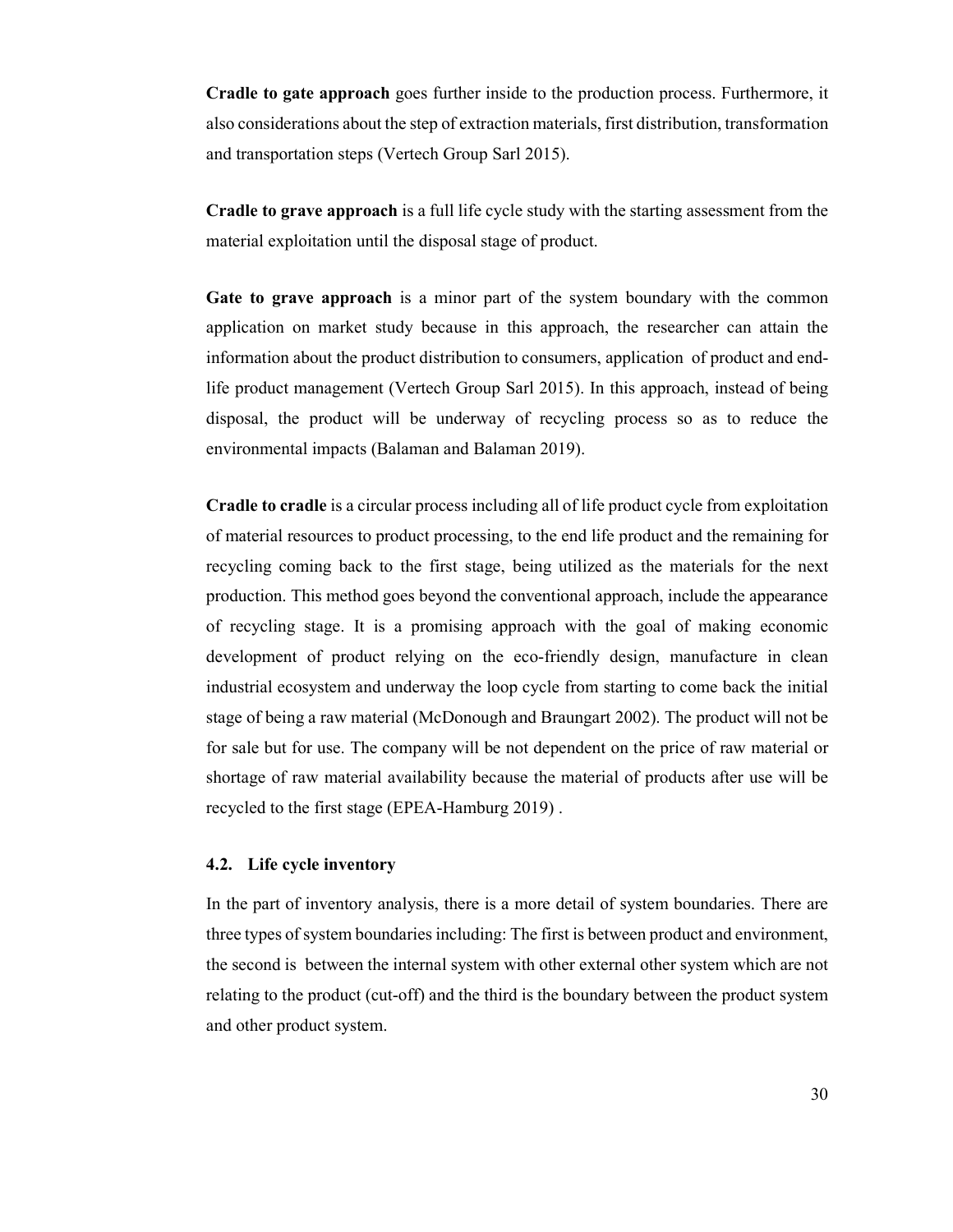In the inventory step, the system is defined including data collection for input and output (Rebitzer et al. 2004). The data is relevant to raw material acquisition, energy consumption for operation, water consumption and waste discharge. The data should be set the target for quality such as about time coverage, geographical area of data collection, technological relevance of data (Lee and Inaba 2004). The basic activity in this step is unit process. Unit process is known as the activity for producing any economic valuable output.

There is an inquiry about the data requirement, the source of the data, the quality of collected data, the model of product system, the aggregation of data and uncertainty handling.

#### **4.3. Life cycle impact assessment**

Data after being collect in the step LCI, LCI results will be firstly categorized into impact categories corresponding with each environmental indicator (Zucaro et al. 2015). After being classification, the data results are underway of analysis and translating the data results to make calculation the degree of impacts caused from waste emission to human health and ecosystem.

The compilation will primarily focus on evaluation of the degree of influence from the environmental potential impacts through quantifying the data of some environmental categories such as: fossil fuel consumption, water use, energy consumption and environmental emission.

 **ReCiPe method** is known as one of the most popular method majorly and widely applied in pointing out the indicators relevant to environmental impact assessment of LCA approach. The purpose of ReCiPe approach is interpretation of the huge data results from Life Cycle inventory to the limited number of indicator scores, with two approaches: Midpoint impacts include eighteen factors and the endpoint part consists of three factors (RIVM 2018). The midpoint part in ReCiPe method contains the largest number of midpoint factors. The feature of midpoint in ReCiPe is characterized by factors: climate change, ozone depletion, terrestrial acidification, human toxicity, particulate matter, agriculture land occupation, freshwater ecotoxicity, terrestrial ecotoxicity, terrestrial acidification, land use or transformation, marine ecotoxicity, ionizing radiation, urban land occupation, natural land transformation, depletion of mineral resources, depletion of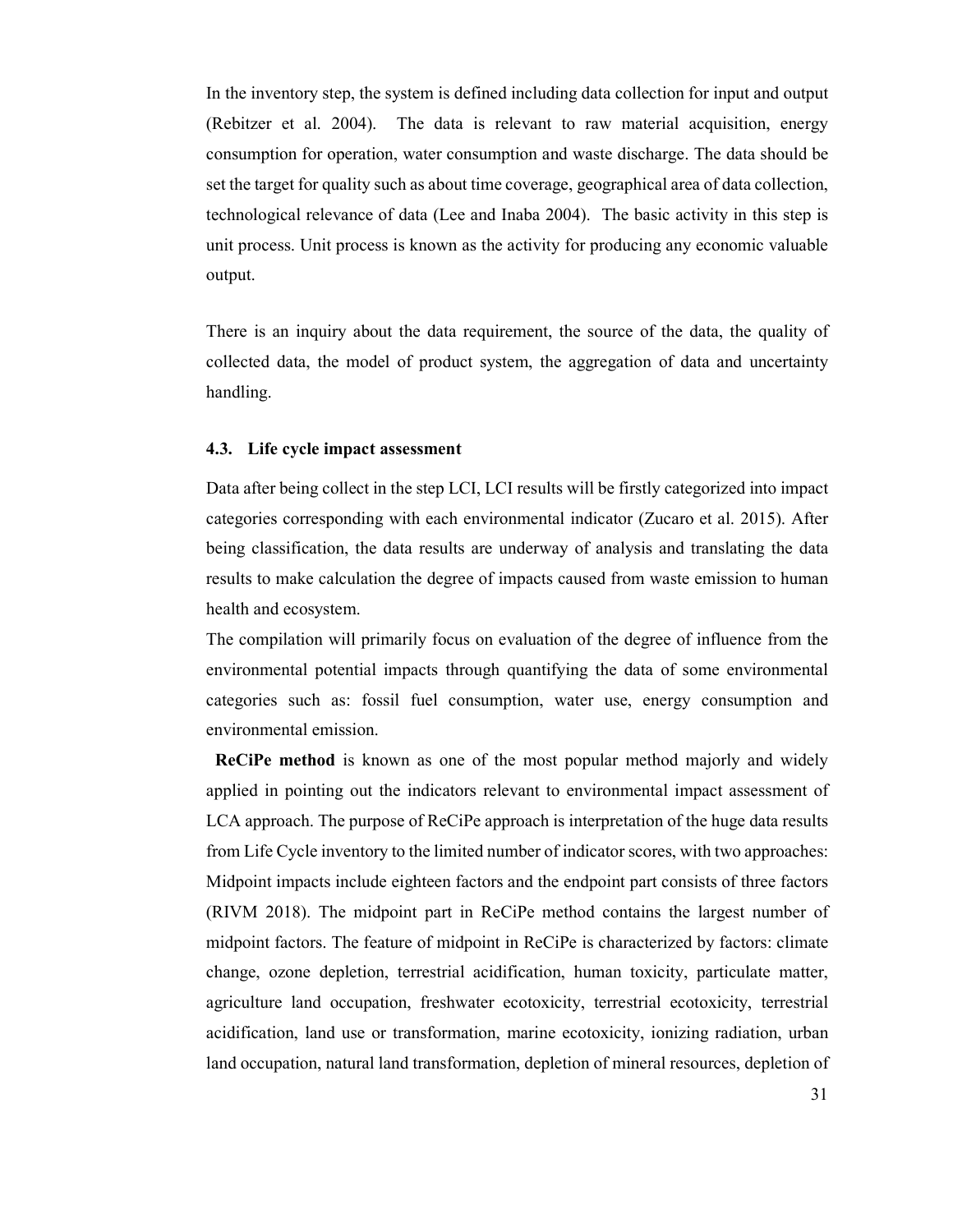fossil fuel resources, depletion of freshwater resources, freshwater eutrophication, marine eutrophication, photochemical oxidant formation. Meanwhile, the endpoint part will be characterized by three factors: resource scarcity, human health, quality of ecosystem (Huijbregts et al. 2017).

 The focus on the detail environmental impact of ReCiPe method is illustrated in this graph:



**Figure 8 ReCiPe method in LCA (based on** (Goedkoop et al. 2009))

As can be seen from the framework, there is a necessary condition for the calculation of midpoint and three endpoint indicators to estimate the magnitude of impact indicators from each level. However, because of the robust number of categories in midpoint level and the uncertainty in endpoint factors, thus, users need take careful consideration when making decision for selection of impact categories.

#### **4.4. Impact categories of GMPV**

In normal, the comparison between the rate of GHG emission reflects the efficiency of technology PV in term of global warming. Although using the PV panels is considered as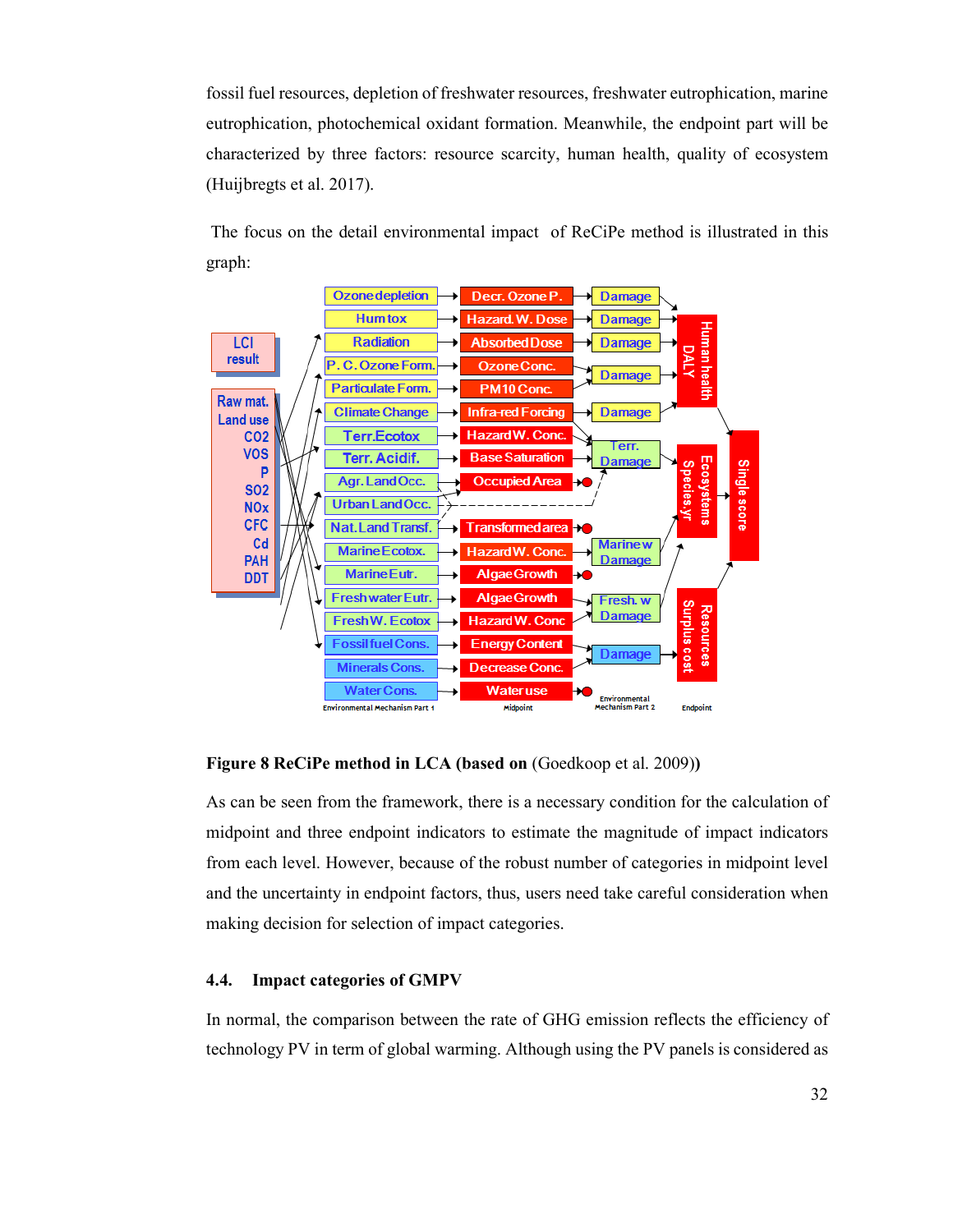a potential alternative for the fossil fuel but during the manufacture, transportation, material extraction and the end – life step, there is a significant amount of GHG emission to environment. A large number of studies about environmental impact assessment of PV plant base on the LCA framework and focusing on specific environmental indicators including: primary energy demand, energy payback time and greenhouse gas emission

**Primary energy demand** is referred to the cumulative energy demand, meanwhile, the primary energy is known as the raw energy existing in natural resources and need to be harvested to convert to secondary energy (Jungbluth et al. 2011).

**Energy payback time** relates to the range of time that the photovoltaic system will produce the same amount of energy which is generated in the beginning time. The calculation formula for this is based on Jungbluth et al. 2011

Energy Payback Time (EPBT)=  $(E_{\text{mat}} + E_{\text{manuf}} + E_{\text{trans}} + E_{\text{inst}} + E_{\text{EOL}})/(E_{\text{agen}}/\eta_G) - E_{\text{aoper}})$ 

Emat: Primary energy demand to produce materials comprising PV system

Emanuf: Primary energy demand to manufacture PV system

Etrans: Primary energy demand to transport materials used during the life cycle

Einst: Primary energy demand to install the system

E<sub>EOL</sub>: Primary energy demand for end-of-life management

Eagen: Annual electricity generation

Eaoper :Annual energy demand for operation and maintenance in primary energy terms

 $\eta$ G : Grid efficiency, the average primary energy to electricity conversion efficiency at the demand side

### **CO2 Greenhouse gas emission rate**

In normal, the comparison between the rate of GHG emission reflects the efficiency of technology PV in term of global warming. Although using the PV panels is considered as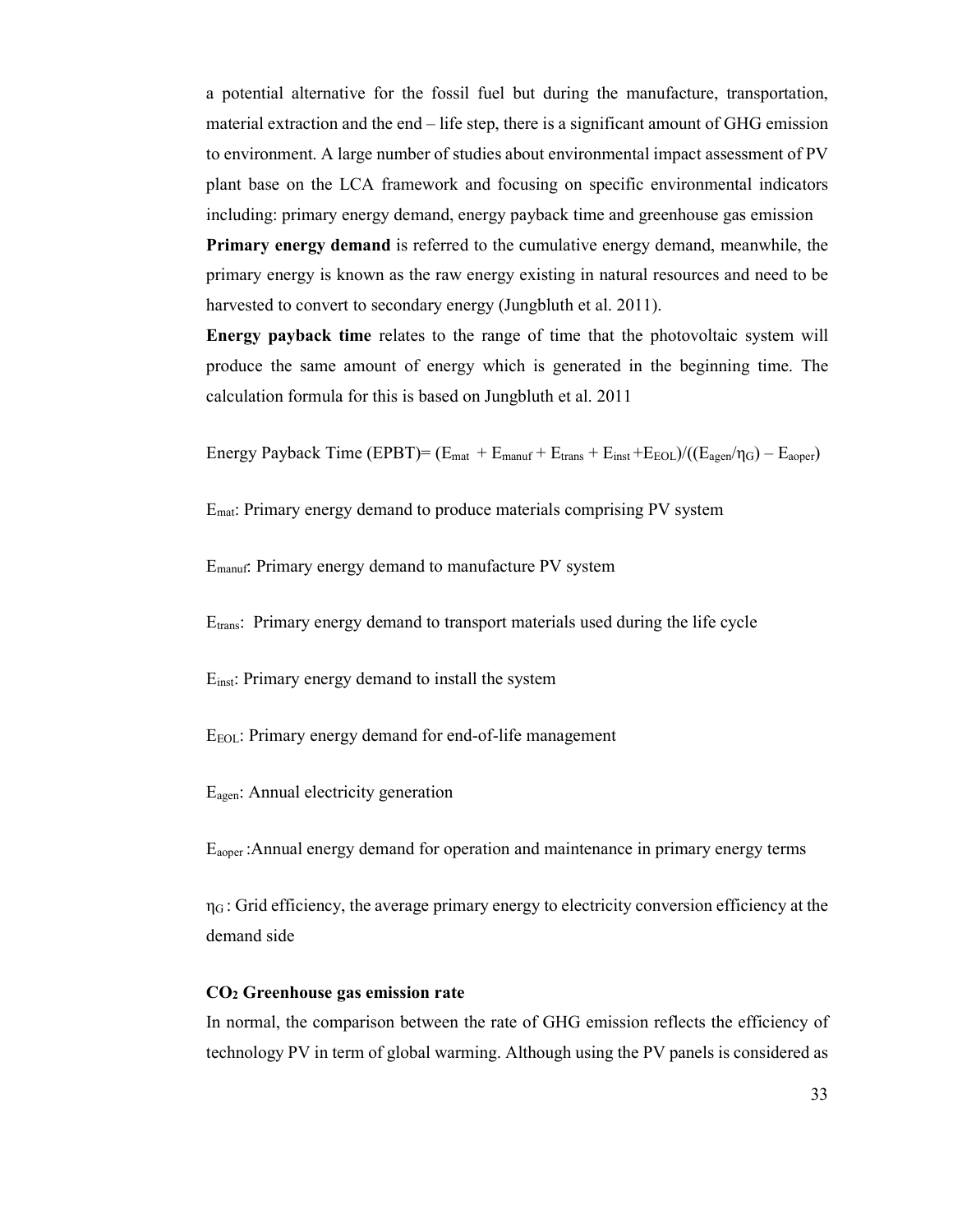a potential alternative for the fossil fuel but during the manufacture, transportation, material extraction and the end – life step, there is a significant amount of GHG emission to environment.

Regarding about the GHG emissions, it should be taken to consideration about global warming potential. According to EPA, Global Warming Potential (GWP) is fostered as a technology to estimate the amount of energy absorbed by 1 ton gases in a specific time, detail in the PV life cycle then using time period of 100 years (GWP $_{100}$ ). All GWP is calculated equivalent to CO<sub>2</sub>.

Depending on the type of gases, there will be a GHG conversion factor equivalent. There are some concerned gases emission in the processing of PV panels including CH4, N2O, Chloroflourocarbons. 1kg CH<sub>4</sub> = 23kg CO<sub>2</sub>-eq, 1kg N<sub>2</sub>O= 296 kg CO<sub>2</sub>-eq, 1kg Chloroflourocarbons =  $4600 - 10600$  kg CO<sub>2</sub>-eq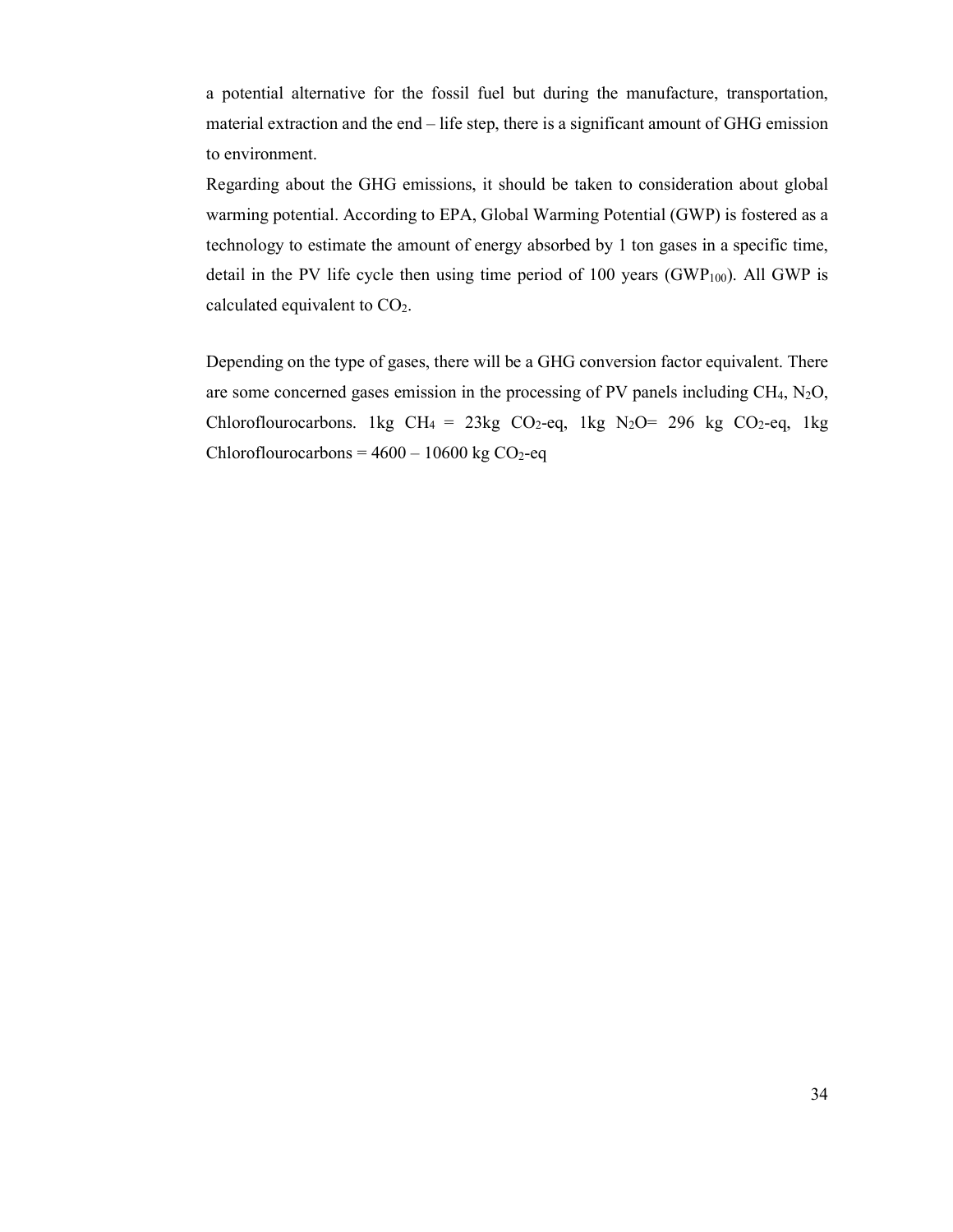# **EXPERIMENTAL PART**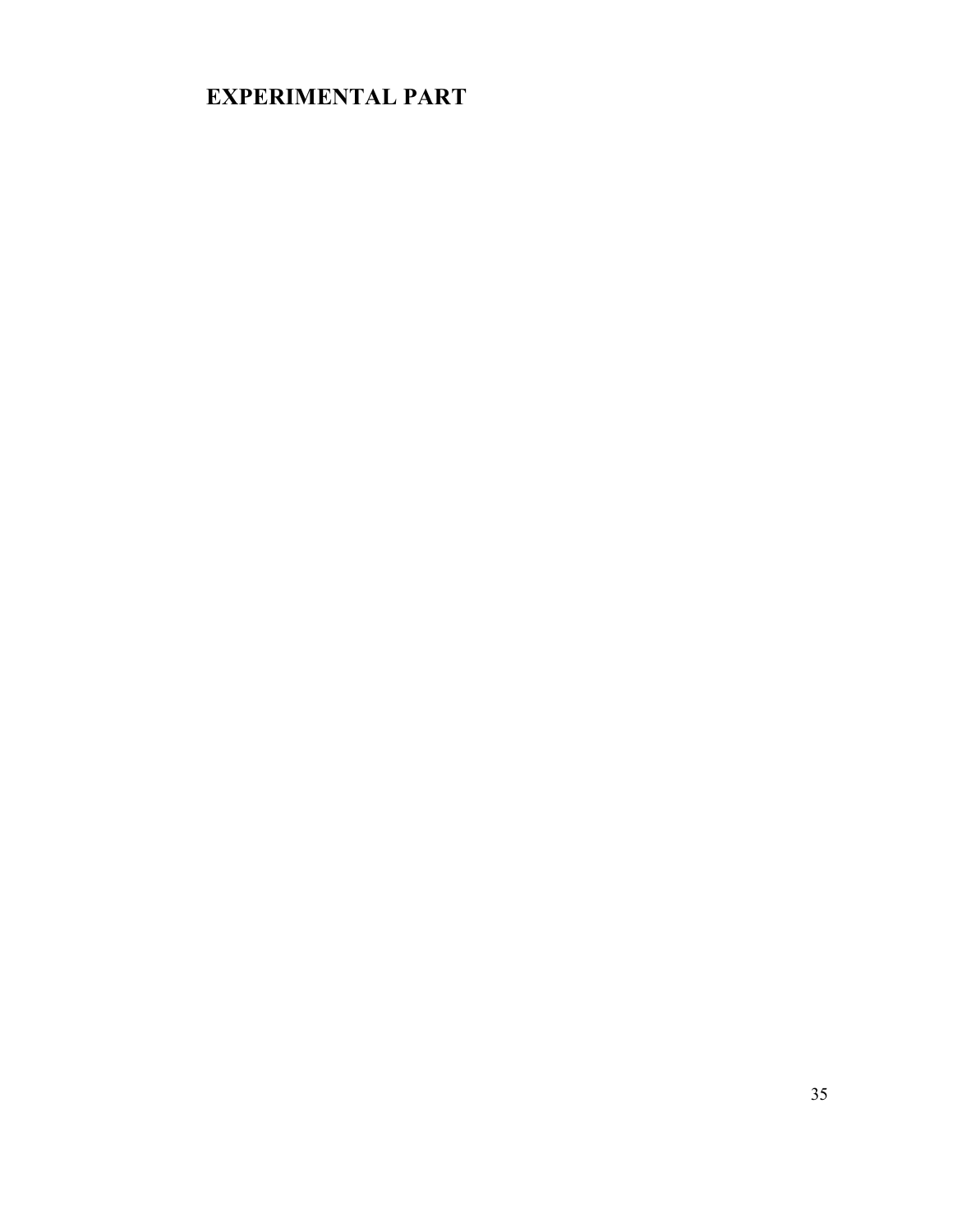## **5. PROJECT InNOSys**

The thesis is a part of project InNOSys. The goals of this project relates to establishing the qualitative modelling and researching of energy scenarios, orienting to sustainable energy system in Germany. The pathways for evaluation can base on the relevant criteria of economic, social and environmental aspects. The project is the collaboration of parties including DLR, GWS, INEC, ZIRIUS, ITAS and INATECH with the common target developing the assessment methods about the sustainability of energy tranformation scenarios in Germany with multicriteria relevant to economy, ecological and social perspectives. The second goal is analyzing and make comparison of the transformation scenarios with the combination of methods, modeling and competences of project partners. The third purpose is optimization of development and expansion of power sector in Germany. Next is determination and analysis of conflicting goals, trade-off between different sustainability indicators happening in the process of transformation. The last target is giving the conclusion of policy and society relating to alternative solutions.

There are some questions raised from the project

- How to implement sustainability assessment basing on the coupling of complex modeling about the energy scenarios and life cycle assessment methods
- What new insights into the design of the energy system transformation can be gained with this instrument, and what are the differences between the new insights and make comparison with the current insight?
- How can alternative infrastructure development paths be compared in scenarios and what are the specific advantages and disadvantages depending on the target size?
- Which renewable share in the energy supply can be described as optimal if several indicators are taken into account? Which conflicting goals emerge?
- Which evaluations result for scenarios under consideration of specific regional boudary conditions in individual federal states or regions?

In this project, the method of life cycle assessment is applied and access data from ecoinvent version 3.3. The role of LCA method in this project achieving the goal is help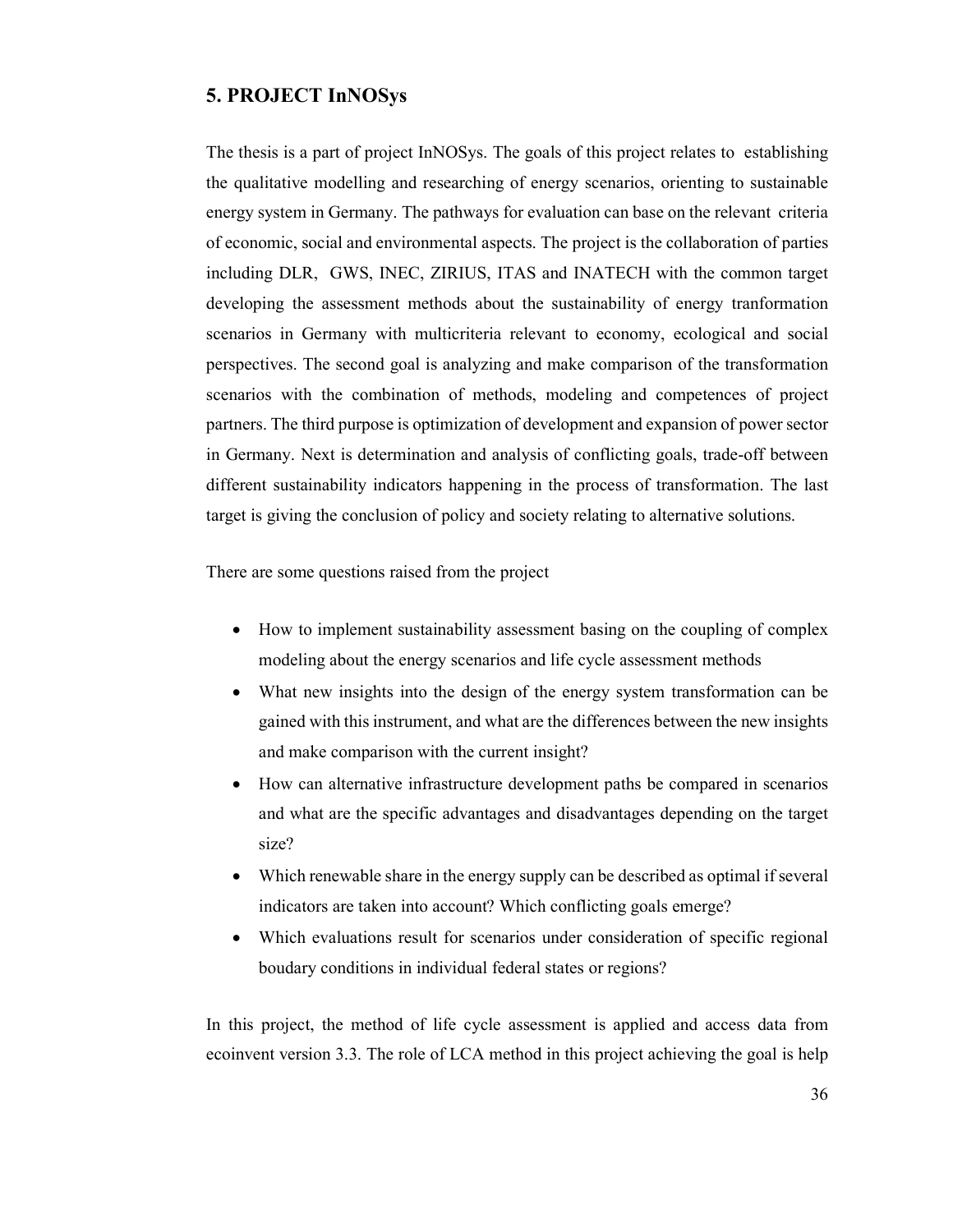to make evaluation of GMPV in economic, ecology and social aspect. The data from openLCA ecoinvent and also from research literature will assist the project for the overview of the state-of – the art of GMPV technologies. Furthermore, the data also supplies the information about the upstream and downstream process, from material extraction, production, then operation and the final step of disposal of materials. Beside of technical matters, LCA is also virtually in charge of environmental assessment of GMPV through the assistance from ReCiPe framework with environmental indicators are identified and their impacts on the ecology system, human health. In term of data ecoinvent, there is inclusive of material cost of different solar system with different materials such as Multi-crystalline silicon, single-crystalline silicon, Cd-Te thin film, amorphous silicon. After researching the data of GMPV in ecoinvent of latest version, there is only the exist of data ecoinvent about ground mounted PV with the nominal power of 570 kWp open ground. Therefore, in this study, it is necessary to supplement more data collected from literature research.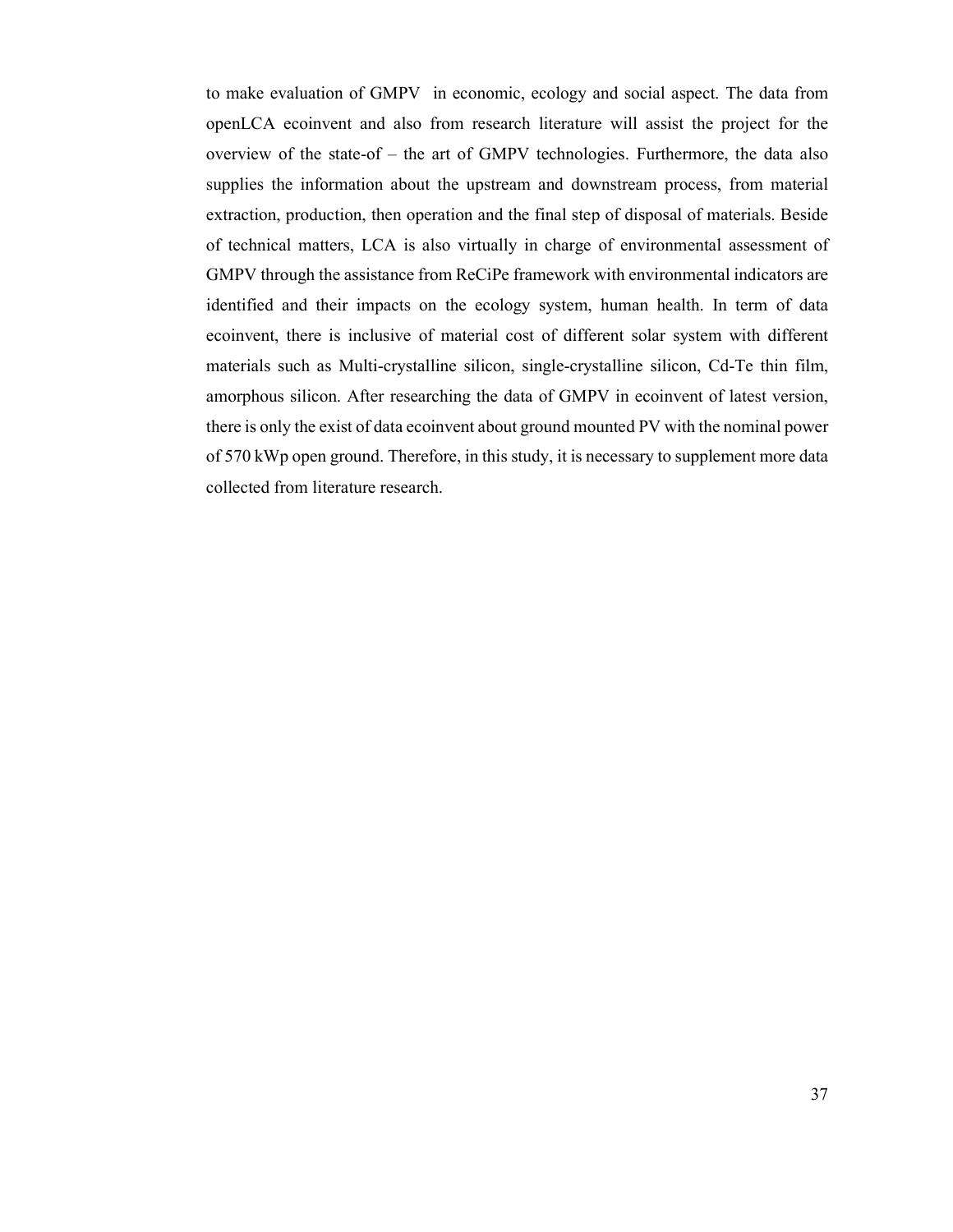## **6. Targets of the experimental part**

The target of the experimental part is study about the state of the art of ground mounted photovoltaic technologies relating to installation and use phase and figure out the way to fulfill the data gap of GMPV. The process of study will be based on the scientific literature of life cycle assessment, since then identifying the data gaps corresponding to the installation and use phase. In term of the installation, the data gap will be relevant to identify the scale of the photovoltaic plant, types of photovoltaic modules applied, number of photovoltaic modules for the area of the photovoltaic plant. Concerning about structural support system, the data gap will be about the frame and legs including the amount of aluminum used, the number of inverters, types of inverters, cables and other electronic equipment connecting to the grid, the obstacles and challenges for GMPV development. The second target of the experiment is basing on the literature to find the data gap of ground mounted photovoltaic with different materials and which materials brings the most promising benefits for the utility scale.

 In this study, to close the gap of the data, it is necessary to find out the data of the nominal power for different materials such as multi-crystalline silicon, monocrystalline silicon, Cd-Te thin film at different power plant with the different electricity generation. The target data should be found: the area for installing of PV panel with the specific amount of electricity generation for power plant, the number of panels of each materials should be applied, the number of inverters should be used, the length of cables for connection, amount of aluminum, amount of concrete, amount of steel for ground mounting system. This dataset only focus on the PV plant installation not relevant to the electricity consumption for the construction of mounting system**.** Regarding of life cycle inventory of mounting system production, due to the scarcity of data about process emission, therefore there is no focusing on the field of life cycle impact assessment.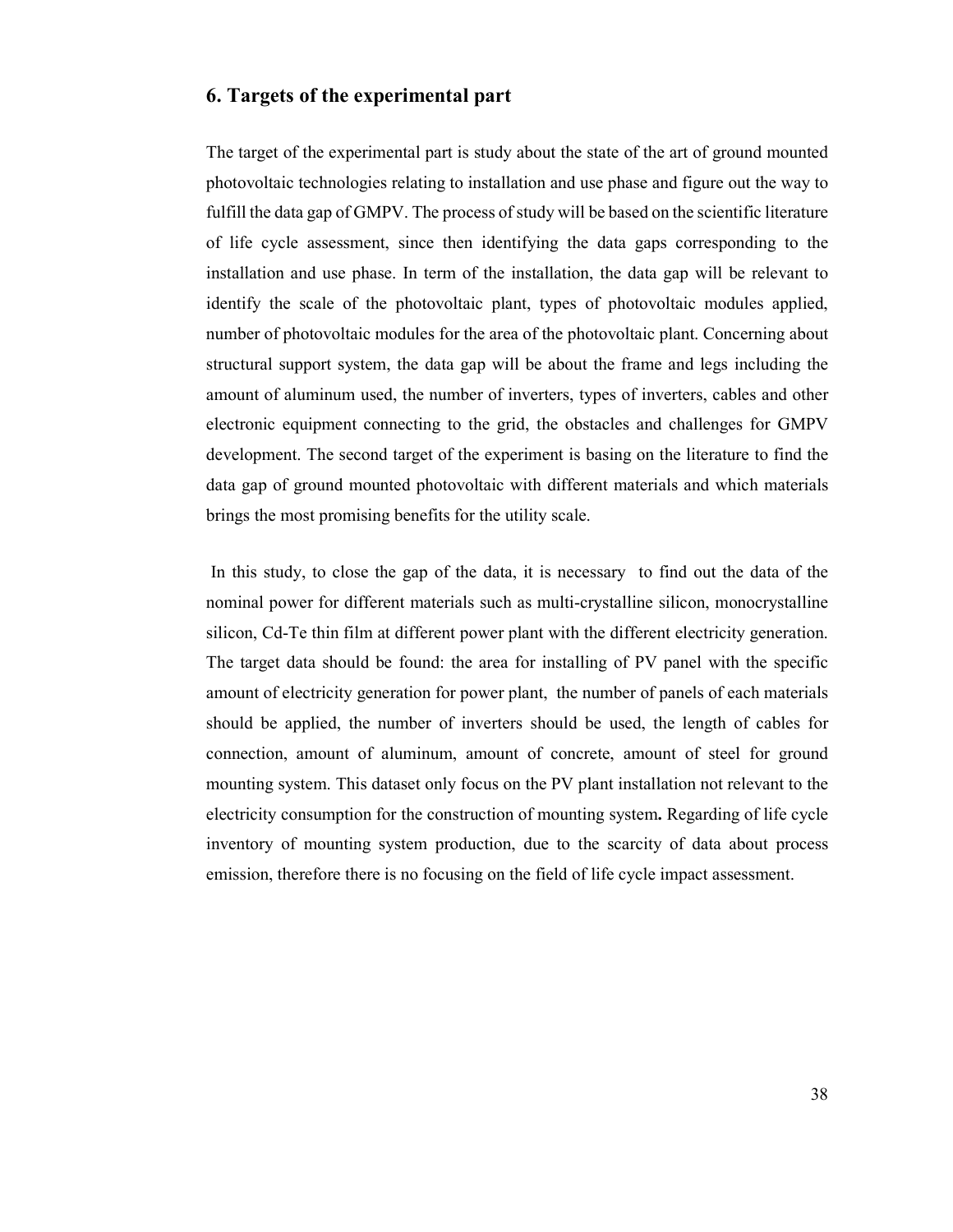## **7. State of GMPV technology**

#### **7.1. Current state of GMPV technology**

Photovoltaic technology is developing in fast track with several critical aspects including: cost reduction, government subsidy and company investment for material enhancement, open policy and especially relating to achieve the goal of higher reduction for GHG emission. When it comes to the progress of PV technology, there are two main aspects should be taken to account including the PV module and BOS system technology. Before take a detail insight to the future development of GMPV technology, it should be concerned about the available GMPV technology, which is popularly applied in the GMPV system.

#### **7.1.1.Current state of PV module in GMPV technology**

When concerning about the PV module technology, there are detail three generation technologies including silicon PV material with two major materials multicrystalline silicon and monocrystalline silicon. The second generation technology is about thin film with two particular material CIGS (Copper Indium Gasnium and selenium) and CdTe thin film ( Cadimium Telluride). The third generation technology is a new extent with the reseach of organic PV material, hybrid solar cell . Among of these module materials, the design silicon PV module for power generation accounts over 90% the share of commercial modules market though this material is very conventional, whereas, the current share of CdTe thin film technology still stay at the progressing with being comparative with mc-Si and sc- Si technology with the potential price and promising performance (Gangopadhyay et al. 2013, Bosio et al. 2018).

**Crystalline silicon PV module** is still having the highest conversion efficiency with the value according to the best research of cell efficiency chart of NREL for single crystalline silicon of 26.1% meanwhile this value for multicrystalline silicon 22.3%. Explaining for the higher efficiency of single crystalline silicon module comparing with mc-Si module is from the grain boundaries. The interfere of grain boundaries in the mc-Si make this material require the thicker layer in the fabrication resulting in the lower performance in converting sunlight to electricity (Honrubia-Escribano et al. 2018). Furthremore, the cost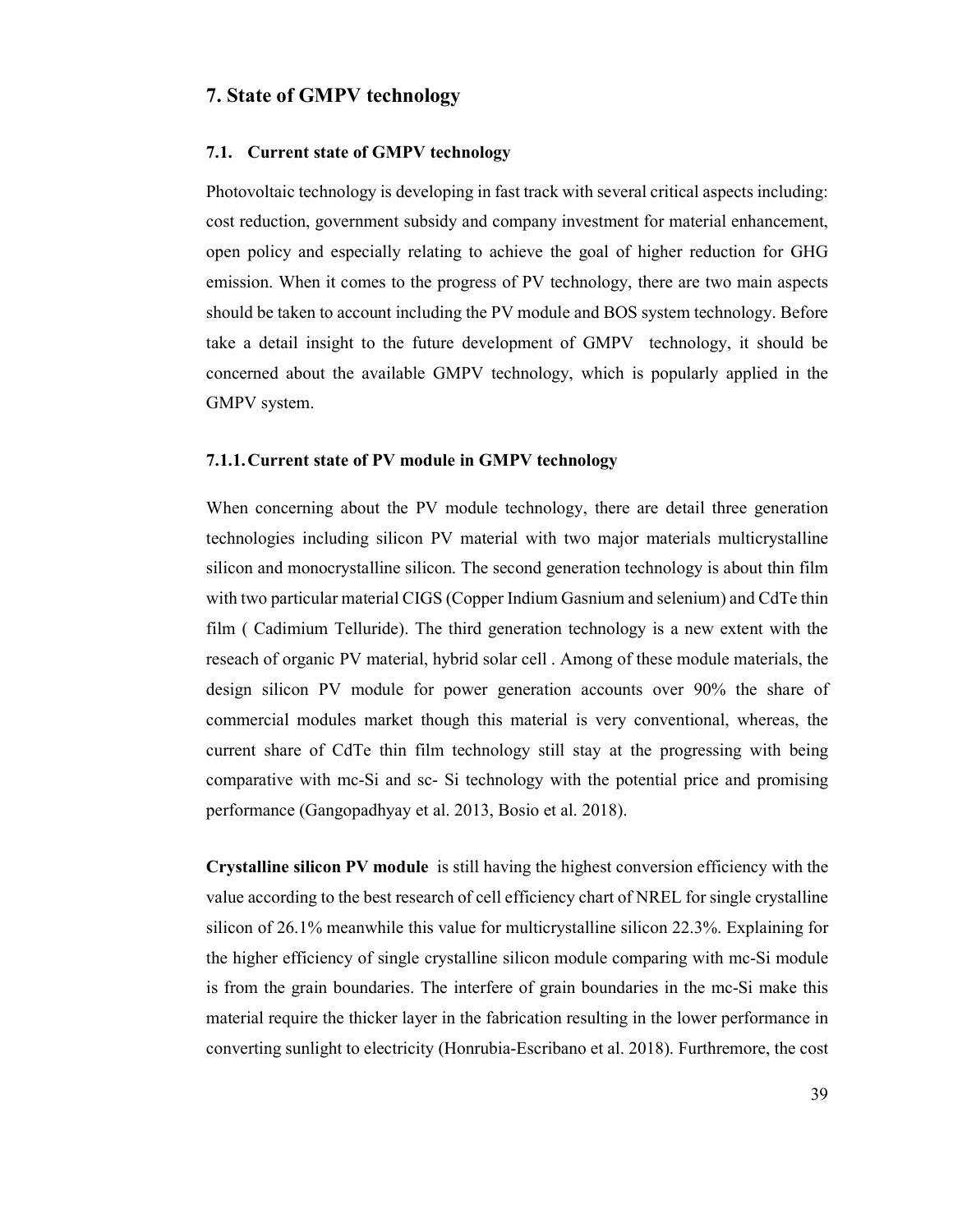of crystalline silicon PV module is relatively high and this foster many researchers orients to the different module technology material such as CdTe thin film or even organic PV module.

**Thin film module second generation technology** is known as a potential alternative for c-Si module technology because of their improving efficiency, reasonable cost, less material requirement. Currently there are three prevailing major thin film solar cells including CIGS (Copper Indium Gallium Selium), CdTe thin film and amorphous Silicon. Among of three technologies, amorphous silicon cell is the most traditional, lower performance comparing with the two remaining materials. The superior feature of this material technology is light weight with only 1kg/m<sup>2</sup>, high flexibility so easily to apply for the curving structure thanks to without using glass , high voltage output based on the serially connected structure of amorphous silicon cells (Sakurai and Sakai 2010).

The favourable thin film technology for the utility scale ground mounting photovoltaic plant application is CdTe. This solar cell is known as the low cost and high absorption efficient material with the cell efficiency of 22.1%, which is recorded by NREL 2019a

The conversion efficiency of CdTe according to the best cell efficiency research of NREL 2019a reaches the value at 22.1%. In the report of FRAUNHOFER ISE 2019 about photovoltaic, CdTe is indicated as the most promising and popular technology applied for utility scale photovoltaic (Munshi et al. 2018a). Also, there is a comparision between the power output of GMPV using CdTe material and crystalline silicon material installing in the same shading condition in the study of Munshi for the CdTe technology. The result demonstrates that the power output of the GMPV system using CdTe is higher 1.6 kW than the GMPV system using multicrystalline silicon PV panels (Munshi et al. 2018a). Besides of the out-standing of CdTe thin film performance for GMPV system, the range of degradation rate values of CdTe modules and Crystallin silicon module in the study the degradation rate of CdTe modules for one year less than comparing with this average value of crystalline silicon modules (Munshi et al. 2018a). When the degradation rate of CdTe module is lower meaning the energy requirement for the operation of this kind of module will be reduced and having the benefit of cost consumption. In the study of (Munshi et al. 2018b), when implementation the comparision of CdTe module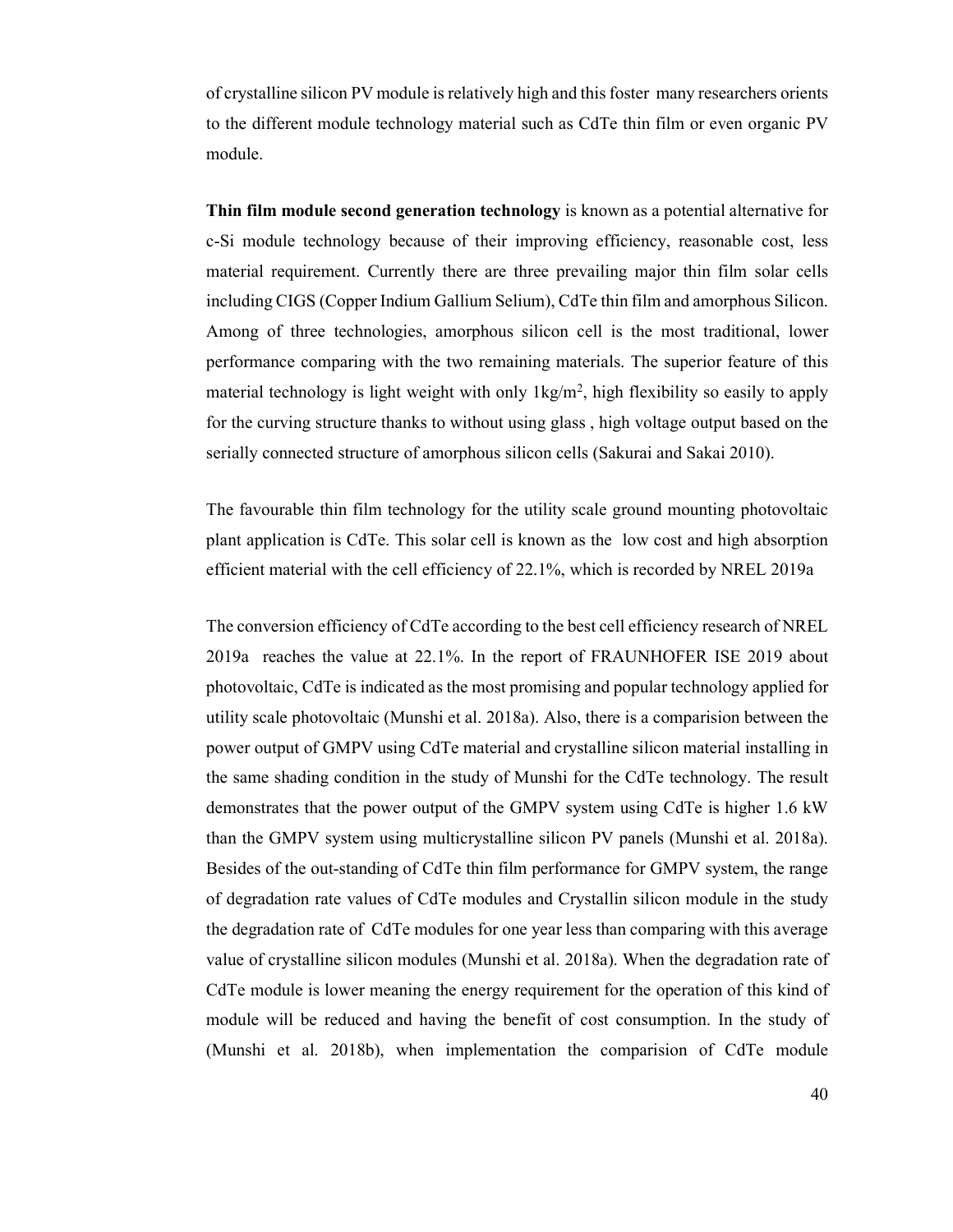performance and polycrystallint silicon module under the shading condition, the results pointed out that crystalline silicon module consume there is a loss of electricity more than for the CdTe thin film technology. Thanks to these advantages, nowadays, CdTe thin film module is increasingly attracting the interest of operator, becoming the dominant materials for large scale GMPV compating with Generation I technology crystalline silicon thin film.

The third generation of GMPV technology is known as an emerging technology with the popular types of module including perovskite solar cells, copper zinc tin sulphide .

#### **7.1.2.Current status and development of BOS system in GMPV**

 When it comes to the BOS system in GMPV, it is essential to have an attention to the part of mounting system. When it comes to the mounting system photovoltaic panel in open ground, it should be concerned about the typical types of foundation including: Helical piles, ground screw, ballasted foundation and driven pile foundation. The description of this foundation is performed in the part of BOS system ground mounted system in this thesis. However, it is necessary to have a detail insight to the current situation of PV support stand eriction in GMPV.

Also in the part of supporting system technology, it should be taken consideration about the types of metal posts, which plays a vital role in the PV mounting. Thanks to the hot dip galvanizing method meaning a steel or iron piles likely to be coated by zinc to prevent the corrosion caused from extreme weather conditions, resulting in the longer lifetime of mounting post from 20 to 30 years (Euro format steel 2019). Besides of the outside protective metal post, the technical design in mounting system for safety ensurance also attacts a large attention. In detail, in the study of Datsios and Mikropoulos (2013), it is highlighted that the ground mounting electrodes should be taken careful consideration in the installation stage because these metal parts protect the GMPV system from the ground resistance.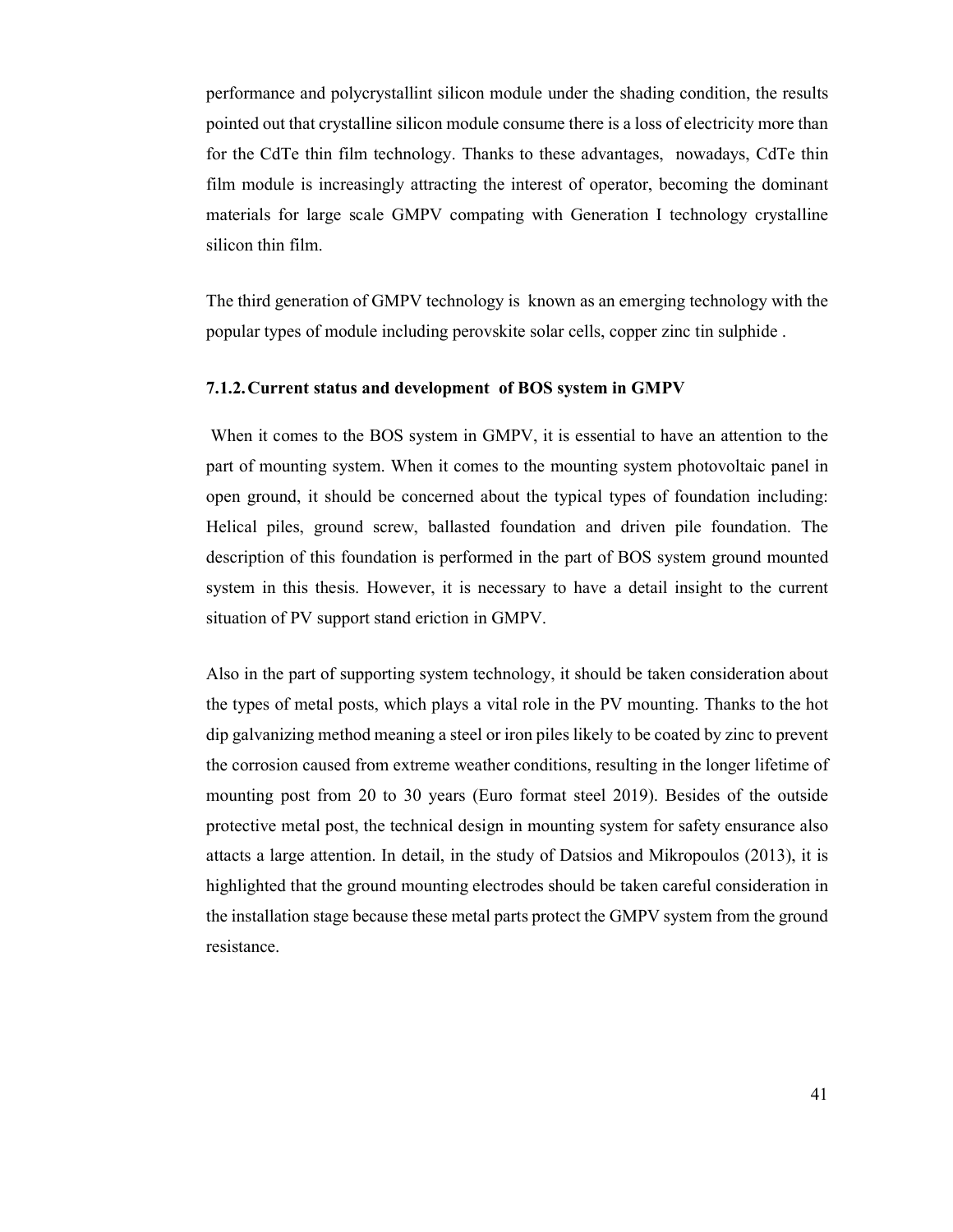#### **7.2. Future state of GMPV technology**

#### **7.2.1.Futre development of PV module technology**

Concerning about the photovoltaic module which contributes a vital role in the efficiency of GMPV performance. In most of studies about installation of GMPV system, the typical and common photovoltaic modules mainly come from silicon material. Nowadays, the generation technology of PV module is developed not only with crystalline silicon or thin film but also extension to the field of organic PV technology, hybrid solar cells. From the year 2000 to 2010, it witnessed a remarkable increase of PV cell production in the world. Among of that, China led the first position in the PV cell production. The solar cell production in 2009 in China reached at over 4000MW . The performance of polysilicon is increased . Furthermore, in the report of photovoltaic trends 2018 of IEA (IEA 2018), the development of photovoltaic module is indicated detail in the material production technology with two criteria about energy consumption and production efficiency. In detail, since 2017, the amount of energy consumption for PV module production is reduced 12% from 2009 with the amount of 120 kWh/kg to 2017 with amount of 40 kWh/kg.

#### **The development of CdTe thin film**

CdTe thin film is known as a promising alternative comparative with polysilicon PV module. In the study of thin-film technology to track the performance of this technology with different materials in the same condition of installation, in detail about the ground mounting. CdTe has a dominant performance than crystalline silicon when being installed in ground mounting with the power generation in one day about 19.4 kWh meanwhile this number for polycrystalline silicon is 14.1 kWh (Munshi et al. 2018a). Concerning about the degradation rate of module, it is lower comparing with the crystalline silicon so it explains for that CdTe thin film will require less energy consumption for the system and also the life time of module will be longer.

The future of PV module should be taken consideration about the third generation technology modules. It is very potential for application in utility scale GMPV system because of its reasonable price and high performance (Brown and Wu 2009).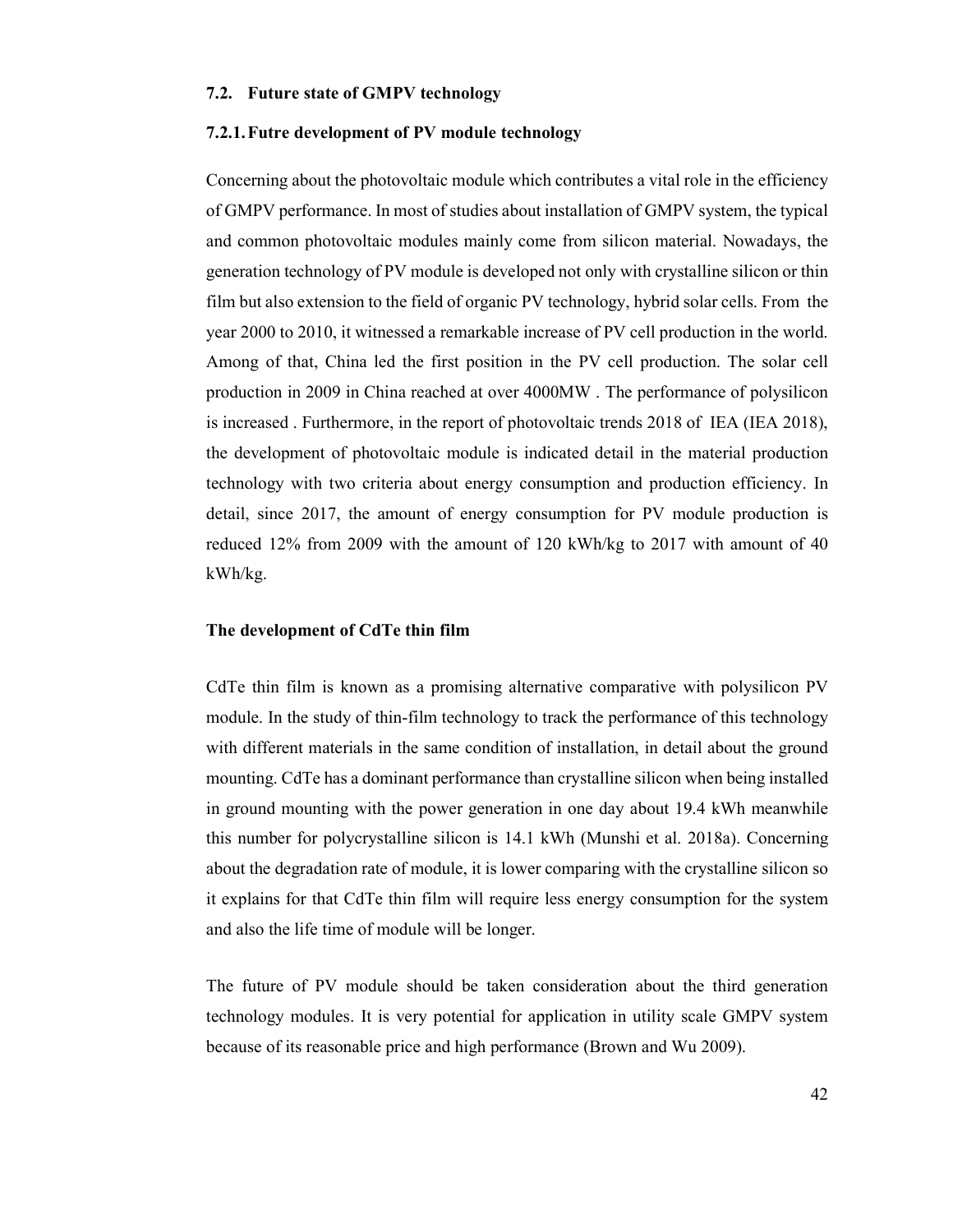#### **7.2.2.Development of GMPV balance of system**

#### **Electronic devices**

Regarding about the BOS technology of GMPV, it should be get attention to the development of electronic devices and mounting structure. To optimize the PV system performance, a device is integrated into system inverter named Maximum power point tracking, playing the role to solve problem about shading or any others matter which reduce the efficiency of PV. To operate this MPPT, an alogarithm is applied but instead of the traditional method, which is very high cost consuming,low efficiency then in the study of Manju and Sagar (2017), the intelligent control devices are supposed to use for optimize the non-linear current voltage output PV and improve the quality of the output such as Artificial Neutral Network.

About the inverter, it makes a significantly important role to the electricity conversion and loading to the grid. For GMPV in utility scale, most of applicable inverters possess the power rate from 2 MW to 5 MW.

#### **Support structure**

Regarding about the support structure, from the report of utility scale solar in the United States (IFC 2015), in many utility scale project about GMPV, the using of helical piles and ground screw is preferable because the energy consumption for two types of ground mounting is low because it no requires to use the concrete foundation, which consume a lot of energy.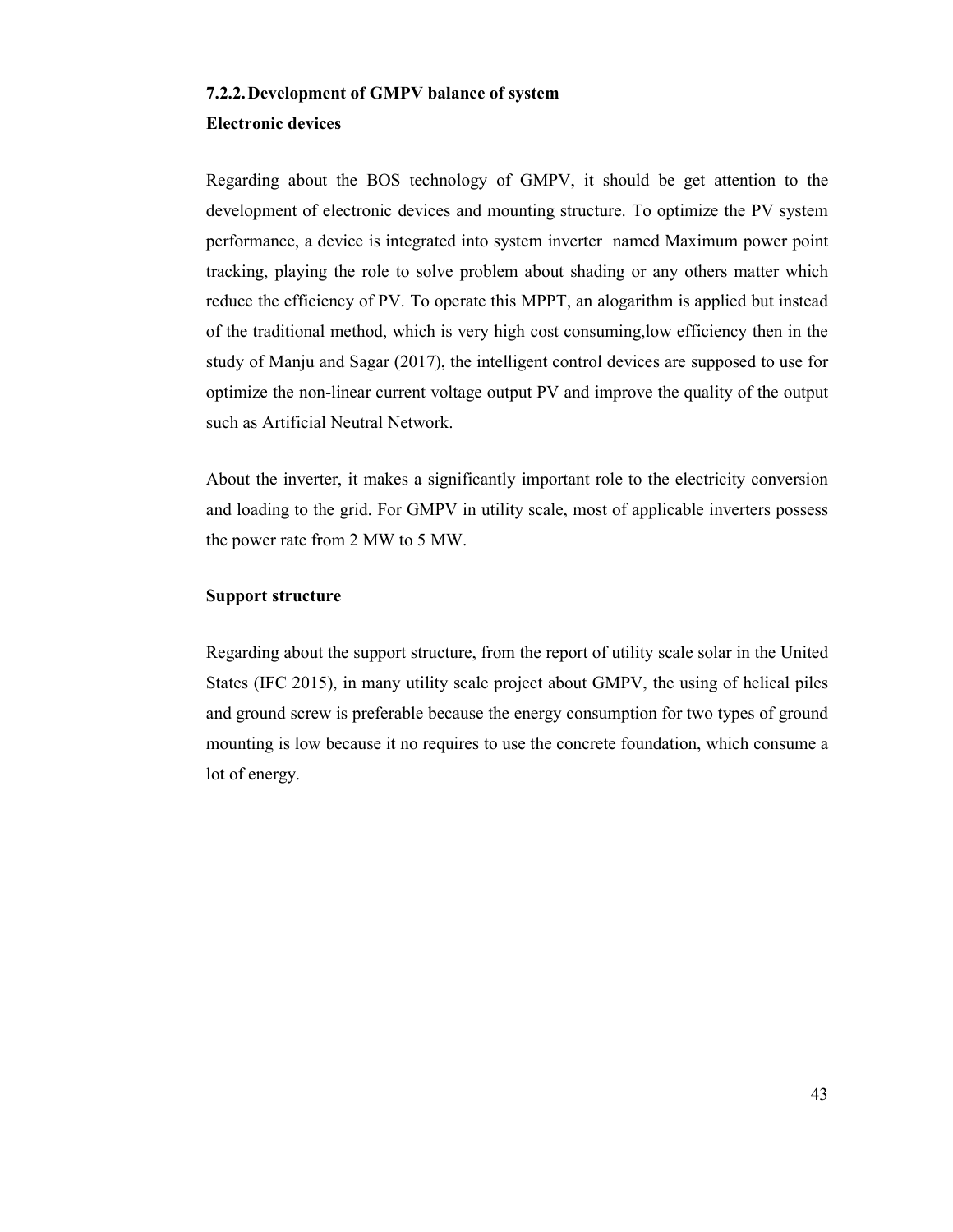# **8. LCA for ground-mounted systems**

## **8.1. Ecoinvent data**

In latest Ecoinvent data (Ecoinvent v3.3) in open LCA, the only available data set is about a 570 kWp open ground multi-silicon PV installation. It consists of a photovoltaic mounting system, for 570kWp open ground module. The available data includes input and output categories.

|        | Category                              | <b>Flows</b>                             | Unit           | <b>Amount</b> |
|--------|---------------------------------------|------------------------------------------|----------------|---------------|
|        |                                       |                                          |                |               |
|        |                                       | Inverter 500kW                           | Items          | 3.126         |
|        | Manufacture of electric<br>equipments |                                          |                |               |
|        |                                       | Photovoltaic panel, multi-Si<br>wafer    | m <sup>2</sup> | 4401.705      |
|        |                                       | Photovoltaic mounting                    |                |               |
|        |                                       | system, for 570kWp open<br>ground module | m <sup>2</sup> | 4273.5        |
| Input  | Construction                          |                                          |                |               |
|        |                                       | Photovoltaic plant, electric             |                |               |
|        |                                       | installation for 570kWp                  | Item           | $\mathbf{1}$  |
|        |                                       | open ground module                       |                |               |
|        | Electric generation,                  |                                          |                |               |
|        | transmission and<br>distribution      | Electricity, low voltage                 | kWh            | 36.033        |
|        |                                       |                                          |                |               |
|        | Demolition and site<br>preparation    | Diesel burned in building<br>machine     | MJ             | 7673.0        |
|        | Construction                          | GMPV 570kWp                              | item           | $\mathbf{1}$  |
| Output |                                       |                                          |                |               |

## **Table 1 Ecoinvent data of 570 kWp power plant**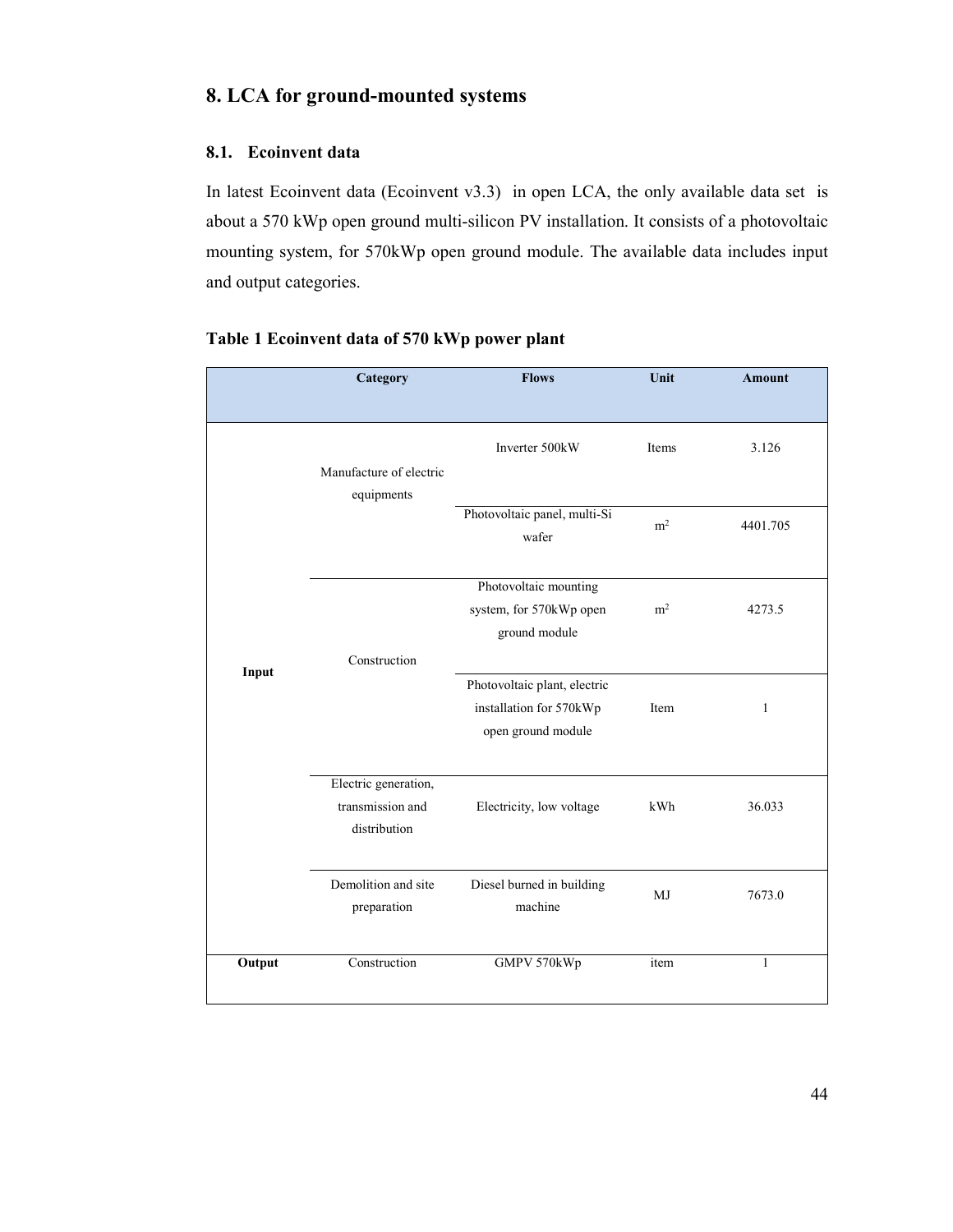Basing on the available data on the table as long as researching more about the data in the literature articles, the following table summarizes the information about GMPV from different countries at different capacity and plant size. From the available data and studied data from literature articles, the data gap for state of the art about technology in GMPV will be proposed. There are three tables with three small section: The first section will be about the general information of six case studies including authors, title, year of publication, country, LCA purpose, temperal data coverage, database for background data, functional unit and the capacity of plant. The second section will display data about photovoltaic module installation concerning about material, power of module, total number of modules, size of all modules, performance ratio, performance of module, degradation rate. The third section will mention about the components in BOS with two part electronic components and ground mounting structure.

#### **8.2. Data from literature review**

#### **8.2.1.General information**

This table 2 indicates first three case studies in Intaly, China and United States with the year in 2012 and 2017. In this three case studies, the purpose of case study 1 and case study 2 is similar, relevant to environmental impact assessment of PV module also inclusive about the BOS system meanwhile in the case study 3, the purpose mostly orients to the support structure and electronic devices installation. . The functional unit is not found in the case study 2 and case study 5, in contrast to the data of FU in case study 1, case study 4, case study 6, the functional unit is 1 kWh electricity generation. Meanwhile, this value for the case study focus on the BOS for 550MWc CdTe utility scale PV system.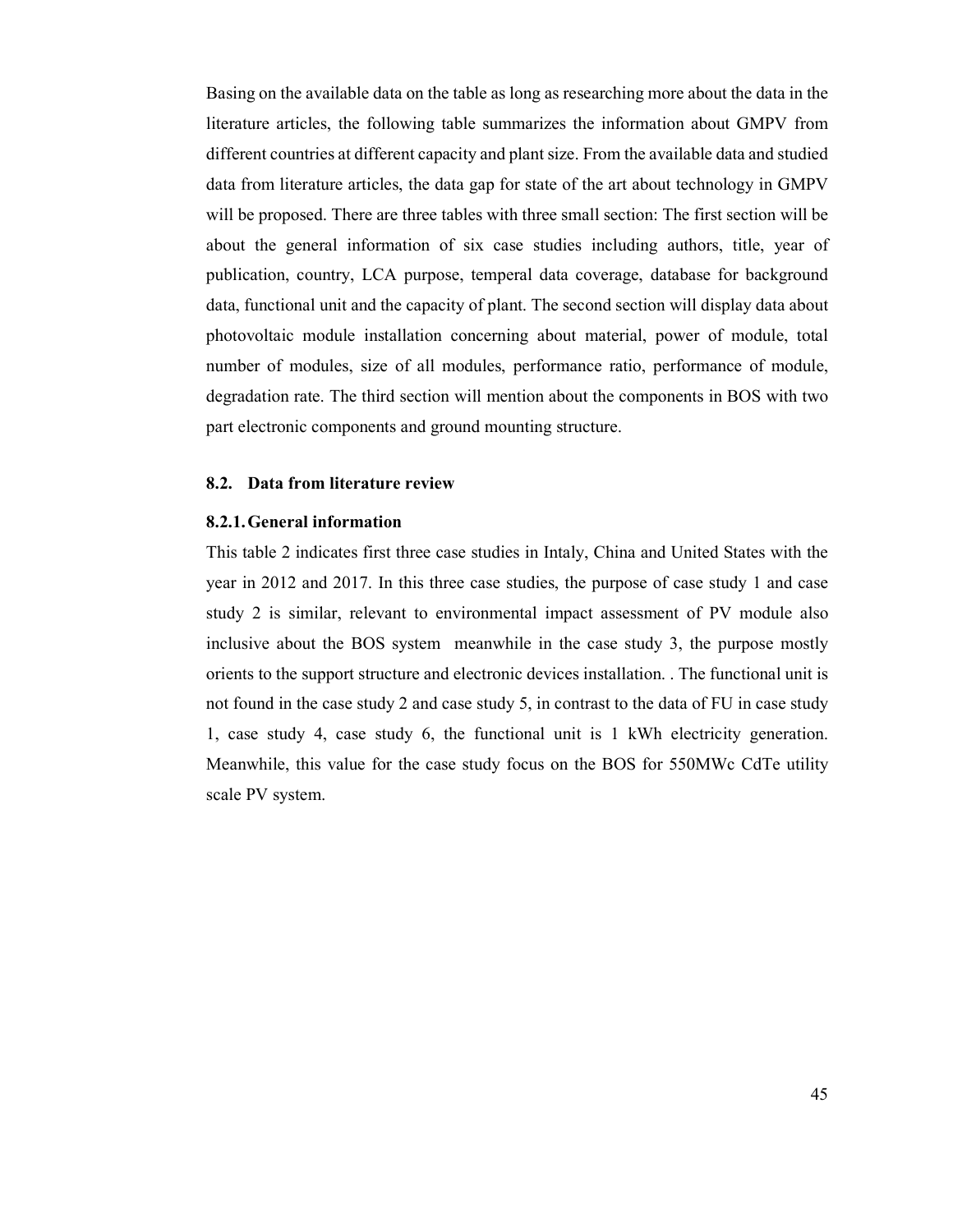|                                  | Unit | Case study $(*)$                                                                                                                                                                                          | Case study                                                                                                                                                                            | <b>Case study</b>                                                                                                                                                               |
|----------------------------------|------|-----------------------------------------------------------------------------------------------------------------------------------------------------------------------------------------------------------|---------------------------------------------------------------------------------------------------------------------------------------------------------------------------------------|---------------------------------------------------------------------------------------------------------------------------------------------------------------------------------|
|                                  |      | $\mathbf{1}$                                                                                                                                                                                              | $\overline{2}$                                                                                                                                                                        | 3                                                                                                                                                                               |
| <b>Authors</b>                   |      | Umberto Desideri<br>Stefania Proietti<br>Francesco Zepparelli<br>Paolo Sdringola Silvia<br>Bini                                                                                                           | Peishi Wu, Xiaoming Ma,<br>Junping Ji, Yunrong Ma                                                                                                                                     | Parikhit Sinha<br>Mariska de Wild-<br>Scholten                                                                                                                                  |
| Title                            |      | Life Cycle Assessment<br>of a ground-mounted<br>1778<br>kWp<br>photovoltaic plant<br>and comparison with<br>traditional energy<br>production systems<br>(Desideri et al. 2012)                            | Review on life cycle<br>assessment of energy payback<br>of solar<br>photovoltaic systems and a<br>case study<br>(Wu et al. 2017)                                                      | Life cycle<br>assessment of<br>utility scale CdTe<br>photovoltaic<br>balance of system                                                                                          |
| <b>Year of Publication</b>       |      | 2012                                                                                                                                                                                                      | 2017                                                                                                                                                                                  | 2012                                                                                                                                                                            |
| Country                          |      | Italy                                                                                                                                                                                                     | China                                                                                                                                                                                 | <b>United States</b>                                                                                                                                                            |
| LCA purpose                      |      | LCA of ground mounted<br>PV installation                                                                                                                                                                  | Assessment about the<br>environmental impact of<br>multicrystalline silicon PV<br>ground mounting in China                                                                            | Assessment of<br>ground mounted<br>BOS for planned<br>thin-film CdTe<br>550MW Topaz<br>Solar plant in<br>southest United<br>States.                                             |
| Temporal coverage                |      | 2008, 2009                                                                                                                                                                                                | 2005/2006                                                                                                                                                                             | 2011                                                                                                                                                                            |
| Data base for<br>background data |      | . From technical<br>documentation from<br>TerniEnergia<br>. From on site<br>measurements during the<br>construction of the<br>photovoltaic field.<br>Ecoinvent.<br>Idemat<br>2001 BUWAL 250<br>ETH-ESU 96 | Wild-Scholten, M.J. de and<br>E.A. Alsema,<br>Environmental Life Cycle<br>Inventory of Crystalline<br>Silicon Photovoltaic Module<br>Production, version 2,<br>status 2005/2006, 2007 | International<br>Energy<br>Agency<br>Photovoltaic Power<br>Systems Program<br>(IEA PVPS) Task<br>12 guidelines for<br>life cycle<br>assessment (LCA)<br>of PV<br>Ecoinvent v2.2 |
| <b>System boundary</b>           |      | Installation phase                                                                                                                                                                                        | PV technolgy production to<br>grate                                                                                                                                                   | <b>BOS</b> installation<br>phase                                                                                                                                                |
| FU                               |      | 1 kWh                                                                                                                                                                                                     | N/A                                                                                                                                                                                   | BOS for 550<br>MWac CdTe utility<br>scale PV system                                                                                                                             |
| Capacity                         | kWp  | 1778.48                                                                                                                                                                                                   | 1000                                                                                                                                                                                  | 550000                                                                                                                                                                          |

## **Table 2 Summary table about general information of first three case studies**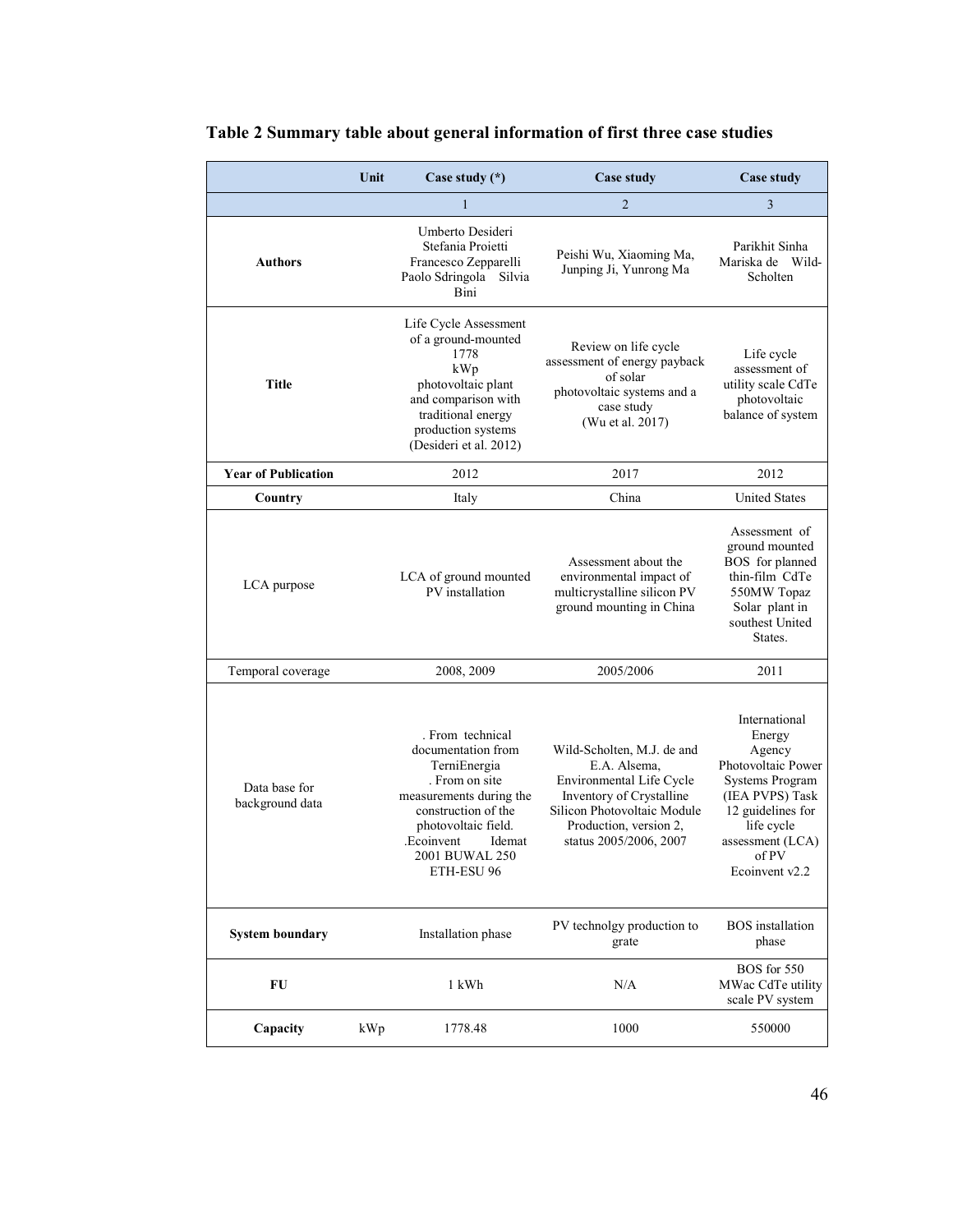Concerning about the data source, six case studies commonly use the data from Ecoinvent or literature articles, from on-site measurement. In the table 2a, for the case study 1, the data source is taken from diversified sources such as the document of Tenni Energia, from field trip of construction field, Ecoinvent, Idemat 2001, BUWAL 250, ETH-ESU 96. The case study 2 happening in China with the capacity of 1MWp have the data source from the literature of Wild Scholten and Alsema, as well as the data from the environmental life cycle inventory of crystalline silicon photovoltaic module production version 2. Furthermore, the LCA in this case study covers all the PV technology of system also with the BOS system installation and operation phase and electricity generation. The LCA in this case study mostly focus on calculating the energy requirement from each phase, since then having an estimation of EPBT. In the case study 3, the data stems from the literature IEA PVPS Task 12 guidelines for LCA of PV and also inclusive to Ecoinvent 2.2. The capacity of case 3 is considered as the very big capacity of a specific GMPV solar system with the use of CdTe thin film module with the boundary system focusing on the BOS installation phase.

 In the table 3, there is a display of next three case studies with the region distributed from the United States, Malaysia. The case study forth aims at to use LCA for the BOS of multicrystalline silicon GMPV system at Tucson Electric Power Springerville, AZ field PV plant. The capacity is the second largest with 3.5 MWp. The boundary system of this case study starts from the BOS production to the end-life management of components in BOS system. The database of this case study is rather old, ranging from 1998, 2000 to 2004 and gathered from LCI database, Franklin Association 1998 , LCI of metals – Final report of Ecoinvent 2000 and US LCI project data. Concerning about the case study 5, LCA approach is used to evaluate the environmental impacts of GMPV installation with the capacity of 5 MW and with the different support structures. In this case study, only scenario 1 with the fixed mounting structure, primary alimunium support is taken consideration. The data is collected in 2008 and

 2012 with the database of Ecoinvent v2.0. The boundary system of this study mostly range from infrastucture production, plant installation, use phase decommissioning.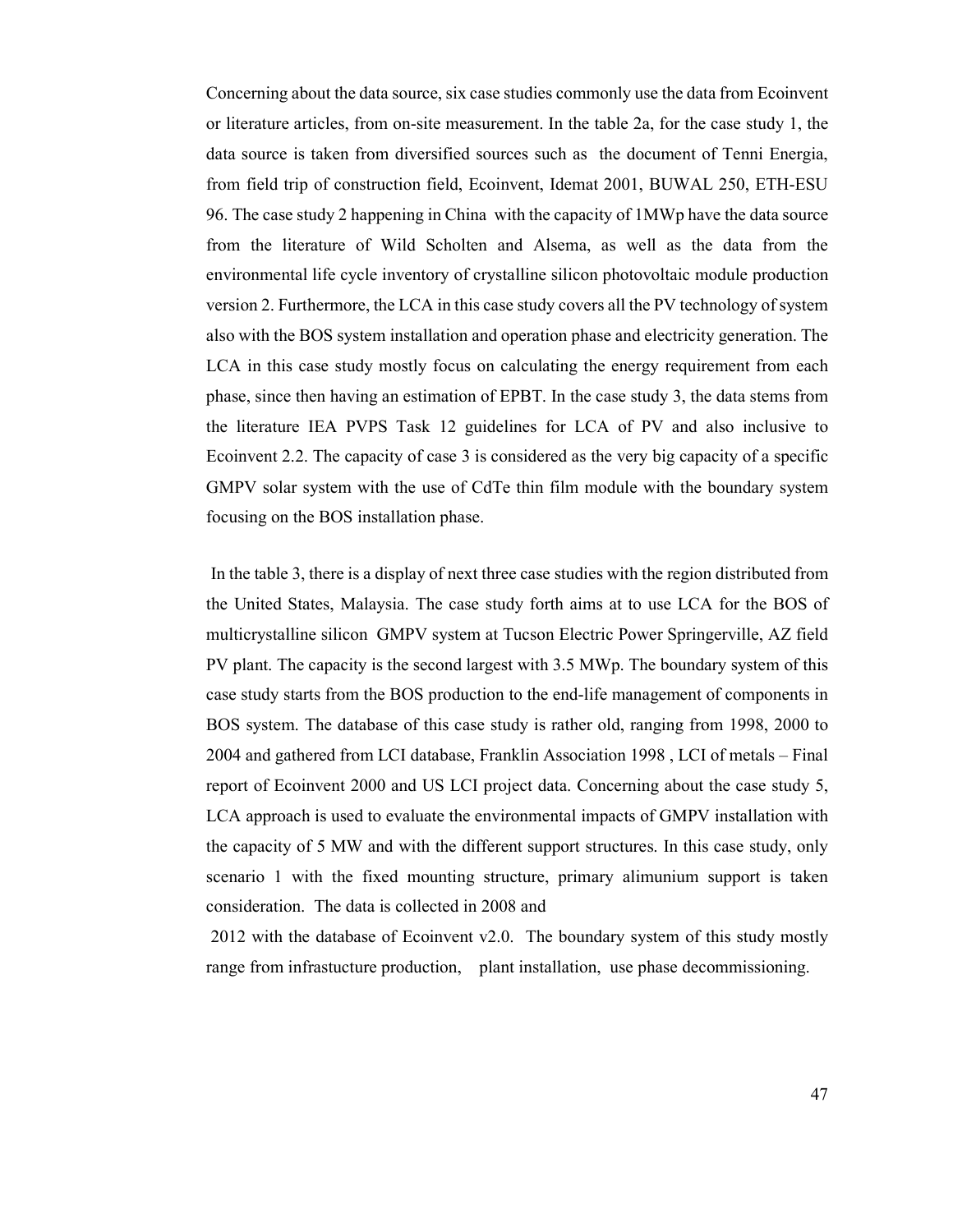|                                     | Unit | <b>Case study</b>                                                                                                                                                                                             | <b>Case study</b>                                                                                                                                                                                                                 | <b>Case Study</b>                                                                                                                                                                                                                                                         |
|-------------------------------------|------|---------------------------------------------------------------------------------------------------------------------------------------------------------------------------------------------------------------|-----------------------------------------------------------------------------------------------------------------------------------------------------------------------------------------------------------------------------------|---------------------------------------------------------------------------------------------------------------------------------------------------------------------------------------------------------------------------------------------------------------------------|
|                                     |      | 4                                                                                                                                                                                                             | 5                                                                                                                                                                                                                                 | 6                                                                                                                                                                                                                                                                         |
| <b>Authors</b>                      |      | Mason<br>J.E, Fthenakis,<br>V.M., Hansen<br>T., Kim<br>H.C.                                                                                                                                                   | Antoine Beylot et al                                                                                                                                                                                                              | Hyoungseok Kim et al                                                                                                                                                                                                                                                      |
| <b>Title</b>                        |      | LCA of the balance of system<br>(BOS) components of the 3.5<br>MWp<br>multi-crystalline PV<br>installation at Tucson Electric<br>Power's (TEP) Springerville,<br>AZ field PV<br>plant.<br>(Mason et al. 2005) | Environmental impacts<br>of large-scale grid-<br>connected<br>ground-mounted PV<br>installations<br>(Beylot, Payet, Puech,<br>Adra, Jacquin, Blanc,<br>and Beloin-saint-pierre<br>2014)                                           | Life cycle assessment of<br>cadmium telluride<br>photovoltaic<br>(CdTe PV) systems (Kim<br>et al. 2014)                                                                                                                                                                   |
| Year of<br>Publication              |      | 2006                                                                                                                                                                                                          | 2012                                                                                                                                                                                                                              | 2014                                                                                                                                                                                                                                                                      |
| Country                             |      | Arizona, United States                                                                                                                                                                                        | China, Europe                                                                                                                                                                                                                     | Malaysia                                                                                                                                                                                                                                                                  |
| <b>LCA</b> purpose                  |      | LCA of the balance of system<br>(BOS) components of the 3.5<br>MWp<br>multi-crystalline PV<br>installation at Tucson Electric<br>Power's (TEP) Springerville,<br>AZ field PV<br>plant.                        | Characterizing the<br>environmental impacts of<br>large-scale<br>grid-connected<br><b>GMPV</b><br>installations<br>(5 MWp), considering<br>one module technology<br>(mc-Si) with<br>different structures and<br>types of supports | Use LCA approach to<br>evaluate the envi-<br>ronmental performance<br>of the CdTe PV system                                                                                                                                                                               |
| <b>Temporal</b><br>coverage         |      | 1998, 2000, 2004                                                                                                                                                                                              | 2008 and 2012                                                                                                                                                                                                                     | 2008, 2010                                                                                                                                                                                                                                                                |
| Data base for<br>background<br>data |      | USA LCI database Franklin<br>Association 1998, LCI of<br>metals - Final report ecoinvent<br>2000, US LCI project data                                                                                         | Ecoinvent v 2.0                                                                                                                                                                                                                   | AIST (National Institute<br>of Advanced Industrial<br>Science and<br>Technology), JAPAN;<br>Ecoinvent D/B, National<br>LCI D/B;<br>First Solar, Inc,<br><b>KACO</b> New Energy<br>Photovoltaic power plant<br>(Shinan, Taean,<br>Samnangjin,<br>Yeongwang, and<br>Hadong) |
| <b>System</b><br>boundary           |      | Cradle to grave of BOS                                                                                                                                                                                        | Infrastucture production<br>plant installation use<br>phase decommisioning                                                                                                                                                        | Cradle to grave                                                                                                                                                                                                                                                           |
| FU                                  |      | N/A                                                                                                                                                                                                           | N/A                                                                                                                                                                                                                               | 1 kWh of electricity                                                                                                                                                                                                                                                      |
| Capacity                            | kWp  | 350000                                                                                                                                                                                                        | 5000                                                                                                                                                                                                                              | 100                                                                                                                                                                                                                                                                       |

## **Table 3 Summary table about general information of second three case studies**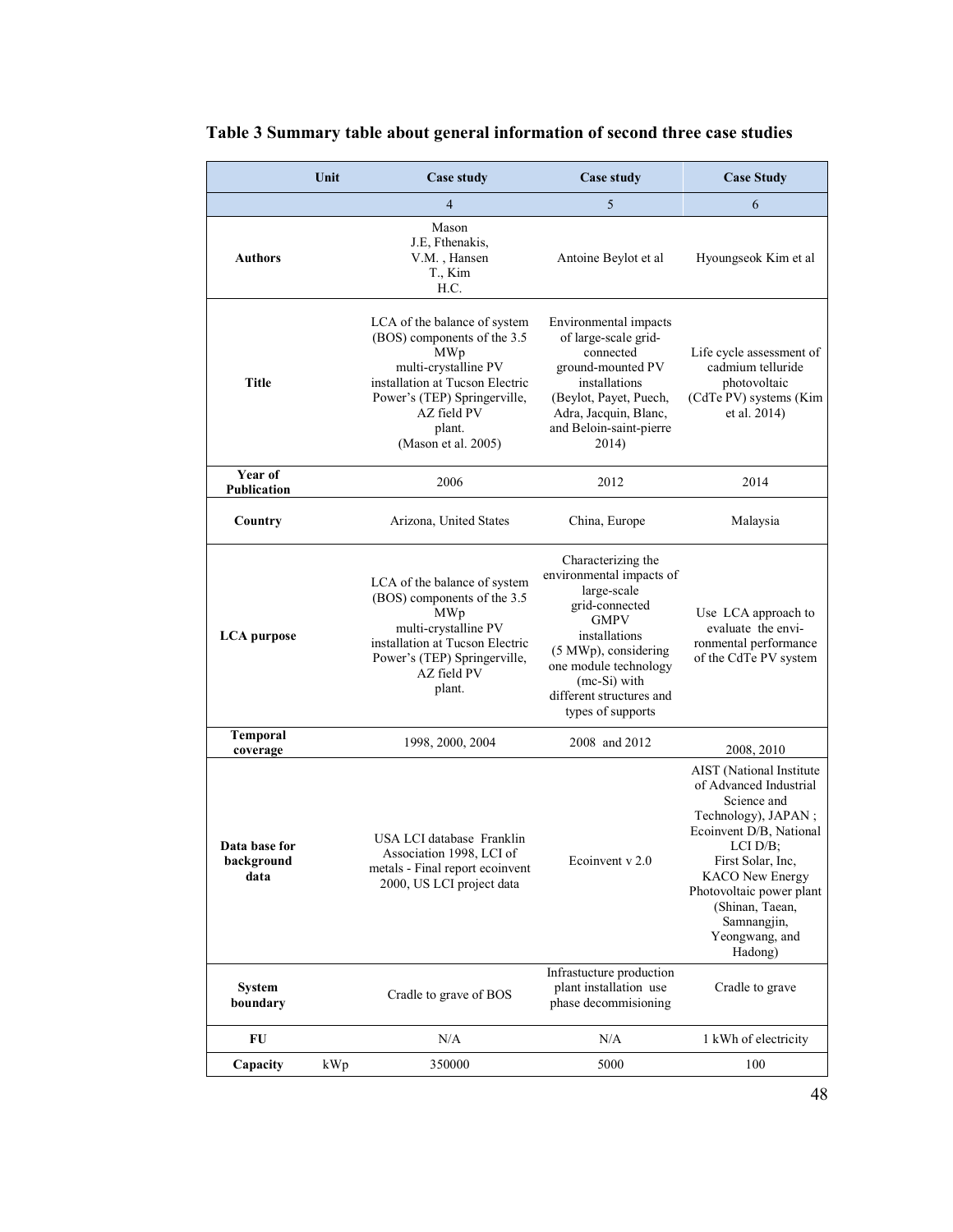For the case study 6 in the table 2b about the LCA of Cadmium Telluride photovoltaic system with the capacity of 100 kW, the background data collected in 2008 and 2010 with the source from AIST (National Institute of Advanced Industrial Science and Technology), JAPAN; Ecoinvent, National LCI, KACO New Energy Photovoltaic power plant. The system boundary of this case study is inclusive to the pre-production, production process, installation and operation stage. The functional unit of this case study is identified with 1 kWp of electricity

#### **8.2.2.Summary data about photovoltaic module installation**

Regarding about the photovoltaic module installation in first three case, it can be seen that for the case study 1 and 2, the type of material is multicrysline silicon, which is very popular applied in commercial area. Meanwhile, the material used in the case study 3 is CdTe. In detail, the mc-Si module of case study 1 is 235 W, less than the power rate in case 2 with 270W.

**Table 4 Summary data about photovoltaic module installation in first three case studies** 

| <b>Categories</b>       | Unit                | Case study $(*)$ | Case study | Case study |
|-------------------------|---------------------|------------------|------------|------------|
|                         |                     |                  | 2          | 3          |
| Material                |                     | mc-si            | $mc-si$    | CdTe       |
| Power rate              | W                   | 235              | 270        | N/A        |
| Number of modules       | items               | 7568             | 4568       | N/A        |
| Size of total modules   | m <sup>2</sup>      | 12362.3          | 7537.5     | N/A        |
| Performance ratio       |                     | N/A              | 0.835      | 0.812      |
| Module degradation rate | $\frac{9}{0}$ /year | N/A              | 0.7        | 0.67       |
| Performance of module   | $\frac{0}{0}$       | 14.4             | 17.5       | 12.6       |

49 The number of modules and the size of total modules in the case study 1 is respectively 7568 modules and  $12362.3 \text{ m}^2$ . The performance of mc-Si in the case study 1 is 14.4%. For the case study 2, with 4568 modules, the size for modules installation is estimated to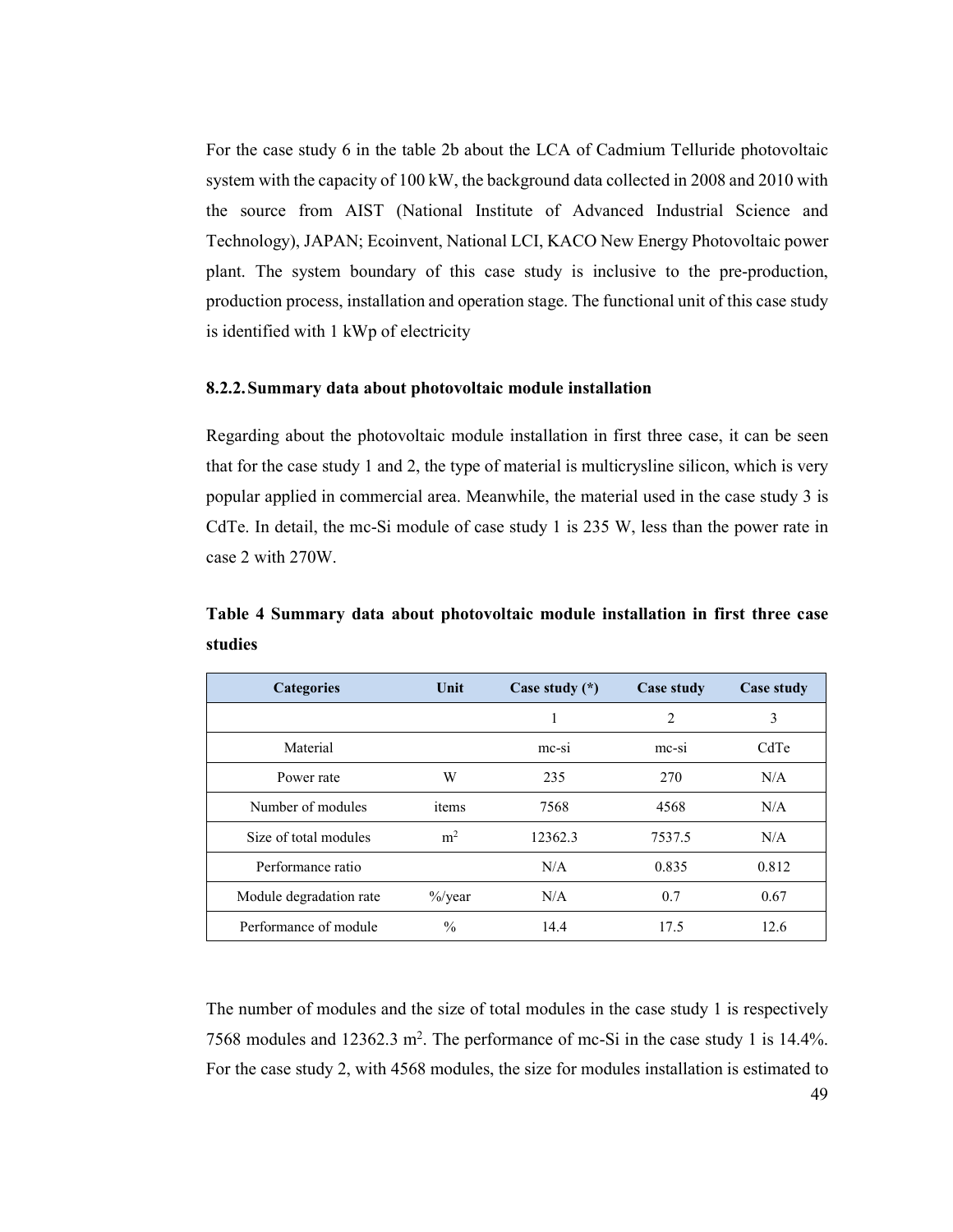7537.5 m<sup>2</sup>. The values for performance ratio, module degradation rate and performance of module is respectively 0.835, 0.7%/ year and 17.5 %. In the case study 3, there is only three remaining available data including performance ratio of 0.812, module degradation rate of 0.67 and the performance of module CdTe of 12.6 %, which is lower than comparing with two previous case studies with using mc-Si material.

For the table 5, the case study 4 and 5 possess the same material: multicrystalline silicon but case study 6 apply the material of CdTe thin film. For the case study 4, the performance of module is 12.20% meanwhile this value for case study 5 and 6 are respectively 14% and 11.2 %. The size of total modules in case study 5 is  $35714$  m<sup>2</sup> amd for case study 6 is  $892.957 \text{ m}^2$ . The performance ration of case study 5 is 0.855 and for the case study 6 is 0.8. For the module degradation rate, there is an available data in case study 6 with the value of 0.8%/ 30 years.

| <b>Categories</b>       | Unit           | Case study | Case study | Case study      |
|-------------------------|----------------|------------|------------|-----------------|
|                         |                | 4          | 5          | 6               |
| Material                |                | $mc-si$    | $mc-si$    | CdTe thin film  |
| Power rate              | W              | N/A        | N/A        | N/A             |
| Number of modules       | items          | N/A        | N/A        | N/A             |
| Size of total modules   | m <sup>2</sup> | N/A        | 35714      | 892.957         |
| Performance ratio       |                | N/A        | 0.855      | 0.8             |
| Performance of module   | $\frac{0}{0}$  | 12.20      | 14         | 11.2            |
| Module degradation rate | $\%$ /year     | N/A        | N/A        | $0.80/30$ years |

**Table 5 Summary data about photovoltaic module installation in second three case studies** 

#### **8.2.3. Summary data about BOS installation and energy flow**

Besides of PV modules installation data, BOS installation along with the data about energy flow also have a significant influence to the life cycle assessment of GMPV. In the term of BOS installation, for the table 4a, for the case study 1, there is an availability of data about the electronic components. In this study, the data not only covers from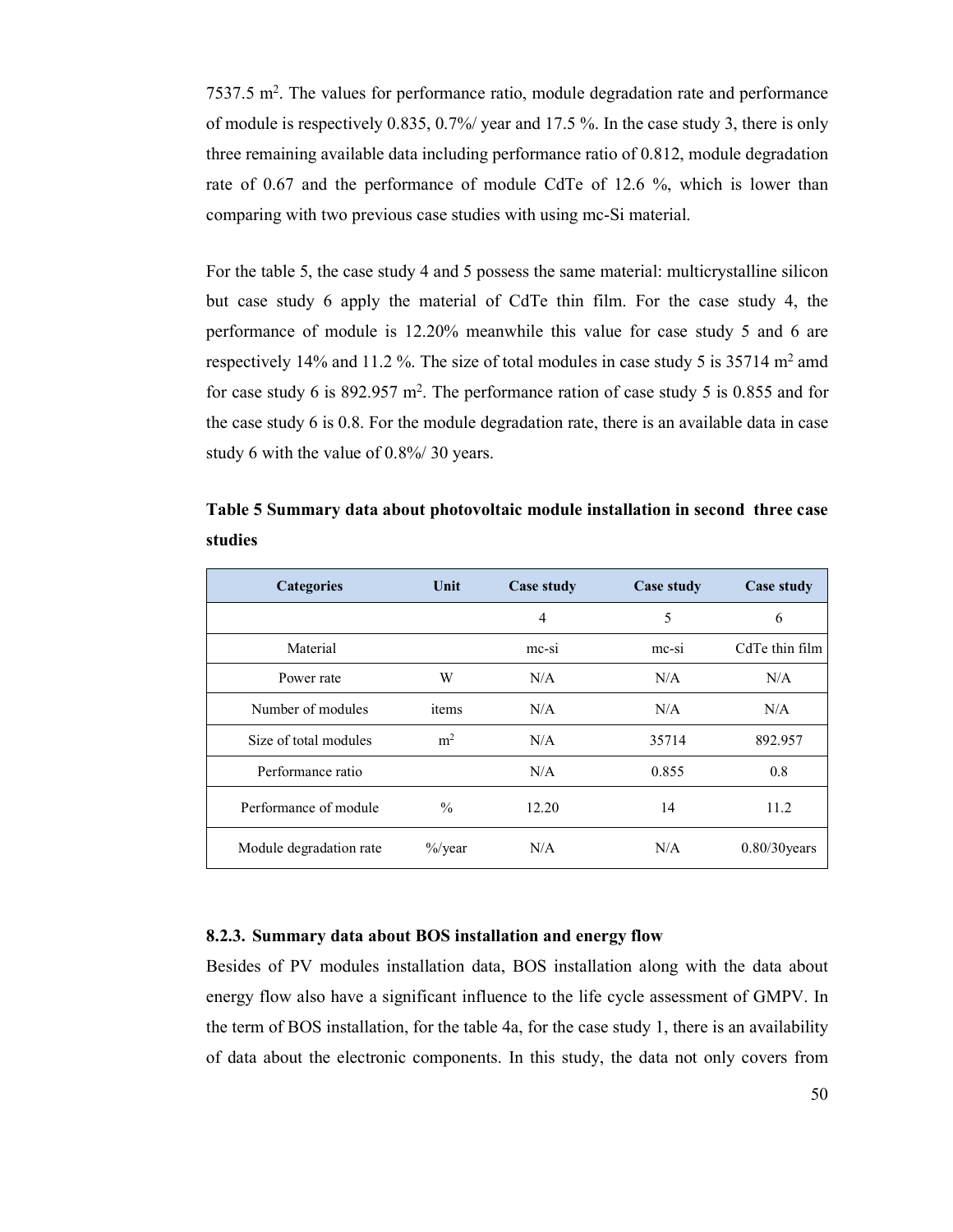inverter with 6 items with three inverters with the power of 300kW and two remaining inverter having the power of 250kW that it also the type of inverter: multi string inverter. There are two three-phase transformers applied in the system with the power rate of 1000 kVA. There is no information about the cables. The components of mounting system, the components are aluminum cross bars used hot dip galvanizing. For the case study 2, there is data very detail about the cables meaning the weight of material per meter square size. For the case study 3, the mounting components of system are inclusive to steel, aluminum, synthetic rubber and all of these categories are calculated by amount of material by kilograms per square meters.

**Table 6 Summary data about BOS installation and energy flow in first three case studies** 

| <b>Categories</b>                         | Unit        | <b>Case study</b>                          | <b>Case study</b> | <b>Case study</b>                          |
|-------------------------------------------|-------------|--------------------------------------------|-------------------|--------------------------------------------|
|                                           |             | 1                                          | $\mathbf{2}$      | 3                                          |
| <b>Electric components</b>                |             | Yes                                        | N <sub>0</sub>    | No                                         |
| Inverter                                  | items       | 6                                          | N/A               | N/A                                        |
| Transformer                               | items       | $\overline{2}$                             | N/A               | N/A                                        |
| Cables                                    |             | No                                         | Yes               | Yes                                        |
| <b>Installation of mounting</b><br>system |             | Yes                                        | N <sub>0</sub>    | Yes                                        |
| <b>Components of mounting</b><br>system   |             | Aluminum cross bars<br>Hot dip galvanizing | Fixed<br>mounting | Steel,<br>aluminum,<br>synthetic<br>rubber |
| <b>Parameters</b>                         |             |                                            |                   |                                            |
| Irradiation                               | kWh/m2/year | N/A                                        | 2017              | 2199/1700                                  |
| Wind load                                 | km/hours    | N/A                                        | N/A               | 137                                        |
| Snow load                                 | kg/m2       | N/A                                        | N/A               | 24                                         |
| <b>Energy flow</b>                        |             |                                            |                   |                                            |
| Total amount of used energy               | kW h        | 9469394                                    | 5431888.89        | N/A                                        |
| Power production                          | kW h        | 45701377                                   | 213333.33         | N/A                                        |
| <b>EPBT</b>                               | years       | 4.17                                       | 2.3               | $0.21 - 0.37$<br>(for BOS<br>system)       |

For the section additional parameters in the table 6, there is no available any data for case 1 but the irradiation in case study 2 is estimated about 2017 kWh/m<sup>2</sup>/year and this number for case study 3 is 2199 kWh/m<sup>2</sup>/year or 1700 kWh/m<sup>2</sup>/year. In the case study 3, the good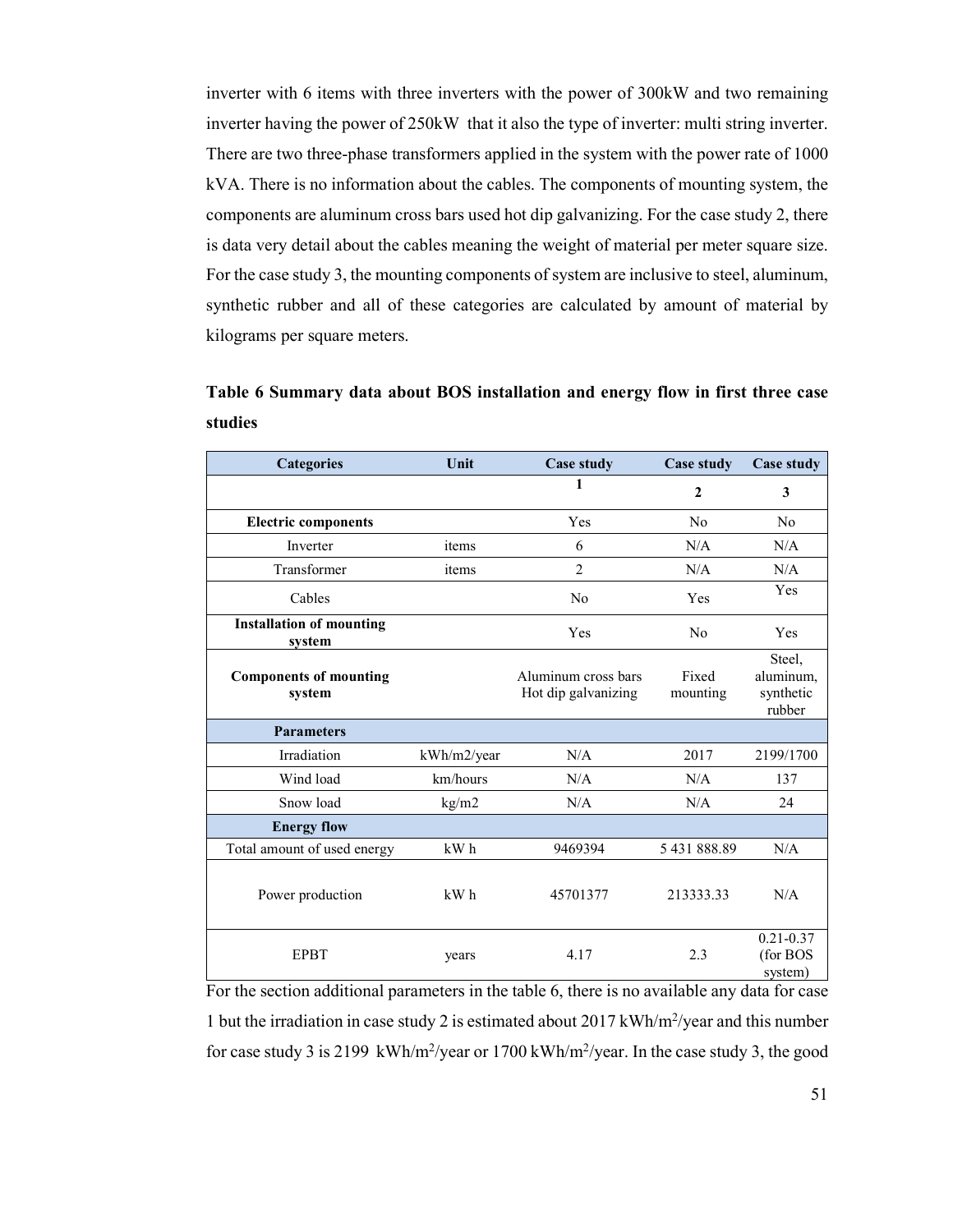data about wind and snow load is very helpful because it will help the LCA method can give the suitable evaluation for decision maker choosing the suitable of mounting at the suitable soil area and climate condition.

For the energy flow term, the case study 1 has the data of energy consumption for useful lifetime in 25 years with the power consumed is 9469394 kWh per year meanwhile the power production 45701337 kWh. Since then, the EPBT of PV system is 4.17 years. For the case study 2, the total amount of used energy is 5431888.89 kWh meanwhile the power production is 213333.33 kWh. The EPBT of this system is only 2.3 years. For the case study 3, it only concentrate on the BOS system so the available data of EPBT ranges from 0.21 to 0.37 years.

**Table 7 Summary data about BOS installation and energy flow in next three case studies** 

| <b>Categories</b>                      | Unit               | <b>Case study</b>                                 | <b>Case study</b>                                   | <b>Case study</b>                                                                        |
|----------------------------------------|--------------------|---------------------------------------------------|-----------------------------------------------------|------------------------------------------------------------------------------------------|
|                                        |                    | $\overline{\mathbf{4}}$                           | 5                                                   | 6                                                                                        |
| <b>Electric components</b>             |                    | Yes                                               | No                                                  | Yes                                                                                      |
| Inverter                               | items              | N/A                                               | N/A                                                 | N/A                                                                                      |
| Transformer                            | items              | N/A                                               | N/A                                                 | N/A                                                                                      |
| Cables                                 |                    | N/A                                               | N/A                                                 | N/A                                                                                      |
| <b>Installation of mounting system</b> |                    | Yes                                               | Yes                                                 | Yes                                                                                      |
| <b>Components of mounting system</b>   |                    | One foot long nail without<br>concrete foundation | Fixed<br>mounting<br>primary<br>aluminum<br>support | Ground<br>mounted<br>sheet iron<br>and<br>aluminum<br>posts                              |
| <b>Parameters</b>                      |                    |                                                   |                                                     |                                                                                          |
| Irradiation                            | $kWh/m^2$<br>/year | N/A                                               | 1700                                                | 1810.4                                                                                   |
| Wind load                              | km/hour<br>S       | 193                                               | N/A                                                 | N/A                                                                                      |
| Snow load                              | kg/m2              | N/A                                               | N/A                                                 | N/A                                                                                      |
| <b>Energy flow</b>                     |                    |                                                   |                                                     |                                                                                          |
| Total amount of used energy            | kW h               | N/A                                               | N/A                                                 | N/A                                                                                      |
| Power production                       | kW h               | N/A                                               | N/A                                                 | 4344960<br>$\mathbf{k}\mathbf{W}$ h w/o<br>degradation<br>3910464<br>with<br>degradation |
| <b>EPBT</b>                            | years              | N/A                                               | N/A                                                 | $0.98$ (for<br>BOS)                                                                      |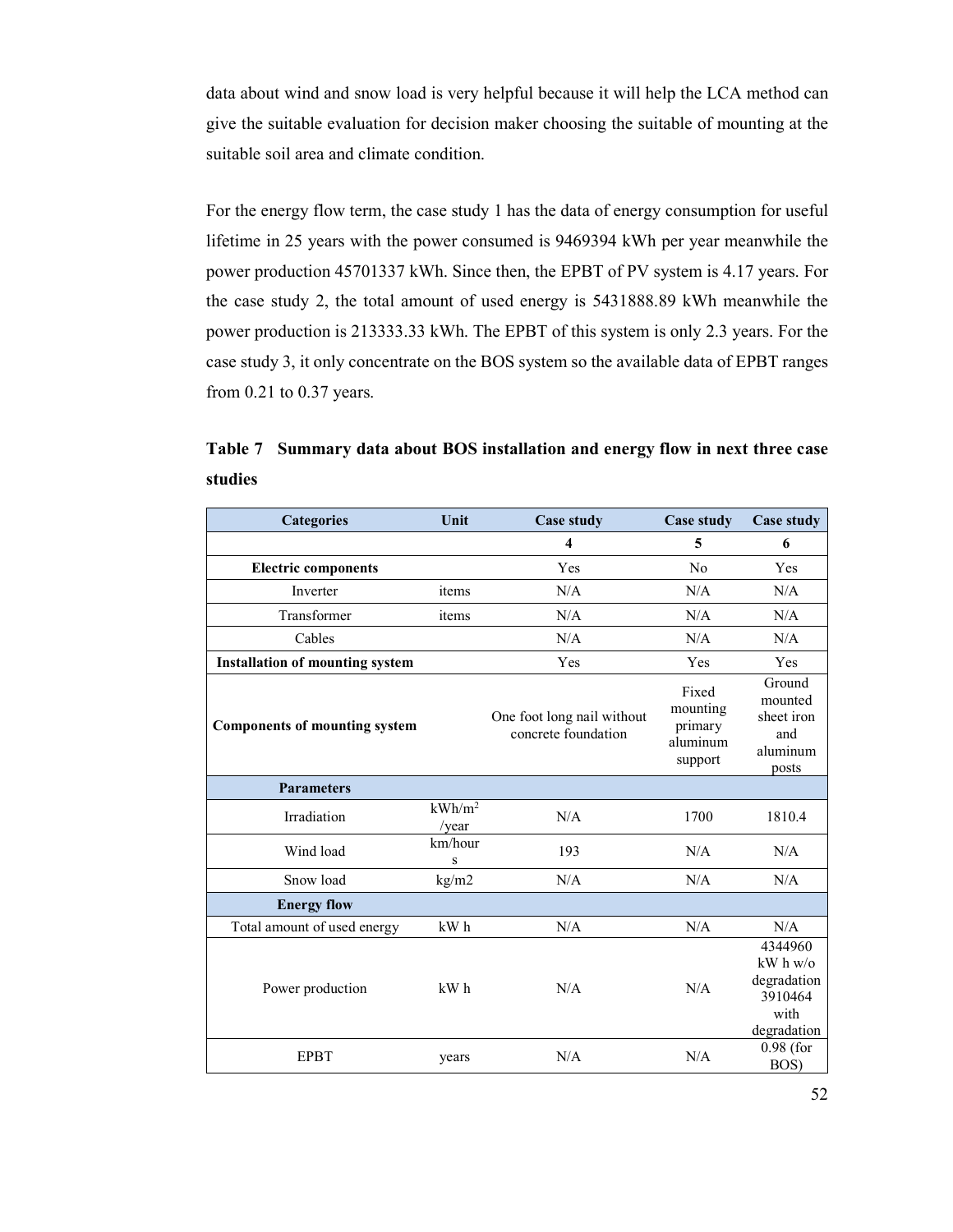The data of next three case studies about BOS installation and energy flow is displayed in the table 7. For the case study 4 5 6, there is no detail about the number of electronic components in the PV system, only mentioning about the installation of mounting system with the respective types for each study 4 5 6 are one foot long nail without the concrete foundation support, fixed mounting with the primary aluminum support and the last is ground mounted sheet iron and aluminum posts.

For the energy flow, there is only available data in the case study 6 with the amount of power production is 4344960 kWh without considering degradation of system meanwhile if there is degradation, this value is 3910464 with degradation.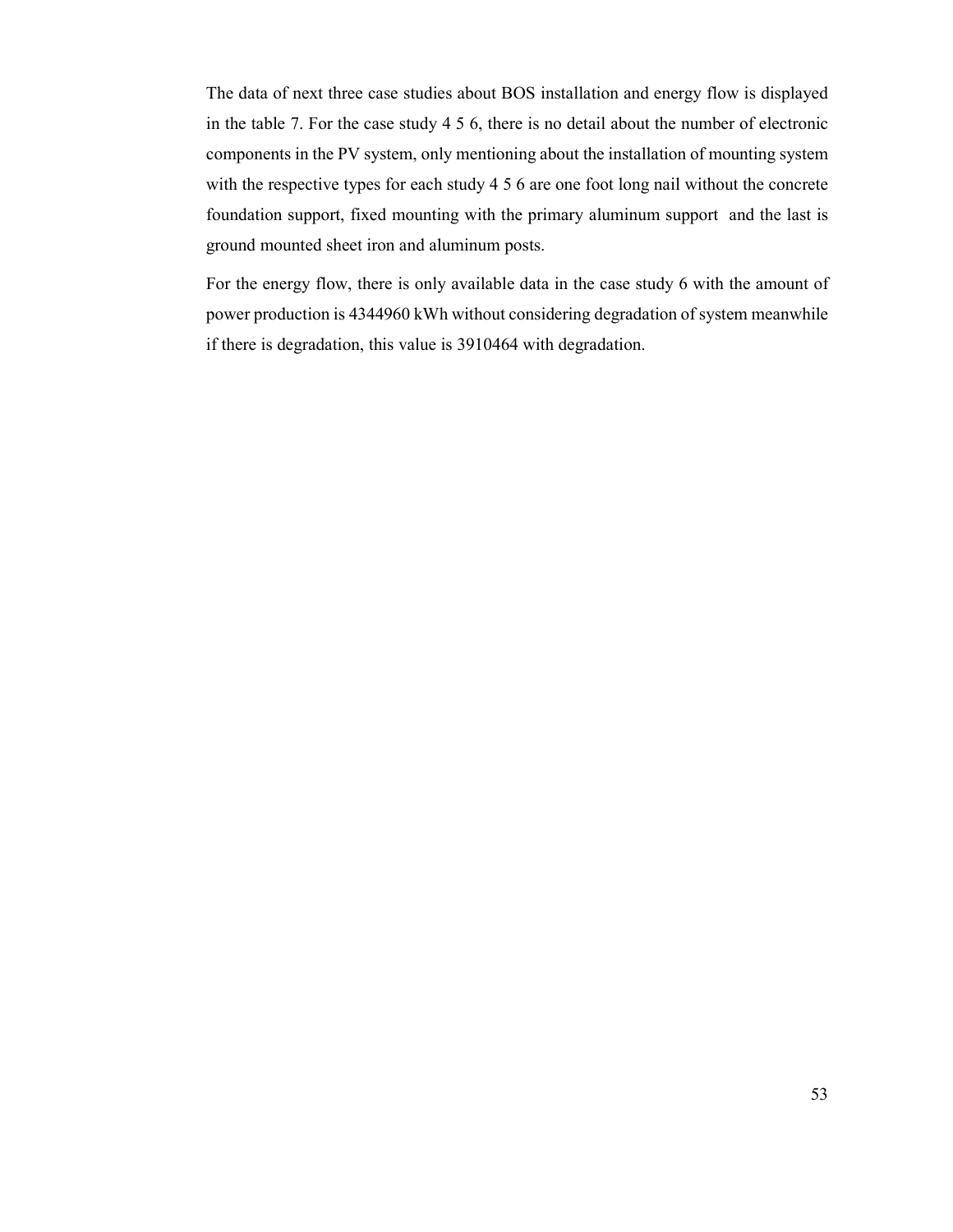|                        | Case study 1                                                                                                                                                    | Case study 2                                                                                                 | Case study 3                                  | $Case$ study 4                                                                                                                                                                                                                                                                                           | Case study 5                              | Case Study 6                                              |
|------------------------|-----------------------------------------------------------------------------------------------------------------------------------------------------------------|--------------------------------------------------------------------------------------------------------------|-----------------------------------------------|----------------------------------------------------------------------------------------------------------------------------------------------------------------------------------------------------------------------------------------------------------------------------------------------------------|-------------------------------------------|-----------------------------------------------------------|
| <b>Authors</b>         | Umberto Desideri<br>Zepparelli Paolo<br>Sdringola Silvia<br>Stefania Proietti<br>Francesco<br><b>Bini</b>                                                       | Peishi Wu, Xiaoming<br>Ma, Junping Ji,<br>Yunrong Ma                                                         | Wild-Scholten<br>Parikhit Sinha<br>Mariska de | J.E, Fthenakis,<br>V.M., Hansen<br>T., Kim<br>Mason<br>H.C.                                                                                                                                                                                                                                              | et al                                     | Antoine Beylot Hyoungseok Kim et al                       |
| Title                  | energy production<br>photovoltaic plant<br>and comparison<br>a<br>ground-mounted<br>Assessment of a<br>with traditional<br>Life Cycle<br>systems<br>1778<br>kWp | Review on life cycle<br>assessment of energy<br>photovoltaic systems<br>payback of solar<br>and a case study | assessment of<br>photovoltaic<br>Life cycle   | LCA of the balance of Environmental Life cycle assessment<br>utility scale CdTe components of the 3.5 large-scale grid-<br>installation at Tucson PV installations<br>balance of system multi-crystalline PV<br>(TEP) Springerville,<br>Electric Power's<br>system (BOS)<br>AZ field PV<br>MWp<br>plant. | ground-mounted<br>impacts of<br>connected | of cadmium telluride<br>(CdTe PV) systems<br>photovoltaic |
| Publication<br>Year of | 2012                                                                                                                                                            | 2017                                                                                                         | 2012                                          | 2006                                                                                                                                                                                                                                                                                                     | 2012                                      | 2014                                                      |
| Country                | Italy                                                                                                                                                           | China                                                                                                        | United States                                 | Arizona, United States                                                                                                                                                                                                                                                                                   | $\sum_{i=1}^{n}$                          | Malaysia                                                  |
| Temporal<br>coverage   | 2008, 2009                                                                                                                                                      | 2005/2006                                                                                                    | 2011                                          | 1998, 2000, 2004                                                                                                                                                                                                                                                                                         | 2008 and 2012                             | 2008, 2010                                                |
| <b>System Capacity</b> | 1778.48 kWp                                                                                                                                                     | 1000kWh                                                                                                      | 550000kWp                                     | 350000 kWp                                                                                                                                                                                                                                                                                               | 5000 kWp                                  | 100kWh                                                    |

## **Table 8 Full table of literature data with 6 case studies**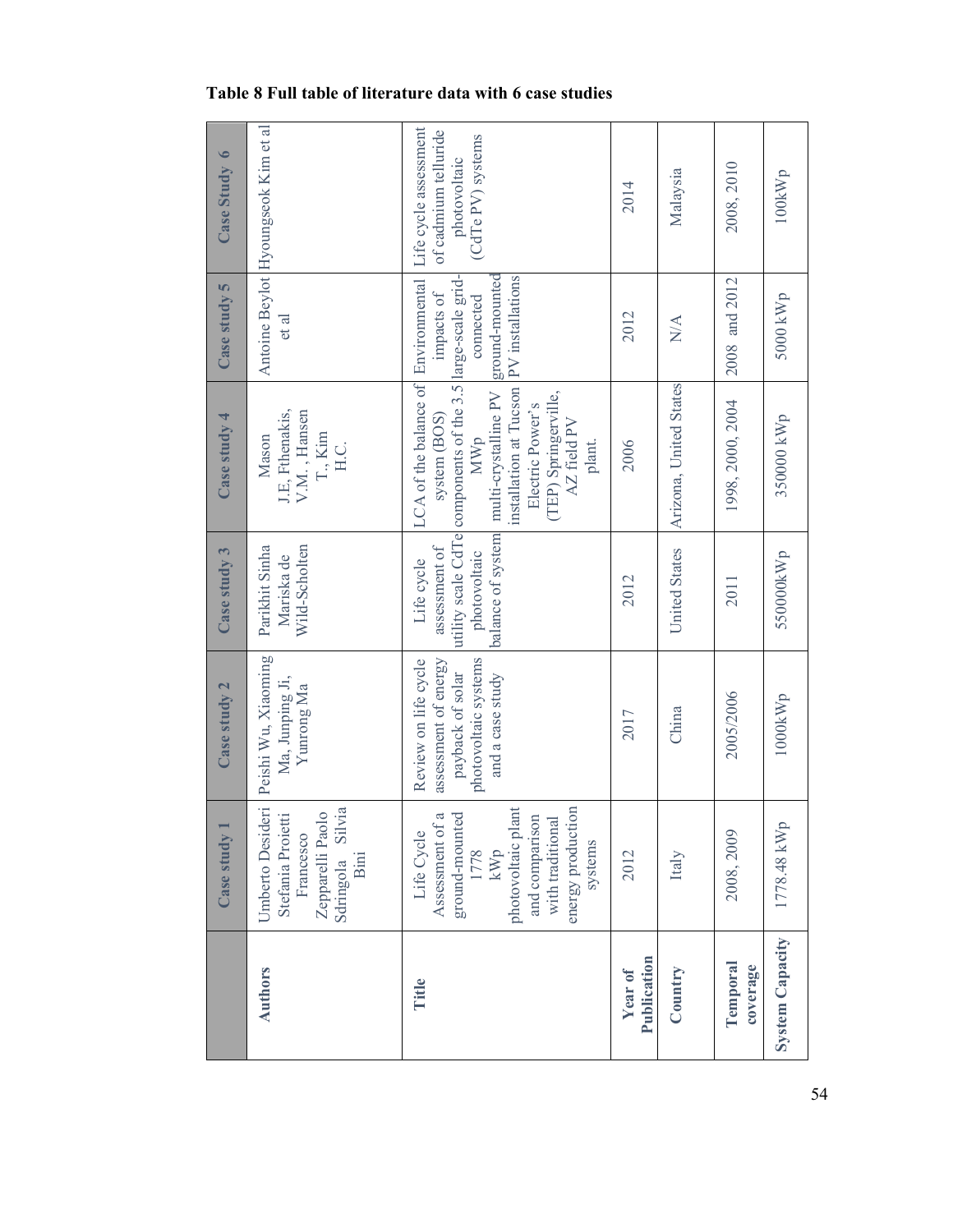| S                                   | Case study 1                                                                                                                                                                                           | Case study 2                                                                                                                                                   | Case study 3                                                                                                                                                                           | Case study 4                                                                                                                                      | Case study 5                                                                                                                                                                                          | Case Study 6                                                                                                                                                                                                                                                    |
|-------------------------------------|--------------------------------------------------------------------------------------------------------------------------------------------------------------------------------------------------------|----------------------------------------------------------------------------------------------------------------------------------------------------------------|----------------------------------------------------------------------------------------------------------------------------------------------------------------------------------------|---------------------------------------------------------------------------------------------------------------------------------------------------|-------------------------------------------------------------------------------------------------------------------------------------------------------------------------------------------------------|-----------------------------------------------------------------------------------------------------------------------------------------------------------------------------------------------------------------------------------------------------------------|
| purpose<br>LCA                      | LCA of ground<br>mounted PV<br>installation                                                                                                                                                            | environmental<br>Assessment<br>mounting in<br>silicon PV<br>impact of<br>about the<br>ground<br>China                                                          | Assessment of ground LCA of the balance<br>multicrystalline Solar plant in southest multi-crystalline PV<br>CdTe 550MW Topaz<br>mounted BOS for<br>planned thin-film<br>United States. | components of the<br>Springerville, AZ<br>of system (BOS)<br>Tucson Electric<br>Power's (TEP)<br>installation at<br>3.5 MWp<br>field PV<br>plant. | one module technology<br>different structures and<br>(5 MWp), considering<br>Characterizing the<br>types of supports<br>grid-connected<br>(mc-Si) with<br>installations<br>large-scale<br><b>GMPV</b> | environmental impacts of evaluate the environmental<br>performance of the CdTe<br>Use LCA approach to<br>PV system                                                                                                                                              |
| Data base for<br>background<br>data | Idemat<br>the construction of the<br>measurements during<br>documentation from<br>2001 BUWAL 250<br>photovoltaic field.<br>. From technical<br>From on site<br>ETH-ESU 96<br>TerniEnergia<br>Ecoinvent | Wild-Scholten,<br>Environmental<br>E.A. Alsema,<br>Photovoltaic<br>Inventory of<br>M.J. de and<br>Life Cycle<br>Crystalline<br>Production<br>Module<br>Silicon | Systems Program (IEA<br>12 guidelines for life<br>International Energy<br>Photovoltaic Power<br>cycle assessment<br>Ecoinvent v2.2<br>$(LCA)$ of PV<br>PVPS) Task<br>Agency            | ecoinvent 2000, US<br>USA LCI database<br>Association 1998,<br>LCI project data<br>LCI of metals -<br>Final report<br>Franklin                    | Ecoinvent v 2.0                                                                                                                                                                                       | Advanced Industrial Science<br>AIST (National Institute of<br>LCI D/B; First Solar, Inc,<br>Samnangjin, Yeongwang,<br>Photovoltaic power plant<br>and Technology), JAPAN<br>Ecoinvent D/B, National<br><b>KACO New Energy</b><br>(Shinan, Taean,<br>and Hadong) |
| boundary<br><b>System</b>           | Cradle to grave                                                                                                                                                                                        | PV technolgy<br>production to<br>grate                                                                                                                         | <b>BOS</b> installation phase                                                                                                                                                          | Cradle to grave of<br><b>BOS</b>                                                                                                                  | Infrastucture production<br>phase decommisioning<br>plant installation use                                                                                                                            | Cradle to grave                                                                                                                                                                                                                                                 |
| E                                   | N/A                                                                                                                                                                                                    |                                                                                                                                                                | CdTe utility scale PV<br>BOS for 550 MWac<br>system                                                                                                                                    | $\mathbb{N}\mathbb{A}$                                                                                                                            | N/A                                                                                                                                                                                                   | 1 kWh of electricity                                                                                                                                                                                                                                            |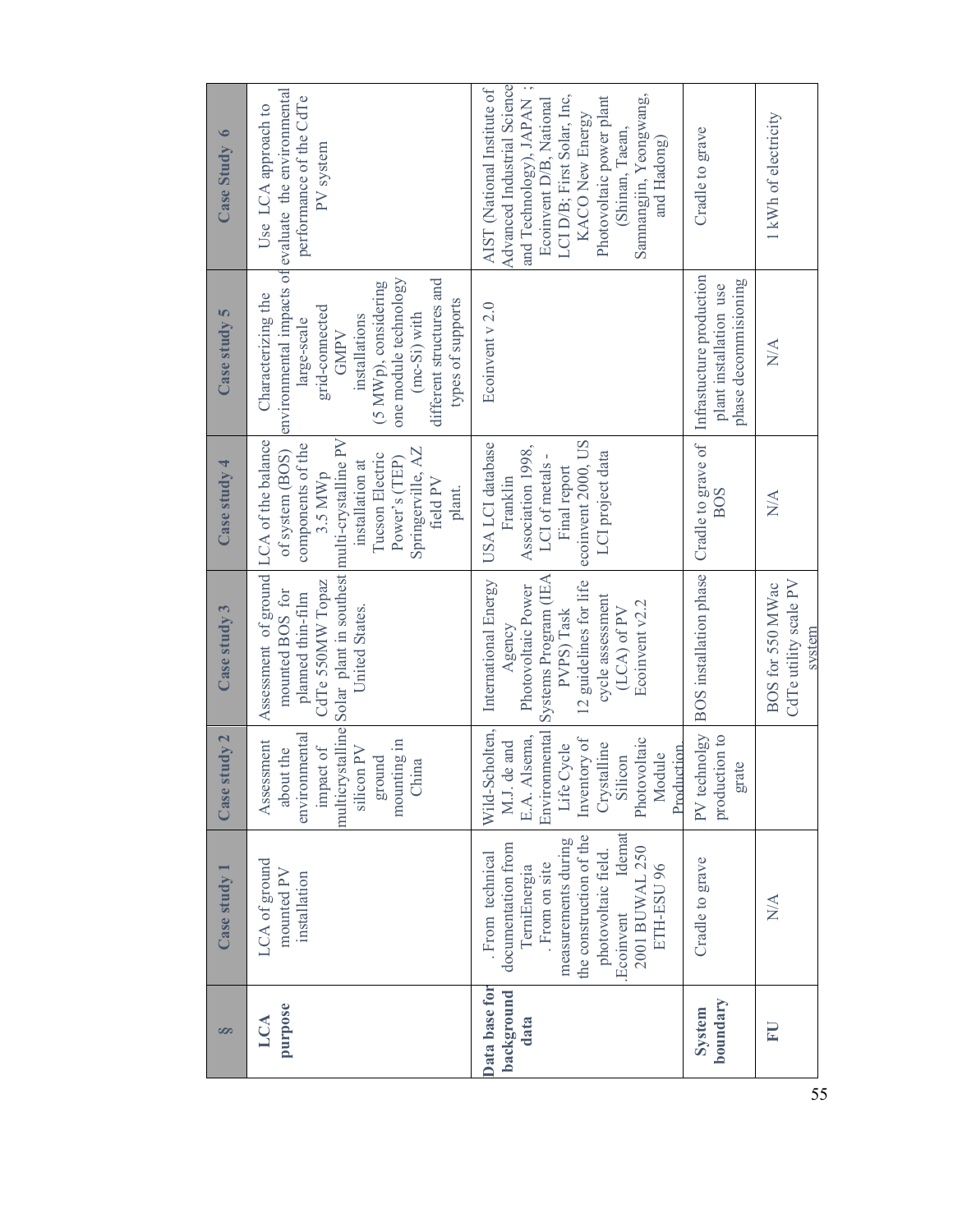|                       | Unit          | ase study 1                     | Case study 2                     | Case study 3                          | Case study 4                                      | Case study 5                                      | Case Study 6                                         |
|-----------------------|---------------|---------------------------------|----------------------------------|---------------------------------------|---------------------------------------------------|---------------------------------------------------|------------------------------------------------------|
|                       |               |                                 | Photovoltaic module installation |                                       |                                                   |                                                   |                                                      |
| Material              |               | Polycrystalline<br>silicon      | Multi-crystalline<br>silicon     | CdTe thin film                        | Multi-crystalline<br>silicon                      | Multi-crystalline CdTe thin film<br>silicon       |                                                      |
| Power                 | $\geq$        | 235                             | 270                              | $\mathop{\rm NA}\limits^\Delta$       | $\mathop{\rm NA}\limits^\Delta$                   | $\mathop{\rm NA}\limits^\Delta$                   | $\mathop{\rm NA}\limits^\Delta$                      |
| Number of modules     | items         | 7568                            | 4568                             | $\mathop{\rm NA}\limits^\Delta$       | $\mathop{\rm NA}\limits^\Delta$                   | $\mathop{\rm N}\nolimits\!mathop{\rm A}\nolimits$ | $\mathop{\rm N}\nolimits\!{\mathop{\rm A}\nolimits}$ |
| Size of total modules | m2            | 12362.328                       | 7537.5                           | $\mathop{\rm NA}\limits^\Delta$       | $\mathop{\rm N}\nolimits\!mathop{\rm A}\nolimits$ | $\mathop{\rm N}\nolimits\!mathop{\rm A}\nolimits$ | 892.957                                              |
| Module degration rate | $\frac{6}{6}$ | $N\!/\!A$                       | 0.7                              | 0.67                                  | $\mathop{\rm NA}\limits^\Delta$                   | $\mathop{\rm N}\nolimits\!mathop{\rm A}\nolimits$ | $0.8/30$ years                                       |
| Performance ratio     | $\frac{6}{6}$ | $\mathop{\rm NA}\limits^\Delta$ | 0.835                            | 0.812                                 | $\mathop{\rm NA}\limits^\Delta$                   | 0.855                                             | $0.\overline{8}$                                     |
| Performance of module | $\frac{6}{6}$ | 14.4                            | 17.5                             | $\Box$                                | 12.20                                             | $\overline{4}$                                    | 11.2                                                 |
|                       |               |                                 |                                  | Detailed inventory data available for |                                                   |                                                   |                                                      |
| Electric components   |               | Yes                             | $\frac{1}{2}$                    | Yes                                   | $\frac{1}{2}$                                     | $Y$ es                                            | Yes                                                  |
|                       |               |                                 | Inverter                         |                                       |                                                   |                                                   |                                                      |
| Number                | items         | $\circ$                         | $\mathop{\rm NA}\limits^\Delta$  | $\mathop{\rm NA}\limits^\Delta$       | $\mathop{\rm NA}\limits^\Delta$                   | $\overline{10}$                                   |                                                      |
|                       |               |                                 | Transformer                      |                                       |                                                   |                                                   |                                                      |
| Number                | items         | $\mathbf{\sim}$                 | $\mathop{\rm NA}\limits^\Delta$  | $N\!A$                                | $N\!/\!A$                                         | 5                                                 | $N\!A$                                               |
| Power rating          | kW            | 1000                            | $\mathop{\rm NA}\limits^\Delta$  | 1000                                  | $\mathop{\rm NA}\limits^\Delta$                   | 1000                                              | $\mathop{\rm NA}\limits^\Delta$                      |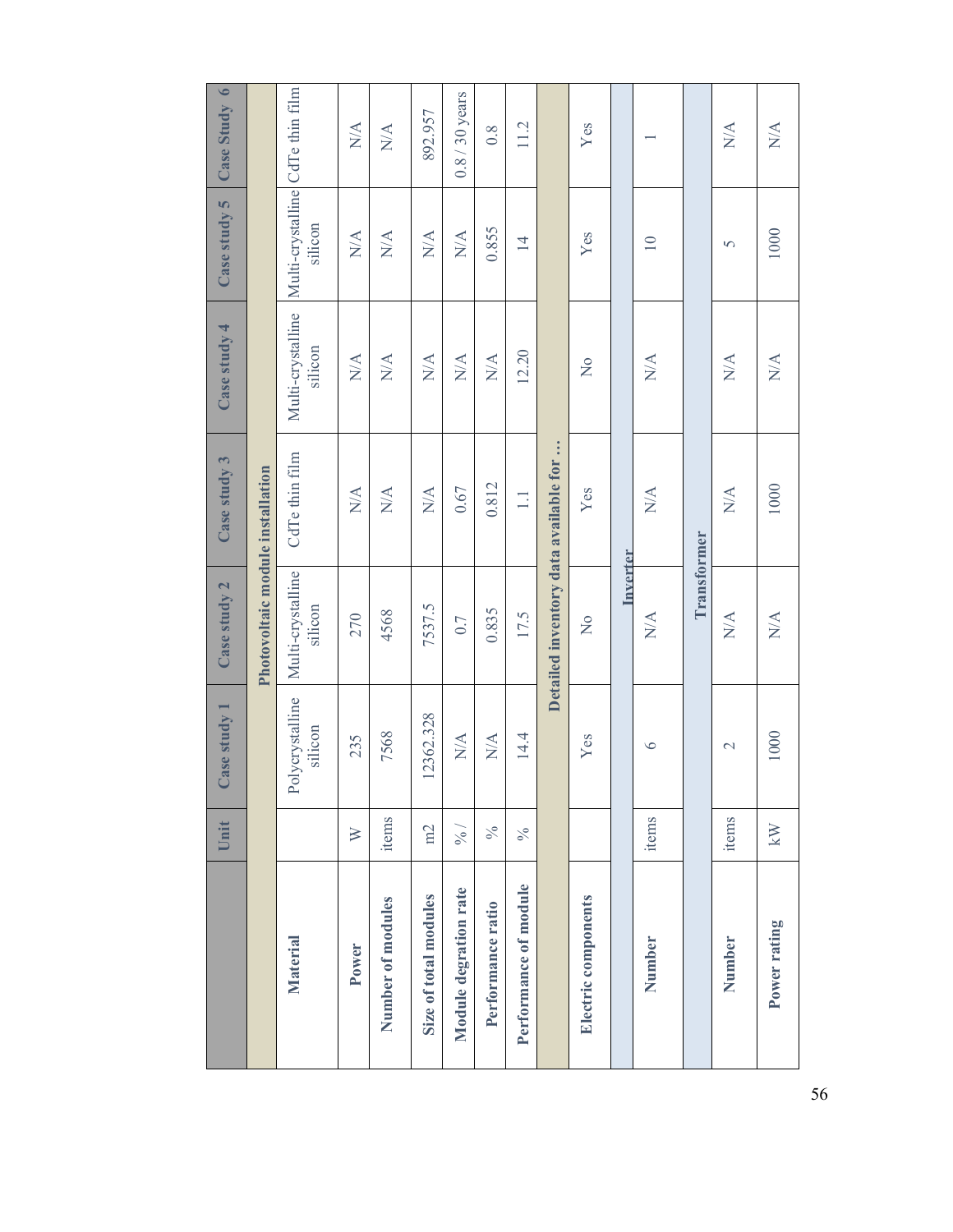|                                   | Unit        | Case study 1                                  | Case study 2                             | Case study 3                    | Case<br>study                                     | Case study 5                                      | Case Study 6                                                   |
|-----------------------------------|-------------|-----------------------------------------------|------------------------------------------|---------------------------------|---------------------------------------------------|---------------------------------------------------|----------------------------------------------------------------|
|                                   |             |                                               | Cabling, Mouting system and its material |                                 |                                                   |                                                   |                                                                |
| Cabling                           |             | $\frac{1}{2}$                                 | Yes                                      | Yes                             | $\frac{1}{2}$                                     | Yes                                               | Yes                                                            |
| Installation of mounting          |             | Yes                                           | $\frac{1}{2}$                            | Yes                             | $\mathsf{S}^{\mathsf{O}}$                         | Yes                                               | Yes                                                            |
| Component of support<br>structure |             | dip galvanizing<br>cross bars Hot<br>Aluminum | Fixed mounting                           | cdTe thin film                  | $\sum_{i=1}^{n}$                                  | Fixed mounting<br>aluminum<br>primary             | Galvanized sheet iron,<br>aluminium post frame<br>and concrete |
|                                   |             |                                               | Parameters                               |                                 |                                                   |                                                   |                                                                |
| Irradiation                       | kWh/m2/year |                                               | 2017                                     | 2199/1700                       | $N\!/\!A$                                         | 1700                                              | 1810.4                                                         |
| Degradation rate                  | $\%$ /year  |                                               |                                          | 0.67                            |                                                   |                                                   | $0.80/30$ years                                                |
| Wind load                         | km/hours    | N/A                                           | N/A                                      | 137                             | 193                                               | N/A                                               | $N\!A$                                                         |
| Snow load                         | kg/m2       | $\sum_{i=1}^{n}$                              | N/A                                      | 24                              | N/A                                               | N/A                                               | $N\!A$                                                         |
|                                   |             |                                               | <b>Energy flow</b>                       |                                 |                                                   |                                                   |                                                                |
| Total amount of used              | $kW$ h      | N/A                                           | 5431888.89                               | N/A                             | N/A                                               | N/A                                               | $\mathop{\rm NA}\nolimits$                                     |
| Power production                  | $kW$ h      | 45701377                                      | 213333.33                                | $\mathop{\rm NA}\limits^\Delta$ | N/A                                               | N/A                                               | 4344960 no considering<br>degradation                          |
| <b>EPBT</b>                       | years       | 4.17                                          | 2.3                                      | $0.21 - 0.37$                   | N/A                                               | $\sum_{i=1}^{n}$                                  | 0.98                                                           |
| Fuel consumption for              |             | 683.1                                         | N/A                                      | $\mathop{\rm NA}\nolimits$      | $\mathop{\rm N}\nolimits\!mathop{\rm A}\nolimits$ | $\mathop{\rm N}\nolimits\!mathop{\rm A}\nolimits$ | $0.221$ MJ/kWh                                                 |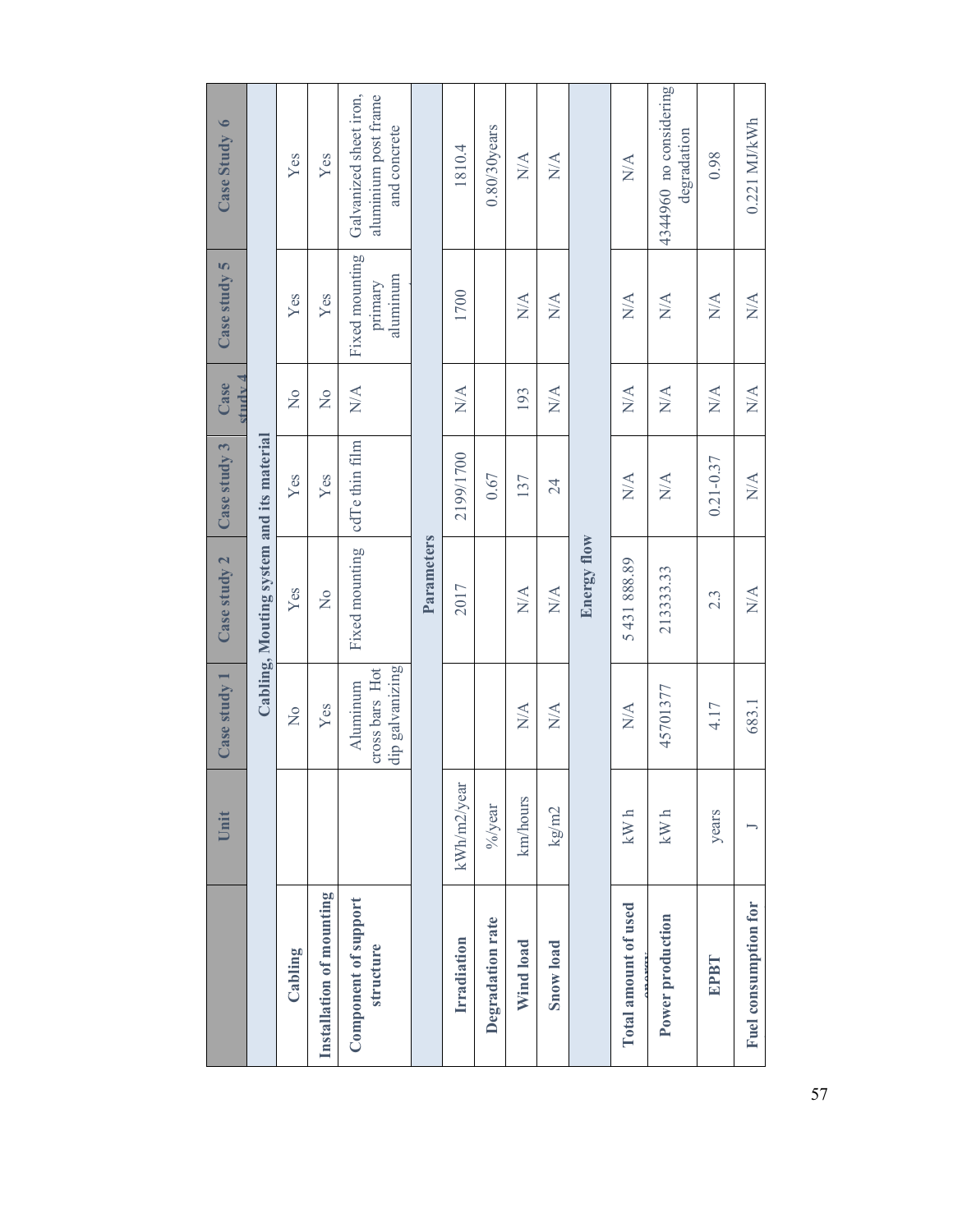## **9. Results and discussion**

The way to figure out the data gap comparing with the avaidable data in Ecoinvent v3.3 is implemented by literature research through studying six case studies of life cycle assessment of GMPV with different capacity. It can be seen that, in the ecoinvent data v3.3, the capacity of GMPV system stay at 570 kWp with very rare data of different categories in PV installation. It is only relevant to the data input including inverter with power rate and the size of total PV modules, the size of construction GMPV system, the diesel burned in machine belonging to the category of demolition and site preparation.

Basing on the tables of data collected from the six articles and comparing with the available data in the Ecoinvent 3.3, it can be clearly seen that the gap data mostly about the photovoltaic module installation, BOS installation technology. In detail, in the part of photovoltaic module installation, there is lacking of data about performance of module, degradation rate of module, performance ratio, number of modules, system boundary, power rate of module. The impact of the lacking these types of data will make the LCA approach find difficult to identify the limitation to give the evaluation or taking data when there is a lacking of identification of system boundary. The LCA method is also negatively affected by the data shortage about degradation rate of module because the degradation rate of module will reflect the importance either in economy and also in technical term. In the economy aspect, the degradation rate of the module will reflec the power output of system. When the degradation rate of module is high then the power generation will be lower, negative impact on the financial benefits. Otherwises, in the term of technology,

Concerning about the data gap of BOS installation technology, similar to other studied articles, the available data is only about the number of inverters and power rate. Meanwhile, the data of cabling which is calculated by  $kg/m^2$ , is not available in the ecoinvent. There is a data gap of transformer, associating with power rate and number of transformer.

The ecoinvent data also need the additional data about the components of mounting structure installation, information about the snow and wind load. The data about the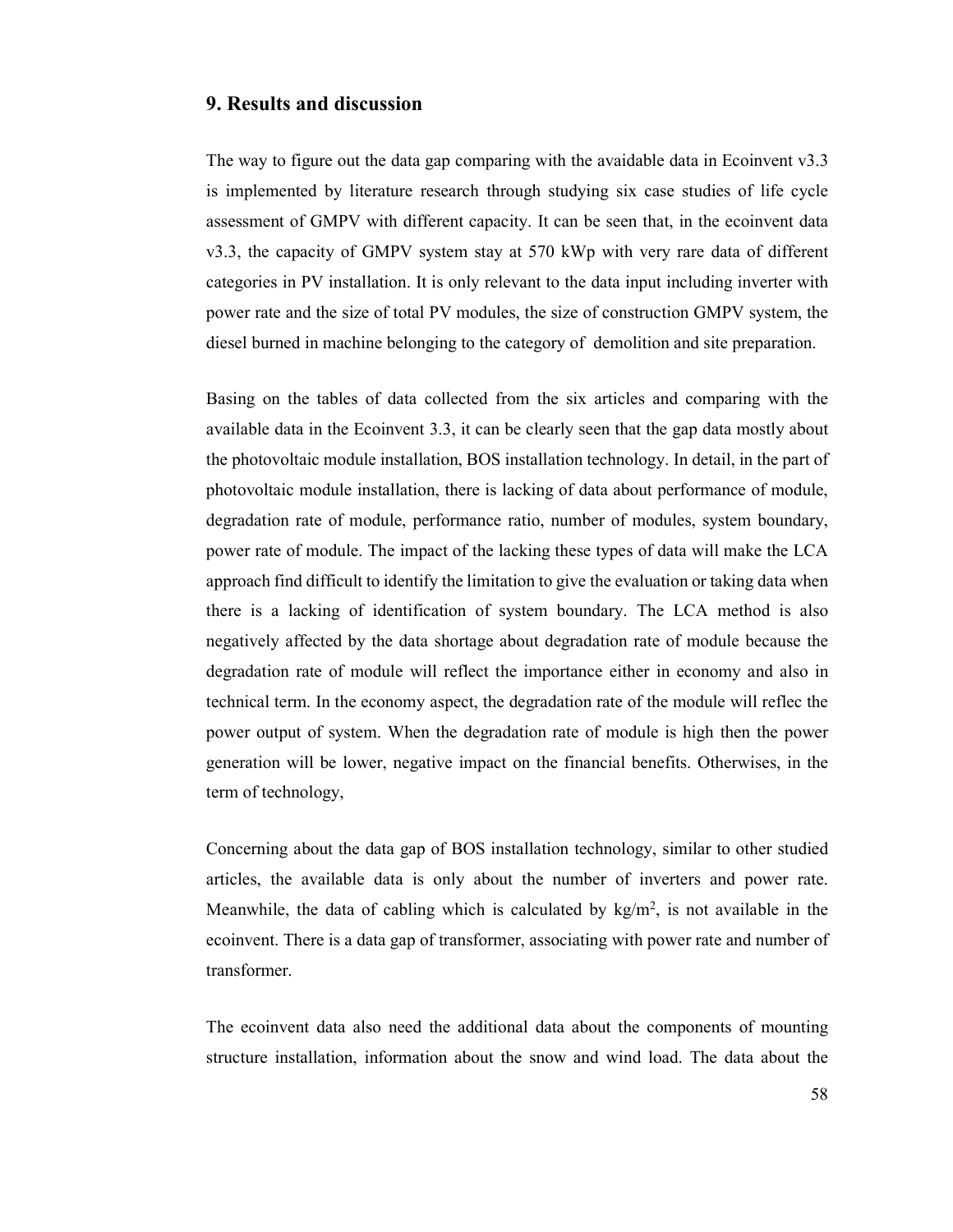irradiation also play an important role for the LCA used to evaluate the performance of module, power generation, since then affecting on the EPBT of PV system. Furthermore, to enhace the LCA performance in the GMPV system, it also should pay attention to the data gap of land preparation because it will partly reflect the types of soil, which are highly useful for operators when adopting the area for installing GMPV system or choosing suitable types of mounting system.

To close the data gaps in the Ecoinvent data 3.3 for the power plant with capacity of 570kWp

- The first data gap is the power output of GMPV 570 kWp
- The second data gap is about the number of modules for the GMPV system. To calculate this number of modules
- The third data gap is about the degradation rate of module
- The forth data gap is about the performance of module or conversion efficiency

Meanwhile, the area for the 570kWp GMPV panel is  $4401.075$  m<sup>2</sup> so the power output produced from the specific number of modules with the support of the inverter 500kW . Also, according to the IEA PVPS report task 12 for the ground mounting photovoltaic system with capacity of 570 kWp in Spain, the electricity yield for each square meter is 198 kWh/m<sup>2</sup>\*a (Fthenakis et al. 2011), since then if applying this number for the calculation to find the data gap of power output in ecoinvent v 3.3, the value is 871 412.85 kWh, approximately the annual power generation is 871 MWh.

The second gap data, which should be fulfilled in the ecoinvent  $v3.3$  is the number of modules. To have this number, it is necessary to have the size of one module and the total size of the module. Because the shortage of the data about the size of module, therefore, the data from the case studies in the table 4, and table 5 providing about the size of each module. Supposing that neglection about the distance between modules. According to the case study 1, the size of module calculated will be  $1.6335 \text{ m}^2$  with the power module of 235 Wp. Thus, the number of modules will be 2694 modules. In case of this module, the total electricity generation will be changed and the power output in this scenario is 633090W , equivalent to 633.090 kWp.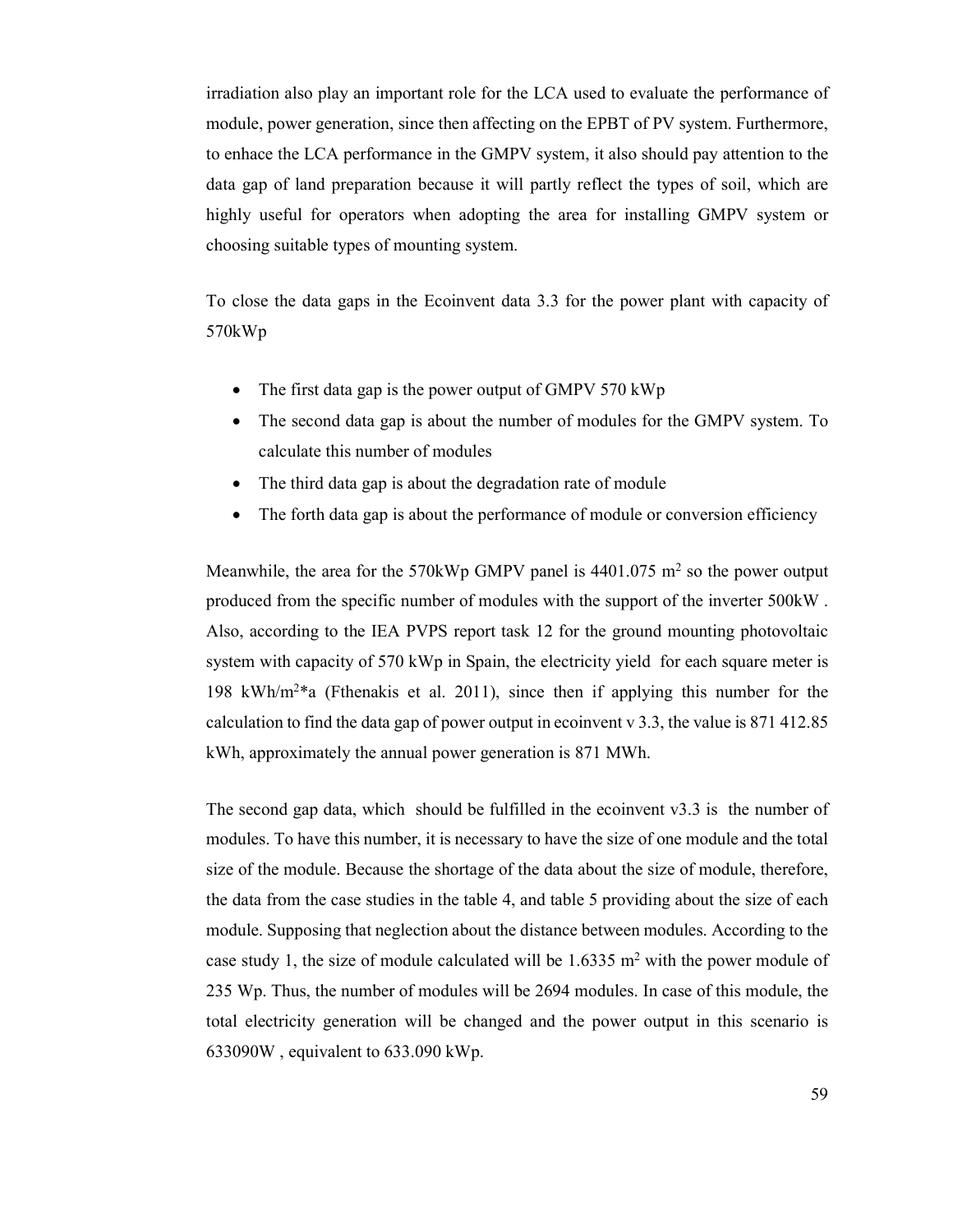In the scenario 2, with the size of module is  $1.65 \text{ m}^2$  then the number of modules will be 2667 modules. With the power of module is 270Wp, the power output for this case will be 720090W equivalent to 720 kWp.

|                                 | Unit           | <b>Scenario 1</b> | <b>Scenario 2</b> |
|---------------------------------|----------------|-------------------|-------------------|
| <b>Total size of</b><br>modules | M <sup>2</sup> | 4401.075          | 4401.075          |
| <b>Size each modules</b>        | M <sub>2</sub> | 1.6335            | 1.65              |
| <b>Number of</b><br>modules     | Items          | 2694              | 2667              |

**Table 9 Scenario for number of modules calculation** 

The third data gap very important for life cycle assessment of GMPV is degradation rate of module. The reason is that the high degradation rate of module will reflect the high electricity consumption of modules and even the life time of module will be lower. This low quality of module will result in the environmental problems, energy consumption, the cost for operation and maintenance. Therefore, the degradation rate of module will be a good element for operator using LCA approach to make the evaluation in detail and more precise. To close the gap of this data, it can be based on the types of module from the research studies. In case of using multicrystalline silicon module case study 2, the degradation rate of this module will be 0.7%.

To bridge the data gap of performance of the module. In the case of using the multicrystallin silicon cell in case study 1, the conversion efficiency is 14.4%. For the case study 2, this value will be 17.5%. However, if using the case study thin film solar module, the conversion efficiency will be reduced (12.6 % for case study 3 and 11.2% for case study 6).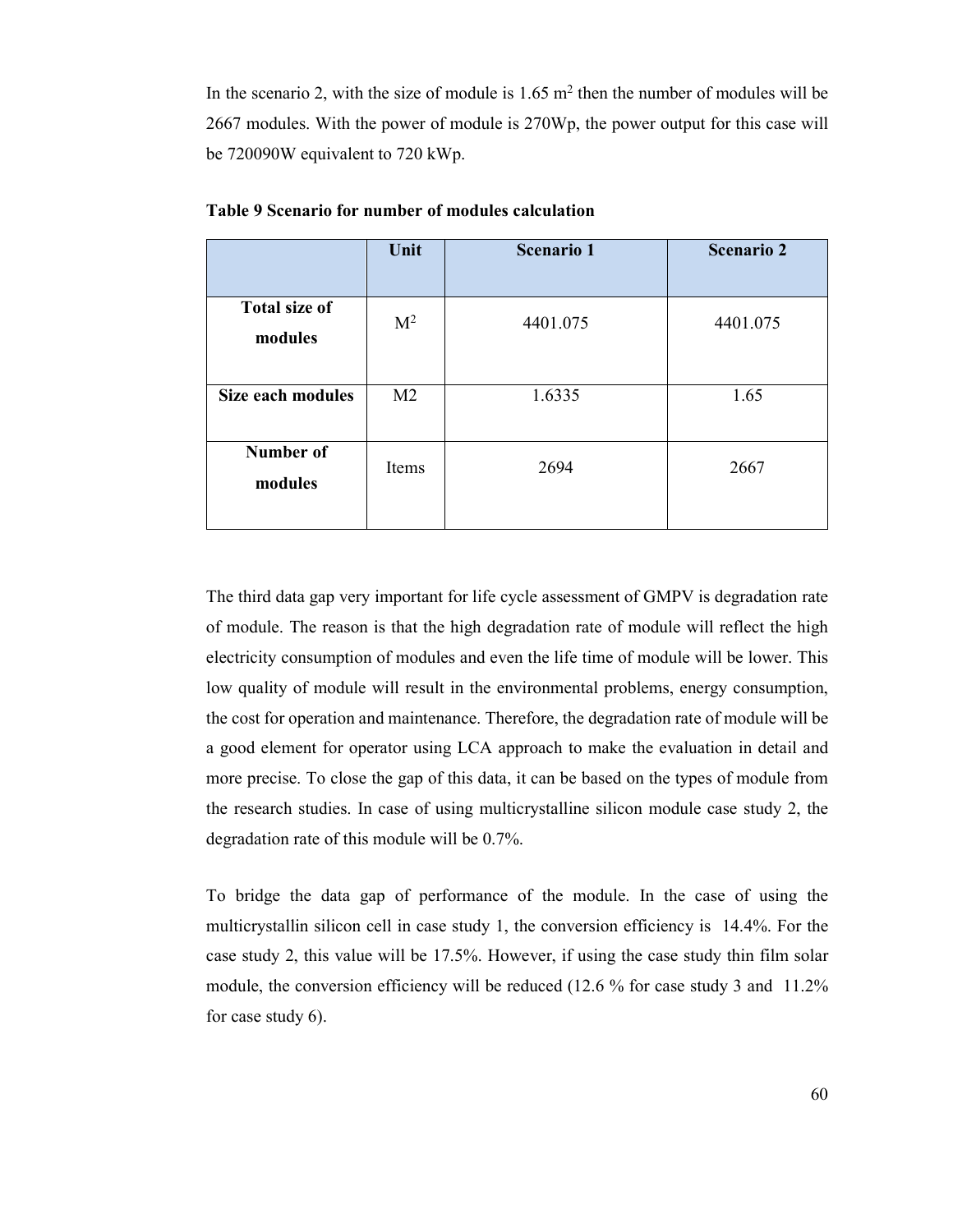## **10. Conclusion**

Photovoltaic system can be regarded as a potential alternative source for electricity production instead of using fossil fuels. The study focused on the ground mounted photovoltaic system, which is currently developing in many countries and the life cycle of whole photovoltaic system has many significant impacts on the environment, human health and also the development of economy. The thesis has a detail description about the photovoltaic system starting from the fundamental unit solar cells to the whole system. Two main parts in the photovoltaic system including photovoltaic panels and balance of system also are detail analyzed. The state of the art of photovoltaic system relevant to GMPV technology is indicated. Although crystallin silicon still leads the position in highest conversion efficiency but CdTe thin film is still the dominant material for GMPV panels because of the competitive price and growing conversion efficiency. For the balance of system, the development of technology is presented at the metal posts which is covered by the zinc and aluminum outside to preven the corrosion though the up to date technology hot dip galvanizing.

Because the development of GMPV installation, the approach life cycle assessment needed to be implemented to make evaluation about the impact of GMPV. However, the data available in the latest ecoinven is not sufficient for operators using LCA approach to make an evaluation. Therefore, the task of the thesis is about closing the data gaps for the data ecoinvent of 570kWp GMPV system. There are six case studies reviewed with the different values of photovoltaic panels also the balance of system. However, there is still the shortage of data resulting in the closing the data gaps is not completely progressing.

The thesis answered the research question about the missing data of GMPV. The data gaps include: power output generation, number of modules calculated based on the different module from case study 1 and case study 2, since then the power output is also changed according to the power module so the value of the power generation is changed. The power output when the electricity yield of 198 kWh/ $m^2$  is 871 MWh. For the using two different modules from case study 1 and case study 2. The respective power out put is 633.090 kWp and 720 kWp. The literature study also supports to find the performance of module and degradation rate. The result data gap for performance module of case study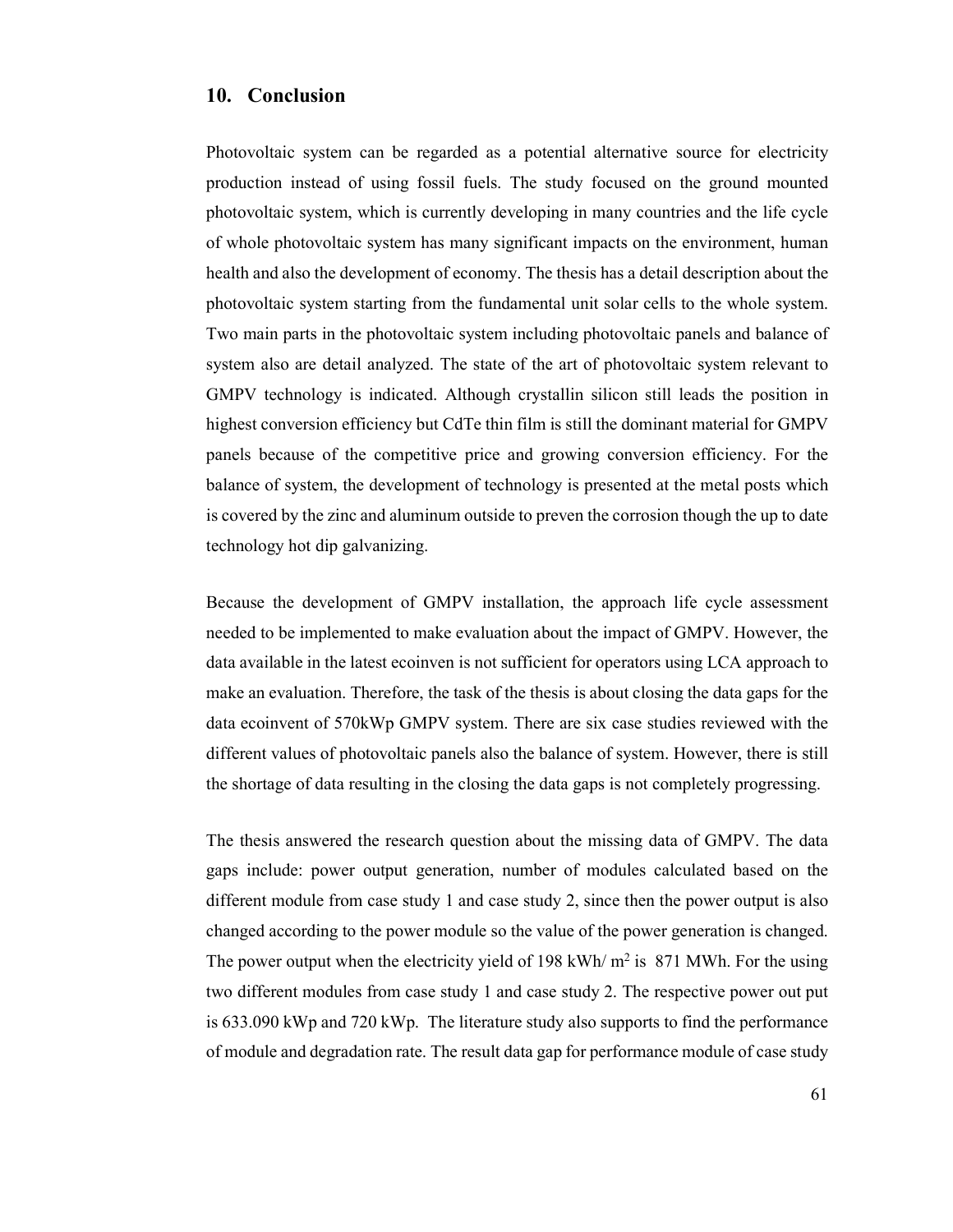1 is 14.4% and for the case study 2, the data gap will be 17.5%. If using the material panel of CdTe thin film, the performance of module is 12.6% for using case study 3 and 11.2 % for using the case study 6. Furthermore, the degradation rate is also important data gaps which have significant impacts on the implementation of LCA approach. The degradation rate if using multicyrstallin silicon in case study is 0.7%/year.

About the future development of GMPV technology, it can be assured that the CdTe thin film technology is becoming the dominant material technology with the feasible price, growing efficiency and eco-friendly. Other types of material GMPV technology is relevant to organic PV modules but it is still on progressing of research.

For the balance of system, the metal post with using hot dip galvanizing plays an important role in the safety for the GMPV supporting system. Furthermore, using the types of helical pile or screw without needing of concrete will partly reduce the energy consumption and firm attachment to the ground but however, it depends on the condition of soild and climate condition to give the decision for choosing suitable ground mounting system.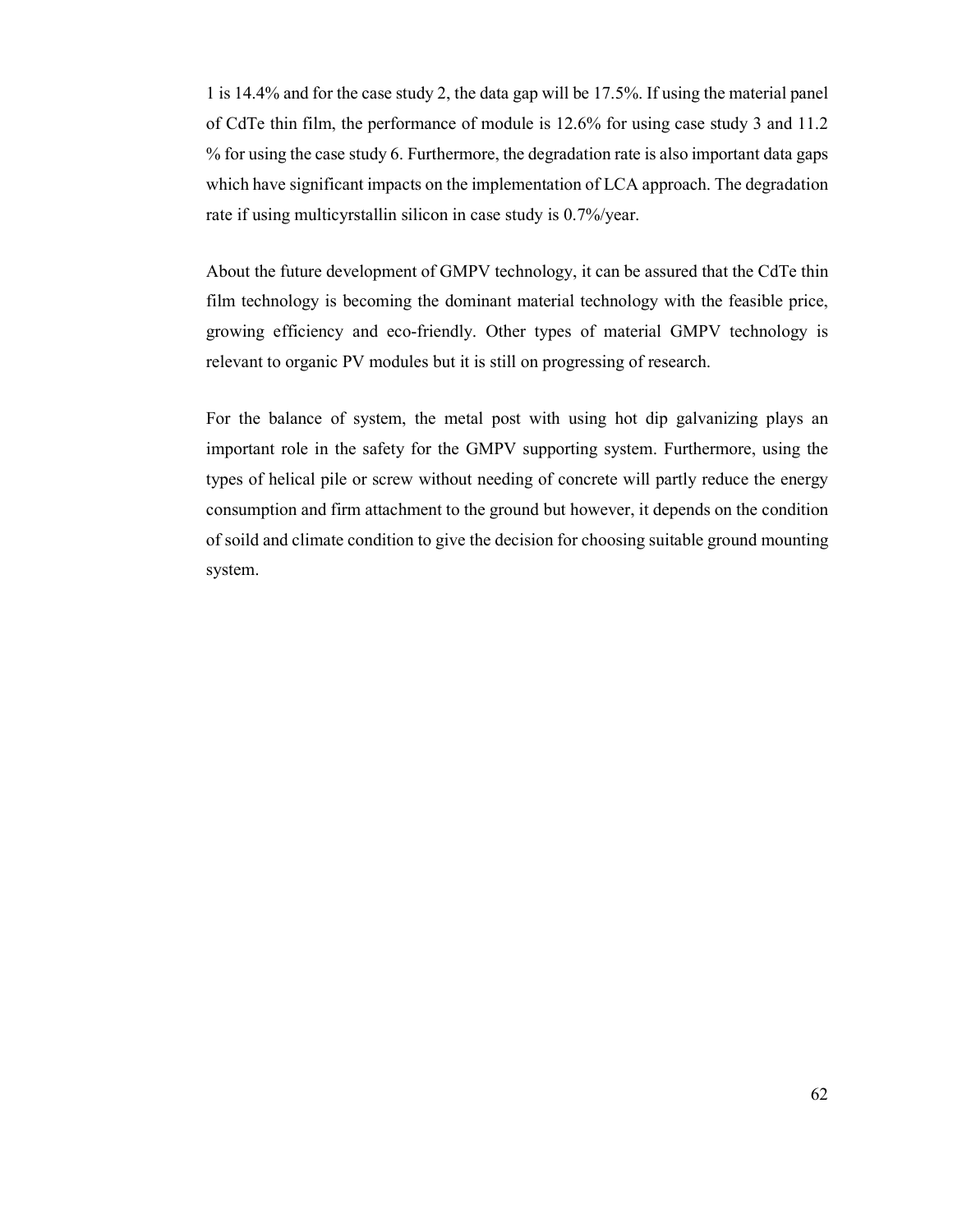## **11. REFERENCES**

- Ali, H., 2016. Small scale sun tracking power plant. *2016 5th International Conference on Informatics, Electronics and Vision (ICIEV)*, 281–286. https://doi.org/10.1109/ICIEV.2016.7760011
- Alsema, E. A., 2000. Energy pay-back time and CO2 emissions of PV systems. *Progress in Photovoltaics: Research and Applications* [online], 8 (1), 17–25. Available from: http://doi.wiley.com/10.1002/%28SICI%291099- 159X%28200001/02%298%3A1%3C17%3A%3AAID-PIP295%3E3.0.CO%3B2- C [Accessed 23 Apr 2019].
- Altestore, 2019. *What is a Solar Charge Controller | altE* [online]. Available from: https://www.altestore.com/store/info/solar-charge-controller/ [Accessed 12 Jun 2019].
- Bagher, A. M., Mahmoud, M., Vahid, A., and Mohsen, M., 2015. Types of Solar Cells and Application, 3 (5), 94–113. doi: 10.11648/j.ajop.20150305.17
- Balaman, Ş. Y. and Balaman, Ş. Y., 2019. Sustainability Issues in Biomass-Based Production Chains. *In*: *Decision-Making for Biomass-Based Production Chains* [online]. Academic Press, 77–112. Available from: https://www.sciencedirect.com/science/article/pii/B9780128142783000042 [Accessed 24 Jun 2019].
- Barkaszi, S. and Dunlop, J., 2001. Discussion of strategies for mounting photovoltaic arrays on rooftops. *Proceedings of Solar Forum 2001 Solar Energy: The Power to Choose* [online], 333–338. Available from: http://www.fsec.ucf.edu/en/Publications/pdf/FSEC-PF-419-98.pdf.
- Batteryuniversity, 2019. *Lead-acid Rechargable Battery Information Battery University* [online]. 2019. Available from: https://batteryuniversity.com/learn/archive/can\_the\_lead\_acid\_battery\_compete\_in modern times [Accessed 7 May 2019].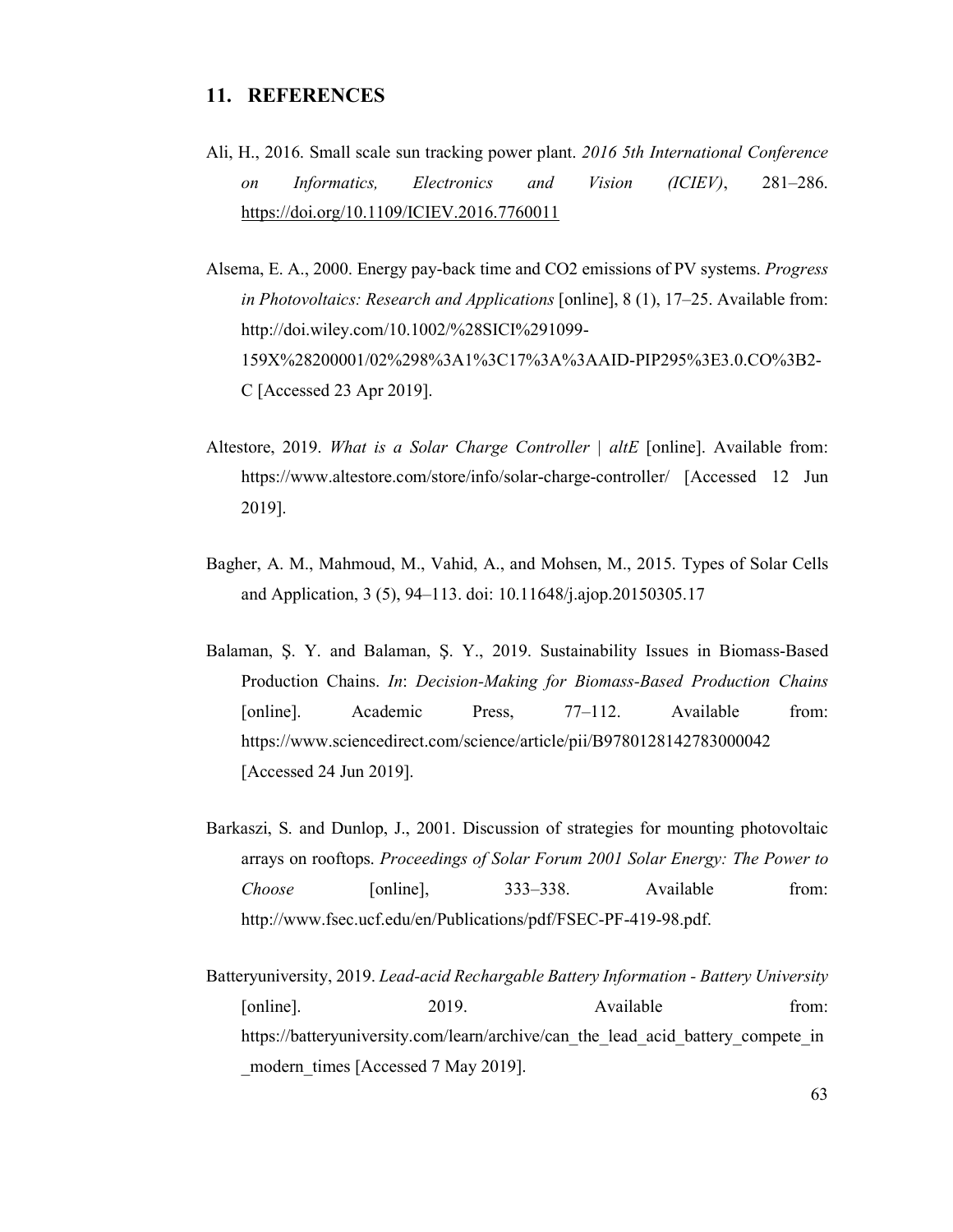- Batteryuniversity, 2019. *Lithium-based Batteries Information Battery University* [online]. Available from: https://batteryuniversity.com/index.php/learn/article/lithium\_based\_batteries [Accessed 12 Jun 2019].
- Beylot, A., Payet, J. Ô., Puech, C., Adra, N., Jacquin, P., Blanc, I., and Beloin-Saint-Pierre, D., 2014. Environmental impacts of large-scale grid-connected groundmounted PV installations. *Renewable Energy* [online], 61, 2–6. Available from: http://dx.doi.org/10.1016/j.renene.2012.04.051.
- Beylot, A., Payet, J., Puech, C., Adra, N., Jacquin, P., Blanc, I., and Beloin-saint-pierre, D., 2014. Environmental impacts of large-scale grid-connected ground-mounted PV installations. *RENE* [online], 61, 2–6. Available from: http://dx.doi.org/10.1016/j.renene.2012.04.051.
- Blakers, A., Zin, N., McIntosh, K. R., and Fong, K., 2013. High Efficiency Silicon Solar Cells. *Energy Procedia* [online], 33, 1–10. Available from: https://wwwsciencedirect-com.pc124152.oulu.fi:9443/science/article/pii/S187661021300043X [Accessed 9 Jun 2019]. https://doi.org/10.1016/j.egypro.2013.05.033
- Bosio, A., Rosa, G., and Romeo, N., 2018. Past, present and future of the thin film CdTe/CdS solar cells. *Solar Energy* [online], 175 (January), 31–43. Available from: https://doi.org/10.1016/j.solener.2018.01.018.
- Brandon Kiger, 2019. *Life Cycle Assessment and Photovoltaic (PV) Recycling: Designing a More Sustainable Energy System | State, Local, and Tribal Governments | NREL* [online]. 2016. Available from: https://www.nrel.gov/state-localtribal/blog/posts/life-cycle-assessment-and-photovoltaic-pv-recycling-designing-amore-sustainable-energy-system.html [Accessed 13 Jul 2019].
- Brown, G. F. and Wu, J., 2009. Third generation photovoltaics. *Laser and Photonics Reviews* [online], 3 (4), 394–405. Available from: http://dx.doi.org/10.1016/S1369- 7021(07)70278-X.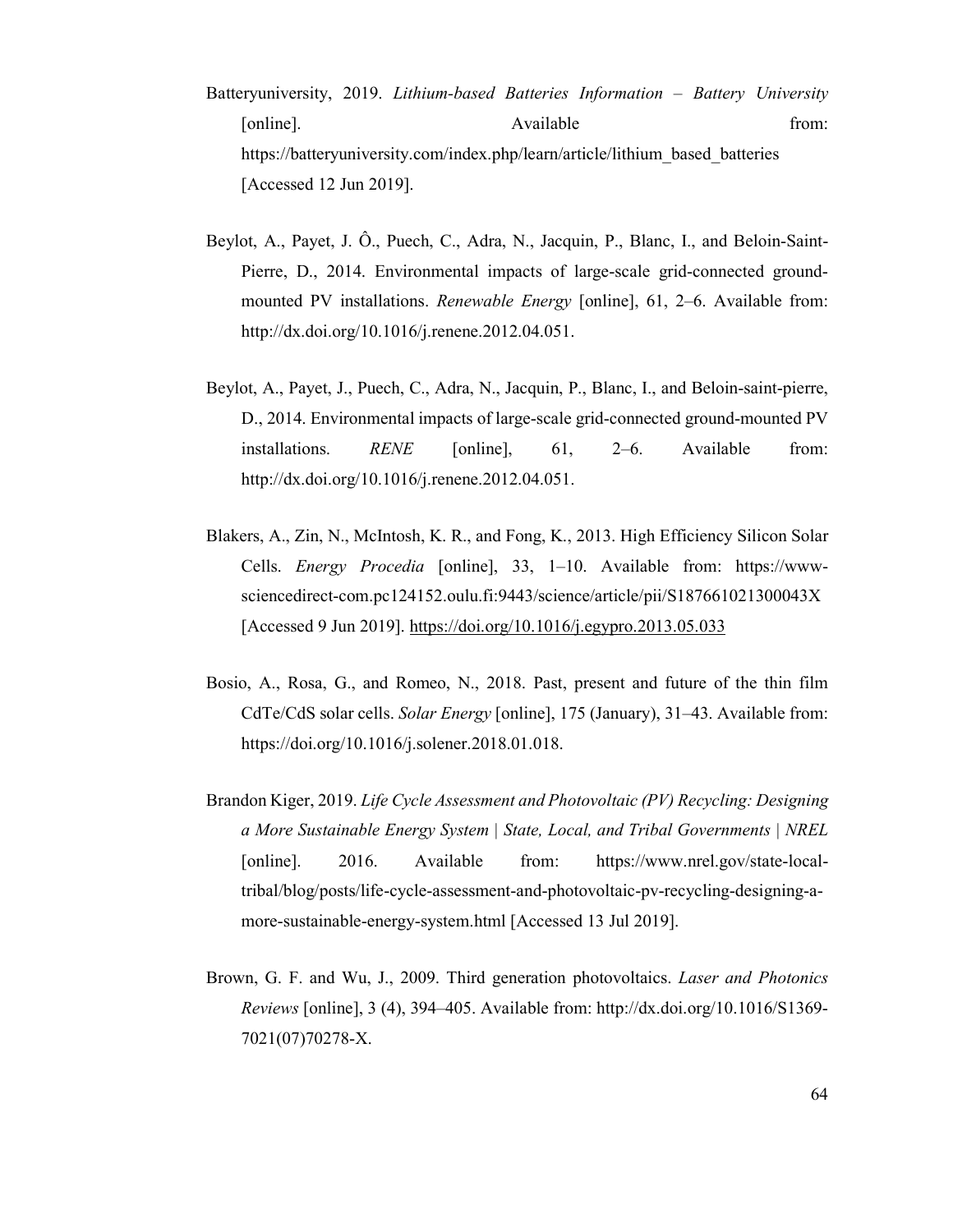- Bruton, T. ., 2002. General trends about photovoltaics based on crystalline silicon. *Solar Energy Materials and Solar Cells* [online], 72 (1–4), 3–10. Available from: https://www-sciencedirectcom.pc124152.oulu.fi:9443/science/article/pii/S0927024801001453 [Accessed 9 Jun 2019]. https://doi.org/10.1016/S0927-0248(01)00145-3
- Bushong, S. and Worden, A., 2014. *White Paper: Foundation Selection For Ground Mounted PV Solar Systems* [online]. Solar Power World Online. Available from: https://www.solarpowerworldonline.com/2014/07/white-paper-foundationselection-ground-mounted-pv-solar-systems/ [Accessed 23 Jun 2019].
- Çelik, Ö., Teke, A., and Tan, A., 2018. Overview of micro-inverters as a challenging technology in photovoltaic applications. *Renewable and Sustainable Energy Reviews* [online], 82, 3191–3206. Available from: https://www-sciencedirectcom.pc124152.oulu.fi:9443/science/article/pii/S1364032117313850 [Accessed 15 Jun 2019]. https://doi.org/10.1016/j.rser.2017.10.024
- Chen, L. and Dai, B., 2012. Optimization of power consumption on silicon directional solidification system by using numerical simulations. *Journal of Crystal Growth* [online], 354 (1), 86–92. Available from: http://dx.doi.org/10.1016/j.jcrysgro.2012.06.010.
- Chhoton, A. C. and Chakraborty, N. R., 2017. Dual axis solar tracking system-A comprehensive study: Bangladesh context. *In*: *2017 4th International Conference on Advances in Electrical Engineering (ICAEE)* [online]. IEEE, 421–426. Available from: http://ieeexplore.ieee.org/document/8255393/ [Accessed 27 Dec 2018]. https://doi.org/10.1109/ICAEE.2017.8255393
- CTFSOLAR, 2019. *CdTe Factory CTF Solar GmbH* [online]. 2018. Available from: http://www.ctf-solar.de/cdte-factory/ [Accessed 24 Apr 2019].
- Curran, M. A., 2013. Life Cycle Assessment: a review of the methodology and its application to sustainability. *Current Opinion in Chemical Engineering* [online], 2 (3), 273–277. Available from:

65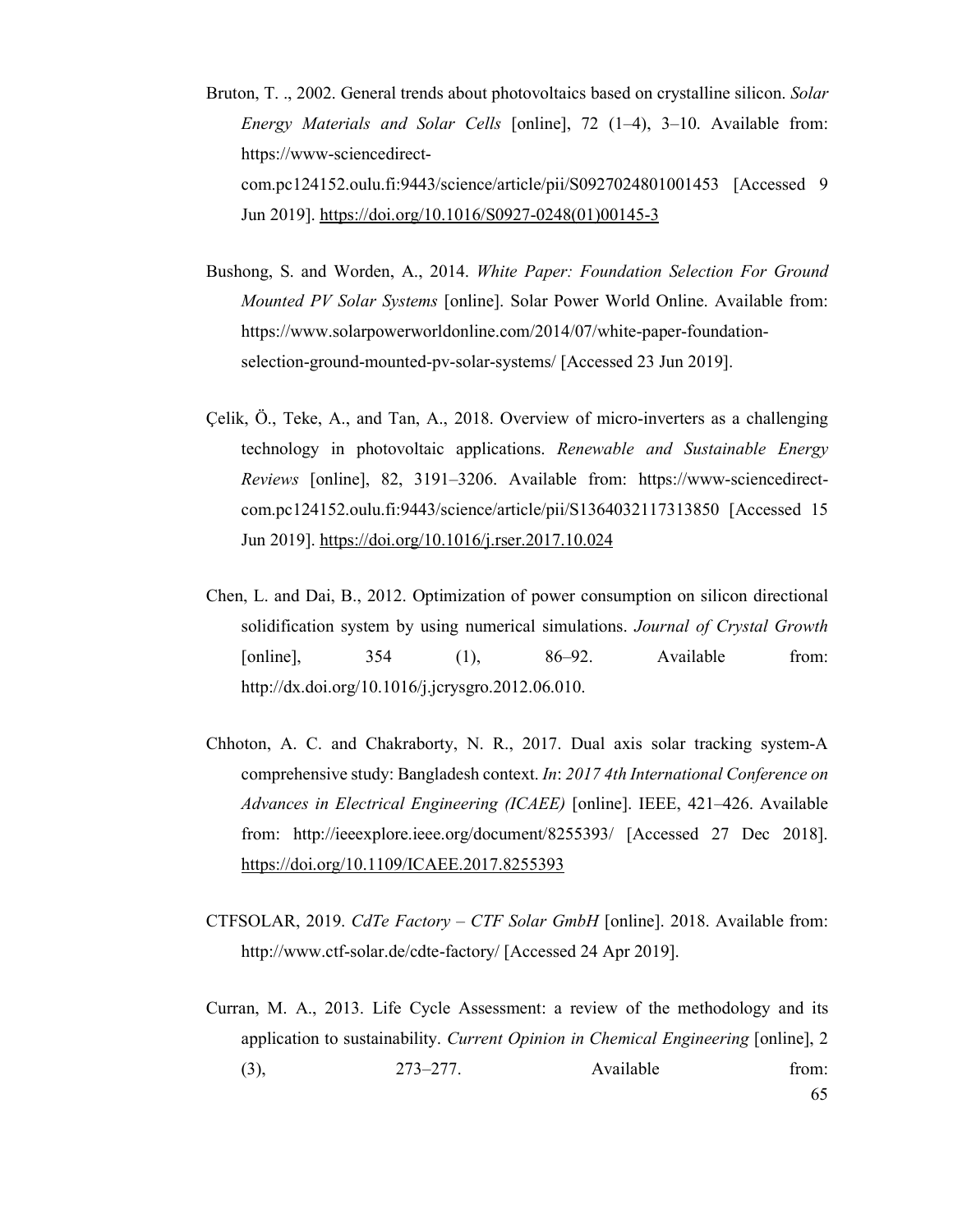https://www.sciencedirect.com/science/article/pii/S2211339813000221?via%3Dih ub [Accessed 12 May 2019]. https://doi.org/10.1016/j.coche.2013.02.002

- Datsios, Z. G. and Mikropoulos, P. N., 2013. Safe grounding system design for a photovoltaic power station, 62–62. https://doi.org/10.1049/cp.2012.2041
- Desideri, U., Proietti, S., Zepparelli, F., Sdringola, P., and Bini, S., 2012. Life Cycle Assessment of a ground-mounted 1778kWp photovoltaic plant and comparison with traditional energy production systems. *Applied Energy* [online], 97, 930–943. Available from: https://www.sciencedirect.com/science/article/pii/S030626191200061X [Accessed 29 Apr 2019]. https://doi.org/10.1016/j.apenergy.2012.01.055
- El-Reedy, M. A. and El-Reedy, M. A., 2017. Soil Investigation and Pile Design. *Onshore Structural Design Calculations* [online], 345–385. Available from: https://www.sciencedirect.com/science/article/pii/B9780081019443000085 [Accessed 2 May 2019]. DOI: 10.1016/B978-0-08-101944-3.00008-5
- Energy.gov, 2019. *Cadmium Telluride | Department of Energy* [online]. Available from: https://www.energy.gov/eere/solar/cadmium-telluride [Accessed 10 Jun 2019].
- Energyinformative, 2019. *Amorphous Silicon Solar Panels Energy Informative* [online]. 2014. Available from: https://energyinformative.org/amorphous-silicon-solarpanels/ [Accessed 12 Apr 2019].
- Energysage.com, 2019. *Monocrystalline Solar Panels vs. Polycrystalline Solar Panels | EnergySage* [online]. Available from: https://www.energysage.com/solar/101/monocrystalline-vs-polycrystalline-solarpanels/ [Accessed 9 Jun 2019].
- Energysage, 2019a. *String Inverters, Microinverters, and Power Optimizers | EnergySage* [online]. 2019 . Available from: https://www.energysage.com/solar/101/string-inverters-microinverters-poweroptimizers/ [Accessed 7 Jun 2019].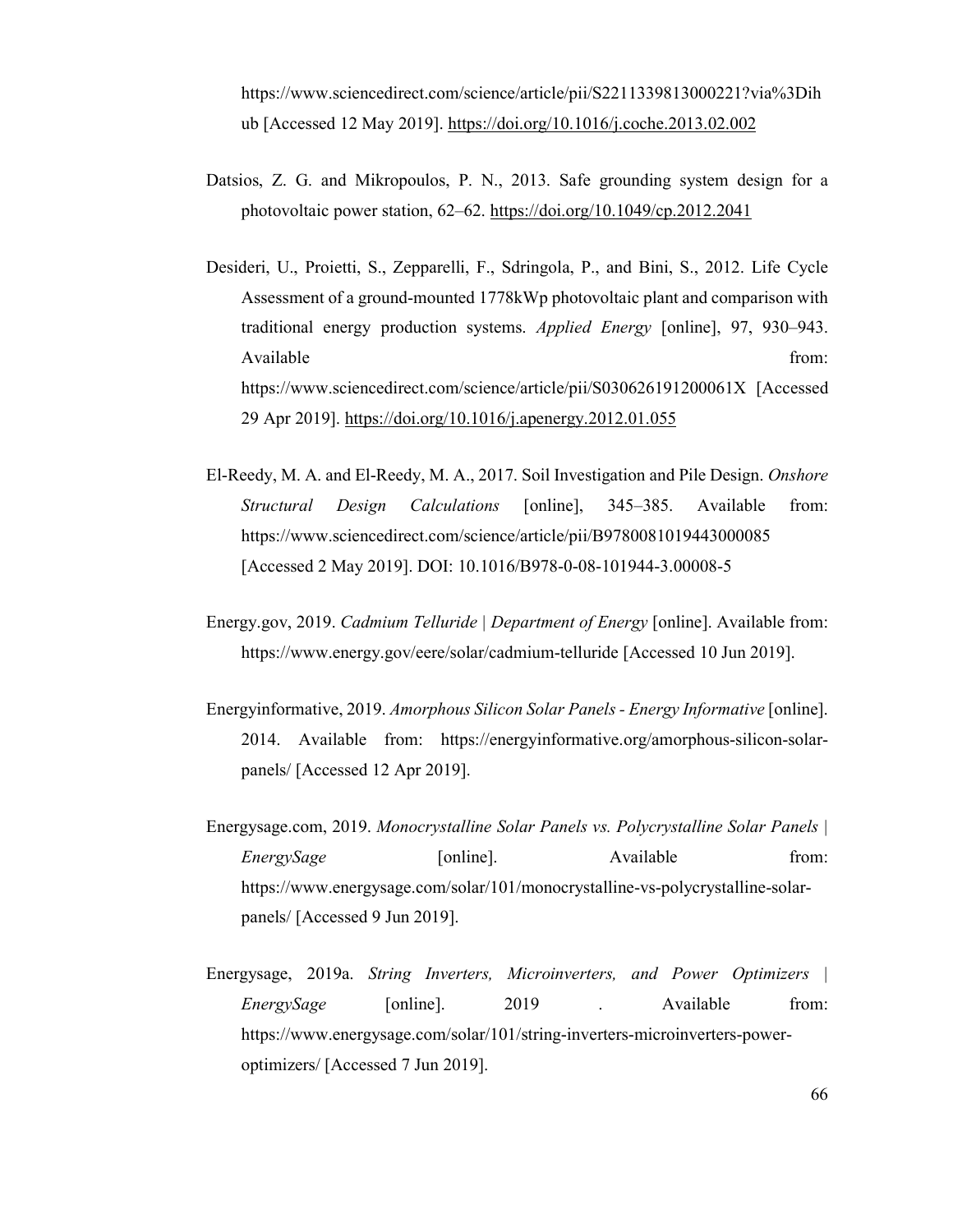- Energysage, 2019b. *What is the Best Battery for Solar Storage in 2019? | EnergySage* [online]. 2019. Available from: https://www.energysage.com/solar/solar-energystorage/what-are-the-best-batteries-for-solar-panels/ [Accessed 7 May 2019].
- EPEA-Hamburg, 2019. *The Cradle to Cradle® design concept EPEA* [online]. Available from: https://epea-hamburg.com/cradle-to-cradle/ [Accessed 24 Jun 2019].
- Euro format steel, 2019. *Mountings for PV Modules EUROFORMAT STEEL* [online]. Available from: http://euroformatsteel.com/en/service/metallokonstruktsii-dlyaenergetiki/opory-solnechnyh-batarej/ [Accessed 19 Jul 2019].
- Europe Commission, 2019. *Renewable energy statistics Statistics Explained* [online]. Available from: https://ec.europa.eu/eurostat/statisticsexplained/index.php/Renewable\_energy\_statistics#Renewable\_energy\_produced\_i n the EU increased by two thirds in 2007-2017 [Accessed 26 Mar 2019].
- European Commission, 2012. *Communication of the European Commission, Energy roadmap 2050, COM(2011) 885 final of 15 December 2011*. Policy.

FRAUNHOFER ISE, 2019. Photovoltaics Report, (March).

- Fthenakis, V. and Alsema, E., 2006. Photovoltaics energy payback times, greenhouse gas emissions and external costs: 2004–early 2005 status. *Progress in Photovoltaics: Research and Applications* [online], 14 (3), 275–280. Available from: http://doi.wiley.com/10.1002/pip.706 [Accessed 24 Apr 2019].
- Fthenakis, V., Kim, H. C., Frischknecht, R., Raugei, M., Sinha, P., Stucki, M., Fthenakis, V., Kim, H. C., Frischknecht, R., Raugei, M., Sinha, P., and Stucki, M., 2011. Life Cycle Inventories and Life Cycle Assessments of Photovoltaic Systems IEA-PVPS-TASK 12 Methodology Guidelines on Life Cycle Assessment of Photovoltaic Electricity Life Cycle Inventories and Life Cycle Assessments of Photovoltaic Systems. *International Energy Agency*.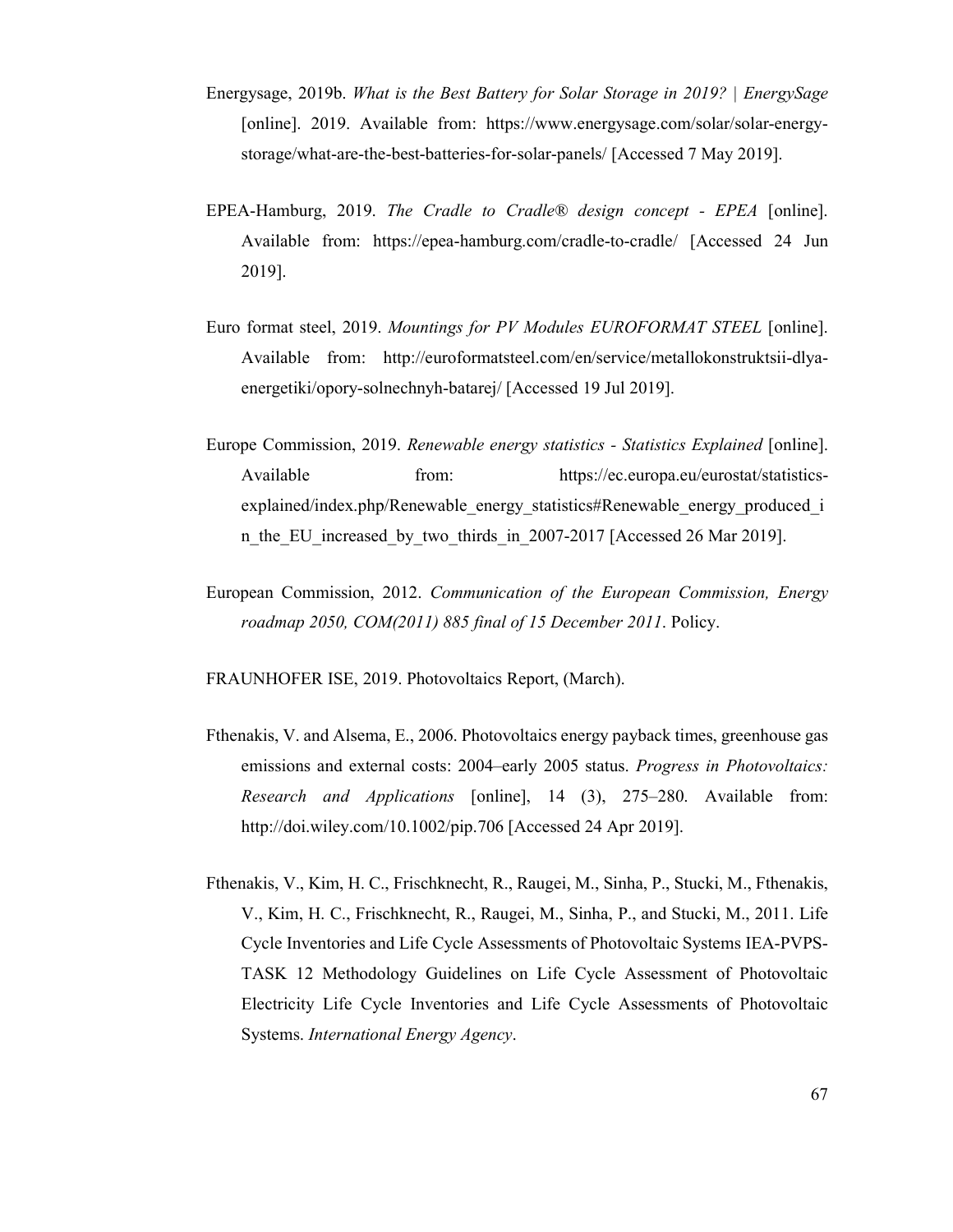## Fthenakis, V. M., 2016. ENVIRONMENTAL LIFE CYCLE ASSESSMENT OF CADMIUM TELLURIDE SOLAR CELLS : Cd EMISSSIONS, (February).

- Fthenakis, V. M., Kim, H. C., and Alsema, E., 2008. Emissions from photovoltaic life cycles. *Environmental science & technology*, 42 (6), 2168–2174. https://pubs.acs.org/doi/10.1021/es071763q
- Gangopadhyay, U., Jana, S., and Das, S., 2013. State of Art of Solar Photovoltaic Technology. *Conference Papers in Energy*, 2013 (April), 1–9. DOI: 10.1155/2013/764132
- Glunz, S. W., Preu, R., and Biro, D., 2012. Crystalline Silicon Solar Cells: State-of-the-Art and Future Developments. *Comprehensive Renewable Energy* [online], 353– 387. Available from: https://www-sciencedirectcom.pc124152.oulu.fi:9443/science/article/pii/B9780080878720001177 [Accessed 17 Jun 2019]. https://doi.org/10.1016/B978-0-08-087872-0.00117-7
- Goedkoop, M., Heijungs, R., Huijbregts, M., Schryver, A. De, Struijs, J., and Zelm, R. Van, 2009. *ReCiPe 2008* [online]. Ministry of Housing, Spatial Planning and Environment (VROM). Available from: http://www.presustainability.com/download/misc/ReCiPe\_main\_report\_final\_27-02-2009 web.pdf.
- Guinée, J. B., 2002. *Handbook on life cycle assessment : operational guide to the ISO standards* [online]. Kluwer Academic Publishers. Available from: https://books.google.fi/books/about/Handbook on Life Cycle Assessment.html?i d=SznhBwAAQBAJ&printsec=frontcover&source=kp\_read\_button&redir\_esc=y#  $v$ =onepage&q&f=false [Accessed 23 Jun 2019]. https://doi.org/10.1007/BF02978784
- 68 Hafez, A. Z., Yousef, A. M., and Harag, N. M., 2018. Solar tracking systems: Technologies and trackers drive types – A review. *Renewable and Sustainable Energy Reviews* [online], 91, 754–782. Available from: https://www-sciencedirectcom.pc124152.oulu.fi:9443/science/article/pii/S1364032118301886 [Accessed 27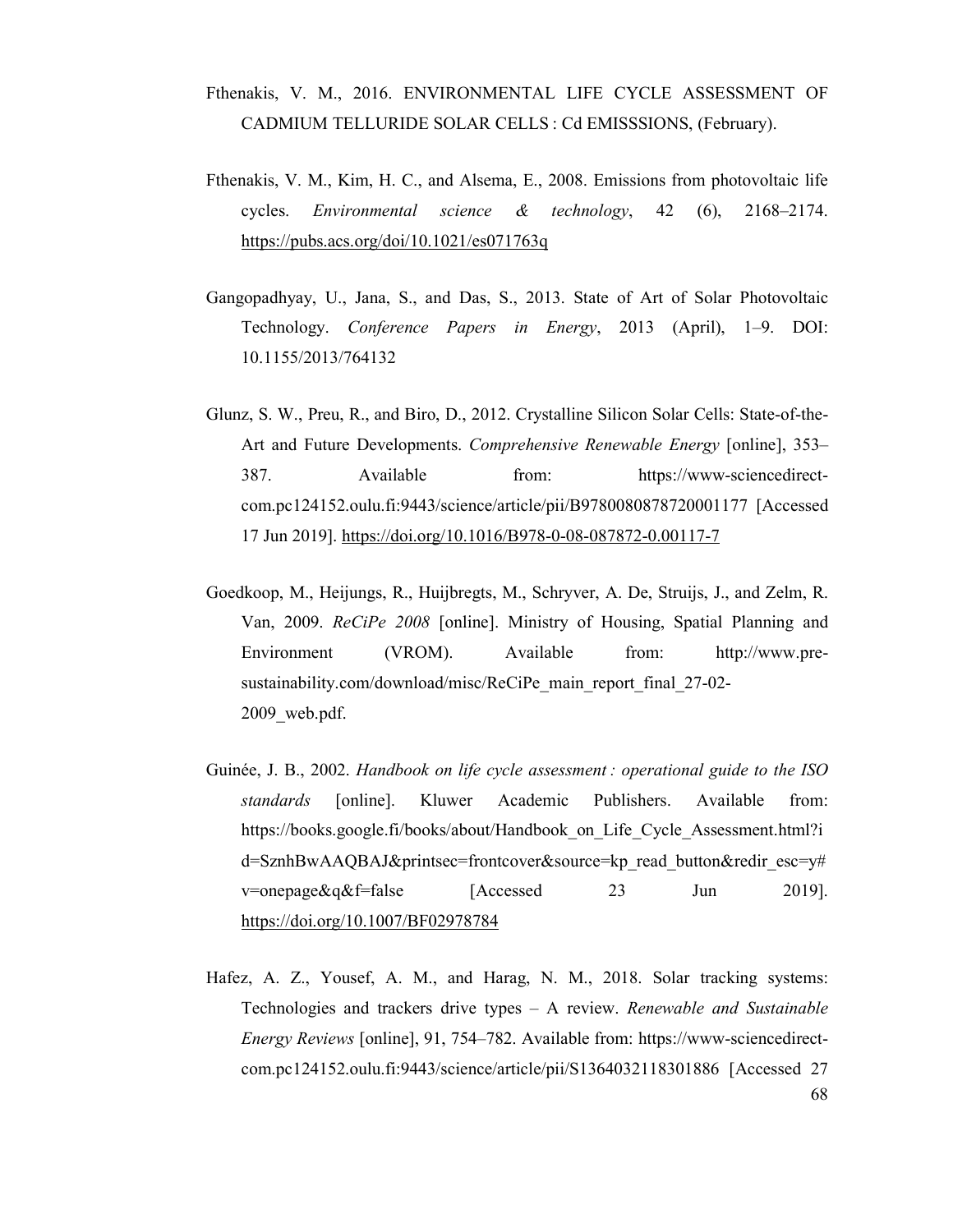- Halbleiter.org, 2019. *Fabrication of the single crystal Waferfabrication Semiconductor Technology from A to Z - Halbleiter.org* [online]. 2019. Available from: https://www.halbleiter.org/en/waferfabrication/singlecrystal/ [Accessed 9 Jun 2019].
- Hasan, R., Mekhilef, S., Seyedmahmoudian, M., and Horan, B., 2017. Grid-connected isolated PV microinverters: A review. *Renewable and Sustainable Energy Reviews*, 67, 1065–1080. DOI: 10.1016/j.rser.2016.09.082
- Honrubia-Escribano, A., Ramirez, F. J., Gómez-Lázaro, E., Garcia-Villaverde, P. M., Ruiz-Ortega, M. J., and Parra-Requena, G., 2018. Influence of solar technology in the economic performance of PV power plants in Europe. A comprehensive analysis. *Renewable and Sustainable Energy Reviews* [online], 82 (September 2016), 488– 501. Available from: http://dx.doi.org/10.1016/j.rser.2017.09.061.
- Houk, J. W. and Berglin, T. J., 2017. *Why soil conditions are important to solar foundation design* [online]. Solar power world online. Available from: https://www.solarpowerworldonline.com/2017/11/soil-conditions-important-solarfoundation-design/ [Accessed 23 Jun 2019].
- Huijbregts, M. A. J., Steinmann, Z. J. N., Elshout, P. M. F., Stam, G., Verones, F., Vieira, M. D. M., Hollander, A., Zijp, M., and van Zelm, R., 2017. ReCiPe 2016 v1.1. [online]. Available from: www.rivm.nl/en.
- Hyperphysics, 2019. *Lead-Acid Batteries* [online]. 2019. Available from: http://hyperphysics.phy-astr.gsu.edu/hbase/electric/leadacid.html [Accessed 7 May 2019].

IEA, 2018. *IEA PVPS Trends 2018 in Photovaltic Application*.

IEA, 2019. *CO2 Emissions* [online]. Available from: https://www.iea.org/statistics/co2emissions/ [Accessed 21 Mar 2019].

69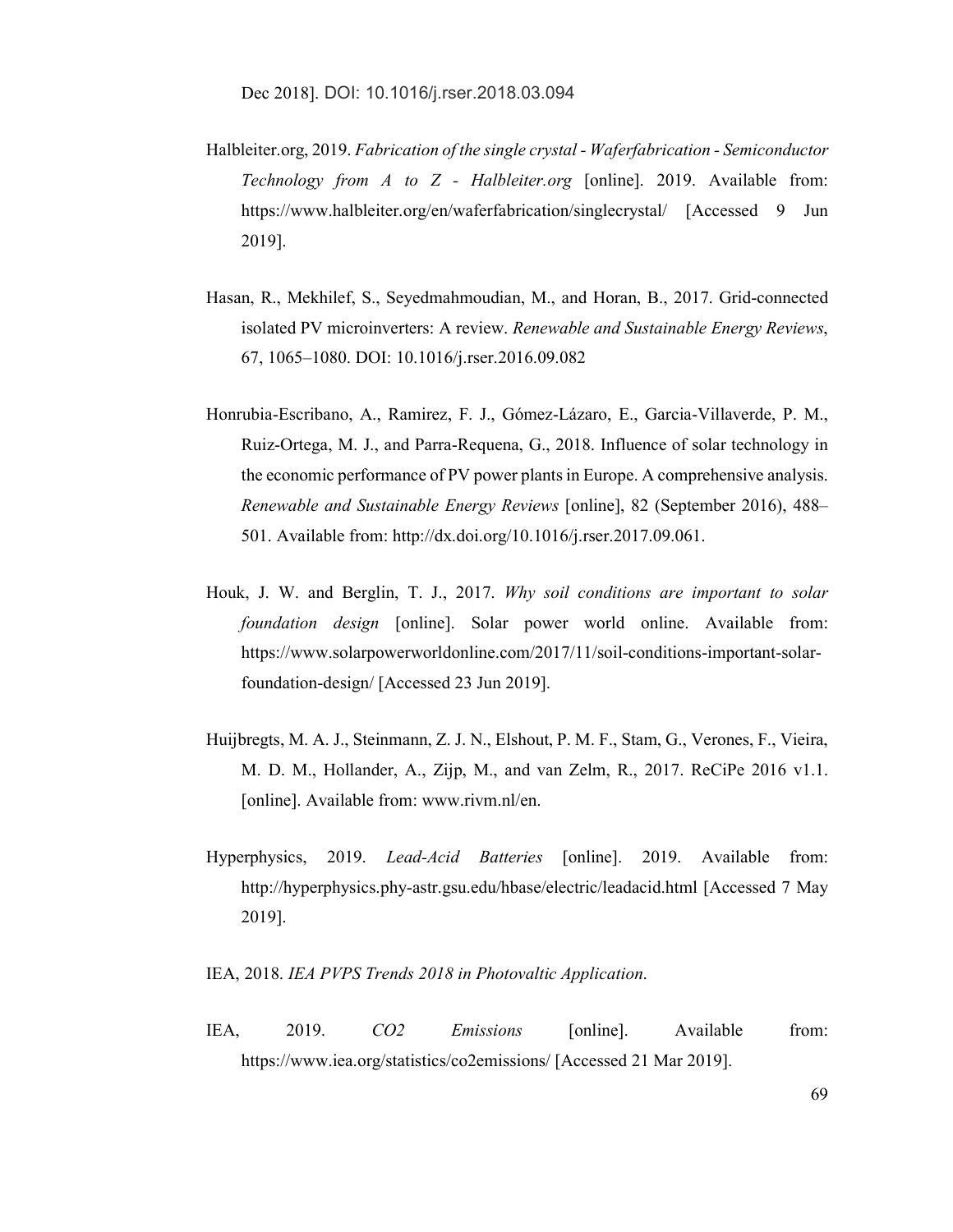- IRENA, 2012. *Renewable Energy Cost Analysis Solar Photovoltaics* [online]. /publications/2012/Jun/Renewable-Energy-Cost-Analysis---Solar-Photovoltaics. Available from: https://www.irena.org/publications/2012/Jun/Renewable-Energy-Cost-Analysis---Solar-Photovoltaics [Accessed 23 Apr 2019].
- IRENA, 2018. *Global Energy Transformation: A Roadmap to 2050* [online]. /publications/2018/Apr/Global-Energy-Transition-A-Roadmap-to-2050. Available from: https://irena.org/publications/2018/Apr/Global-Energy-Transition-A-Roadmap-to-2050 [Accessed 21 Mar 2019].
- Irvine, S., 2017. Solar Cells and Photovoltaics. *In*: *Springer Handbook of Electronic and Photonic Materials* [online]. Cham: Springer International Publishing, 1–1. Available from: http://link.springer.com/10.1007/978-3-319-48933-9\_43 [Accessed 10 Apr 2019].DOI: 10.1007/978-0-387-29185-7\_46
- Ito, M., 2011. Life cycle assessment of PV systems. *In*: *Crystalline Silicon-Properties and Uses*. InTechopen. DOI: 10.5772/23134
- Ito, M., Komoto, K., and Kurokawa, K., 2010. Life-cycle analyses of very-large scale PV systems using six types of PV modules. *Current Applied Physics* [online], 10 (2), S271–S273. Available from: https://linkinghub.elsevier.com/retrieve/pii/S1567173909005240 [Accessed 23 Apr 2019]. https://doi.org/10.1016/j.cap.2009.11.028
- Jungbluth, N., Dones, R., and Frischknecht, R., 2011. Life Cycle Assessment of Photovoltaics; Update of the ecoinvent Database. *MRS Proceedings*, 1041 (January). https://doi.org/10.1557/PROC-1041-R01-03
- Kabalc, E., 2015. A Single-Axis Solar Tracking System and Monitoring Software. *2015 7th International Conference on Electronics, Computers and Artificial Intelligence (ECAI)*, SG-17-SG-22. https://doi.org/10.1109/ECAI.2015.7301193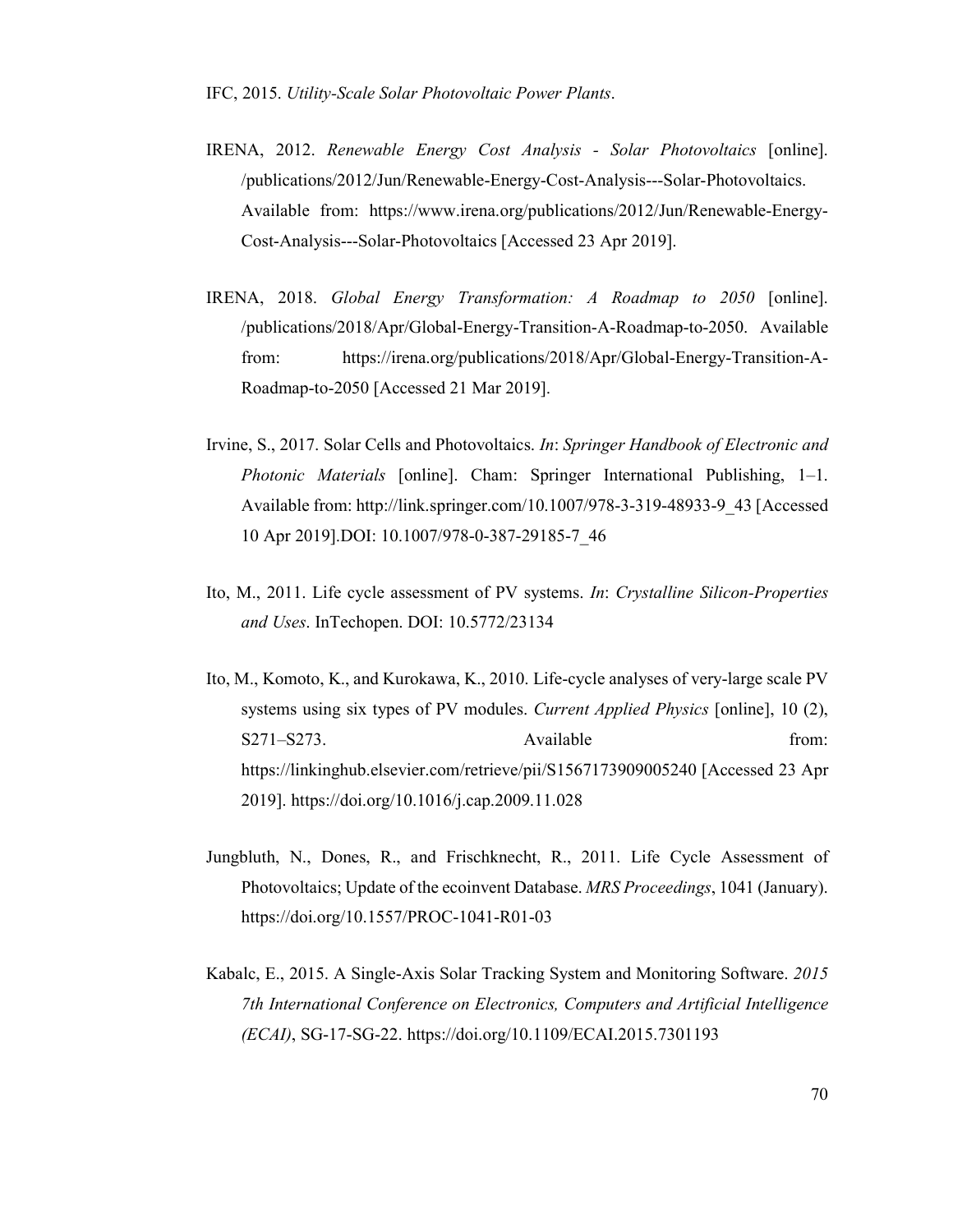- Kim, H., Cha, K., Fthenakis, V. M., Sinha, P., and Hur, T., 2014. Life cycle assessment of cadmium telluride photovoltaic (CdTe PV) systems. *Solar Energy* [online], 103, 78–88. Available from: http://dx.doi.org/10.1016/j.solener.2014.02.008.
- Kreith, F. and Goswami, D. Y., 2007. *Handbook of energy efficiency and renewable energy* [online]. CRC Press. Available from: https://books.google.fi/books?id=cxDNBQAAQBAJ&pg=SA23-PA1&lpg=SA23- PA1&dq=Roger+Messenger+and+D.+Yogi+Goswami&source=bl&ots=DnVQNlp tEo&sig=ACfU3U2yfOUSnFDyeaW4MWQ36C6oxdXWuA&hl=vi&sa=X&ved= 2ahUKEwjA5Jes4qThAhWCKlAKHcx4BrQQ6AEwAXoECAgQAQ#v=onepage &q=Roger Messenger and D. Yogi Goswami&f=false [Accessed 28 Mar 2019]. https://doi.org/10.1201/9781420003482
- Leccisi, E., Raugei, M., and Fthenakis, V., 2016. The Energy and environmental performance of ground-mounted photovoltaic systems—A timely update. *Energies*, 9 (8), 622. https://doi.org/10.3390/en9080622
- Lee, K.-M. and Inaba, A., 2004. Life Cycle Assessment: Best Practices of International Organization for Standardization (ISO) 14040 Series. [online], (February), 99. Available from: http://publications.apec.org/publication-detail.php?pub\_id=453.
- Luque, A. and Hegedus, S., 2011. *Handbook of photovoltaic science and engineering*. John Wiley & Sons.
- Manju, S. and Sagar, N., 2017. Progressing towards the development of sustainable energy: A critical review on the current status, applications, developmental barriers and prospects of solar photovoltaic systems in India. *Renewable and Sustainable Energy Reviews*, 70 (May 2016), 298–313. DOI: 10.1016/j.rser.2016.11.226
- Margulies, B. S., 2015. (12) Patent Application Publication (10) Pub. No .: US 2015 / 0344882 A1.
- Markvart, T. and Castañer, L., 2003. *Practical handbook of photovoltaics : fundamentals and applications*. Elsevier Advanced Technology.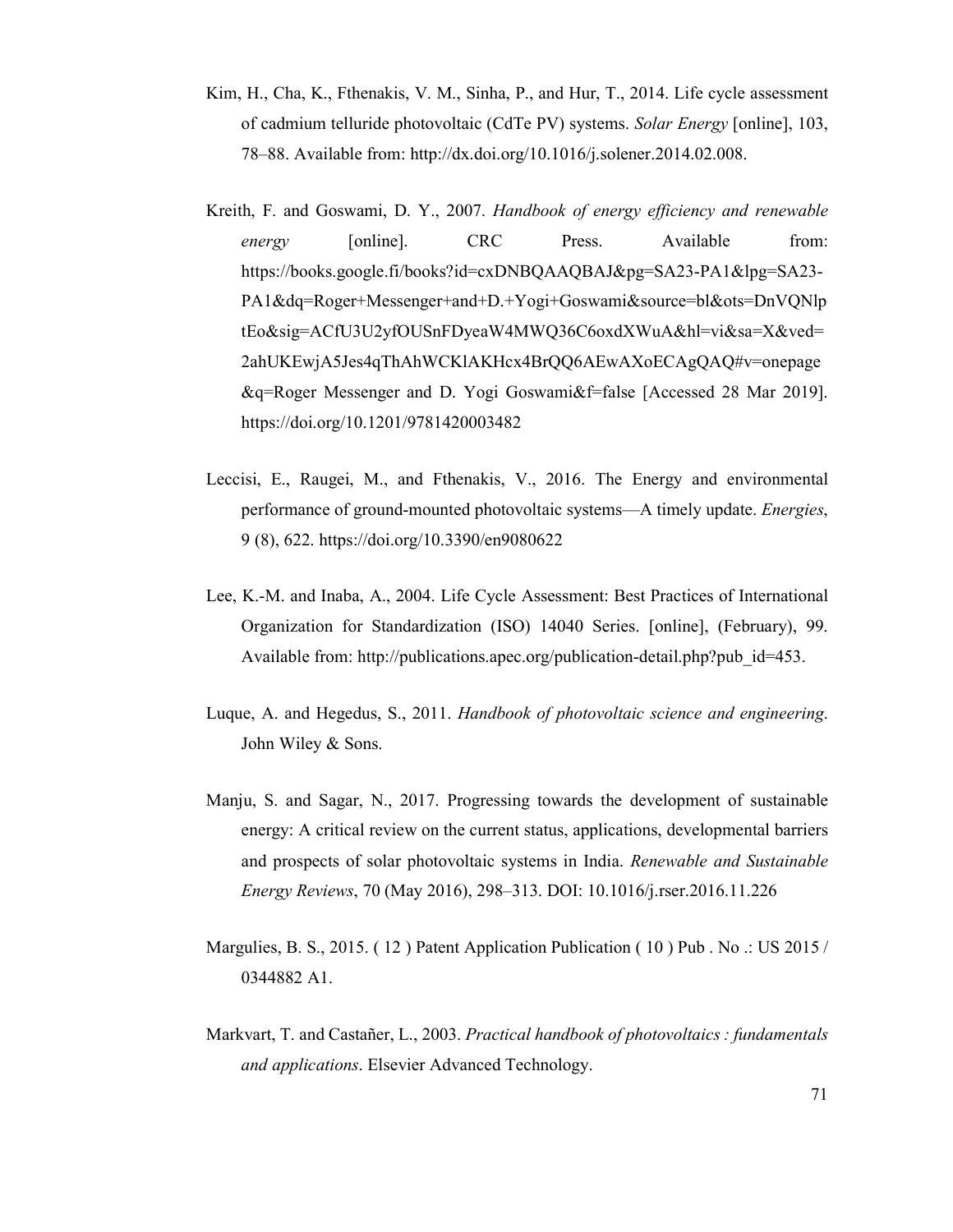- Mason, J. E., Fthenakis, V. M., Hansen, T., and Kim, H. C., 2005. Energy Pay-Back and Life Cycle CO 2 Emissions of the BOS in an Optimized. *Progress in Photovoltaics*, 179–190. https://doi.org/10.1002/pip.652
- McDonough, W. and Braungart, M., 2002. *Cradle to cradle : remaking the way we make things*.
- McEvoy, A. J. (Augustin J., Markvart, T., and Castañer, L., 2012. *Practical handbook of photovoltaics : fundamentals and applications* [online]. Academic Press. Available from:https://books.google.fi/books?id=7HAYuePR0JsC&pg=PR8&lpg=PR8&dq= Chapter+IIB2++Batteries+in+PV+Systems&source=bl&ots=zHtmu92Atz&sig=A CfU3U2f5dgCtl2pX1h5YspA9bf6K81rSA&hl=en&sa=X&ved=2ahUKEwiJ-PClke7iAhXOblAKHdA-DZcQ6AEwAXoECAkQAQ#v=onepage&q=Chapter IIB-2 - Batteries in PV Systems&f=false [Accessed 16 Jun 2019].
- Mertens, K., 2018. *Photovoltaics Fundamentals, Technology, and Practice.* [online]. John Wiley & Sons, Incorporated. Available from: https://www.wiley.com/enus/Photovoltaics%3A+Fundamentals%2C+Technology%2C+and+Practice%2C+2 nd+Edition-p-9781119401339 [Accessed 13 Jun 2019].
- Messenger, R. A. and Ventre, J., 2004. *Photovoltaic systems engineering* [online]. CRC Press. Available from: https://books.google.fi/books/about/Photovoltaic\_Systems\_Engineering\_Second.ht ml?id=XiOeYrhyVlEC&redir\_esc=y [Accessed 23 Jun 2019].
- Messenger, R. and Mcconnell, R., 2007. Photovoltaics Fundamentals, Technology and Application.
- Munshi, A. H., Sasidharan, N., Pinkayan, S., Barth, K. L., Sampath, W. S., and Ongsakul, W., 2018a. Thin-film CdTe photovoltaics – The technology for utility scale sustainable energy generation. *Solar Energy* [online], 173 (July), 511–516. Available from: https://doi.org/10.1016/j.solener.2018.07.090.
- Munshi, A. H., Sasidharan, N., Pinkayan, S., Barth, K. L., Sampath, W. S., and Ongsakul,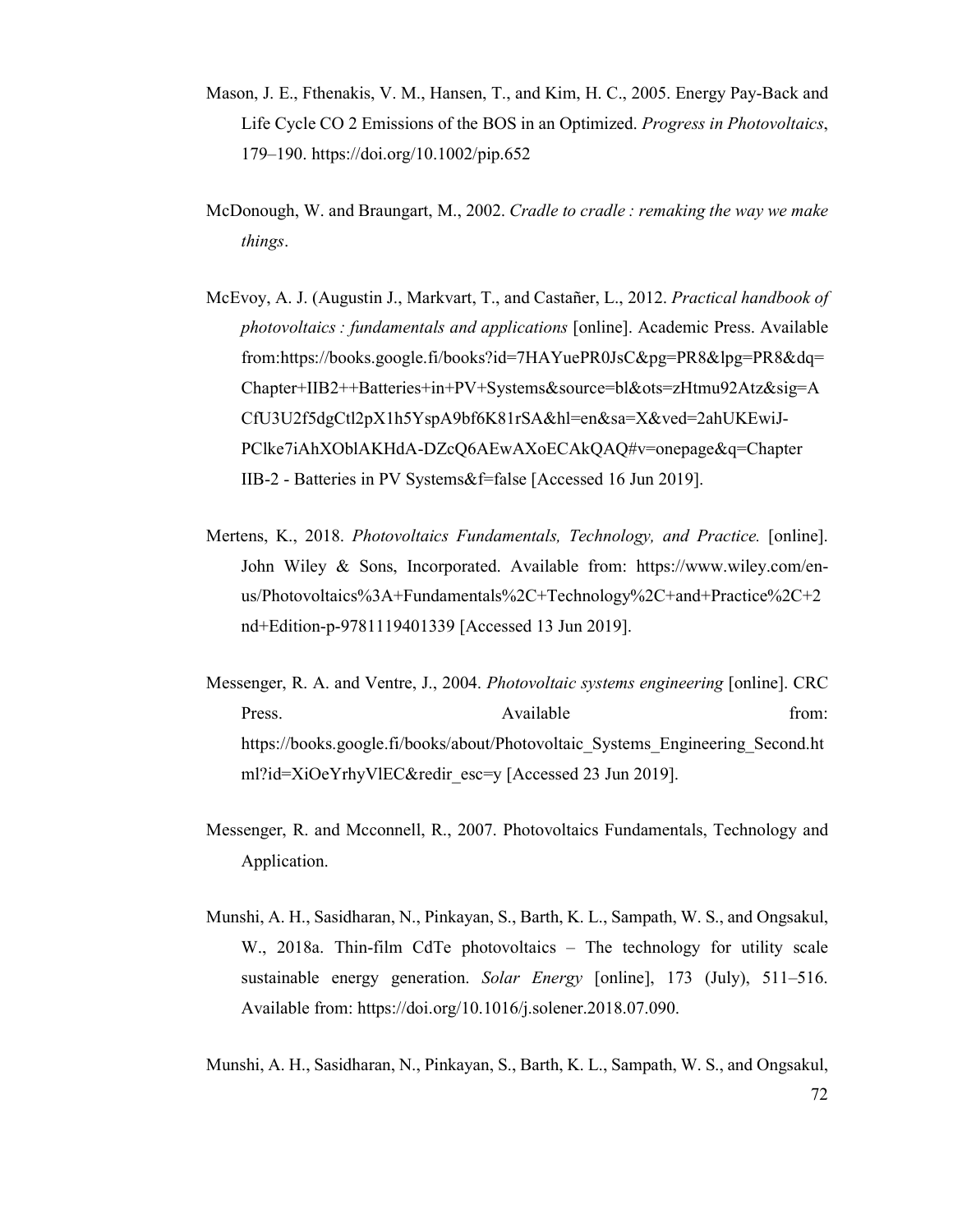W., 2018b. Thin-film CdTe photovoltaics – The technology for utility scale sustainable energy generation. *Solar Energy* [online], 173 (August), 511–516. Available from: https://doi.org/10.1016/j.solener.2018.07.090.

- NREL, 2019a. *Best Research-Cell Efficiency Chart | Photovoltaic Research | NREL* [online]. 2019 . Available from: https://www.nrel.gov/pv/cell-efficiency.html [Accessed 10 Apr 2019].
- NREL, 2019b. *Copper Indium Gallium Diselenide Solar Cells | Photovoltaic Research | NREL* [online]. 2019. Available from: https://www.nrel.gov/pv/copper-indiumgallium-diselenide-solar-cells.html [Accessed 3 Jun 2019].
- paradisesolarenergy, 2019. *Ground Mounted vs Roof Mounted Solar | Paradise Energy*  Solutions [online]. 2018. Available from: https://www.paradisesolarenergy.com/blog/ground-mount-vs-roof-mount-solarsystems-a-comparison/ [Accessed 2 May 2019].
- Parida, B., Iniyan, S., and Goic, R., 2011. A review of solar photovoltaic technologies. *Renewable and Sustainable Energy Reviews*, 15 (3), 1625–1636. https://doi.org/10.1016/j.rser.2010.11.032
- Peng, J., Lu, L., and Yang, H., 2013. Review on life cycle assessment of energy payback and greenhouse gas emission of solar photovoltaic systems. *Renewable and Sustainable Energy Reviews* [online], 19, 255–274. Available from: http://dx.doi.org/10.1016/j.rser.2012.11.035.
- PVEDUCATION, 2019a. *Band Gap \_ PVEducation* [online]. Available from: https://www.pveducation.org/pvcdrom/pn-junctions/band-gap [Accessed 14 Apr 2019].
- PVEDUCATION, 2019b. *Characteristics of Lead Acid Batteries | PVEducation* [online]. 2019. Available from: https://www.pveducation.org/pvcdrom/lead-acidbatteries/characteristics-of-lead-acid-batteries [Accessed 7 May 2019].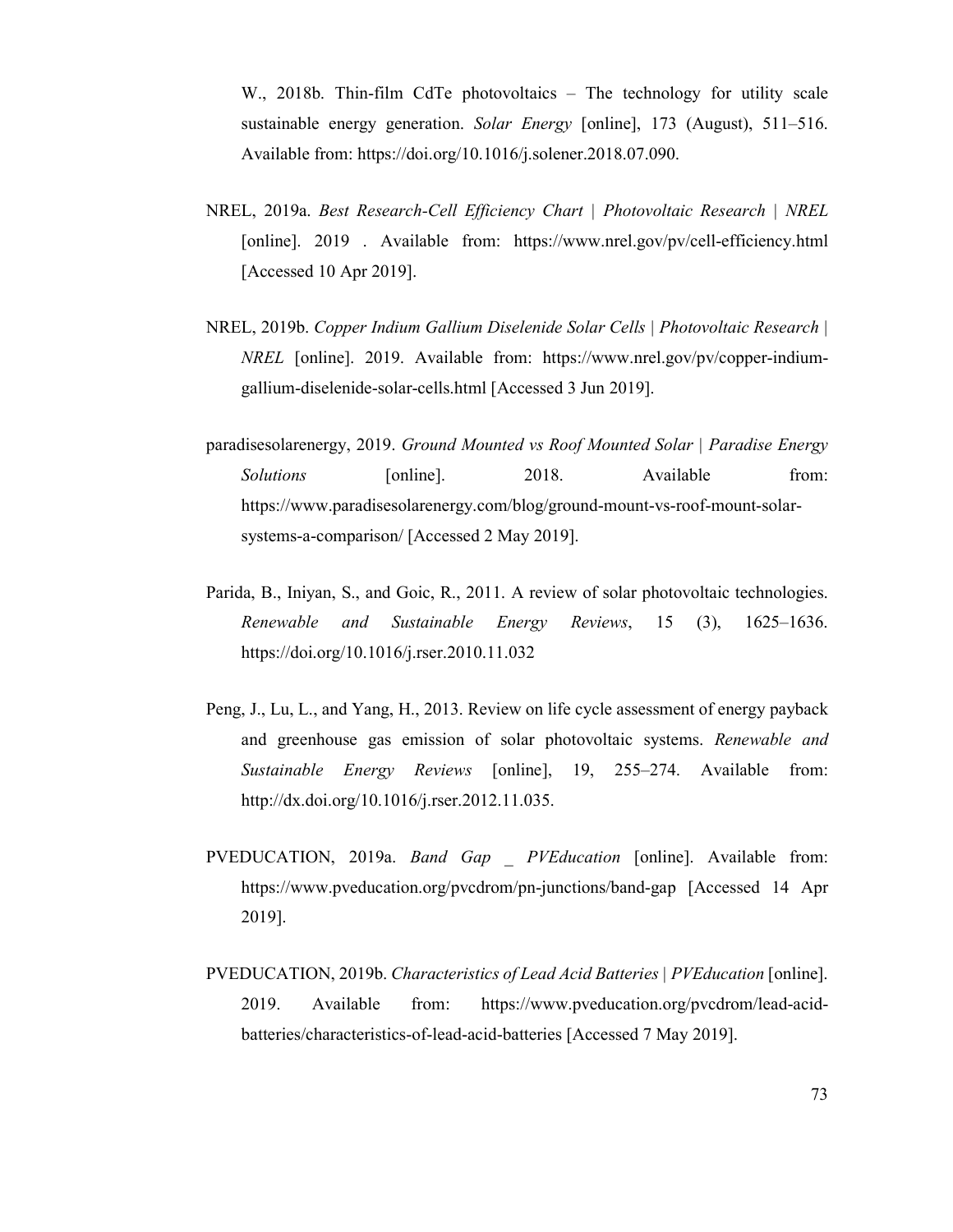- Rebitzer, G., Ekvall, T., Frischknecht, R., Hunkeler, D., Norris, G., Rydberg, T., Suh, S., Weidema, B. P., and Pennington, D. W., 2004. Life cycle assessment Part 1: Framework, goal and scope definition, inventory analysis, and applications. *Environment International*, 30 (5), 701–720. https://doi.org/10.1016/j.envint.2003.11.005
- RIVM, 2018. *LCIA: the ReCiPe model | RIVM* [online]. Available from: https://www.rivm.nl/en/life-cycle-assessment-lca/recipe [Accessed 24 Jun 2019].
- Sakurai, M. and Sakai, T., 2010. Current Status and Future Trends of Amorphous Silicon Solar Cells, 52 (3), 90–93.
- Seme, S., Srpčič, G., Kavšek, D., Božičnik, S., Letnik, T., Praunseis, Z., Štumberger, B., and Hadžiselimović, M., 2017. Dual-axis photovoltaic tracking system – Design and experimental investigation. *Energy* [online], 139, 1267–1274. Available from: https://www.sciencedirect.com/science/article/pii/S0360544217309386 [Accessed 9 Apr 2019]. https://doi.org/10.1016/j.energy.2017.05.153
- Shibli, S. M. A., Meena, B. N., and Remya, R., 2015. A review on recent approaches in the field of hot dip zinc galvanizing process. *Surface and Coatings Technology* [online], 262, 210–215. Available from: http://dx.doi.org/10.1016/j.surfcoat.2014.12.054.
- Solar Power World Online, 2019. *What are the different types of solar inverters and how do they work?* [online]. 2016. Available from: https://www.solarpowerworldonline.com/2016/05/different-types-solar-inverters/ [Accessed 4 May 2019].
- Solarlightmanufacturer, 2019. *All you need to know about Solar Battery Lifespan* [online]. 2019. Available from: https://www.solarlightsmanufacturer.com/all-youneed-to-know-about-solar-battery-lifespan/ [Accessed 7 May 2019].
- Spiers, D., 2012. Batteries in PV Systems. *Practical Handbook of Photovoltaics* [online], 721–776. Available from: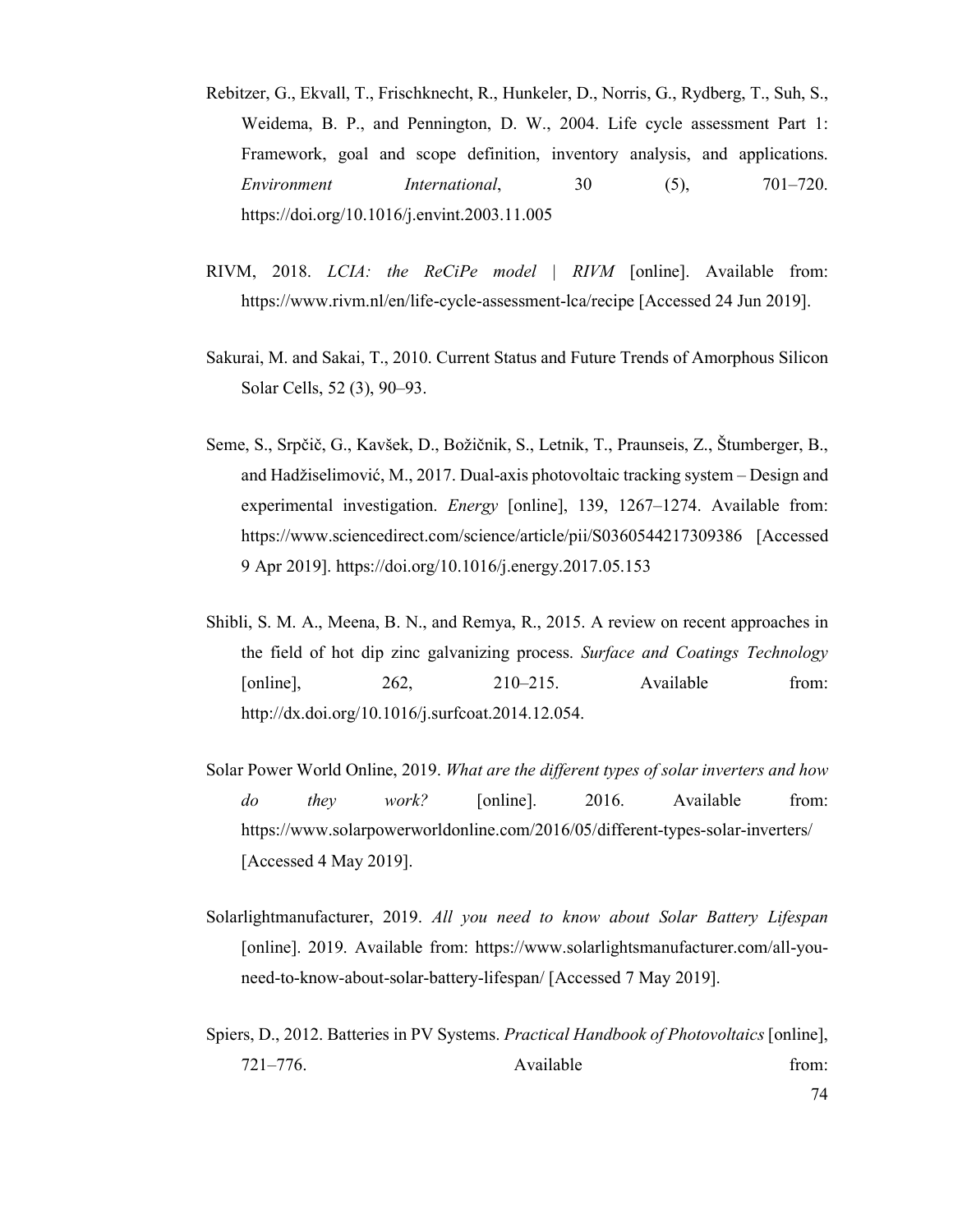https://www.sciencedirect.com/science/article/pii/B9780123859341000222 [Accessed 9 May 2019]. https://doi.org/10.1016/B978-0-12-385934-1.00022-2

- Sunrun, 2019. *What Is the Life Expectancy of a Solar Battery? Sunrun* [online]. 2018. Available from: https://www.sunrun.com/go-solar-center/solar-articles/what-is-thelife-expectancy-of-a-solar-battery [Accessed 7 May 2019].
- Takeda, Y., Navarro, D., Chiba, S., Miura-mattausch, M., and Hans, J., 2005. *I EEE 2005 CUSTOM INT E GRAT E D CIRCUITS CON FE R E NC E MOSFET Harmonic Distortion Analysis up to the Non-Quasi-Static Frequency Regime*.
- Tiwari, G. N. and Dubey, S., 2010. *Fundamentals of photovoltaic modules and their applications* [online]. Royal Society of Chemistry. Available from: https://books.google.fi/books?hl=en&lr=&id=PHIoDwAAQBAJ&oi=fnd&pg=PR 11&dq=Photovoltaics+Fundamentals,+Technology+and+Application+&ots=ektE GjnH\_K&sig=nOVYzcttZl0\_DRG0vAM1DI541I&redir\_esc=y#v=onepage&q=Photovoltaics Fundamentals%2C Technology and Application&f=false [Accessed 28 Mar 2019].
- Trina Solar, 2019. *The differences between string and central solar inverters | Trina Solar* [online]. 2018. Available from: https://www.trinasolar.com/us/resources/blog/differences-between-string-andcentral-solar-inverters [Accessed 4 May 2019].
- Tudorache, T. and Kreindler, L., 2010. Design of a Solar Tracker System for PV Power Plants, 7 (1), 23–39.
- Tyagi, V. V., Rahim, N. A. A., Rahim, N. A., and Selvaraj, J. A. L., 2013. Progress in solar PV technology: Research and achievement. *Renewable and Sustainable Energy Reviews*, 20, 443–461. https://doi.org/10.1016/j.rser.2012.09.028
- VERMEER, 2019. *Selecting The Right Foundation For Ground-Mounted PV Panels | Vermeer Australia* [online]. 2018 . Available from: https://www.vermeer.com.au/news/selecting-right-foundation-ground-mounted-pv-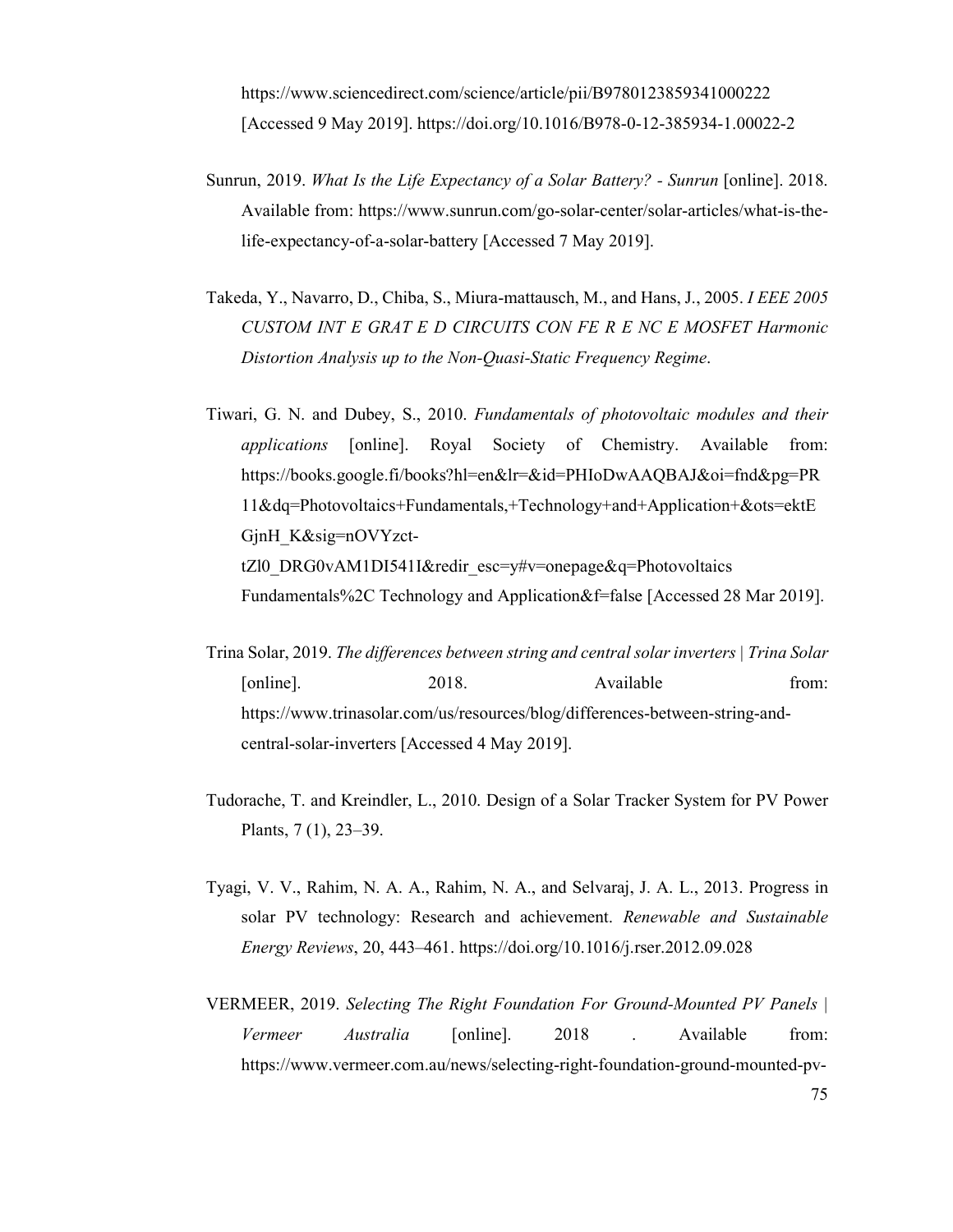panels [Accessed 2 May 2019].

- Vertech Group Sarl, 2015. LCA scope and analysed system boundaries Definition of limits and functional units : LCA preparation, (August 2013).
- Wang, J.-M. and Lu, C.-L., 2013. Design and implementation of a Sun tracker with a dual-axis single motor for an optical sensor-based photovoltaic system. *Sensors (Basel, Switzerland)* [online], 13 (3), 3157–68. Available from: http://www.ncbi.nlm.nih.gov/pubmed/23467030 [Accessed 12 Jun 2019]. https://doi.org/10.3390/s130303157
- World Resource Institute, 2019. *Utility-Scale Renewable Energy | World Resources Institute* [online]. 2015. Available from: https://www.wri.org/publication/utilityscale-renewable-energy [Accessed 25 Mar 2019].
- Wu, P., Ma, X., Ji, J., and Ma, Y., 2017. Review on Life Cycle Assessment of Energy Payback of Solar Photovoltaic Systems and a Case Study. *Energy Procedia* [online], 105, 68–74. Available from: https://www-sciencedirectcom.pc124152.oulu.fi:9443/science/article/pii/S1876610217303156 [Accessed 10 Jun 2019]. https://doi.org/10.1016/j.egypro.2017.03.281
- Zhang, X., Gong, L., Wu, B., Zhou, M., and Dai, B., 2015. Characteristics and value enhancement of cast silicon ingots. *Solar Energy Materials and Solar Cells* [online], 139, 27–33. Available from: https://www-sciencedirectcom.pc124152.oulu.fi:9443/science/article/pii/S092702481500118X [Accessed 17 Jun 2019]. https://doi.org/10.1016/j.solmat.2015.03.007
- 76 Zucaro, A., Ripa, M., Mellino, S., Ascione, M., Ulgiati, S., We, S. M., Mooier, M., van Ewijk, H., Tanguay, G. A., Rajaonson, J., Lefebvre, J. F., Lanoie, P., Sturtewagen, L., De Soete, W., Dewulf, J., Lachat, C., Lauryssen, S., Heirman, B., Rossi, F., Schaubroeck, T., Schmidt, J. H., Saft, R. J., Ripa, M., FIORENTINO, G., VACCA, V., Ulgiati, S., Pl, M. E. R., Pillain, B., Gemechu, E., Sonnemann, G., Of, N., Of, A., Of, F., Recycling, S. B., Eu, T. I. N., Aspects, S., Morone, P., Tartiu, V. E., Falcone, P., Manfredi, S., Pant, R., Goralczyk, M., Cristobal, J., Matos, C. T. de,